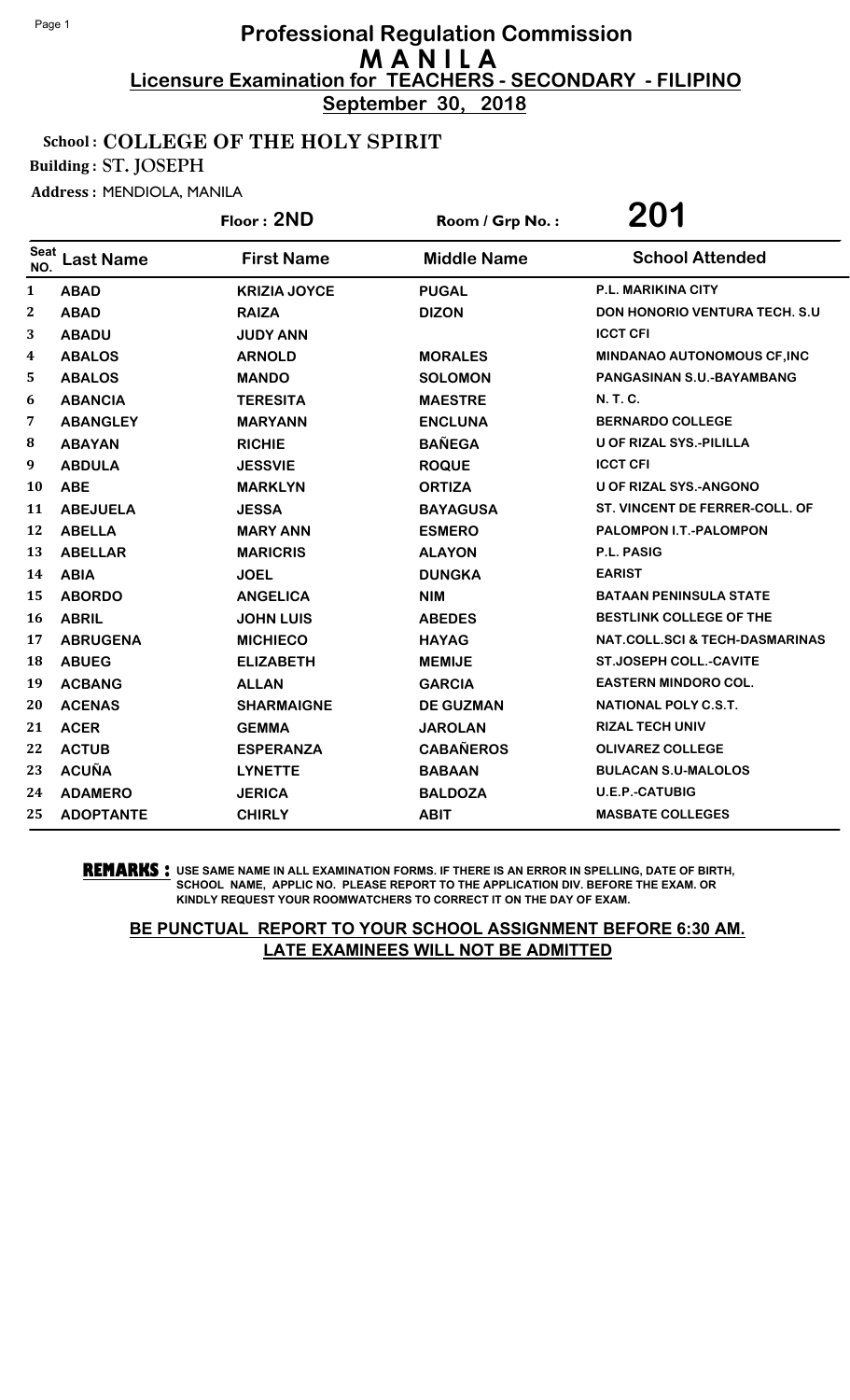**September 30, 2018**

#### School : COLLEGE OF THE HOLY SPIRIT

Building : ST. JOSEPH

Address : MENDIOLA, MANILA

|                    |                  | Floor: 2ND            | Room / Grp No.:    | 204                              |
|--------------------|------------------|-----------------------|--------------------|----------------------------------|
| <b>Seat</b><br>NO. | <b>Last Name</b> | <b>First Name</b>     | <b>Middle Name</b> | <b>School Attended</b>           |
| 1                  | <b>ADUANA</b>    | <b>SHARMAINE</b>      |                    | DR.C.S. LANTING COLL.-Q.C.       |
| 2                  | <b>AFLICCION</b> | <b>ANALYN</b>         | <b>PASICOLAN</b>   | <b>U OF RIZAL SYS.-ANTIPOLO</b>  |
| 3                  | <b>AGANAN</b>    | <b>DARYLL</b>         | <b>DELECTOR</b>    | <b>I.B.CALINGASAN MEM.</b>       |
| 4                  | <b>AGAPITO</b>   | <b>SAMUEL</b>         | <b>MENDOZA</b>     | <b>ST.FERDINAND-ILAGAN</b>       |
| 5                  | <b>AGAPITO</b>   | <b>VINA</b>           | <b>SANCHEZ</b>     | <b>U OF RIZAL SYS.-RODRIGUEZ</b> |
| 6                  | <b>AGGARI</b>    | <b>ELSHA DIANNE</b>   | <b>SENADRIN</b>    | <b>P.L. MARIKINA CITY</b>        |
| 7                  | <b>AGRAVANTE</b> | <b>ANGIE</b>          | <b>WENSISLAO</b>   | <b>U OF RIZAL SYS.-RODRIGUEZ</b> |
| 8                  | <b>AGUILAR</b>   | <b>MARC KENNETH</b>   | <b>TESADO</b>      | <b>EARIST</b>                    |
| 9                  | <b>AGUILAR</b>   | <b>REJOY</b>          | <b>FLORES</b>      | <b>TANAUAN INST.</b>             |
| <b>10</b>          | <b>AGUIRRE</b>   | <b>JEAN MADELEINE</b> | <b>UMALI</b>       | <b>U OF RIZAL SYS.-PILILLA</b>   |
| 11                 | <b>AGUSTIN</b>   | <b>SURFREZA</b>       | <b>BALA</b>        | <b>ISABELA S.U.-ECHAGUE</b>      |
| 12                 | <b>ALAMAG</b>    | <b>APRILYN</b>        | <b>TESORO</b>      | <b>EASTERN MINDORO I.T.S.</b>    |
| 13                 | <b>ALAO</b>      | <b>JUDY ANN</b>       | <b>CORTEZ</b>      | <b>P.L. MARIKINA CITY</b>        |
| 14                 | <b>ALBAO</b>     | <b>CHARMIN</b>        | <b>NAGA</b>        | <b>N. T. C.</b>                  |
| 15                 | <b>ALBAO</b>     | <b>JAYVEE</b>         | <b>MABUGAY</b>     | <b>BATAAN PENINSULA STATE</b>    |
| 16                 | <b>ALBAR</b>     | <b>RAYMOND</b>        | <b>NABABLIT</b>    | <b>BATAAN PENINSULA STATE</b>    |
| 17                 | <b>ALBUERA</b>   | <b>JENNICA</b>        | <b>ARMILLOS</b>    | <b>ICCT CFI</b>                  |
| 18                 | <b>ALCANCIA</b>  | <b>ANALIZA</b>        | <b>LAZADA</b>      | <b>P.L. MARIKINA CITY</b>        |
| 19                 | <b>ALCARAZ</b>   | <b>BRIGETTE</b>       | <b>AVENA</b>       | IMMA.CONCEP.COLL.-BATANGAS       |
| 20                 | <b>ALCONES</b>   | <b>MIRYLYN</b>        | <b>GOMEZ</b>       | <b>U OF ANTIQUE-SIBALOM</b>      |
| 21                 | <b>ALDABA</b>    | <b>JERALYN</b>        | <b>BENDIOLA</b>    | <b>BULACAN S.U-MALOLOS</b>       |
| 22                 | <b>ALDAY</b>     | <b>MELODY</b>         | <b>SISTONA</b>     | IMMA.CONCEP.COLL.-BATANGAS       |
| 23                 | <b>ALEGNO</b>    | <b>JONNA LOU</b>      | <b>BAUTISTA</b>    | E. A. C.-DASMARIÑAS              |
| 24                 | <b>ALEJO</b>     | <b>JILLYN</b>         | <b>DUCOT</b>       | <b>KOL. SUBIC</b>                |
| 25                 | <b>ALFONSO</b>   | <b>DEEJAY</b>         | <b>ORACA</b>       | <b>BULACAN S.U-MALOLOS</b>       |

**REMARKS :** USE SAME NAME IN ALL EXAMINATION FORMS. IF THERE IS AN ERROR IN SPELLING, DATE OF BIRTH, SCHOOL NAME, APPLIC NO. PLEASE REPORT TO THE APPLICATION DIV. BEFORE THE EXAM. OR KINDLY REQUEST YOUR ROOMWATCHERS TO CORRECT IT ON THE DAY OF EXAM.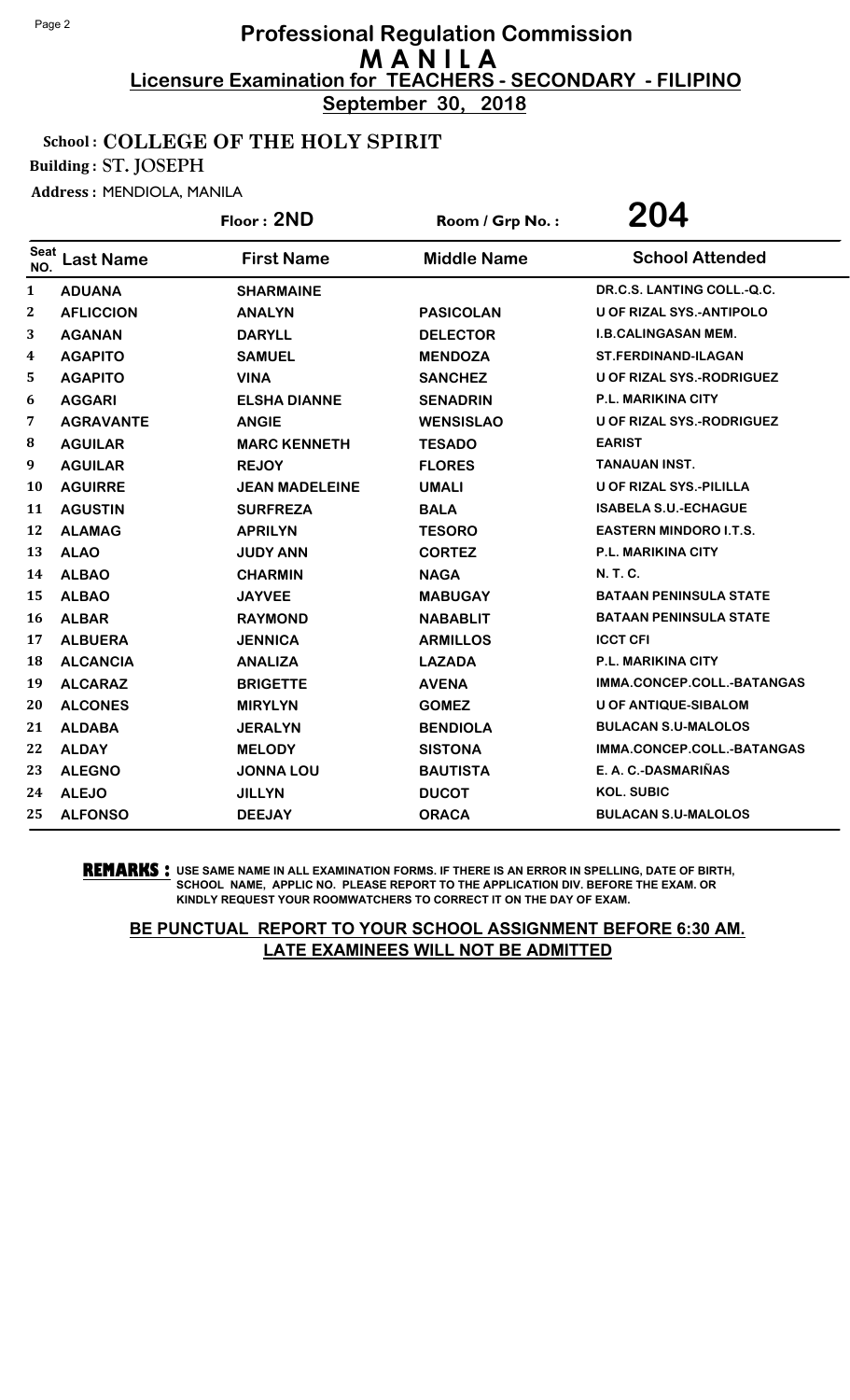**September 30, 2018**

#### School : COLLEGE OF THE HOLY SPIRIT

Building : ST. JOSEPH

Address : MENDIOLA, MANILA

|                  |                  | Floor: 2ND            | Room / Grp No.:    | 205                                   |
|------------------|------------------|-----------------------|--------------------|---------------------------------------|
| Seat<br>NO.      | <b>Last Name</b> | <b>First Name</b>     | <b>Middle Name</b> | <b>School Attended</b>                |
| $\mathbf{1}$     | <b>ALFORTE</b>   | <b>JOSEPHINE</b>      | <b>CAHILIG</b>     | <b>MASBATE COLLEGES</b>               |
| $\boldsymbol{2}$ | <b>ALICAN</b>    | <b>ANAZEL</b>         | <b>BLANDO</b>      | <b>U.E.P.-CATUBIG</b>                 |
| 3                | <b>ALICARTE</b>  | <b>JONALYN</b>        | <b>VILLAJOS</b>    | <b>CATANDUANES STATE UNIVERSITY -</b> |
| $\boldsymbol{4}$ | <b>ALINDAYU</b>  | <b>MARVIN</b>         | <b>OSTONAL</b>     | U OF RIZAL SYS.-ANTIPOLO              |
| 5                | <b>ALIPIO</b>    | <b>ELI-RAE</b>        | <b>VILLEGAS</b>    | <b>BATAAN PENINSULA STATE</b>         |
| 6                | <b>ALIVIO</b>    | <b>LORAINE ANNE</b>   | <b>MAUSIG</b>      | P.U.P.-STA. MESA                      |
| 7                | <b>ALMAZAN</b>   | <b>ALEXANDRA ANNE</b> | <b>ANTIGUA</b>     | <b>U OF RIZAL SYS.-RODRIGUEZ</b>      |
| 8                | <b>ALMODAL</b>   | <b>ROSE BELINDA</b>   | <b>CAJAYON</b>     | <b>EARIST</b>                         |
| 9                | <b>ALONSAGAY</b> | <b>VERNA JANE</b>     | <b>MONDEJAR</b>    | <b>GORDON COLL.</b>                   |
| 10               | <b>ALONZO</b>    | <b>CHRISTINE</b>      | <b>ROL</b>         | <b>CITY COLL OF TAGAYTAY</b>          |
| 11               | <b>ALONZO</b>    | <b>JACKELYN</b>       | <b>CUADRA</b>      | <b>RIZAL TECH UNIV</b>                |
| 12               | <b>ALONZO</b>    | <b>JANET</b>          | <b>MILANIO</b>     | R.MAGSAYSAY T.U-STA. CRUZ             |
| 13               | <b>ALURA</b>     | <b>LISHYL</b>         | <b>TORMES</b>      | UNIV.OF MAKATI                        |
| 14               | <b>ALVARADO</b>  | <b>ANITA</b>          | <b>IGNACIO</b>     | <b>ST.RITA'S COLL.-PAMPANGA</b>       |
| 15               | <b>ALVAREZ</b>   | <b>JAIMEER ANNE</b>   | <b>VILLAVIRAY</b>  | <b>CITY COLL OF TAGAYTAY</b>          |
| 16               | <b>ALVAREZ</b>   | <b>MARIEL ANNE</b>    | <b>LEAL</b>        | U OF RIZAL SYS.-RODRIGUEZ             |
| 17               | <b>ALVARO</b>    | <b>CATHERINE</b>      | <b>DELA CRUZ</b>   | P.U.P.-STA. MESA                      |
| 18               | <b>AMADOR</b>    | <b>ROMAILYN</b>       | <b>CARIAGA</b>     | <b>ST.JOSEPH COLL.-BULACAN</b>        |
| 19               | <b>AMAIZ</b>     | <b>MARIFE</b>         | <b>TORRES</b>      | <b>CONCEPCION H.C.C.</b>              |
| 20               | <b>AMALANG</b>   | <b>JOHN RYAN</b>      | <b>COLARTE</b>     | <b>N.T.C.</b>                         |
| 21               | <b>AMANDE</b>    | <b>ANNALIZA</b>       | <b>ARIENZA</b>     | <b>P.L. MARIKINA CITY</b>             |
| 22               | <b>AMANSEC</b>   | <b>JULY ANN</b>       | <b>VALMOREDA</b>   | UNIV. OF PERPETUAL HELP SYSTEM        |
| 23               | <b>AMANSEC</b>   | <b>SHERLYN</b>        | <b>ARGUEL</b>      | <b>PANGASINAN S.U.-LINGAYEN</b>       |
| 24               | <b>AMANTE</b>    | <b>MARY JANE</b>      | <b>DIAZ</b>        | DR.C.S. LANTING COLL.-Q.C.            |
| 25               | <b>AMBALA</b>    | <b>ANGELIC</b>        | <b>TINA-AN</b>     | <b>P.L. PASIG</b>                     |

**REMARKS :** USE SAME NAME IN ALL EXAMINATION FORMS. IF THERE IS AN ERROR IN SPELLING, DATE OF BIRTH, SCHOOL NAME, APPLIC NO. PLEASE REPORT TO THE APPLICATION DIV. BEFORE THE EXAM. OR KINDLY REQUEST YOUR ROOMWATCHERS TO CORRECT IT ON THE DAY OF EXAM.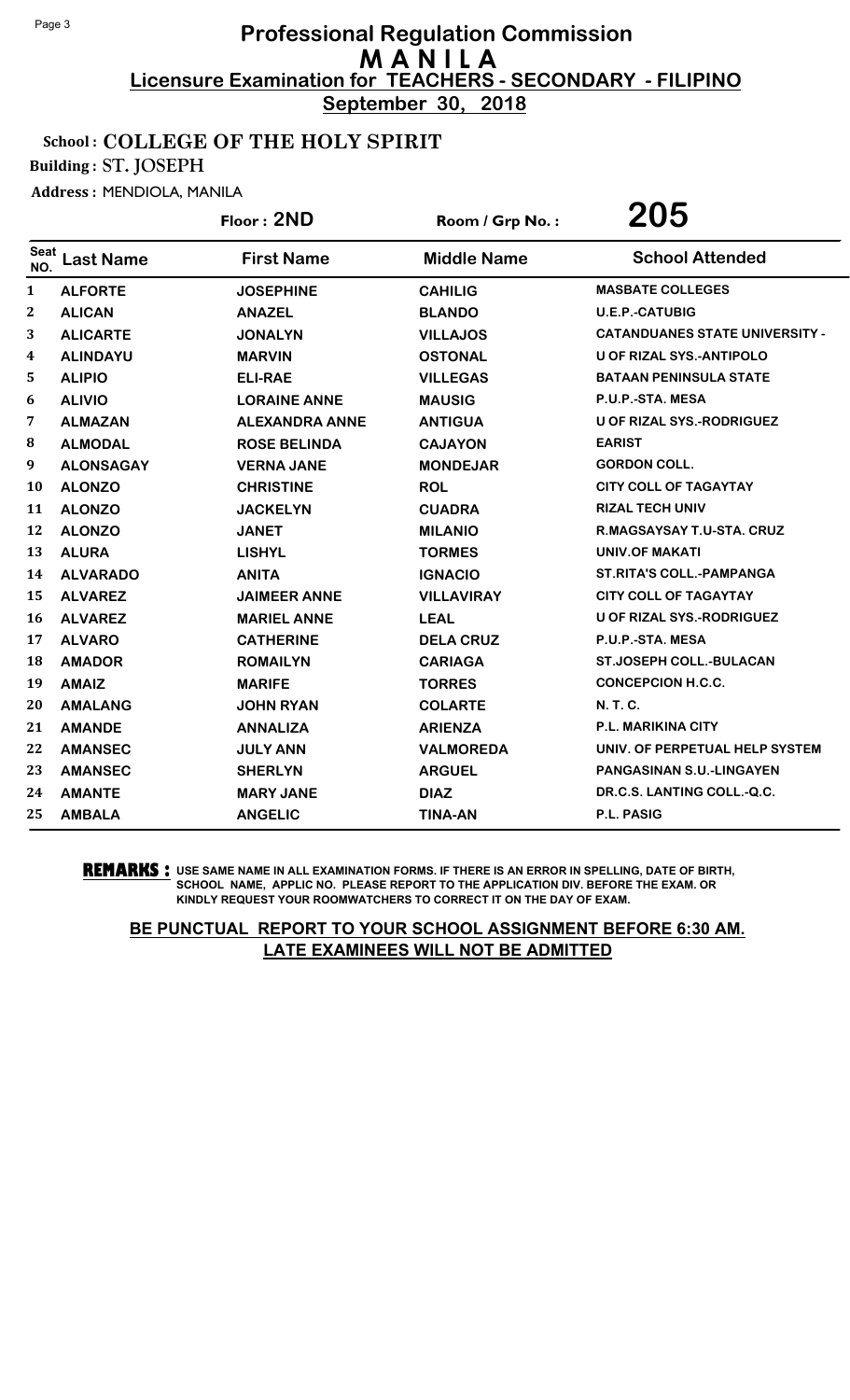**September 30, 2018**

#### School : COLLEGE OF THE HOLY SPIRIT

Building : ST. JOSEPH

Address : MENDIOLA, MANILA

|                    |                   | Floor: 2ND            | Room / Grp No.:    | 206                               |
|--------------------|-------------------|-----------------------|--------------------|-----------------------------------|
| <b>Seat</b><br>NO. | <b>Last Name</b>  | <b>First Name</b>     | <b>Middle Name</b> | <b>School Attended</b>            |
| 1                  | <b>AMBROCIO</b>   | <b>MAITHA</b>         | <b>ADORNA</b>      | <b>RIZAL TECH UNIV</b>            |
| $\boldsymbol{2}$   | <b>AMOTO</b>      | <b>JAY-AN FE</b>      | <b>MONTALBAN</b>   | P.L. MARIKINA CITY                |
| 3                  | <b>AMPARO</b>     | <b>RIZZA</b>          | <b>RAMIREZ</b>     | <b>EASTERN MINDORO COL.</b>       |
| 4                  | <b>AMPATUA</b>    | <b>ABDUL HAKIM</b>    | <b>RADJAMODA</b>   | <b>M.S.U.-MARAWICITY</b>          |
| 5                  | <b>AMPELOQUIO</b> | <b>AIVIE</b>          | <b>BARANDON</b>    | LIPA CITY PUBLIC COLL.            |
| 6                  | <b>AMULAR</b>     | <b>ADELYZALYN</b>     | <b>DE CASTRO</b>   | <b>U OF RIZAL SYS.-PILILLA</b>    |
| 7                  | <b>ANACAY</b>     | <b>ALMA</b>           | <b>VILLANUEVA</b>  | <b>CITY COLL OF TAGAYTAY</b>      |
| ${\bf 8}$          | <b>ANAPI</b>      | <b>MARITES</b>        | <b>MACAPIA</b>     | <b>ICCT CFI</b>                   |
| 9                  | <b>ANCAJAS</b>    | <b>MAY-ANN</b>        | <b>RIVERO</b>      | <b>RIZAL TECH UNIV</b>            |
| 10                 | <b>ANCHETA</b>    | <b>MYLENE</b>         | <b>MIRANDA</b>     | <b>BATAAN PENINSULA STATE</b>     |
| 11                 | <b>ANCIANO</b>    | <b>AIVEE</b>          | <b>DE LA CRUZ</b>  | <b>WESTERN COLL.-CAVITE</b>       |
| 12                 | <b>ANDALLON</b>   | <b>NERE CRIS</b>      | <b>PASULOT</b>     | <b>N. T. C.</b>                   |
| 13                 | <b>ANDEA</b>      | <b>DAISY</b>          | <b>ZACARIAS</b>    | <b>UNIV.OF MAKATI</b>             |
| 14                 | <b>ANGELES</b>    | <b>ZHEINE MARIVIC</b> | <b>LAYAG</b>       | <b>WESLEYAN U PHIL-CABA</b>       |
| 15                 | <b>ANGULO</b>     | <b>NERISSA</b>        | <b>ARNALDO</b>     | <b>U OF RIZAL SYS.-ANTIPOLO</b>   |
| 16                 | <b>ANIEVAS</b>    | <b>ANNA LORRAINE</b>  | <b>RIO</b>         | TOMAS CLAUDIO COLLEGES, INC. (FOR |
| 17                 | <b>ANIÑON</b>     | <b>ANA ROSE</b>       | <b>CULANAG</b>     | <b>U OF RIZAL SYS.-PILILLA</b>    |
| 18                 | <b>ANONICAL</b>   | <b>MELVIN</b>         | <b>DOMINGO</b>     | <b>BINANGONAN CATH. COLL.</b>     |
| 19                 | <b>ANORE</b>      | <b>ALYZZA MARIE</b>   | <b>MACATINGRAO</b> | <b>U OF RIZAL SYS.-ANGONO</b>     |
| 20                 | <b>ANORE</b>      | <b>NARCISO JR</b>     | <b>BARTOLA</b>     | TOMAS CLAUDIO COLLEGES, INC. (FOR |
| 21                 | <b>ANSING</b>     | <b>ERNIE</b>          | <b>MERINDAD</b>    | M.S.U.-BUUG                       |
| 22                 | <b>ANTONA</b>     | <b>MA. PAULA</b>      | <b>GUEVARRA</b>    | U OF RIZAL SYS.-RODRIGUEZ         |
| 23                 | <b>ANTONIO</b>    | <b>CRISTINE</b>       | <b>APO</b>         | <b>UNIV.OF STO. TOMAS</b>         |
| 24                 | <b>ANTONIO</b>    | <b>RACHEL JEAN</b>    | <b>LASTIMADO</b>   | C. C. P.                          |
| 25                 | <b>ANTOQUIA</b>   | <b>MARJORIE</b>       | <b>ADAME</b>       | P.U.P.-STA. MESA                  |

**REMARKS :** USE SAME NAME IN ALL EXAMINATION FORMS. IF THERE IS AN ERROR IN SPELLING, DATE OF BIRTH, SCHOOL NAME, APPLIC NO. PLEASE REPORT TO THE APPLICATION DIV. BEFORE THE EXAM. OR KINDLY REQUEST YOUR ROOMWATCHERS TO CORRECT IT ON THE DAY OF EXAM.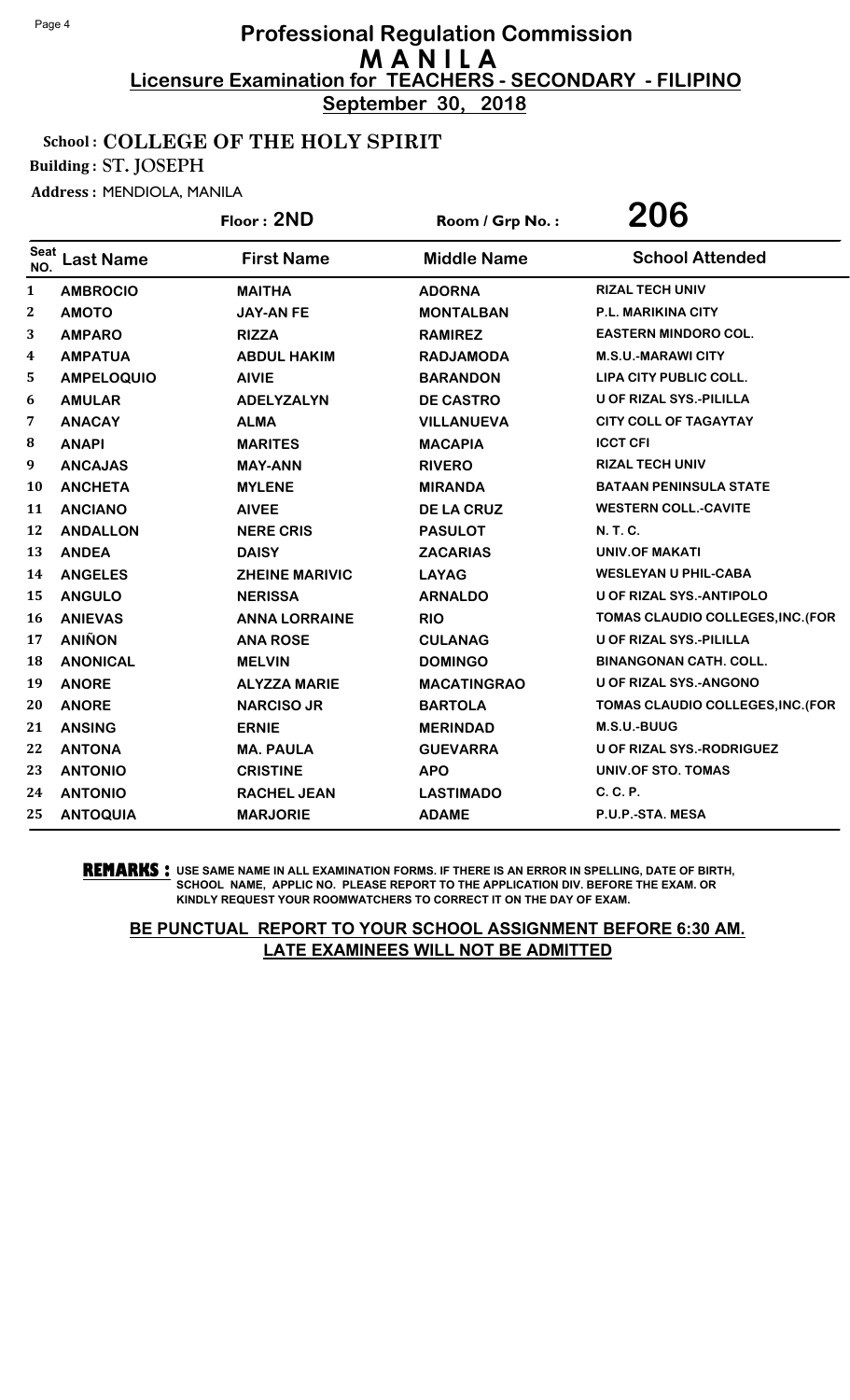**September 30, 2018**

#### School : COLLEGE OF THE HOLY SPIRIT

Building : ST. JOSEPH

Address : MENDIOLA, MANILA

|              |                   | Floor: 2ND         | Room / Grp No.:    | 207                               |
|--------------|-------------------|--------------------|--------------------|-----------------------------------|
| Seat<br>NO.  | <b>Last Name</b>  | <b>First Name</b>  | <b>Middle Name</b> | <b>School Attended</b>            |
| 1            | <b>APACIBLE</b>   | <b>SHELLEY</b>     | <b>IBANEZ</b>      | <b>MONDRIAAN AURA COLL</b>        |
| $\mathbf{2}$ | <b>APARRI</b>     | <b>RUTH</b>        | <b>AVENIDO</b>     | <b>BISU-MAIN-BILAR</b>            |
| 3            | <b>APOLINARIO</b> | <b>HONELYN</b>     | <b>LERONA</b>      | <b>U OF RIZAL SYS.-ANGONO</b>     |
| 4            | <b>APRIGEL</b>    | <b>NORIEL</b>      | <b>SANTIAGO</b>    | <b>METRO MANILA COLL.</b>         |
| 5            | <b>AQUINO</b>     | <b>DANICA</b>      | <b>SARDOVIA</b>    | P.L. MARIKINA CITY                |
| 6            | <b>AQUINO</b>     | <b>JESSICA</b>     | <b>EMPERIO</b>     | <b>RIZAL TECH UNIV</b>            |
| 7            | <b>AQUINO</b>     | <b>ROMEO</b>       | <b>CATIBAYAN</b>   | <b>WESTERN COLL.-CAVITE</b>       |
| 8            | <b>AQUITANIA</b>  | <b>DANICA</b>      | <b>PAGAL</b>       | <b>U OF RIZAL SYS.-ANTIPOLO</b>   |
| 9            | <b>ARAN</b>       | <b>JUDEL</b>       | <b>TRIO</b>        | <b>P.L. PASIG</b>                 |
| 10           | <b>ARANAS</b>     | <b>CAROLYN</b>     | <b>BALON</b>       | <b>RIZAL TECH UNIV</b>            |
| 11           | <b>ARANDA</b>     | <b>MA ANGELA</b>   | <b>HOLITHAO</b>    | TOMAS CLAUDIO COLLEGES, INC. (FOR |
| 12           | <b>ARBIOL</b>     | <b>SHEENETH</b>    | <b>STA. LUCIA</b>  | P.L. PASIG                        |
| 13           | <b>ARBOLEDA</b>   | <b>ARSELIN</b>     | <b>PAGCAS</b>      | <b>U.M.-PANABO</b>                |
| 14           | <b>ARBOLEDA</b>   | <b>JANN MARIEL</b> | <b>DOMINGO</b>     | <b>P.L. MARIKINA CITY</b>         |
| 15           | <b>ARCAÑO</b>     | <b>JENNICA</b>     | <b>BUAN</b>        | <b>U OF RIZAL SYS.-PILILLA</b>    |
| 16           | <b>ARCEO</b>      | <b>MONICA</b>      | <b>ANDRES</b>      | <b>EARIST</b>                     |
| 17           | <b>ARELLANO</b>   | <b>MARILEN</b>     | <b>SANTISO</b>     | <b>COLEGIO DE SAN GABRIEL</b>     |
| 18           | <b>AREVALO</b>    | <b>MARIA ALMA</b>  | <b>EUSEBIO</b>     | <b>CITY COLL OF TAGAYTAY</b>      |
| 19           | <b>ARGUELLES</b>  | <b>ANNE NICOLE</b> | <b>NARTEA</b>      | P.N.U.-MANILA                     |
| 20           | <b>ARGUELLES</b>  | <b>JEAN</b>        | <b>BONQUIN</b>     | <b>UNIV.OF BATANGAS</b>           |
| 21           | <b>ARGUELLES</b>  | <b>MELISSA</b>     | <b>PABAYOS</b>     | P.L. PASIG                        |
| 22           | <b>ARILA</b>      | <b>HONEYLYN</b>    | <b>JUEVESANO</b>   | <b>ICCT CFI</b>                   |
| 23           | <b>ARMA</b>       | <b>RONALYN</b>     | <b>ROCABO</b>      | P.L. VALENZUELA                   |
| 24           | <b>ARON</b>       | <b>MELISSA</b>     | <b>ALEJANDRINO</b> | <b>P.N.U.- NORTH LUZON</b>        |
| 25           | <b>ARQUIZA</b>    | <b>JOHN PAUL</b>   | <b>AMANSEC</b>     | <b>P.L. MARIKINA CITY</b>         |

**REMARKS :** USE SAME NAME IN ALL EXAMINATION FORMS. IF THERE IS AN ERROR IN SPELLING, DATE OF BIRTH, SCHOOL NAME, APPLIC NO. PLEASE REPORT TO THE APPLICATION DIV. BEFORE THE EXAM. OR KINDLY REQUEST YOUR ROOMWATCHERS TO CORRECT IT ON THE DAY OF EXAM.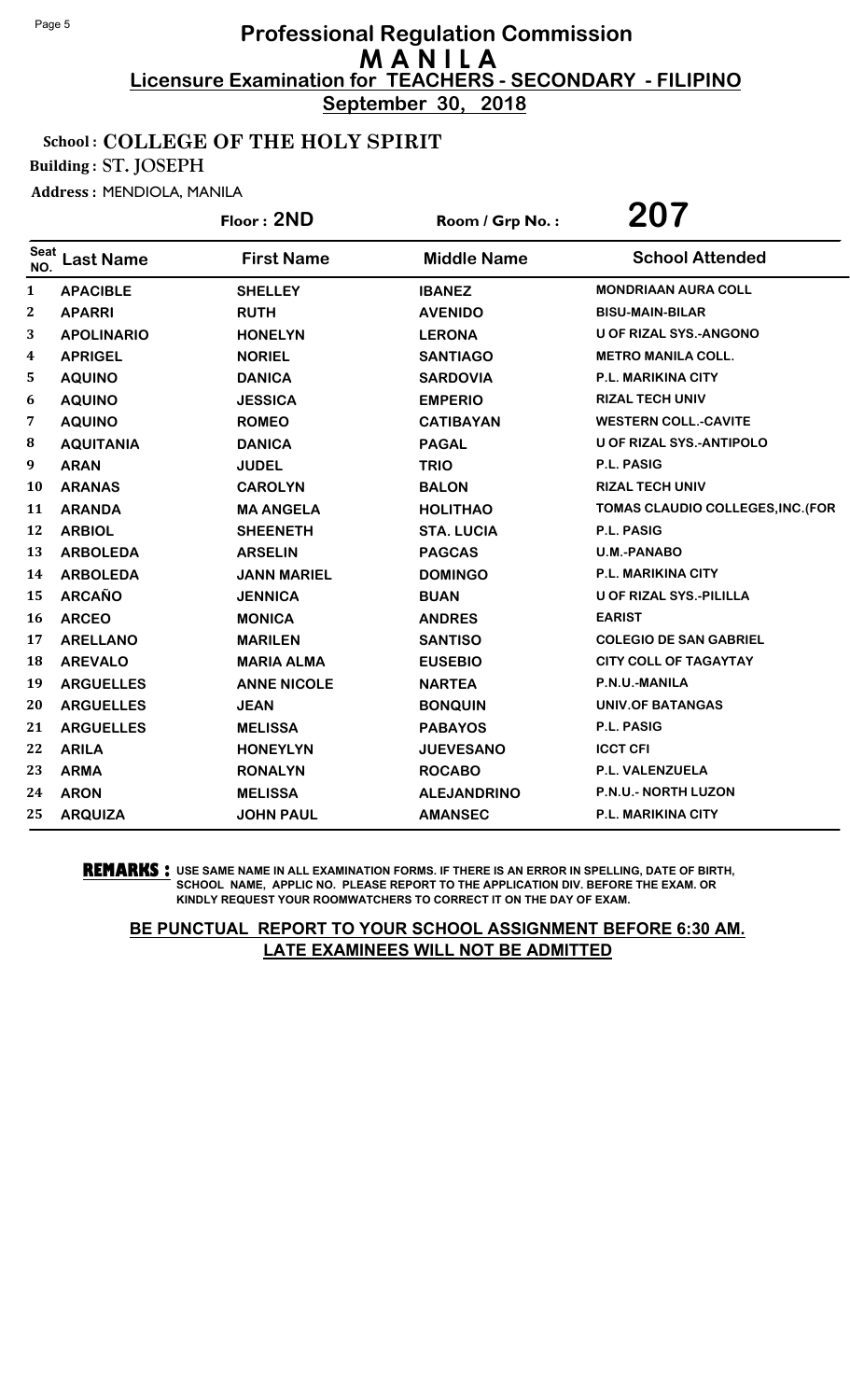**September 30, 2018**

#### School : COLLEGE OF THE HOLY SPIRIT

Building : ST. JOSEPH

Address : MENDIOLA, MANILA

|             |                   | Floor: 3RD              | Room / Grp No.:    | 302                                   |
|-------------|-------------------|-------------------------|--------------------|---------------------------------------|
| Seat<br>NO. | <b>Last Name</b>  | <b>First Name</b>       | <b>Middle Name</b> | <b>School Attended</b>                |
| 1           | <b>ARRUBIO</b>    | <b>MARIEL</b>           | <b>CASUPANAN</b>   | <b>DON HONORIO VENTURA TECH. S.U.</b> |
| 2           | <b>ARTETA</b>     | <b>ANA MARIE PAMELA</b> | <b>DAJAC</b>       | <b>COMMUNITY COLLEGE OF MANITO -</b>  |
| 3           | <b>ASAYTONO</b>   | <b>MARY ANN</b>         | <b>ABASOLA</b>     | P.U.P.-STA. MESA                      |
| 4           | <b>ASIDO</b>      | <b>MARK JOSEPH</b>      | <b>VERGARA</b>     | <b>CITY COLL OF TAGAYTAY</b>          |
| 5           | <b>ASIDO</b>      | <b>ZALDY</b>            | <b>VERGARA</b>     | <b>CITY COLL OF TAGAYTAY</b>          |
| 6           | <b>ASOR</b>       | <b>HAZEL MARIE</b>      | <b>NOLLORA</b>     | <b>P.L. MARIKINA CITY</b>             |
| 7           | <b>ASOR</b>       | <b>RUDETH</b>           | <b>CASTILLO</b>    | N. T. C.                              |
| 8           | <b>ASUNCION</b>   | <b>RONA</b>             | <b>BERSAMINA</b>   | <b>ABRA S.I.S.T.-BANGUED</b>          |
| 9           | <b>ATAM</b>       | <b>ROLYN JOY</b>        | <b>MUYANO</b>      | <b>P.L. MARIKINA CITY</b>             |
| 10          | <b>ATANACIO</b>   | <b>MA. CRISTINA</b>     | <b>REYES</b>       | <b>LAGUNA SPU-LOS BAÑOS</b>           |
| 11          | <b>ATANANTE</b>   | <b>MARY ROSE</b>        | <b>LIBRIA</b>      | <b>ST.MICHAEL'S COLL.-BINAN</b>       |
| 12          | <b>ATAY</b>       | <b>RAGINE</b>           | <b>VILLATURA</b>   | <b>TRECE MARTIRES CITY COLL.</b>      |
| 13          | <b>ATIENZA</b>    | <b>DESSIRE JOY</b>      | <b>BERAÑA</b>      | TRECE MARTIRES CITY COLL.             |
| 14          | <b>ATIENZA</b>    | <b>MIKEE</b>            | <b>VILLALON</b>    | LIPA CITY PUBLIC COLL.                |
| 15          | <b>AUREADA</b>    | <b>MARIBETH</b>         | <b>MIRANDA</b>     | P.L. PASAY                            |
| 16          | <b>AUSTRIA</b>    | <b>REDEN</b>            | <b>DIMAALA</b>     | <b>CALAUAG CENTRAL COL.</b>           |
| 17          | <b>AUSTRIA</b>    | <b>SHAIRADEL JOYCE</b>  | <b>ORTEGA</b>      | P.N.U.-MANILA                         |
| 18          | <b>AUTIDA</b>     | <b>BABYLYN</b>          | <b>VIñAS</b>       | POLANGUI COMM. COLL.                  |
| 19          | <b>AUTOR</b>      | <b>VINA MAE</b>         | <b>LLANDA</b>      | <b>BULACAN S.U-MALOLOS</b>            |
| 20          | <b>AVELLANOZA</b> | <b>ARNOLD</b>           | <b>DOMINGO</b>     | P.L. VALENZUELA                       |
| 21          | <b>AVILA</b>      | <b>ANA MARIE</b>        | <b>MONTAÑO</b>     | <b>RIZAL TECH UNIV</b>                |
| 22          | <b>AVILA</b>      | <b>JAYAN DANEL</b>      | <b>CURA</b>        | <b>BERNARDO COLLEGE</b>               |
| 23          | <b>AVILA</b>      | <b>PATRICIA ANN</b>     | <b>CIOCSON</b>     | P.N.U.-MANILA                         |
| 24          | <b>AVILA</b>      | <b>VINA</b>             | <b>MANGUI</b>      | N. T. C.                              |
| 25          | <b>AVILLANOZA</b> | <b>MARY ANNE</b>        | <b>ORTILLANO</b>   | <b>UNIV.OF MAKATI</b>                 |

**REMARKS :** USE SAME NAME IN ALL EXAMINATION FORMS. IF THERE IS AN ERROR IN SPELLING, DATE OF BIRTH, SCHOOL NAME, APPLIC NO. PLEASE REPORT TO THE APPLICATION DIV. BEFORE THE EXAM. OR KINDLY REQUEST YOUR ROOMWATCHERS TO CORRECT IT ON THE DAY OF EXAM.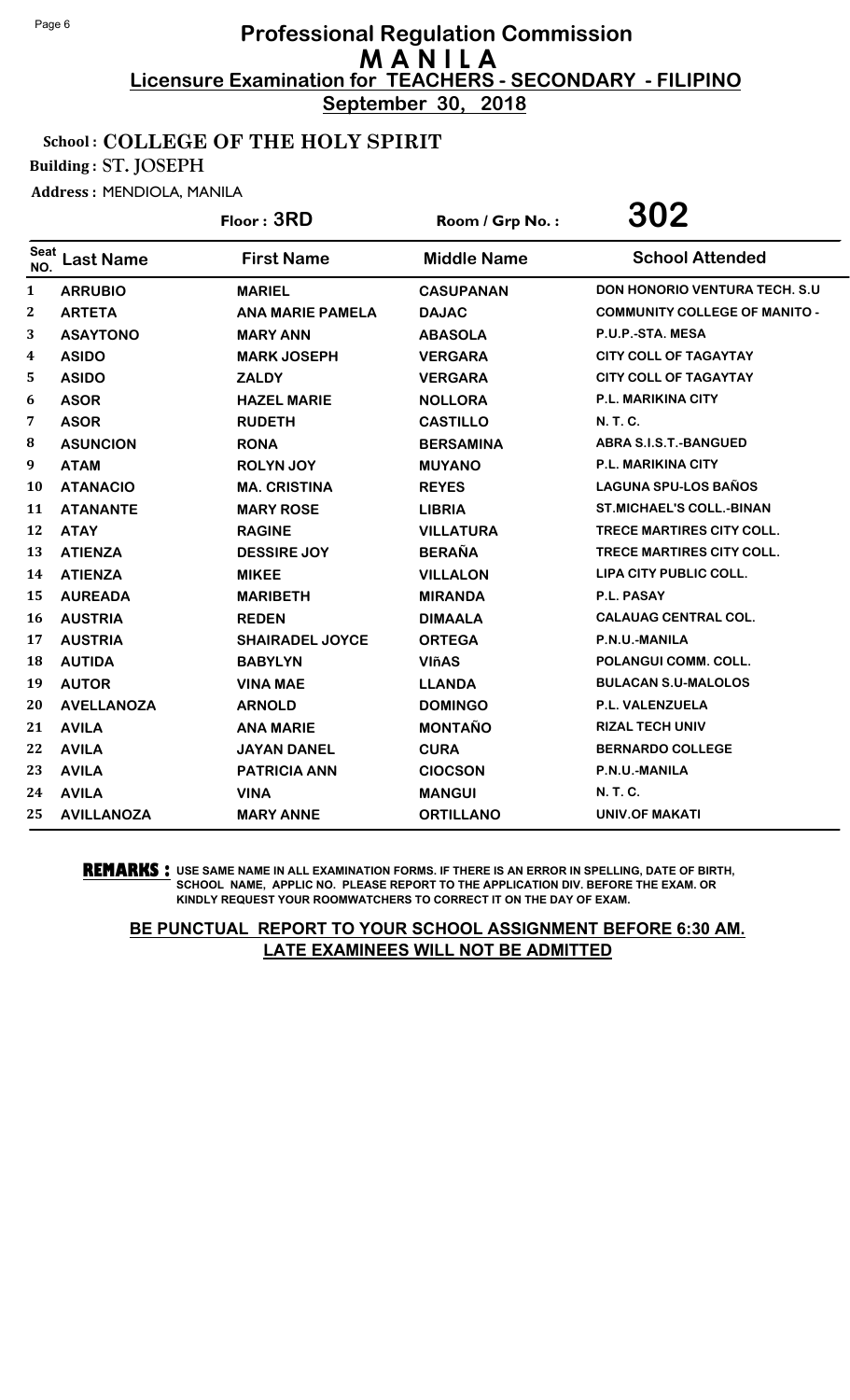**September 30, 2018**

#### School : COLLEGE OF THE HOLY SPIRIT

Building : ST. JOSEPH

Address : MENDIOLA, MANILA

|                    |                  | Floor: 3RD          | Room / Grp No.:    | 303                              |
|--------------------|------------------|---------------------|--------------------|----------------------------------|
| <b>Seat</b><br>NO. | <b>Last Name</b> | <b>First Name</b>   | <b>Middle Name</b> | <b>School Attended</b>           |
| $\mathbf{1}$       | <b>AVIOLA</b>    | <b>JAY</b>          | <b>FERMANTE</b>    | <b>TRECE MARTIRES CITY COLL.</b> |
| $\mathbf{2}$       | <b>AYALA</b>     | <b>ANGELO</b>       | <b>VALENCIA</b>    | P.U.P.-STA. MESA                 |
| 3                  | <b>AYSON</b>     | <b>EMALYN</b>       | <b>ORTIGO</b>      | BESTLINK COLLEGE OF THE          |
| 4                  | <b>AZAÑA</b>     | <b>MERCY</b>        | <b>AMARO</b>       | <b>RIZAL TECH UNIV</b>           |
| 5.                 | <b>AZOTILLO</b>  | <b>ALWIN</b>        | <b>OLAYBAR</b>     | P.L. PASAY                       |
| 6                  | <b>AZUCENA</b>   | <b>LAICA</b>        | <b>GILE</b>        | <b>U OF RIZAL SYS.-ANGONO</b>    |
| 7                  | <b>AZUCENA</b>   | <b>LAIRA</b>        | <b>GILE</b>        | <b>U OF RIZAL SYS.-ANGONO</b>    |
| 8                  | <b>AZUPARDO</b>  | <b>JHANETE</b>      | <b>BERSAMERA</b>   | <b>NEW ERA UNIV.</b>             |
| 9                  | <b>AÑO</b>       | <b>LADYLYN</b>      | <b>APARATO</b>     | <b>U OF RIZAL SYS.-ANGONO</b>    |
| 10                 | <b>AÑONUEVO</b>  | <b>MARY JIM</b>     | <b>SANTOS</b>      | <b>RIZAL TECH UNIV</b>           |
| 11                 | <b>BAAY</b>      | <b>ROGEN</b>        | <b>LUDOVICE</b>    | DR.C.S. LANTING COLL.-Q.C.       |
| 12                 | <b>BACLIG</b>    | <b>FLORDELYN</b>    | <b>WAYNO</b>       | <b>P.L. VALENZUELA</b>           |
| 13                 | <b>BACLIG</b>    | <b>MA. JAMILA</b>   | <b>BAYBAYON</b>    | U OF RIZAL SYS.-ANGONO           |
| 14                 | <b>BACTASA</b>   | <b>MILJEN</b>       | <b>ALFORTE</b>     | N. T. C.                         |
| 15                 | <b>BADEO</b>     | <b>JAHAZIEL</b>     | <b>CRUZ</b>        | <b>P.L. MARIKINA CITY</b>        |
| 16                 | <b>BAGANTE</b>   | <b>KIMBERLY MAE</b> | <b>GOMEZ</b>       | P.U.P.-STA. MESA                 |
| 17                 | <b>BAGON</b>     | <b>BELODY</b>       | <b>BASA</b>        | <b>RIZAL TECH UNIV</b>           |
| 18                 | <b>BAJALAN</b>   | <b>KAYCEE ANN</b>   | <b>DAYPUYART</b>   | <b>P.L. PASIG</b>                |
| 19                 | <b>BAJITA</b>    | <b>DEOSIE</b>       | <b>FERNANDO</b>    | <b>CLARENDON COLL.</b>           |
| 20                 | <b>BALA</b>      | <b>VIRGINIA</b>     | <b>PAGALING</b>    | <b>TRINITY UNIV OF ASIA</b>      |
| 21                 | <b>BALAGAT</b>   | <b>RUSHEL</b>       | <b>NUYDA</b>       | <b>DIVINE WORD-LAOAG</b>         |
| 22                 | <b>BALAGOSA</b>  | <b>MARY JOY</b>     | <b>GENTURO</b>     | <b>EARIST</b>                    |
| 23                 | <b>BALAIS</b>    | <b>CLARIZZA</b>     | <b>ASMA</b>        | ST. VINCENT DE FERRER-COLL. OF   |
| 24                 | <b>BALAIS</b>    | <b>CLAUDETTE</b>    | <b>CARDINES</b>    | <b>RIZAL TECH UNIV</b>           |
| 25                 | <b>BALAJADIA</b> | <b>APPLE JOY</b>    | <b>DIONISIO</b>    | <b>ICCT CFI</b>                  |

**REMARKS :** USE SAME NAME IN ALL EXAMINATION FORMS. IF THERE IS AN ERROR IN SPELLING, DATE OF BIRTH, SCHOOL NAME, APPLIC NO. PLEASE REPORT TO THE APPLICATION DIV. BEFORE THE EXAM. OR KINDLY REQUEST YOUR ROOMWATCHERS TO CORRECT IT ON THE DAY OF EXAM.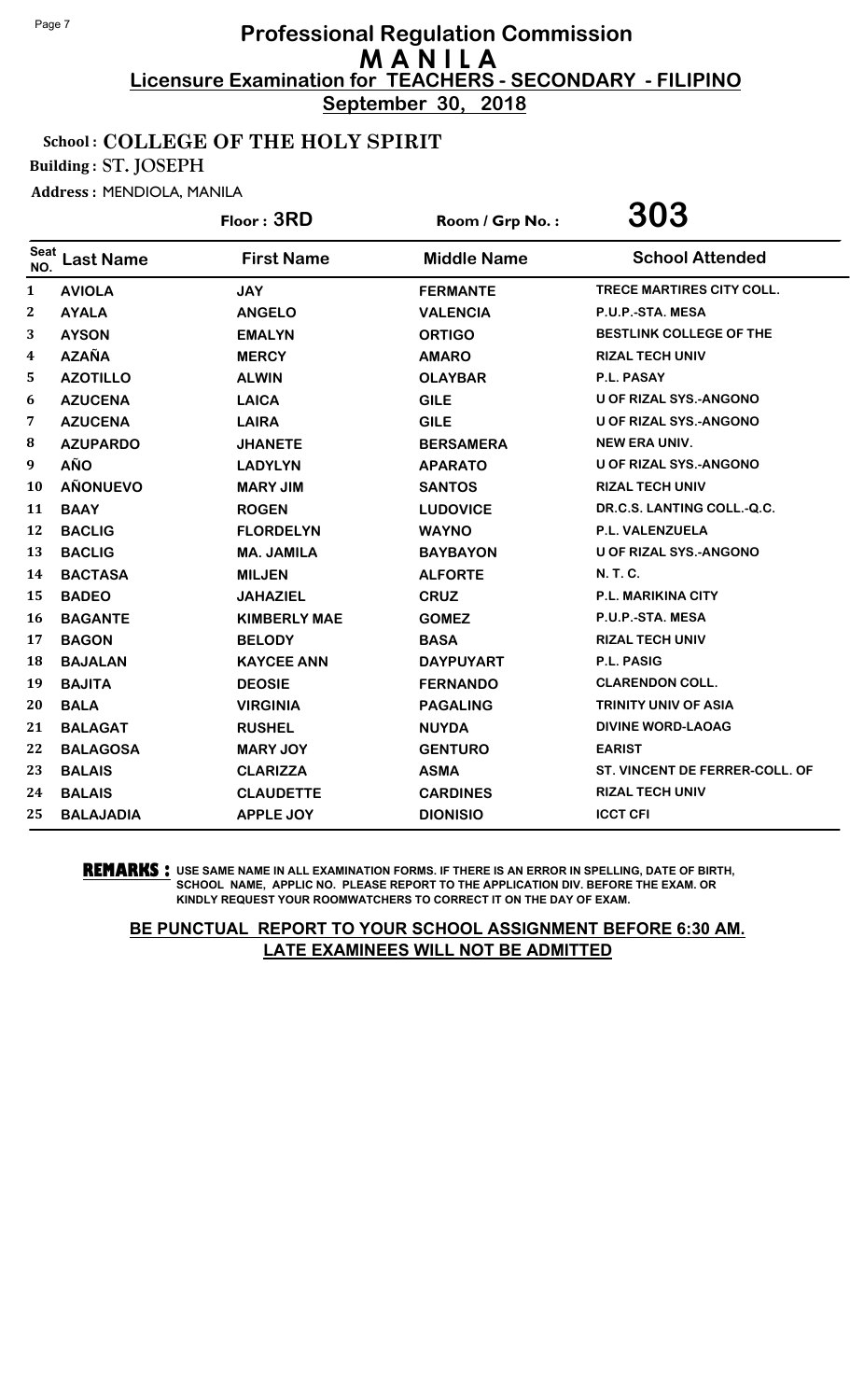**September 30, 2018**

#### School : COLLEGE OF THE HOLY SPIRIT

Building : ST. JOSEPH

Address : MENDIOLA, MANILA

|                    |                    | Floor: 3RD           | Room / Grp No.:    | <b>304</b>                            |
|--------------------|--------------------|----------------------|--------------------|---------------------------------------|
| <b>Seat</b><br>NO. | <b>Last Name</b>   | <b>First Name</b>    | <b>Middle Name</b> | <b>School Attended</b>                |
| 1                  | <b>BALAQUIAO</b>   | <b>CHRISTINE JOY</b> | <b>DACARA</b>      | <b>U OF RIZAL SYS.-PILILLA</b>        |
| 2                  | <b>BALASE</b>      | <b>JOSIE</b>         | <b>ECAL</b>        | <b>EARIST</b>                         |
| 3                  | <b>BALBUENA</b>    | <b>ELENA</b>         | <b>ESPENIDA</b>    | BESTLINK COLLEGE OF THE               |
| 4                  | <b>BALDESANCHO</b> | <b>KATHLEEN</b>      | <b>MARAVILLAS</b>  | <b>RIZAL TECH UNIV</b>                |
| 5                  | <b>BALDOSA</b>     | <b>RICKY</b>         | <b>DOB</b>         | <b>VERITAS COLL.-IROSIN</b>           |
| 6                  | <b>BALDOVISO</b>   | <b>SHEILA MAY</b>    | <b>BEATO</b>       | <b>BESTLINK COLLEGE OF THE</b>        |
| 7                  | <b>BALDOZ</b>      | <b>CARLENE</b>       | <b>GUTIERREZ</b>   | <b>WESTERN COLL.-CAVITE</b>           |
| 8                  | <b>BALGOS</b>      | <b>ALEXIS</b>        | <b>BEBAYO</b>      | <b>COLL. MOST HOLY TRINITY</b>        |
| 9                  | <b>BALINGBING</b>  | <b>SARAH</b>         | <b>ALBAIDA</b>     | <b>P.L. MARIKINA CITY</b>             |
| 10                 | <b>BALINGIT</b>    | <b>MARIA DHEL</b>    | <b>OPIA</b>        | <b>DON HONORIO VENTURA TECH. S.U.</b> |
| 11                 | <b>BALISI</b>      | <b>MAGDALENA</b>     | <b>NARAG</b>       | <b>N. T. C.</b>                       |
| 12                 | <b>BALLESTEROS</b> | <b>MARY GRACE</b>    | <b>SENIN</b>       | <b>P.L. MUNTINLUPA</b>                |
| 13                 | <b>BALOLOY</b>     | <b>JOHN GABRIEL</b>  | <b>REYES</b>       | P.L. VALENZUELA                       |
| 14                 | <b>BALTAZAR</b>    | <b>CHELSEY MAE</b>   | <b>DE LA CRUZ</b>  | P.N.U.-MANILA                         |
| 15                 | <b>BALUIS</b>      | <b>GIGI</b>          | <b>TRANQUILLO</b>  | <b>CATANDUANES STATE UNIVERSITY -</b> |
| 16                 | <b>BALUYUT</b>     | <b>KAMILLE ANN</b>   | <b>LAYUG</b>       | DON HONORIO VENTURA TECH. S.U         |
| 17                 | <b>BANAL</b>       | <b>LEDA</b>          | <b>PEREZ</b>       | <b>DON HONORIO VENTURA TECH. S.U.</b> |
| 18                 | <b>BANDA</b>       | <b>NORIEL</b>        | <b>MAGPAYO</b>     | <b>ICCT CFI</b>                       |
| 19                 | <b>BANDOLA</b>     | <b>DERRICK RENZL</b> | <b>FRANCISCO</b>   | <b>P.L. MARIKINA CITY</b>             |
| 20                 | <b>BANGAYAN</b>    | <b>MARICAR</b>       | <b>DULATRE</b>     | <b>RIZAL TECH UNIV</b>                |
| 21                 | <b>BANGIT</b>      | <b>JHOANNA KATE</b>  | <b>MALLARI</b>     | <b>DON HONORIO VENTURA TECH. S.U</b>  |
| 22                 | <b>BANHAO</b>      | <b>JINKY</b>         | <b>ALMOLANIDA</b>  | <b>EARIST</b>                         |
| 23                 | <b>BANTILAN</b>    | <b>PETRONILA</b>     | <b>RELOJ</b>       | <b>METRO MANILA COLL.</b>             |
| 24                 | <b>BANTOG</b>      | <b>LOVELY</b>        | <b>USMAN</b>       | P.U.P.-STA. MESA                      |
| 25                 | <b>BANTUGAN</b>    | <b>ANGELICA</b>      | <b>JIMENEZ</b>     | <b>RIZAL TECH UNIV</b>                |

**REMARKS :** USE SAME NAME IN ALL EXAMINATION FORMS. IF THERE IS AN ERROR IN SPELLING, DATE OF BIRTH, SCHOOL NAME, APPLIC NO. PLEASE REPORT TO THE APPLICATION DIV. BEFORE THE EXAM. OR KINDLY REQUEST YOUR ROOMWATCHERS TO CORRECT IT ON THE DAY OF EXAM.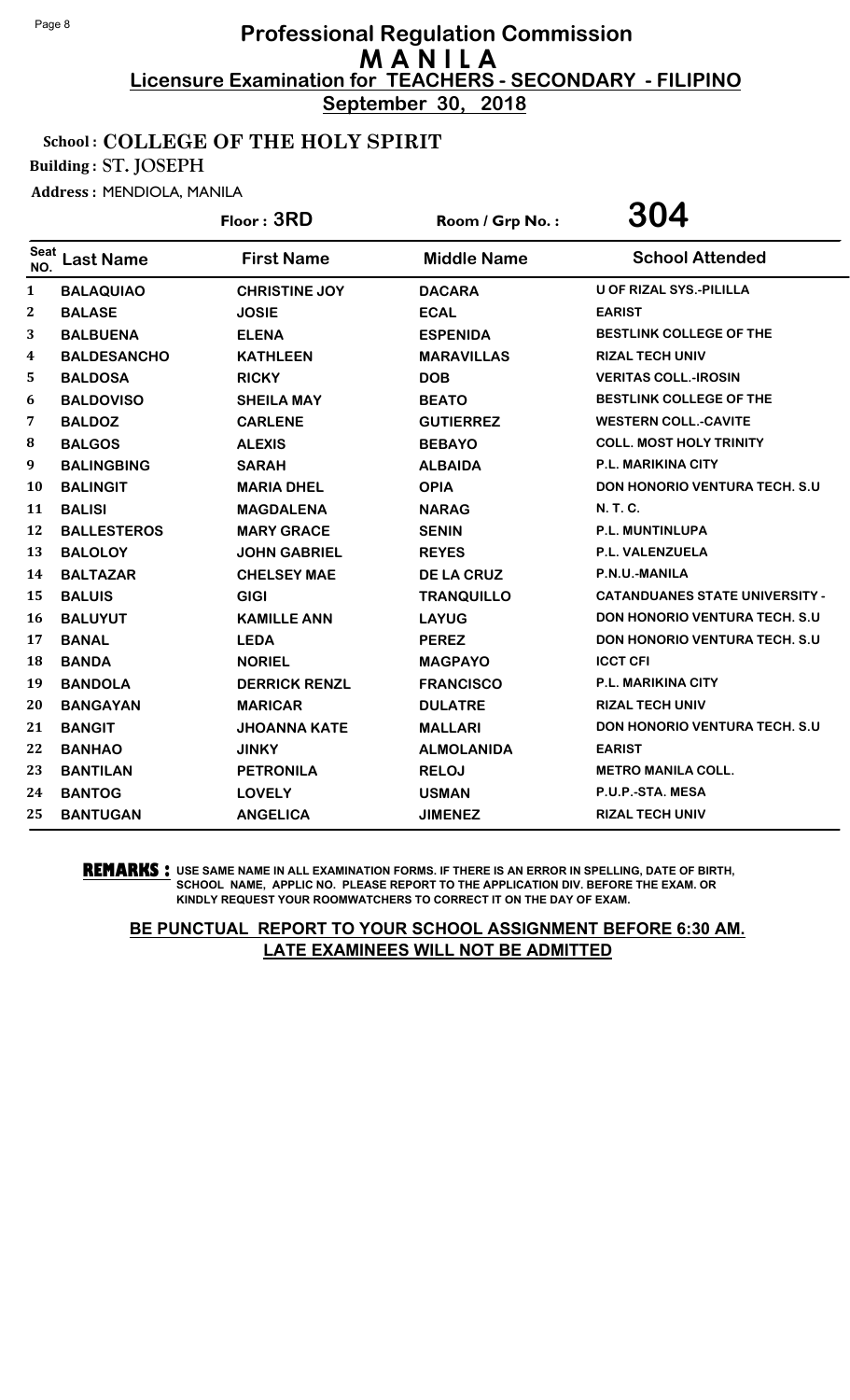**September 30, 2018**

#### School : COLLEGE OF THE HOLY SPIRIT

Building : ST. JOSEPH

Address : MENDIOLA, MANILA

|                  |                    | Floor: 3RD              | Room / Grp No.:    | 305                                  |
|------------------|--------------------|-------------------------|--------------------|--------------------------------------|
| Seat<br>NO.      | <b>Last Name</b>   | <b>First Name</b>       | <b>Middle Name</b> | <b>School Attended</b>               |
| 1                | <b>BANZALI</b>     | <b>BABY</b>             | <b>MALASAGA</b>    | <b>PAMANTASAN NG CABUYAO</b>         |
| $\boldsymbol{2}$ | <b>BAQUILAR</b>    | <b>SHAMAE</b>           | <b>ESMAMA</b>      | <b>BULACAN S.U-MALOLOS</b>           |
| 3                | <b>BARACENA</b>    | <b>MARY ANTHONETTE</b>  | <b>DUYONGAN</b>    | U OF RIZAL SYS.-RODRIGUEZ            |
| 4                | <b>BARCENA</b>     | <b>AMYLYN</b>           | <b>HOPIO</b>       | <b>ST.FRANCIS OF ASSISI</b>          |
| 5                | <b>BARICUATRO</b>  | <b>DARYL</b>            | <b>ZACARIAS</b>    | ROMBLON STATE UNIV.(FOR ROMBLON      |
| 6                | <b>BARRIENTOS</b>  | <b>JOMARIE</b>          | <b>SEÑO</b>        | BESTLINK COLLEGE OF THE              |
| 7                | <b>BASA</b>        | <b>ANDREA JEMINA</b>    | <b>LONTOC</b>      | <b>EARIST</b>                        |
| 8                | <b>BASA</b>        | <b>VERONICA</b>         |                    | <b>DON HONORIO VENTURA TECH. S.U</b> |
| 9                | <b>BASILONIA</b>   | <b>GINA</b>             | <b>VILLAMOR</b>    | <b>ICCT CFI</b>                      |
| 10               | <b>BASTIDA</b>     | <b>JANET</b>            | <b>TABAN</b>       | <b>COL STO NIÑO-CABUYAO</b>          |
| 11               | <b>BATALLER</b>    | <b>JAY MARTE</b>        | <b>SATSATIN</b>    | P.L. MARIKINA CITY                   |
| 12               | <b>BATANAY</b>     | <b>CATALINO</b>         | <b>GUILLERMO</b>   | <b>DON HONORIO VENTURA TECH. S.U</b> |
| 13               | <b>BATHAN</b>      | <b>KHEYZEL</b>          | <b>CARA</b>        | RIZAL COLL.-TAAL                     |
| 14               | <b>BATILES</b>     | <b>JHEMA AMOR</b>       | <b>VILLEGAS</b>    | <b>U.E.P.-CATARMAN</b>               |
| 15               | <b>BATOBALUNOS</b> | <b>MARILOU</b>          | <b>ACHA</b>        | <b>N. T. C.</b>                      |
| 16               | <b>BATUA</b>       | <b>MONAIPHA</b>         | <b>LUMA</b>        | P.L. MUNTINLUPA                      |
| 17               | <b>BAUTISTA</b>    | <b>JERIC</b>            |                    | P.U.P.-STA. MESA                     |
| 18               | <b>BAUTISTA</b>    | <b>JOANA MARIE</b>      | <b>ABAD</b>        | <b>COL DE SAN PASCUAL</b>            |
| 19               | <b>BAUTISTA</b>    | <b>KIMBERLY JOY</b>     | <b>MANANSALA</b>   | <b>P.L. MANILA</b>                   |
| 20               | <b>BAUTISTA</b>    | <b>KRIZELLE</b>         | <b>MARINDUQUE</b>  | <b>P.L. MARIKINA CITY</b>            |
| 21               | <b>BAUTISTA</b>    | <b>MAYLA</b>            | <b>BARAL</b>       | IMMA.CONCEP.COLL.-BATANGAS           |
| 22               | <b>BAUTISTA</b>    | <b>MISCHELLE</b>        | <b>ILAO</b>        | <b>COL STO NIÑO-CABUYAO</b>          |
| 23               | <b>BAUTISTA</b>    | <b>PRINCESS LARRIAN</b> | <b>MORAL</b>       | <b>KOL. SUBIC</b>                    |
| 24               | <b>BAYARONG</b>    | <b>CAROL JEAN</b>       | <b>MALANA</b>      | <b>EARIST</b>                        |
| 25               | <b>BAYBAY</b>      | <b>DIANE</b>            | <b>AMBUNAN</b>     | <b>CITY COLL OF TAGAYTAY</b>         |
|                  |                    |                         |                    |                                      |

**REMARKS :** USE SAME NAME IN ALL EXAMINATION FORMS. IF THERE IS AN ERROR IN SPELLING, DATE OF BIRTH, SCHOOL NAME, APPLIC NO. PLEASE REPORT TO THE APPLICATION DIV. BEFORE THE EXAM. OR KINDLY REQUEST YOUR ROOMWATCHERS TO CORRECT IT ON THE DAY OF EXAM.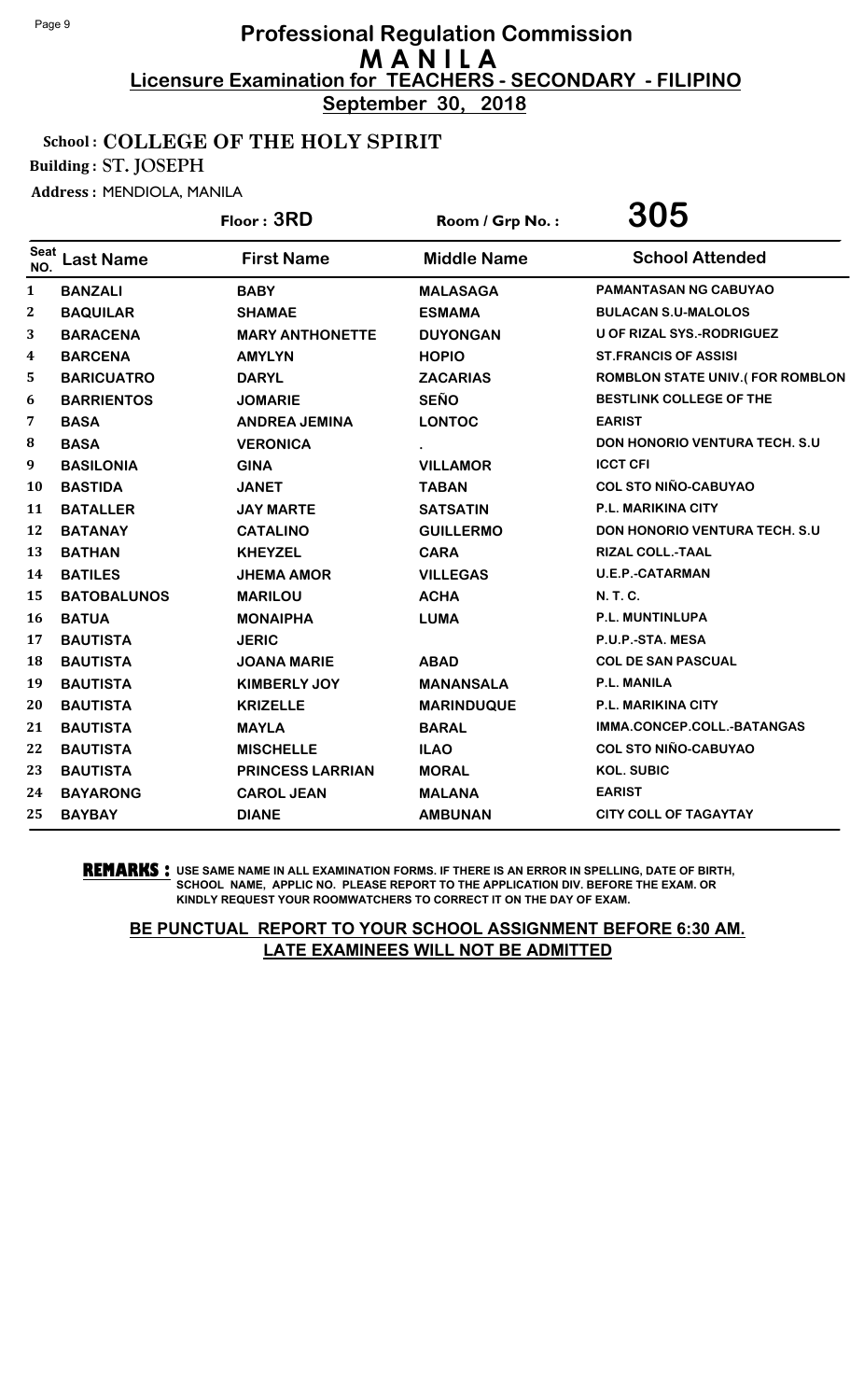**September 30, 2018**

## School : COLLEGE OF THE HOLY SPIRIT

Building : ST. JOSEPH

Address : MENDIOLA, MANILA

|              |                  | Floor: 3RD          | Room / Grp No.:    | 306                                       |
|--------------|------------------|---------------------|--------------------|-------------------------------------------|
| Seat<br>NO.  | <b>Last Name</b> | <b>First Name</b>   | <b>Middle Name</b> | <b>School Attended</b>                    |
| 1            | <b>BAYER</b>     | <b>SHIELA</b>       | <b>DOCE</b>        | <b>EASTERN MINDORO COL.</b>               |
| $\mathbf{2}$ | <b>BAYLON</b>    | <b>MARY ROSE</b>    | <b>MANUEL</b>      | <b>IMUS BUSINESS &amp; TECH.COLL-IMUS</b> |
| 3            | <b>BAYLOSIS</b>  | <b>MA ARMIRA</b>    | <b>CABUNGCAL</b>   | <b>LAGUNA SPU-LOS BAÑOS</b>               |
| 4            | <b>BAYUBAY</b>   | <b>RACHELLE</b>     | <b>DAVID</b>       | <b>RIZAL TECH UNIV</b>                    |
| 5            | <b>BAYUDANG</b>  | <b>KRISJOVMYR</b>   | <b>LAURETA</b>     | <b>COLEGIO DE SAN GABRIEL</b>             |
| 6            | <b>BAÑEZ</b>     | <b>DANGELICA</b>    | <b>BAYLE</b>       | <b>RIZAL TECH UNIV</b>                    |
| 7            | <b>BAÑEZ</b>     | <b>JENNIFER</b>     | <b>MAGWILI</b>     | <b>U OF RIZAL SYS.-PILILLA</b>            |
| 8            | <b>BAÑOC</b>     | <b>CRISHELLE</b>    | <b>ORAYLE</b>      | <b>RIZAL TECH UNIV</b>                    |
| 9            | <b>BEDAÑA</b>    | <b>ANGELO</b>       | <b>ESPINOZA</b>    | P.L. MARIKINA CITY                        |
| 10           | <b>BEGONA</b>    | <b>MARJORIE</b>     | <b>DUARTE</b>      | P.L. MARIKINA CITY                        |
| 11           | <b>BEJISON</b>   | <b>RIZZA MAE</b>    | <b>ESPADERO</b>    | P.N.U.-MANILA                             |
| 12           | <b>BEJUNA</b>    | <b>LIZELLE</b>      | <b>CAAYON</b>      | <b>ICCT CFI</b>                           |
| 13           | <b>BELARMINO</b> | <b>JOY</b>          | <b>AMACIO</b>      | <b>BATAN INTEGRATED COLLEGE OF</b>        |
| 14           | <b>BELGIRA</b>   | <b>MA GRECEL</b>    | <b>EVANGELISTA</b> | <b>CALAUAG CENTRAL COL.</b>               |
| 15           | <b>BELISON</b>   | <b>MYLENE</b>       | <b>DISCUTIDO</b>   | TOMAS CLAUDIO COLLEGES, INC. (FOR         |
| 16           | <b>BELISTA</b>   | <b>EDNALYN</b>      | SOL                | IMMA.CONCEP.COLL.-BATANGAS                |
| 17           | <b>BELLEZA</b>   | <b>HARLLY SHANE</b> | <b>NARCISO</b>     | <b>RIZAL TECH UNIV</b>                    |
| 18           | <b>BELLEZA</b>   | <b>PAMELA RUTH</b>  | <b>MENDEZ</b>      | P.L. VALENZUELA                           |
| 19           | <b>BELLO</b>     | <b>RENA MARIE</b>   | <b>VENGCO</b>      | P.L. MANILA                               |
| 20           | <b>BELTRAN</b>   | <b>FELCRIS</b>      | <b>GONZALES</b>    | <b>LA CONCEPCION COLL.-BULACAN</b>        |
| 21           | <b>BENEDICTO</b> | <b>JACKIE LYN</b>   | <b>BUSTO</b>       | E. A. C.-DASMARIÑAS                       |
| 22           | <b>BENINSIG</b>  | <b>JERVIC</b>       | <b>SANTE</b>       | <b>P.L. VALENZUELA</b>                    |
| 23           | <b>BENTULAN</b>  | <b>CHRISTINA</b>    | <b>BALBALOSA</b>   | P.L. MUNTINLUPA                           |
| 24           | <b>BERBER</b>    | <b>KARLA ASHLEY</b> | <b>BENCITO</b>     | <b>CITY COLL OF TAGAYTAY</b>              |
| 25           | <b>BERDUL</b>    | <b>DANICA</b>       | <b>REYES</b>       | <b>EARIST</b>                             |

**REMARKS :** USE SAME NAME IN ALL EXAMINATION FORMS. IF THERE IS AN ERROR IN SPELLING, DATE OF BIRTH, SCHOOL NAME, APPLIC NO. PLEASE REPORT TO THE APPLICATION DIV. BEFORE THE EXAM. OR KINDLY REQUEST YOUR ROOMWATCHERS TO CORRECT IT ON THE DAY OF EXAM.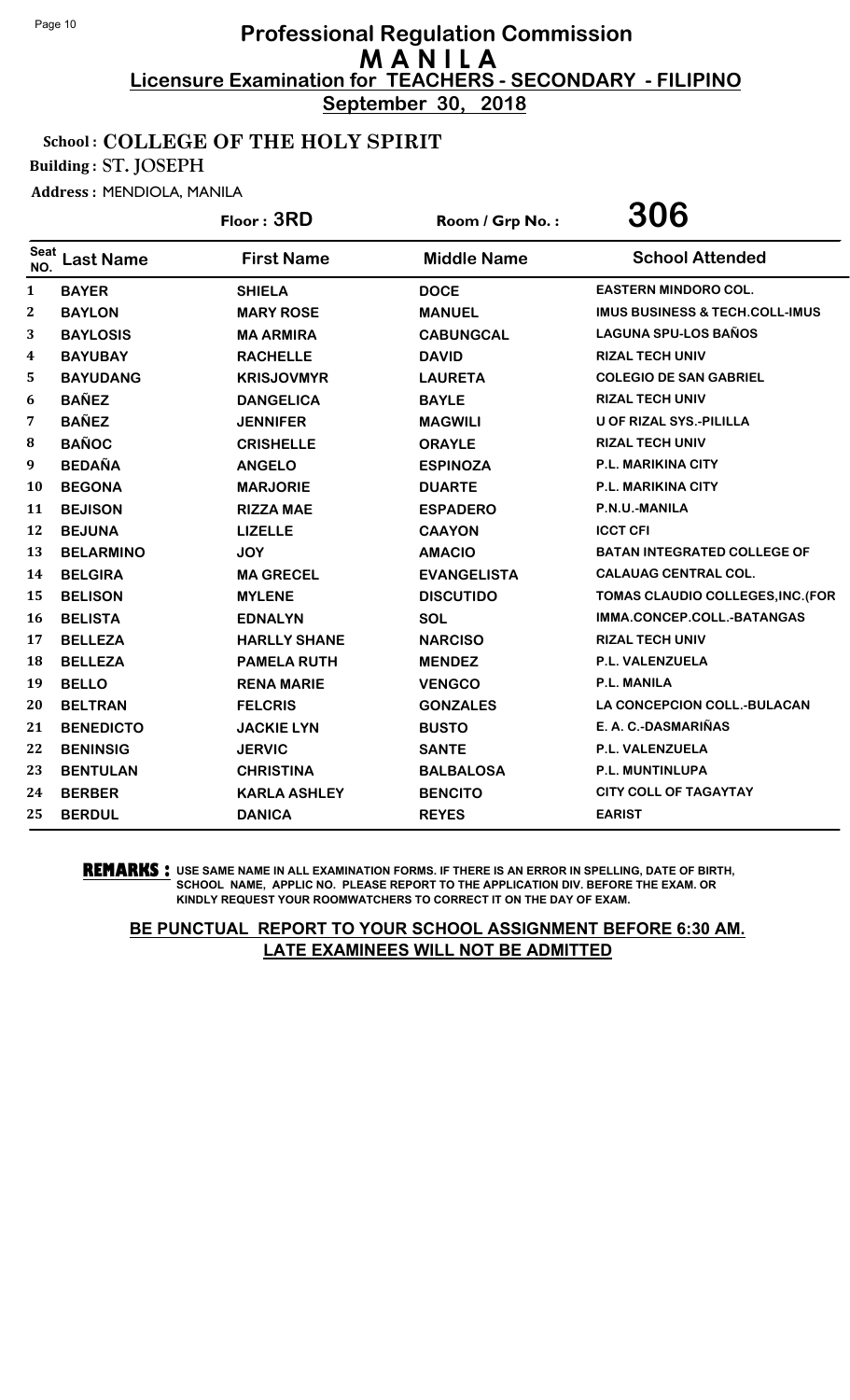**September 30, 2018**

#### School : COLLEGE OF THE HOLY SPIRIT

Building : ST. JOSEPH

Address : MENDIOLA, MANILA

|                         |                   | Floor: 3RD           | Room / Grp No.:    | 307                                  |
|-------------------------|-------------------|----------------------|--------------------|--------------------------------------|
| Seat<br>NO.             | <b>Last Name</b>  | <b>First Name</b>    | <b>Middle Name</b> | <b>School Attended</b>               |
| $\mathbf{1}$            | <b>BEREBER</b>    | <b>FAY HOPE</b>      | <b>TIRAZONA</b>    | <b>AKLAN S.U.-MAKATO</b>             |
| $\mathbf{2}$            | <b>BERMILLO</b>   | <b>TRIXIE</b>        | <b>DELA UMBRIA</b> | <b>ICCT CFI</b>                      |
| 3                       | <b>BERMUDEZ</b>   | <b>MYLEN</b>         | <b>MORAL</b>       | <b>N.T.C.</b>                        |
| $\overline{\mathbf{4}}$ | <b>BERNABE</b>    | <b>ALVIN</b>         | <b>GUIAO</b>       | <b>DON HONORIO VENTURA TECH. S.U</b> |
| 5.                      | <b>BERNALES</b>   | <b>JUDY ANN</b>      | <b>SUMANDO</b>     | <b>EARIST</b>                        |
| 6                       | <b>BERNALES</b>   | <b>PATRICK</b>       | <b>SOCITO</b>      | <b>BULACAN S.U-MALOLOS</b>           |
| 7                       | <b>BERNARDINO</b> | <b>AGNES</b>         |                    | <b>BULACAN S.U-MALOLOS</b>           |
| 8                       | <b>BERNARDINO</b> | <b>LORENA</b>        | <b>GALMAN</b>      | <b>BULACAN S.U-MALOLOS</b>           |
| 9                       | <b>BERNARDO</b>   | <b>ABEGAIL ROSE</b>  | <b>TANAEL</b>      | <b>BESTLINK COLLEGE OF THE</b>       |
| 10                      | <b>BERONGOY</b>   | <b>NESTHY JOY</b>    | <b>RUBIO</b>       | P.L. MUNTINLUPA                      |
| 11                      | <b>BESARIO</b>    | <b>RICKY</b>         |                    | <b>LAGUNA SPU-SINILOAN</b>           |
| 12                      | <b>BETCO</b>      | <b>JESSICA</b>       | <b>GUILLERMO</b>   | U OF RIZAL SYS.-RODRIGUEZ            |
| 13                      | <b>BIAGON</b>     | <b>RIKKA</b>         | <b>IGNACO</b>      | <b>TRECE MARTIRES CITY COLL.</b>     |
| 14                      | <b>BIEN</b>       | <b>CAREN</b>         | <b>CLARO</b>       | <b>KOL. SUBIC</b>                    |
| 15                      | <b>BIGTAS</b>     | <b>SHIELA MAE</b>    | <b>CADA</b>        | <b>N.T.C.</b>                        |
| <b>16</b>               | <b>BISNAR</b>     | <b>CATHLEEN</b>      | <b>ESGUERRA</b>    | <b>I.B.CALINGASAN MEM.</b>           |
| 17                      | <b>BITUN</b>      | <b>ARNEL</b>         | <b>SUÑER</b>       | <b>N. T. C.</b>                      |
| 18                      | <b>BLANQUERA</b>  | <b>JUNELLE APRIL</b> | <b>PUNLA</b>       | <b>UNIV.OF STO. TOMAS</b>            |
| 19                      | <b>BOADO</b>      | <b>GENELYN</b>       | <b>DACAYO</b>      | <b>N. T. C.</b>                      |
| 20                      | <b>BOBADILLA</b>  | <b>PRINCESS ANN</b>  | <b>MISSION</b>     | <b>RIZAL COLL.-TAAL</b>              |
| 21                      | <b>BOBIHIS</b>    | <b>HENNA JENRYL</b>  | <b>IBAÑEZ</b>      | TOMAS CLAUDIO COLLEGES, INC. (FOR    |
| 22                      | <b>BOBONGO</b>    | <b>JAMEL</b>         | <b>ORENCIADA</b>   | <b>BICOL UNIV.-DARAGA</b>            |
| 23                      | <b>BOFETE</b>     | <b>MATHEW</b>        | <b>MASANGYA</b>    | P.L. MARIKINA CITY                   |
| 24                      | <b>BOGNOT</b>     | <b>FERLEE</b>        | <b>NUQUI</b>       | <b>REPUBLIC CENTRAL COLL.</b>        |
| 25                      | <b>BOHOL</b>      | <b>JENNIFER</b>      | <b>GLUDO</b>       | <b>ICCT CFI</b>                      |

**REMARKS :** USE SAME NAME IN ALL EXAMINATION FORMS. IF THERE IS AN ERROR IN SPELLING, DATE OF BIRTH, SCHOOL NAME, APPLIC NO. PLEASE REPORT TO THE APPLICATION DIV. BEFORE THE EXAM. OR KINDLY REQUEST YOUR ROOMWATCHERS TO CORRECT IT ON THE DAY OF EXAM.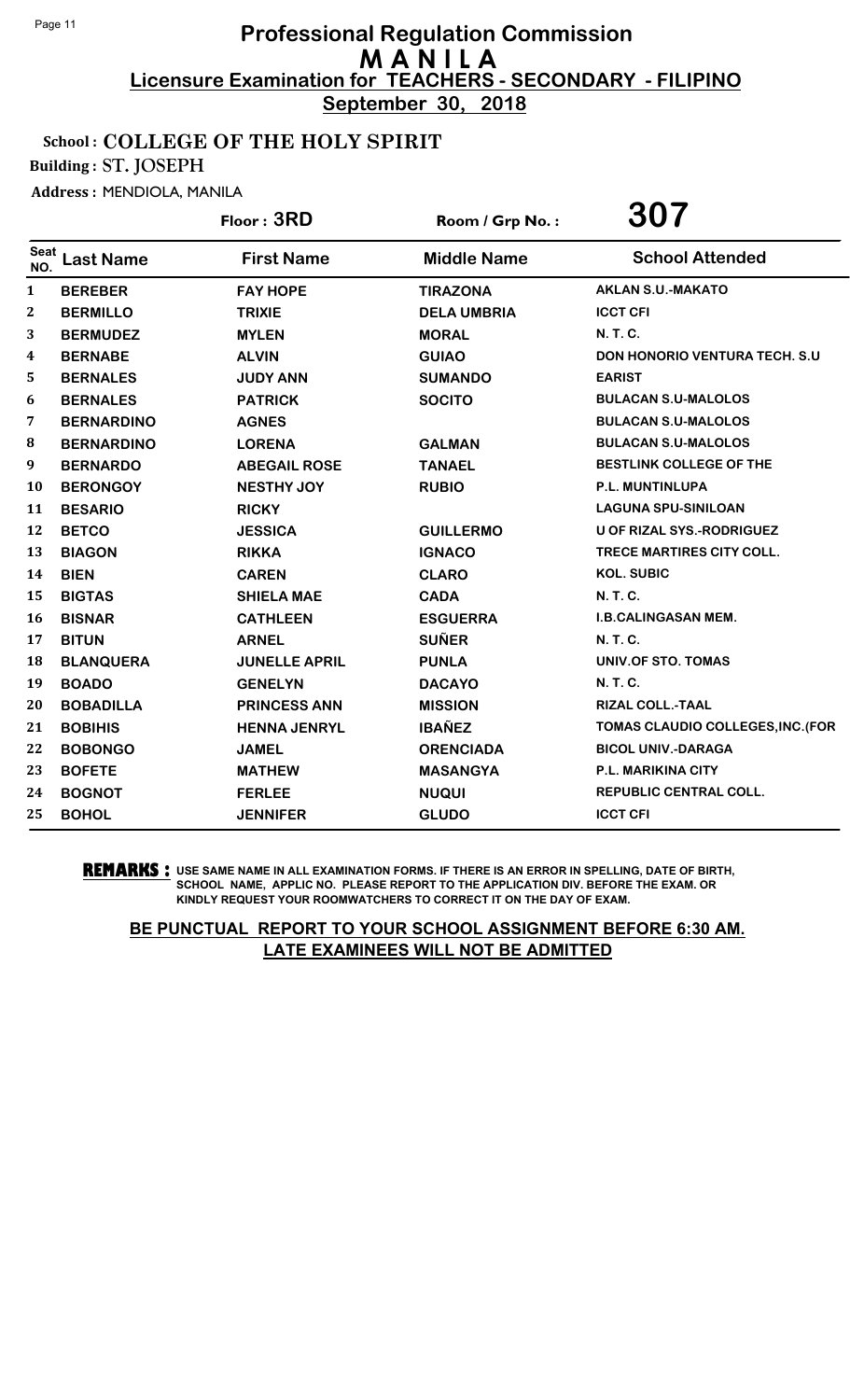**September 30, 2018**

## School : COLLEGE OF THE HOLY SPIRIT

Building : ST. JOSEPH

Address : MENDIOLA, MANILA

|                    |                     | Floor: 3RD               | Room / Grp No.:    | 308                                  |
|--------------------|---------------------|--------------------------|--------------------|--------------------------------------|
| <b>Seat</b><br>NO. | <b>Last Name</b>    | <b>First Name</b>        | <b>Middle Name</b> | <b>School Attended</b>               |
| 1                  | <b>BOLANTE</b>      | <b>PAULNIÑO</b>          | <b>VILLONES</b>    | <b>U OF RIZAL SYS.-ANGONO</b>        |
| 2                  | <b>BONCALES</b>     | <b>ANDREA</b>            | <b>CANSEKO</b>     | <b>ICCT CFI</b>                      |
| 3                  | <b>BONGAT</b>       | <b>LEE ANN</b>           | <b>MALTO</b>       | <b>QUIRINO STATE COLL.</b>           |
| 4                  | <b>BONGUE</b>       | <b>MARIA DAISY</b>       | N/A                | P.L. VALENZUELA                      |
| 5                  | <b>BONIFACIO</b>    | <b>JERALD</b>            | <b>MANANSALA</b>   | <b>DON HONORIO VENTURA TECH. S.U</b> |
| 6                  | <b>BONIFACIO</b>    | <b>KAROL JANE</b>        | <b>DELA ROSA</b>   | UNIV.OF MAKATI                       |
| 7                  | <b>BONIFACIO</b>    | <b>LESLIE MAE</b>        | <b>CAOILE</b>      | P.U.P.-STA. MESA                     |
| ${\bf 8}$          | <b>BONIFACIO</b>    | <b>VANESSA</b>           | <b>MACALINO</b>    | <b>U OF RIZAL SYS.-ANGONO</b>        |
| 9                  | <b>BORDALLO</b>     | <b>KENNETH CHRISTIAN</b> | <b>ESPENIDA</b>    | P.L. VALENZUELA                      |
| 10                 | <b>BORDEOS</b>      | <b>CARMEN JOY</b>        | <b>GALVEZ</b>      | P.L. PASIG                           |
| 11                 | <b>BORELA</b>       | <b>MARIA MM</b>          | <b>DELA CRUZ</b>   | <b>P.L. MARIKINA CITY</b>            |
| 12                 | <b>BORNILLO</b>     | <b>JULIE</b>             | <b>FRANCIS</b>     | <b>NAVAL S.U.-NAVAL</b>              |
| 13                 | <b>BRAVO</b>        | <b>DYANA SWEET</b>       | <b>CORONA</b>      | P.L. MANILA                          |
| 14                 | <b>BRAZIL</b>       | <b>JOHN LLOYD</b>        | <b>LAORINO</b>     | <b>BESTLINK COLLEGE OF THE</b>       |
| 15                 | <b>BRIONES</b>      | <b>PRINCESS ANGEL</b>    | <b>VARGAS</b>      | <b>U OF RIZAL SYS.-PILILLA</b>       |
| 16                 | <b>BROSAS</b>       | <b>ANNE KATHLEEN</b>     | <b>SEMBRANO</b>    | <b>EARIST</b>                        |
| 17                 | <b>BUARON</b>       | <b>AIRA JOYCE</b>        | <b>BONAOBRA</b>    | <b>RIZAL TECH UNIV</b>               |
| 18                 | <b>BUCOG</b>        | <b>JOEMEL JANE</b>       | <b>CUIZON</b>      | <b>J.H.CERILLES S.C.-MATI</b>        |
| 19                 | <b>BUDIONGAN</b>    | <b>GERALYN</b>           | <b>SALO</b>        | <b>BISU-MAIN-BILAR</b>               |
| 20                 | <b>BUENAFE</b>      | <b>MARY JANE</b>         |                    | <b>EARIST</b>                        |
| 21                 | <b>BUENAVENTURA</b> | <b>ANNIE</b>             | <b>TOLENTINO</b>   | <b>BERNARDO COLLEGE</b>              |
| 22                 | <b>BUENO</b>        | <b>DIVINE</b>            | <b>DELA ROSA</b>   | <b>MEYCAUAYAN COLL.</b>              |
| 23                 | <b>BUENTES</b>      | <b>JOHN JOSEPH</b>       | <b>LITAO</b>       | <b>BERNARDO COLLEGE</b>              |
| 24                 | <b>BUENVIAJE</b>    | <b>JAYCEECA</b>          | <b>FRANCE</b>      | <b>ICCT CFI</b>                      |
| 25                 | <b>BUEZA</b>        | <b>ARIES</b>             | <b>CARLOS</b>      | <b>U OF RIZAL SYS.-ANGONO</b>        |

**REMARKS :** USE SAME NAME IN ALL EXAMINATION FORMS. IF THERE IS AN ERROR IN SPELLING, DATE OF BIRTH, SCHOOL NAME, APPLIC NO. PLEASE REPORT TO THE APPLICATION DIV. BEFORE THE EXAM. OR KINDLY REQUEST YOUR ROOMWATCHERS TO CORRECT IT ON THE DAY OF EXAM.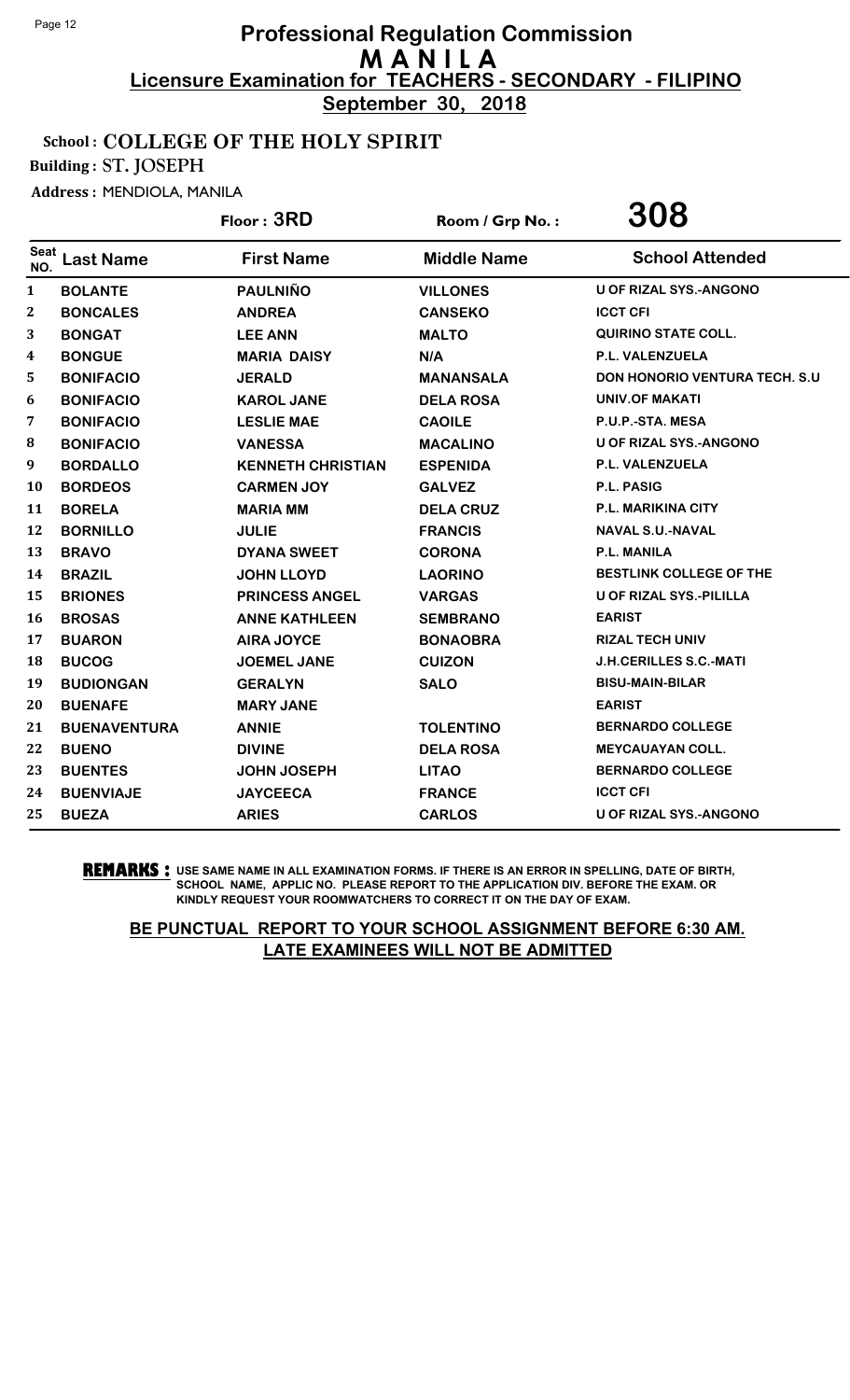**September 30, 2018**

#### School : COLLEGE OF THE HOLY SPIRIT

Building : ST. JOSEPH

Address : MENDIOLA, MANILA

|                    |                    | Floor: 3RD            | Room / Grp No.:    | 309                                    |
|--------------------|--------------------|-----------------------|--------------------|----------------------------------------|
| <b>Seat</b><br>NO. | <b>Last Name</b>   | <b>First Name</b>     | <b>Middle Name</b> | <b>School Attended</b>                 |
| $\mathbf{1}$       | <b>BUGARIN</b>     | <b>JOSUA</b>          | <b>CRESPO</b>      | <b>PANGASINAN S.U.-SAN CARLOS CITY</b> |
| $\boldsymbol{2}$   | <b>BUGAYONG</b>    | <b>DARLEENE</b>       | <b>GITANO</b>      | <b>EARIST</b>                          |
| 3                  | <b>BULANADI</b>    | <b>VANESSA JOY</b>    | <b>TEODORO</b>     | <b>BATAAN PENINSULA STATE</b>          |
| 4                  | <b>BULANON</b>     | <b>CHARLENE</b>       | <b>IGNACIO</b>     | <b>EARIST</b>                          |
| 5                  | <b>BULATAO</b>     | <b>MARIA MARJORIE</b> | <b>DE SILVA</b>    | <b>RIZAL TECH UNIV</b>                 |
| 6                  | <b>BULLALAYAO</b>  | <b>LABELLA</b>        | <b>BEQUISO</b>     | <b>METRO MANILA COLL.</b>              |
| 7                  | <b>BUNGABONG</b>   | <b>MARENILA</b>       | <b>CANALES</b>     | P.N.U.-MANILA                          |
| 8                  | <b>BURAZON</b>     | <b>MAUREEN</b>        | <b>DOCTORA</b>     | <b>CITY COLL OF TAGAYTAY</b>           |
| 9                  | <b>BURGOS</b>      | <b>MARY JOYCE</b>     | <b>RODIL</b>       | <b>CITY COLL OF TAGAYTAY</b>           |
| <b>10</b>          | <b>BUROG</b>       | <b>JOHAIRA</b>        | <b>PEJI</b>        | <b>WESTERN COLL.-CAVITE</b>            |
| 11                 | <b>BUSTIQUE</b>    | <b>ADRIEL</b>         | <b>JAVILLO</b>     | <b>P.L. MANILA</b>                     |
| 12                 | <b>BUTLIG</b>      | <b>REZIEL</b>         | <b>REGALA</b>      | ZAMBO.S.C.M.S.T.                       |
| 13                 | <b>BUTRON</b>      | <b>AIRA MAE</b>       | <b>LANIT</b>       | <b>ARELLANO UNIV-PASAY</b>             |
| 14                 | <b>CAALIM</b>      | <b>JAMARIE</b>        | <b>LOPEZ</b>       | <b>EARIST</b>                          |
| 15                 | <b>CABACO</b>      | <b>RODIZA</b>         | <b>POMAREJOS</b>   | <b>BULACAN S.U-MALOLOS</b>             |
| 16                 | <b>CABADDU</b>     | <b>RICHIE</b>         | <b>DABO</b>        | <b>JESUS IS LORD COLLEGES FDTN.</b>    |
| 17                 | <b>CABADSAN</b>    | <b>MARIANIE</b>       | <b>MABINI</b>      | <b>SAMAR STATE UNIV.</b>               |
| 18                 | <b>CABAJES</b>     | <b>WILLIAM BEL</b>    | <b>GALIDO</b>      | <b>ST.PAUL UNIV.-SURIGAO</b>           |
| 19                 | <b>CABALES</b>     | <b>JUSTINE JOY</b>    | <b>NEGADO</b>      | U OF RIZAL SYS.-RODRIGUEZ              |
| 20                 | <b>CABALLES</b>    | <b>MARY GRACE</b>     | <b>ANAJAO</b>      | SO.LEYTE S.U.-T.OPPUS                  |
| 21                 | <b>CABALQUINTO</b> | <b>LORIE ANN</b>      | <b>AVILA</b>       | CENTRAL BICOL S.U. A. (for. CSSAC)-    |
| 22                 | <b>CABALSA</b>     | <b>MARYROSE ANN</b>   | <b>DOCTURA</b>     | BESTLINK COLLEGE OF THE                |
| 23                 | <b>CABANGON</b>    | <b>LIEZIEL</b>        | <b>CLARAVALL</b>   | <b>BERNARDO COLLEGE</b>                |
| 24                 | <b>CABAS</b>       | <b>GRECELIA</b>       | <b>FLORESCA</b>    | N. T. C.                               |

#### **REMARKS :** USE SAME NAME IN ALL EXAMINATION FORMS. IF THERE IS AN ERROR IN SPELLING, DATE OF BIRTH, SCHOOL NAME, APPLIC NO. PLEASE REPORT TO THE APPLICATION DIV. BEFORE THE EXAM. OR KINDLY REQUEST YOUR ROOMWATCHERS TO CORRECT IT ON THE DAY OF EXAM.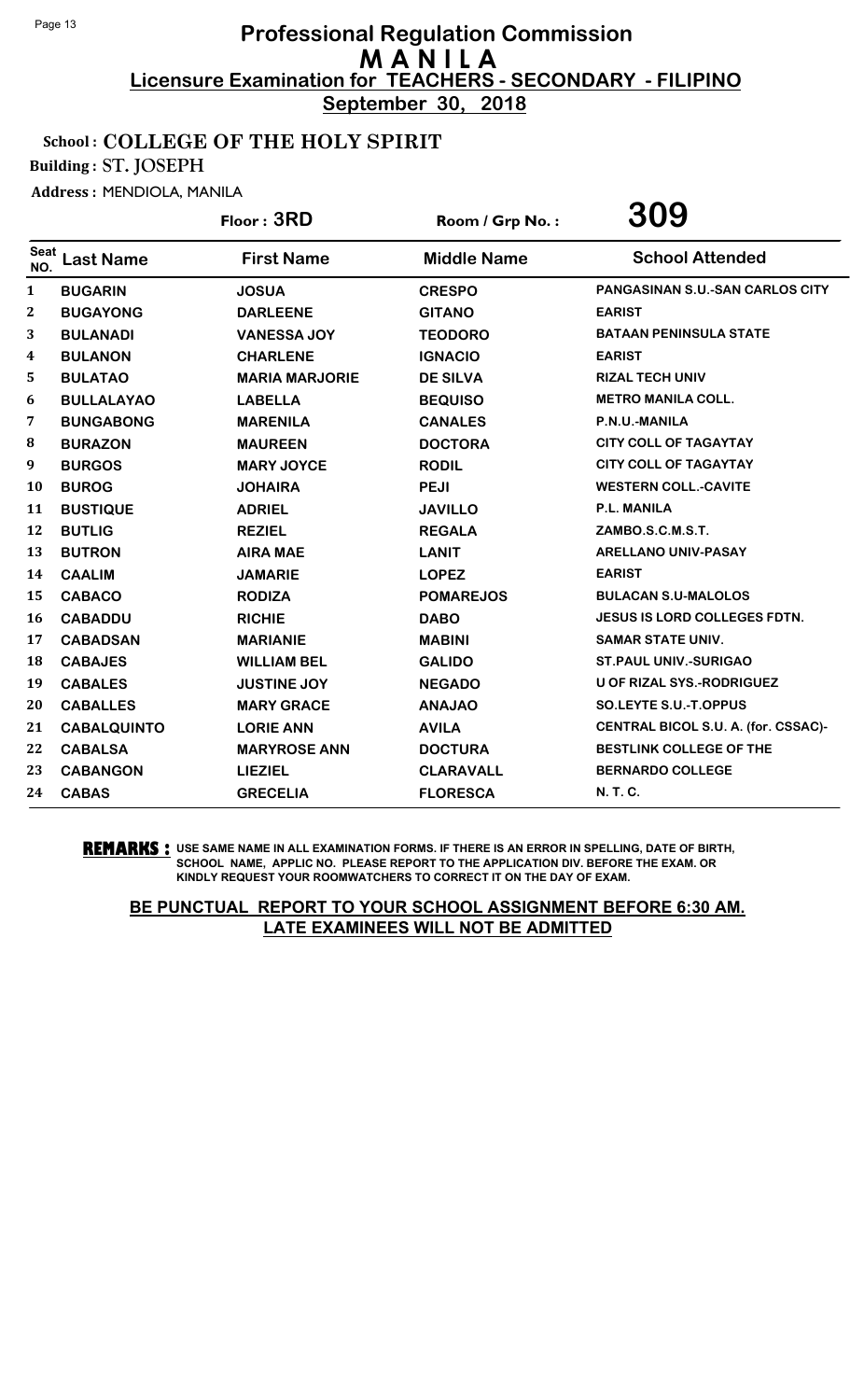**September 30, 2018**

## School : COLLEGE OF THE HOLY SPIRIT

Building : ST. JOSEPH

Address : MENDIOLA, MANILA

|                    |                  | Floor: 4TH              | Room / Grp No.:    | 401-A                                |
|--------------------|------------------|-------------------------|--------------------|--------------------------------------|
| <b>Seat</b><br>NO. | <b>Last Name</b> | <b>First Name</b>       | <b>Middle Name</b> | <b>School Attended</b>               |
| 1                  | <b>CABERTO</b>   | <b>RICA DANIELLE</b>    | <b>RAMOS</b>       | <b>BULACAN S.U-MALOLOS</b>           |
| $\mathbf{2}$       | <b>CABIGTING</b> | <b>LERMA</b>            | <b>CANTONJOS</b>   | U OF RIZAL SYS.-RODRIGUEZ            |
| 3                  | <b>CABLAY</b>    | <b>ANGELICA</b>         | <b>CAPILI</b>      | P.U.P.-STA. MESA                     |
| 4                  | <b>CABRAL</b>    | <b>ANALYN</b>           | <b>ABELIDA</b>     | <b>CITY COLL OF TAGAYTAY</b>         |
| 5                  | <b>CABRAL</b>    | <b>CONNIE</b>           | <b>SALTARIN</b>    | <b>BATAAN PENINSULA STATE</b>        |
| 6                  | <b>CABRAL</b>    | <b>MANILYN</b>          | <b>REFORADA</b>    | <b>N.T.C.</b>                        |
| 7                  | <b>CABRAL</b>    | <b>RIZALINA</b>         | <b>LORENZO</b>     | <b>RIZAL TECH UNIV</b>               |
| $\bf{8}$           | <b>CABRERA</b>   | <b>MARY MICOLE</b>      | <b>BOLINQUIT</b>   | P.L. PASIG                           |
| 9                  | <b>CABRITO</b>   | <b>JESSICA</b>          | <b>CABANOANG</b>   | <b>BERNARDO COLLEGE</b>              |
| 10                 | <b>CABUBAS</b>   | <b>JENELYN</b>          | <b>GARCIA</b>      | N. T. C.                             |
| 11                 | <b>CABUGON</b>   | <b>GLENNAH MARIE</b>    | <b>BORCENA</b>     | <b>DR.YANGA'S C.I.</b>               |
| 12                 | <b>CABUNYAG</b>  | <b>KRIS ANN</b>         | <b>PILIIN</b>      | <b>EASTERN MINDORO COL.</b>          |
| 13                 | <b>CACAO</b>     | <b>JESSERIN</b>         | <b>AALA</b>        | <b>CITY COLL OF TAGAYTAY</b>         |
| 14                 | <b>CACHO</b>     | <b>VICTORIA</b>         | <b>MARTIN</b>      | <b>METRO MANILA COLL.</b>            |
| 15                 | <b>CADERAO</b>   | <b>JONATHAN</b>         | <b>BERGADO</b>     | <b>RIZAL TECH UNIV</b>               |
| <b>16</b>          | <b>CADIENTE</b>  | <b>BONA</b>             | <b>LIANZA</b>      | <b>ICCT CFI</b>                      |
| 17                 | <b>CADUSALE</b>  | <b>MARIANE LAURAINE</b> | <b>PALTOUB</b>     | P.L. MANILA                          |
| 18                 | <b>CAFUGAUAN</b> | <b>MA. ANSHERINA</b>    | <b>QUEBALAYAN</b>  | <b>ICCT CFI</b>                      |
| 19                 | <b>CAFUGAUAN</b> | <b>SUNSHINE</b>         | <b>PETRE</b>       | UNIVERSITY OF CAGAYAN VALLEY(for.    |
| 20                 | <b>CAGUETE</b>   | <b>CRISTALENE</b>       | <b>BANTA</b>       | <b>EASTERN MINDORO COL.</b>          |
| 21                 | <b>CAJARA</b>    | <b>JEWEL</b>            | <b>BERTUMEN</b>    | UNIV.OF MAKATI                       |
| 22                 | <b>CALALANG</b>  | <b>PHOEBE KATE</b>      | <b>NASAL</b>       | <b>DON HONORIO VENTURA TECH. S.U</b> |
| 23                 | <b>CALAMIONG</b> | <b>JAMAICA</b>          | <b>VILLAFLORES</b> | <b>NEW ERA UNIV.</b>                 |
| 24                 | <b>CALAPE</b>    | <b>ANJELLYN</b>         | <b>DEIN</b>        | <b>DARAGA COMM. COLL.</b>            |

**REMARKS :** USE SAME NAME IN ALL EXAMINATION FORMS. IF THERE IS AN ERROR IN SPELLING, DATE OF BIRTH, SCHOOL NAME, APPLIC NO. PLEASE REPORT TO THE APPLICATION DIV. BEFORE THE EXAM. OR KINDLY REQUEST YOUR ROOMWATCHERS TO CORRECT IT ON THE DAY OF EXAM.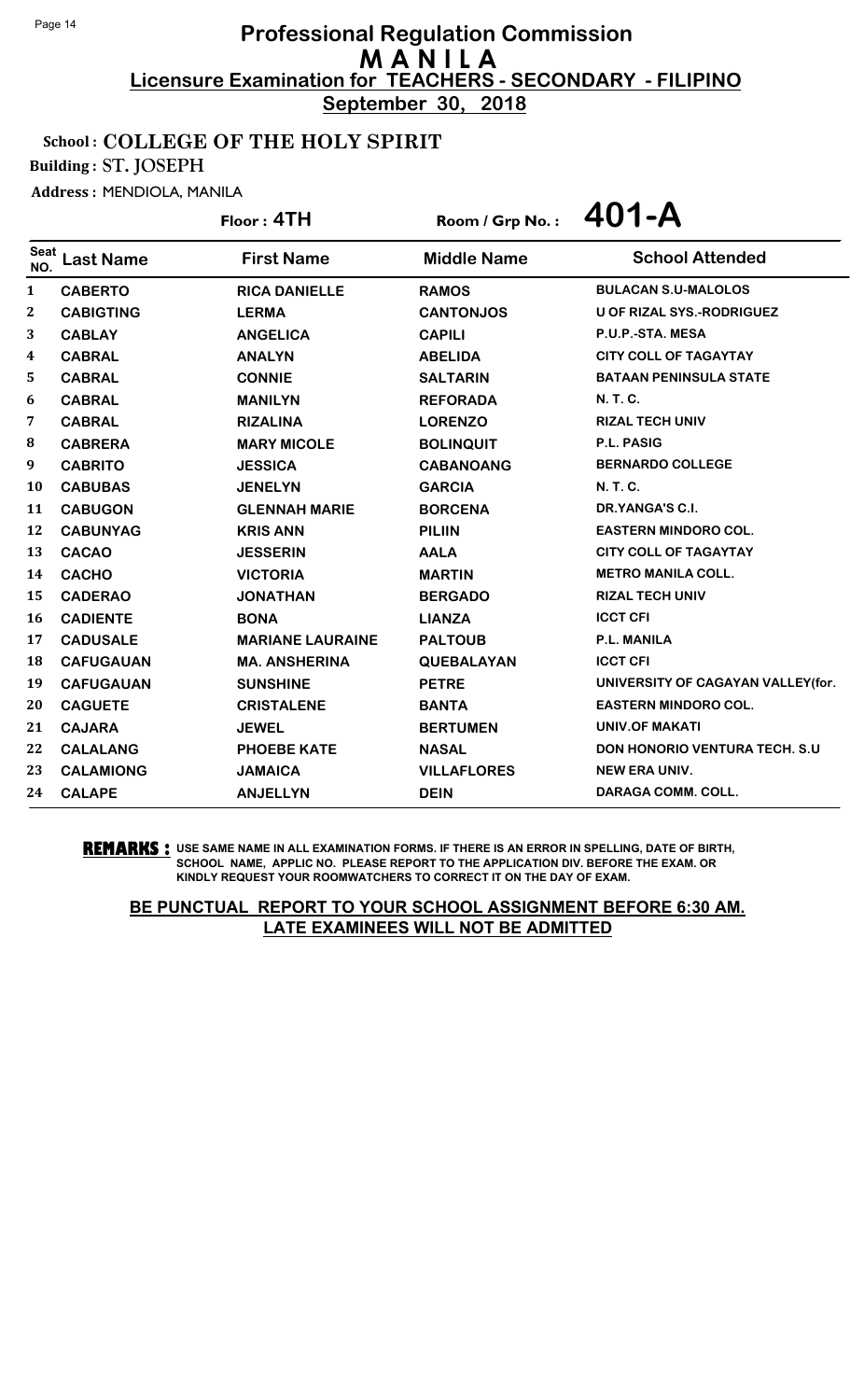**September 30, 2018**

## School : COLLEGE OF THE HOLY SPIRIT

Building : ST. JOSEPH

Address : MENDIOLA, MANILA

# Floor : **4TH** Room / Grp No. : **401-B**

| <b>Seat</b><br>NO. | Last Name         | <b>First Name</b>        | <b>Middle Name</b> | <b>School Attended</b>               |
|--------------------|-------------------|--------------------------|--------------------|--------------------------------------|
| 1                  | <b>CALILUNG</b>   | <b>JARED CHRISTOPHER</b> | <b>DIMSON</b>      | <b>U PERP HELP-LAGUNA</b>            |
| 2                  | <b>CALLOS</b>     | <b>SHERLYN</b>           | <b>CABATINGAN</b>  | <b>RIZAL TECH UNIV</b>               |
| 3                  | <b>CALMA</b>      | <b>RUDEZA PAULINE</b>    | <b>ESTABILLO</b>   | <b>DON HONORIO VENTURA TECH. S.U</b> |
| 4                  | <b>CALMANTE</b>   | <b>ROSELY</b>            | <b>LAGMAN</b>      | <b>P.L. MUNTINLUPA</b>               |
| 5.                 | <b>CALOPEZ</b>    | <b>WINCELL ROSE</b>      | <b>EBCAS</b>       | <b>RIZAL TECH UNIV</b>               |
| 6                  | <b>CALUPIG</b>    | <b>JANE</b>              | <b>MERANO</b>      | <b>LAGUNA STATE POLYTECHNIC</b>      |
| 7                  | <b>CALURA</b>     | <b>JOSHUA</b>            | <b>DE LA SERNA</b> | <b>EARIST</b>                        |
| 8                  | <b>CALVADORES</b> | <b>ROMA CRISTINA</b>     | <b>DICHOSO</b>     | P.L. PASAY                           |
| 9                  | <b>CALZADO</b>    | <b>KENT HARVEY</b>       | <b>RADA</b>        | <b>EARIST</b>                        |
| 10                 | <b>CALZADO</b>    | <b>MARIBEL</b>           | <b>MACABUTAS</b>   | <b>RIZAL TECH UNIV</b>               |
| 11                 | <b>CAMANZO</b>    | <b>DIANA MAY</b>         | <b>GAPILANGO</b>   | <b>P.L. MUNTINLUPA</b>               |
| 12                 | <b>CAMBA</b>      | <b>ROSANNA</b>           | <b>BAÑARES</b>     | <b>U OF RIZAL SYS.-PILILLA</b>       |
| 13                 | <b>CAMELA</b>     | <b>EMILEEN</b>           | <b>PINEDA</b>      | <b>DON HONORIO VENTURA TECH. S.U</b> |
| 14                 | <b>CAMPANG</b>    | <b>MARIELLE JOYCE</b>    | <b>CARIAS</b>      | N.O.R.S.U-BAYAWAN                    |
| 15                 | <b>CANADA</b>     | <b>LYKA ROSE</b>         | <b>FRANCELISO</b>  | <b>U OF RIZAL SYS.-RODRIGUEZ</b>     |
| 16                 | <b>CANCINO</b>    | <b>REYEEN</b>            | <b>MELINDO</b>     | P.N.U.-MANILA                        |
| 17                 | <b>CANDILADO</b>  | <b>JAZMINE CAMILLE</b>   | <b>MALUNES</b>     | P.U.P.-STA. MESA                     |
| 18                 | <b>CANO</b>       | <b>JANICE VIVIEN</b>     | <b>TUAZON</b>      | <b>P.L. MARIKINA CITY</b>            |
| 19                 | <b>CANOZA</b>     | <b>KATRICIA ANN</b>      | <b>CORDIAL</b>     | <b>P.L. MANILA</b>                   |
| 20                 | <b>CANSANCIO</b>  | <b>JONNALYN</b>          | <b>OLAVE</b>       | LIPA CITY PUBLIC COLL.               |
| 21                 | <b>CANSERAN</b>   | <b>MARIEL</b>            | <b>TUMALIUAN</b>   | <b>ISABELA S.U.-ROXAS</b>            |
| 22                 | <b>CANUBAS</b>    | <b>JENNIFER</b>          | <b>LACABA</b>      | <b>ICCT CFI</b>                      |
| 23                 | <b>CAPAGALAN</b>  | <b>JOHN LAWRENCE</b>     | <b>RAMORAN</b>     | P.U.P.-STA. MESA                     |
| 24                 | <b>CAPELLAN</b>   | <b>MICAH</b>             | <b>OLIVA</b>       | <b>OSMENA COLL-MASBATE</b>           |

**REMARKS :** USE SAME NAME IN ALL EXAMINATION FORMS. IF THERE IS AN ERROR IN SPELLING, DATE OF BIRTH, SCHOOL NAME, APPLIC NO. PLEASE REPORT TO THE APPLICATION DIV. BEFORE THE EXAM. OR KINDLY REQUEST YOUR ROOMWATCHERS TO CORRECT IT ON THE DAY OF EXAM.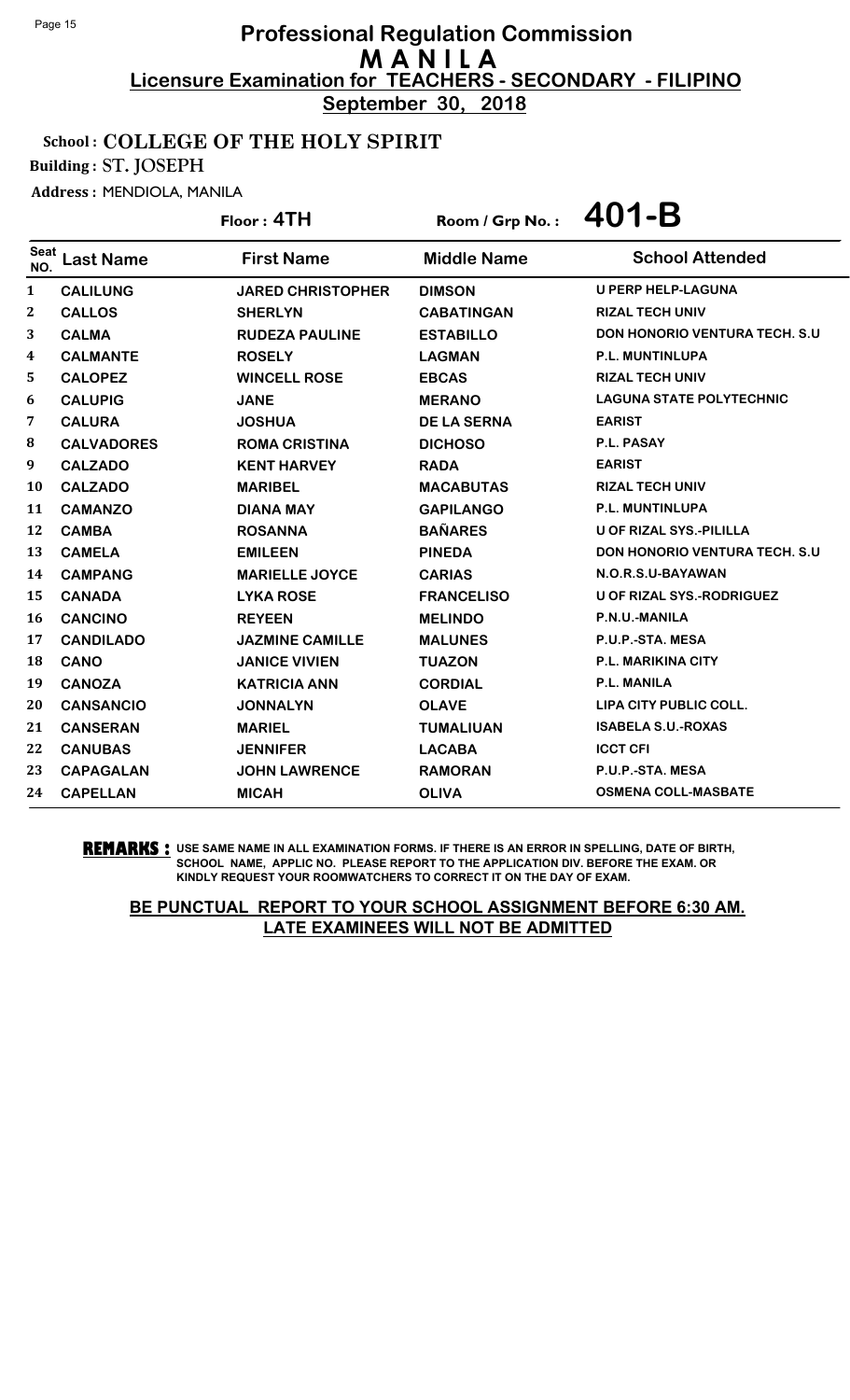**September 30, 2018**

#### School : COLLEGE OF THE HOLY SPIRIT

Building : ST. JOSEPH

Address : MENDIOLA, MANILA

|                    |                  | Floor: 4TH                | Room / Grp No.:    | 401-C                                 |
|--------------------|------------------|---------------------------|--------------------|---------------------------------------|
| <b>Seat</b><br>NO. | <b>Last Name</b> | <b>First Name</b>         | <b>Middle Name</b> | <b>School Attended</b>                |
| 1                  | <b>CAPILA</b>    | <b>JOAN</b>               | <b>PELAEZ</b>      | U OF RIZAL SYS.-RODRIGUEZ             |
| $\boldsymbol{2}$   | <b>CAPIRAL</b>   | <b>SARAH</b>              | <b>ARENAS</b>      | <b>COL DE SAN PASCUAL</b>             |
| 3                  | <b>CAPONPON</b>  | <b>NOEIH</b>              | <b>LATOJA</b>      | <b>RIZAL TECH UNIV</b>                |
| 4                  | <b>CARAAN</b>    | <b>QUEEN STAR</b>         | <b>BRAZA</b>       | <b>TANAUAN INST.</b>                  |
| 5                  | <b>CARACOL</b>   | <b>ARLENE</b>             | <b>CACHO</b>       | <b>GREAT PLEBEIAN COLL.</b>           |
| 6                  | <b>CARDAMA</b>   | <b>SHARRA DAPHNE</b>      | <b>ALON</b>        | <b>ST.MICHAEL'S COLL.-BINAN</b>       |
| 7                  | <b>CARDAÑA</b>   | <b>FRENCH LYN</b>         | <b>GEVADA</b>      | P.L. MUNTINLUPA                       |
| 8                  | <b>CARDINAL</b>  | <b>JESSABEL</b>           | <b>VERIÑO</b>      | P.L. MARIKINA CITY                    |
| 9                  | <b>CARDINAS</b>  | <b>ROSALIE</b>            | <b>EQUIBAL</b>     | <b>UNIV.OF MAKATI</b>                 |
| 10                 | <b>CARISMA</b>   | <b>ANGELICA</b>           | <b>RIVAS</b>       | N. T. C.                              |
| 11                 | <b>CARITAN</b>   | <b>JHON MARK</b>          | <b>ABAYON</b>      | <b>ICCT CFI</b>                       |
| 12                 | <b>CARIÑO</b>    | <b>BLESILDA</b>           | <b>NARVAEZ</b>     | <b>P.L. MUNTINLUPA</b>                |
| 13                 | <b>CARMEN</b>    | <b>MARICHAR</b>           | <b>TULIPAS</b>     | P.L. MARIKINA CITY                    |
| 14                 | <b>CARNATE</b>   | <b>ARNULFO</b>            | <b>MAYUMIS</b>     | <b>RIZAL TECH UNIV</b>                |
| 15                 | <b>CARPO</b>     | <b>GENNIE</b>             | <b>ROMASANTA</b>   | <b>TRECE MARTIRES CITY COLL.</b>      |
| 16                 | <b>CARREON</b>   | <b>MARLYN</b>             | <b>ROXAS</b>       | <b>DON HONORIO VENTURA TECH. S.U.</b> |
| 17                 | <b>CARREON</b>   | <b>VIELA LOREVIC</b>      | <b>DIONISIO</b>    | P.L. VALENZUELA                       |
| 18                 | <b>CARTAGO</b>   | ALYSSANDREA MAUREEN PALMA |                    | E. A. C.-DASMARIÑAS                   |
| 19                 | <b>CAS</b>       | <b>JASMINE</b>            | <b>LANTAS</b>      | <b>U OF RIZAL SYS.-PILILLA</b>        |
| 20                 | <b>CASABUENA</b> | <b>MA CATHERINE</b>       | <b>FAJELAGO</b>    | <b>RIZAL TECH UNIV</b>                |
| 21                 | <b>CASAPAO</b>   | <b>ROAN FIL</b>           | <b>ORACION</b>     | <b>EARIST</b>                         |
| 22                 | <b>CASIÑO</b>    | <b>RAQUEL</b>             | <b>CUARTERO</b>    | <b>COLEGIO DE SAN GABRIEL</b>         |
| 23                 | <b>CASPE</b>     | <b>KREZEL</b>             | <b>MORDIDO</b>     | <b>METRO MANILA COLL.</b>             |
| 24                 | <b>CASPILLO</b>  | <b>RYAN JAY</b>           | <b>MEDENILLA</b>   | TOMAS CLAUDIO COLLEGES, INC. (FOR     |

**REMARKS :** USE SAME NAME IN ALL EXAMINATION FORMS. IF THERE IS AN ERROR IN SPELLING, DATE OF BIRTH, SCHOOL NAME, APPLIC NO. PLEASE REPORT TO THE APPLICATION DIV. BEFORE THE EXAM. OR KINDLY REQUEST YOUR ROOMWATCHERS TO CORRECT IT ON THE DAY OF EXAM.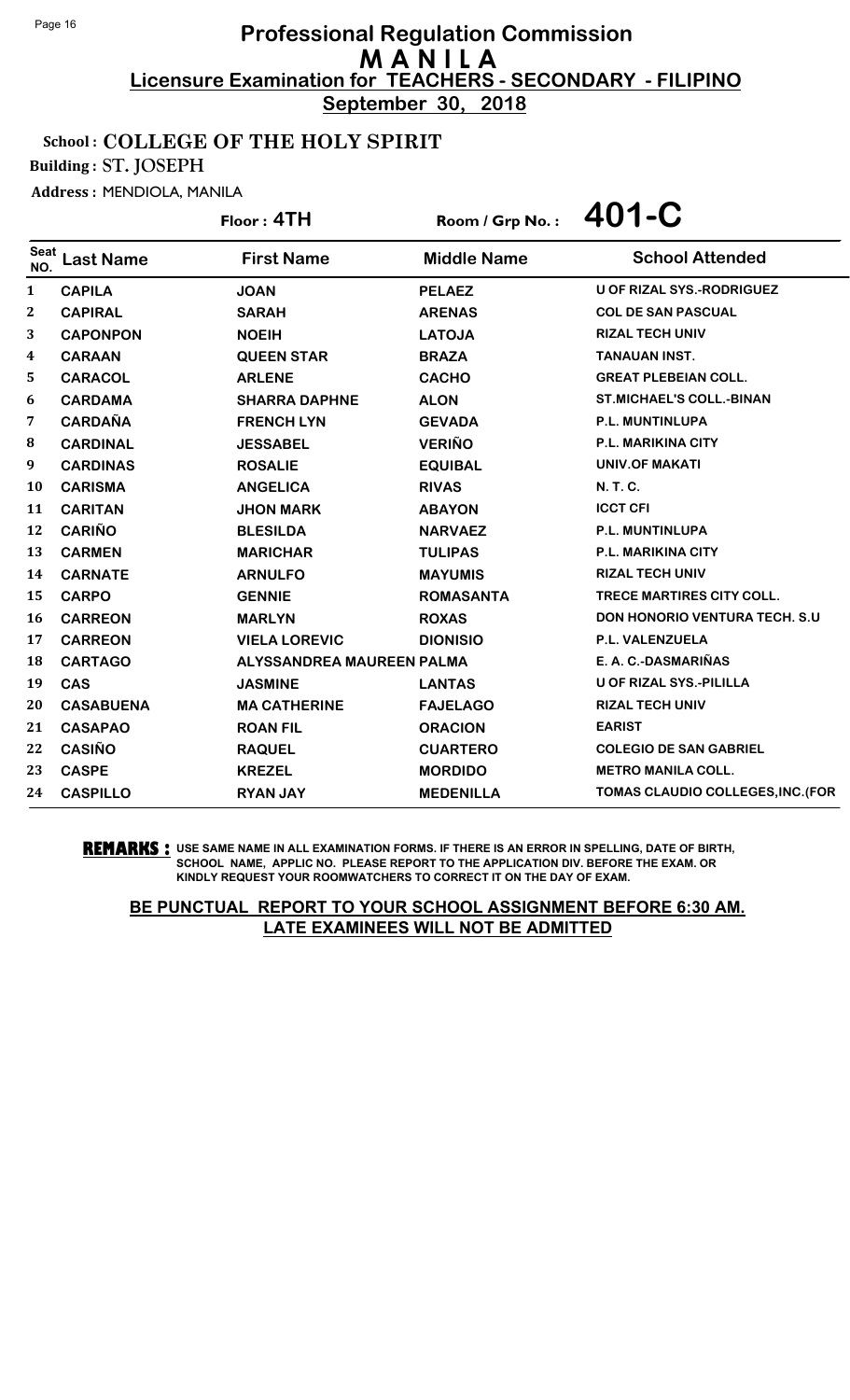**September 30, 2018**

## School : COLLEGE OF THE HOLY SPIRIT

Building : ST. JOSEP[H

Address : MENDIOLA, MANILA

|                         |                   | Floor: 4TH                | Room / Grp No.:    | 402                                        |
|-------------------------|-------------------|---------------------------|--------------------|--------------------------------------------|
| <b>Seat</b><br>NO.      | <b>Last Name</b>  | <b>First Name</b>         | <b>Middle Name</b> | <b>School Attended</b>                     |
| $\mathbf{1}$            | <b>CASTAÑARES</b> | <b>KYNA STEPHANY</b>      | <b>OCLARIT</b>     | <b>KOL. SUBIC</b>                          |
| $\boldsymbol{2}$        | <b>CASTAÑO</b>    | <b>TRIXIE</b>             | <b>VECINA</b>      | NAVOTAS POLY. COLL.                        |
| 3                       | <b>CASTELLVI</b>  | <b>ANXIELIQUE ZCHADDY</b> | <b>ARIATE</b>      | <b>U OF RIZAL SYS.-ANGONO</b>              |
| $\overline{\mathbf{4}}$ | <b>CASTILLO</b>   | <b>ALMA</b>               | <b>LIGAYA</b>      | <b>BESTLINK COLLEGE OF THE</b>             |
| 5                       | <b>CASTILLO</b>   | <b>CHERRY GRACE</b>       | <b>CASTRO</b>      | N. T. C.                                   |
| 6                       | <b>CASTILLO</b>   | <b>DANICA</b>             | <b>FRANCISCO</b>   | <b>COL. DE STA. TERESA DE AVILA F.INC.</b> |
| 7                       | <b>CASTILLO</b>   | <b>IRISH</b>              |                    | <b>RIZAL TECH UNIV</b>                     |
| 8                       | <b>CASTILLO</b>   | <b>JUDY ANN</b>           | <b>BUMANLAG</b>    | P.L. PASIG                                 |
| 9                       | <b>CASTILLO</b>   | <b>LARLIE</b>             | <b>AGRANUM</b>     | <b>BATAAN PENINSULA STATE U-MAIN</b>       |
| 10                      | <b>CASTILLO</b>   | <b>MARIANNE</b>           | <b>SARMIENTO</b>   | <b>BATAAN PENINSULA STATE</b>              |
| 11                      | <b>CASTILLO</b>   | <b>MARLON</b>             | <b>DEL ROSARIO</b> | <b>COL. DE STA. TERESA DE AVILA F.INC</b>  |
| 12                      | <b>CASTILLO</b>   | <b>MELVIN</b>             | <b>AGUSTIN</b>     | <b>BULACAN STATE UNIVERSITY -</b>          |
| 13                      | <b>CASTILLO</b>   | <b>MICHELLE</b>           | <b>SACAYAN</b>     | <b>ICCT CFI</b>                            |
| 14                      | <b>CASTILLO</b>   | <b>TRIXIE</b>             | <b>FRUELDA</b>     | <b>JOHN PAUL COLL.</b>                     |
| 15                      | <b>CASTILLON</b>  | <b>ANGELICA</b>           |                    | P.L. PASIG                                 |
| 16                      | <b>CASTILLON</b>  | <b>LELIA ROSE</b>         | <b>LAGTAPON</b>    | P.L. PASAY                                 |
| 17                      | <b>CASTRO</b>     | <b>JASMINE</b>            | <b>TUAZON</b>      | <b>DON HONORIO VENTURA TECH. S.U.</b>      |
| 18                      | <b>CASTRO</b>     | <b>KATE</b>               | <b>ONOFRE</b>      | <b>DON HONORIO VENTURA TECH. S.U</b>       |
| 19                      | <b>CASTRO</b>     | <b>KRISTEL NOVA</b>       | <b>LARGO</b>       | THE GOOD SAMARITAN                         |
| 20                      | <b>CASTRO</b>     | <b>PRINCESS JHOANNE</b>   | <b>CRUZ</b>        | <b>P.L. PASIG</b>                          |
| 21                      | <b>CASUSA</b>     | <b>CRISMALYN</b>          | <b>BALASABAS</b>   | <b>FOUNDATION UNIV.</b>                    |
| 22                      | <b>CATACUTAN</b>  | <b>MARVIECEN</b>          | <b>CRUZ</b>        | <b>OUR LADY OF FATIMA</b>                  |
| 23                      | <b>CATALAN</b>    | <b>ANGELITA</b>           | <b>DE JESUS</b>    | <b>TRECE MARTIRES CITY COLL.</b>           |
| 24                      | <b>CATAYLO</b>    | <b>JULIE ANN</b>          | <b>ROA</b>         | <b>ICCT CFI</b>                            |

**REMARKS :** USE SAME NAME IN ALL EXAMINATION FORMS. IF THERE IS AN ERROR IN SPELLING, DATE OF BIRTH, SCHOOL NAME, APPLIC NO. PLEASE REPORT TO THE APPLICATION DIV. BEFORE THE EXAM. OR KINDLY REQUEST YOUR ROOMWATCHERS TO CORRECT IT ON THE DAY OF EXAM.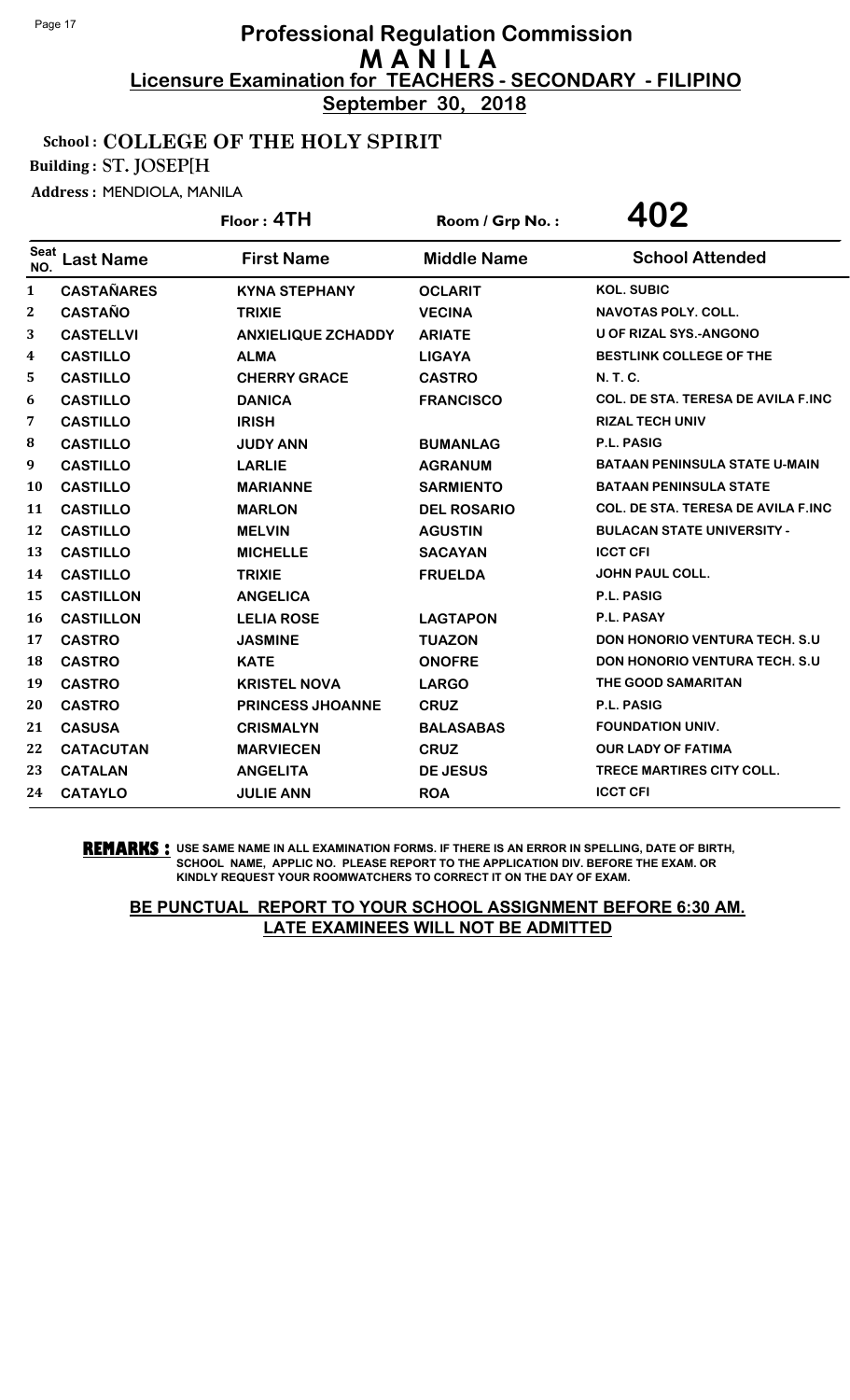**September 30, 2018**

## School : COLLEGE OF THE HOLY SPIRIT

Building : ST. JOSEP[H

Address : MENDIOLA, MANILA

|                    |                   | Floor: 4TH             | Room / Grp No.:    | 403                                    |
|--------------------|-------------------|------------------------|--------------------|----------------------------------------|
| <b>Seat</b><br>NO. | <b>Last Name</b>  | <b>First Name</b>      | <b>Middle Name</b> | <b>School Attended</b>                 |
| 1                  | <b>CATINA</b>     | <b>EMELINDA</b>        | <b>BONDOC</b>      | <b>UPHSDALTA-LPINAS</b>                |
| $\mathbf{2}$       | <b>CAUGMA</b>     | <b>CZARINA TRISHIA</b> | <b>DELA CRUZ</b>   | <b>P.L. MANILA</b>                     |
| 3                  | <b>CAVITE</b>     | <b>JOHN DAVE</b>       | <b>DUMANGON</b>    | OL OF LOURDES T.C.                     |
| 4                  | <b>CAYABYAB</b>   | <b>ROBELYN</b>         | <b>SANTOS</b>      | <b>P.L. VALENZUELA</b>                 |
| 5                  | <b>CAYABYAB</b>   | <b>ROSE ANN</b>        | <b>ARZAGA</b>      | <b>NEW ERA UNIV.</b>                   |
| 6                  | <b>CAYANAN</b>    | <b>ROSE ANNE</b>       | <b>TONGOL</b>      | <b>DON HONORIO VENTURA TECH. S.U.</b>  |
| 7                  | <b>CAYANONG</b>   | <b>ROQUE</b>           | <b>COMPACION</b>   | V.S.U.-BAYBAY                          |
| 8                  | <b>CAYAS</b>      | <b>ROMELYN</b>         | <b>BENCITO</b>     | <b>CITY COLL OF TAGAYTAY</b>           |
| 9                  | <b>CAYETANO</b>   | <b>GRACE GLENN</b>     | <b>FAMISARAN</b>   | <b>ROMBLON STATE UNIV.(FOR ROMBLON</b> |
| 10                 | <b>CAÑADA</b>     | <b>JAN-JOHN</b>        | <b>BOLINO</b>      | LIPA CITY PUBLIC COLL.                 |
| 11                 | <b>CAÑETE</b>     | <b>MENNIE</b>          | <b>VILLAMOR</b>    | UNIV. OF PERPETUAL HELP SYSTEM         |
| 12                 | <b>CAÑETE</b>     | <b>VANESSA MAE</b>     | <b>VILLANUEVA</b>  | <b>ICCT CFI</b>                        |
| 13                 | <b>CELADA</b>     | <b>BERNADETH</b>       | <b>VEGILLA</b>     | TOMAS CLAUDIO COLLEGES, INC. (FOR      |
| 14                 | <b>CELESTRA</b>   | <b>SHERILYN</b>        | <b>FIGURA</b>      | TOMAS CLAUDIO COLLEGES, INC. (FOR      |
| 15                 | <b>CELIS</b>      | <b>ANAOHL</b>          | <b>SAMSON</b>      | <b>EARIST</b>                          |
| 16                 | <b>CELORICO</b>   | <b>JUDIEVINE GRACE</b> | <b>CEPRES</b>      | P.L. MUNTINLUPA                        |
| 17                 | <b>CENA</b>       | <b>MONICA</b>          | <b>ELPA</b>        | LIPA CITY PUBLIC COLL.                 |
| 18                 | <b>CEPEDA</b>     | <b>SARAH ELAINE</b>    | <b>SERNICOLA</b>   | <b>ST.JOHN OF BEVERLY SCH.</b>         |
| 19                 | <b>CERDA</b>      | <b>MARK CRAVEN</b>     | <b>ALVIAR</b>      | U OF RIZAL SYS.-ANGONO                 |
| 20                 | <b>CERDA</b>      | <b>RONALD</b>          | <b>OJEDA</b>       | <b>RIZAL TECH UNIV</b>                 |
| 21                 | <b>CERIO</b>      | <b>IVY</b>             | <b>CLAPIS</b>      | SOUTHEASTERN COLL.-PASAY               |
| 22                 | <b>CHAN</b>       | <b>MARY ANNE</b>       | <b>SUAN</b>        | UNIV.OF MAKATI                         |
| 23                 | <b>CHANTENGCO</b> | <b>HAZEL ANGELICA</b>  | <b>RIVERA</b>      | ANGELES UNIVERSITY FOUND.              |
| 24                 | <b>CHAVEZ</b>     | <b>AIMIE ROSE</b>      | <b>PIÑON</b>       | <b>RIZAL TECH UNIV</b>                 |

**REMARKS :** USE SAME NAME IN ALL EXAMINATION FORMS. IF THERE IS AN ERROR IN SPELLING, DATE OF BIRTH, SCHOOL NAME, APPLIC NO. PLEASE REPORT TO THE APPLICATION DIV. BEFORE THE EXAM. OR KINDLY REQUEST YOUR ROOMWATCHERS TO CORRECT IT ON THE DAY OF EXAM.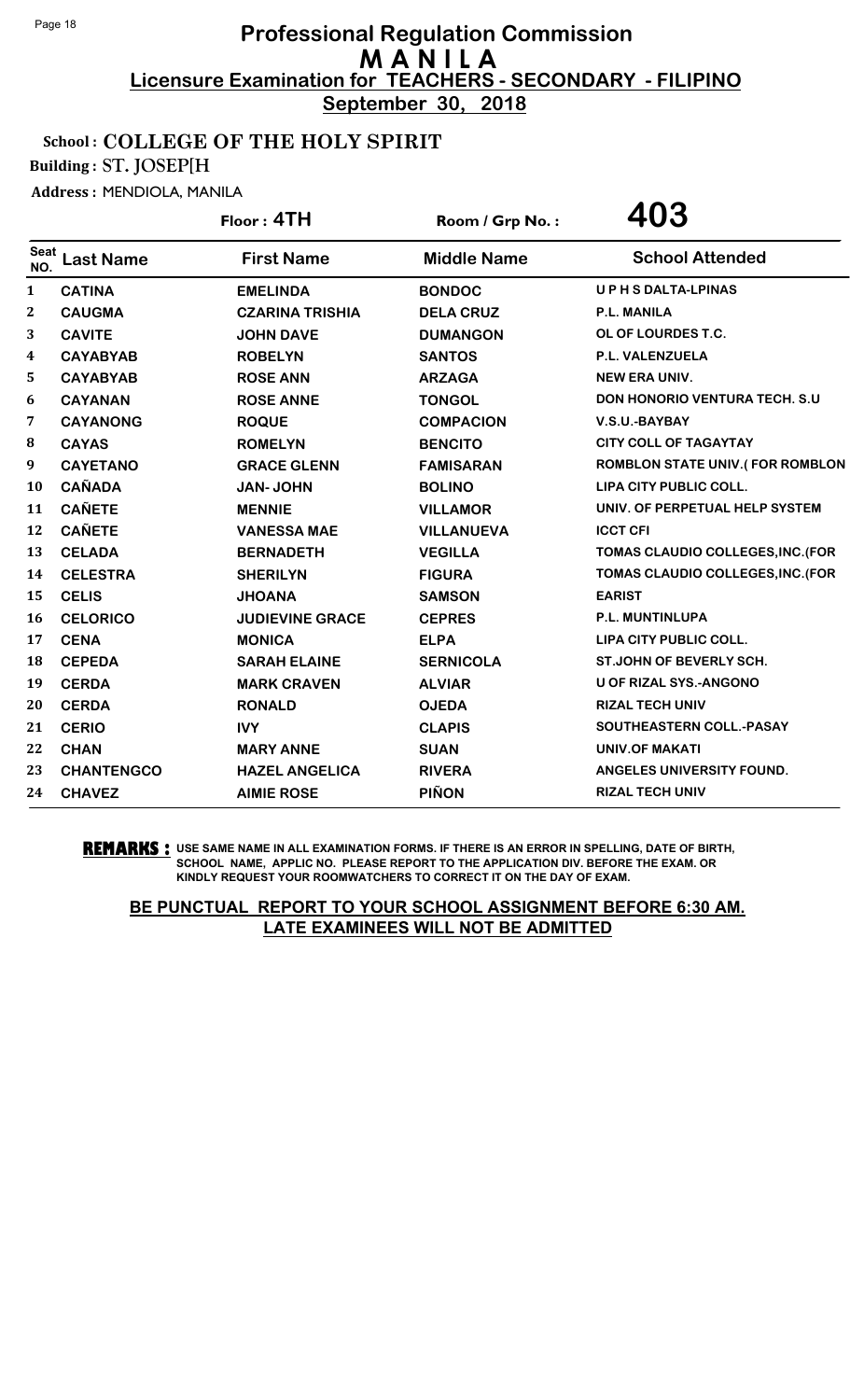**September 30, 2018**

#### School : COLLEGE OF THE HOLY SPIRIT

Building : ST. JOSEP[H

Address : MENDIOLA, MANILA

|                    |                   | Floor: 4TH                         | Room / Grp No.:    | 404                                   |
|--------------------|-------------------|------------------------------------|--------------------|---------------------------------------|
| <b>Seat</b><br>NO. | <b>Last Name</b>  | <b>First Name</b>                  | <b>Middle Name</b> | <b>School Attended</b>                |
| $\mathbf{1}$       | <b>CHAVEZ</b>     | <b>RICHARD PAUL</b>                | <b>DELA CRUZ</b>   | <b>BULACAN S.U-MALOLOS</b>            |
| 2                  | <b>CHICO</b>      | <b>GENEVA</b>                      | <b>MANECLANG</b>   | P.L. PASIG                            |
| 3                  | <b>CIPRIASO</b>   | <b>MARICAR</b>                     | <b>PALLA</b>       | <b>P.L. PASAY</b>                     |
| 4                  | <b>CLAVERON</b>   | <b>AILEEN</b>                      | <b>BECHAYDA</b>    | <b>TIWI COMMUNITY COLL.</b>           |
| 5                  | <b>CLEDERA</b>    | <b>MARY ANN</b>                    | <b>GALIN</b>       | <b>U OF RIZAL SYS.-RODRIGUEZ</b>      |
| 6                  | <b>CLEMENTE</b>   | <b>MARIE ANN ANTOINETTE BALICO</b> |                    | <b>N.T.C.</b>                         |
| 7                  | <b>CLEOFAS</b>    | <b>ALLYSON MAE</b>                 | <b>MERCADO</b>     | <b>P.L. MANILA</b>                    |
| 8                  | <b>CLEOFAS</b>    | <b>LARIZA LYN</b>                  | <b>EVIDENTE</b>    | <b>CITY COLL OF TAGAYTAY</b>          |
| 9                  | <b>COLIS</b>      | <b>JULIE ANN</b>                   | <b>MACAPAZ</b>     | <b>DON HONORIO VENTURA TECH. S.U</b>  |
| 10                 | <b>COLIS</b>      | <b>MARY JOYCE</b>                  | <b>TAPANG</b>      | <b>DON HONORIO VENTURA TECH. S.U</b>  |
| 11                 | <b>COMENDADOR</b> | <b>MARISOL</b>                     | <b>RAMA</b>        | <b>EARIST</b>                         |
| 12                 | <b>COMIGHOD</b>   | <b>ALONA</b>                       | <b>ALILAY</b>      | <b>REGIS MARIE COLLEGE</b>            |
| 13                 | <b>CONCEPCION</b> | <b>ANGEL</b>                       | <b>BINUYA</b>      | <b>RIZAL TECH UNIV</b>                |
| 14                 | <b>CONCEPCION</b> | <b>MARY ARBELLE</b>                | <b>DE PEDRO</b>    | <b>RIZAL TECH UNIV</b>                |
| 15                 | <b>CONCEPCION</b> | <b>SELINA</b>                      | <b>ALBUNA</b>      | <b>RIZAL TECH UNIV</b>                |
| 16                 | <b>CONCRENIO</b>  | <b>MARY JANE</b>                   | <b>REYES</b>       | <b>EARIST</b>                         |
| 17                 | <b>CONDES</b>     | <b>JESSEL</b>                      | <b>LARAQUEL</b>    | <b>ICCT CFI</b>                       |
| 18                 | <b>CONSTANCIO</b> | <b>JOAN</b>                        | <b>GUEVARRA</b>    | <b>CITY COLL OF TAGAYTAY</b>          |
| 19                 | <b>CONTINEDAS</b> | <b>ALICE</b>                       | <b>CONDE</b>       | PALOMPON I.T.-PALOMPON                |
| 20                 | <b>COPAS</b>      | <b>REI ANNE</b>                    | <b>SILVESTRE</b>   | P.L. PASIG                            |
| 21                 | <b>COPINO</b>     | <b>RHIA</b>                        | <b>GARCIA</b>      | <b>DON HONORIO VENTURA TECH. S.U.</b> |
| 22                 | <b>CORDERO</b>    | <b>RIZZA JOY</b>                   | <b>CABALES</b>     | <b>P.L. PASIG</b>                     |
| 23                 | <b>CORDOVA</b>    | <b>JEROME</b>                      | <b>SUBA</b>        | <b>HOLY CROSS-PAMPANGA</b>            |
| 24                 | <b>CORNEJO</b>    | <b>MARITES</b>                     | <b>HERNANDEZ</b>   | P. C. U.-MANILA                       |

**REMARKS :** USE SAME NAME IN ALL EXAMINATION FORMS. IF THERE IS AN ERROR IN SPELLING, DATE OF BIRTH, SCHOOL NAME, APPLIC NO. PLEASE REPORT TO THE APPLICATION DIV. BEFORE THE EXAM. OR KINDLY REQUEST YOUR ROOMWATCHERS TO CORRECT IT ON THE DAY OF EXAM.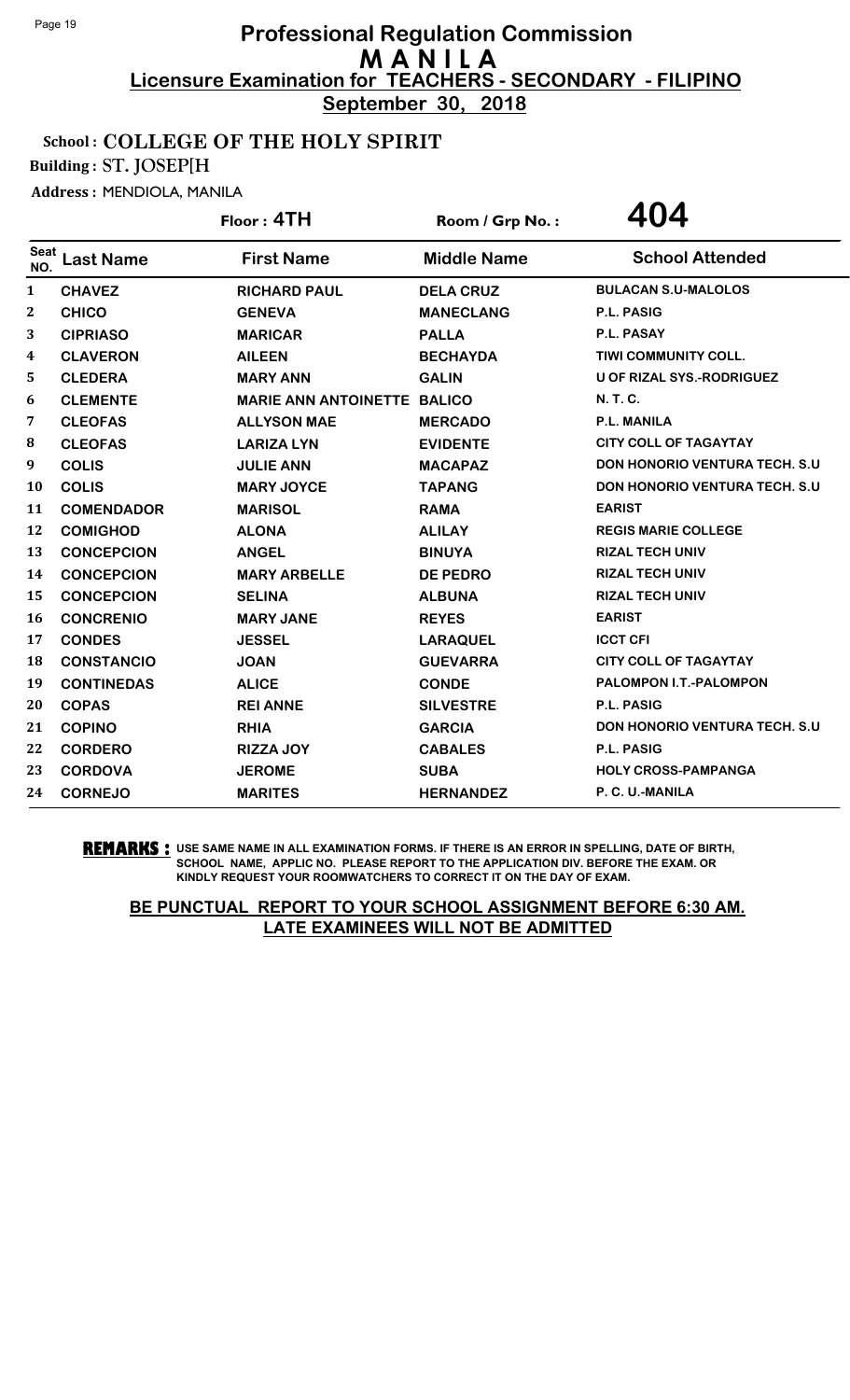**September 30, 2018**

#### School : COLLEGE OF THE HOLY SPIRIT

Building : ST. JOSEP[H

Address : MENDIOLA, MANILA

|                    |                   | Floor: 4TH              | Room / Grp No.:    | 405                                     |
|--------------------|-------------------|-------------------------|--------------------|-----------------------------------------|
| <b>Seat</b><br>NO. | <b>Last Name</b>  | <b>First Name</b>       | <b>Middle Name</b> | <b>School Attended</b>                  |
| $\mathbf{1}$       | <b>CORNEL</b>     | <b>JENNY ROSE</b>       | <b>DELLOSA</b>     | <b>U OF RIZAL SYS.-ANTIPOLO</b>         |
| $\boldsymbol{2}$   | <b>CORPEZ</b>     | <b>GRAZIEL</b>          | <b>CABAYA</b>      | TRECE MARTIRES CITY COLL.               |
| 3                  | <b>CORPIN</b>     | <b>MARIE KRISTEL</b>    | <b>BIGLANG-AWA</b> | P.N.U.-MANILA                           |
| 4                  | <b>CORPUZ</b>     | <b>BLESSIE ANN ROSE</b> | <b>CACAYAN</b>     | <b>NO.LUZON ADVENTIST COLL.</b>         |
| 5                  | <b>CORPUZ</b>     | <b>MARIBELLE</b>        | <b>ALMOITE</b>     | P.N.U.-MANILA                           |
| 6                  | <b>CORRO</b>      | <b>CHERRY</b>           | <b>BALDEO</b>      | <b>MASBATE COLLEGES</b>                 |
| 7                  | <b>CORTEZ</b>     | <b>CAMILLE</b>          | <b>MANANSALA</b>   | <b>BULACAN S.U-MALOLOS</b>              |
| 8                  | <b>CORTEZ</b>     | <b>JENNIFER</b>         | <b>RONAYA</b>      | <b>RIZAL TECH UNIV</b>                  |
| 9                  | <b>CORTEZ</b>     | <b>MISCHEL</b>          | <b>DELGADO</b>     | <b>METRO MANILA COLL.</b>               |
| <b>10</b>          | <b>CORTEZO</b>    | <b>JANELYN</b>          | <b>TUMAQUE</b>     | <b>ICCT CFI</b>                         |
| 11                 | <b>COS</b>        | <b>CLAUDINE</b>         | N/A                | <b>EARIST</b>                           |
| 12                 | <b>CREDO</b>      | <b>MARJORIE JEN</b>     | <b>ILAGAN</b>      | <b>CITY COLL OF TAGAYTAY</b>            |
| 13                 | <b>CRISOLO</b>    | <b>DANILO</b>           | <b>FARINAS</b>     | <b>VIRGEN DL REMEDIOS COL.-OLONGAPO</b> |
| 14                 | <b>CRISOSTOMO</b> | <b>MARY JOY</b>         | <b>ANGUE</b>       | <b>CITY COLL OF TAGAYTAY</b>            |
| 15                 | <b>CRUZ</b>       | <b>ANGELU</b>           | <b>ESGUERRA</b>    | <b>RIZAL TECH UNIV</b>                  |
| 16                 | <b>CRUZ</b>       | <b>EVELYN</b>           | <b>DULA</b>        | <b>RIZAL TECH UNIV</b>                  |
| 17                 | <b>CRUZ</b>       | <b>HEIDEELYN</b>        | <b>FLORDELIZA</b>  | <b>RIZAL TECH UNIV</b>                  |
| 18                 | <b>CRUZ</b>       | <b>JENEVA</b>           | <b>GUTIEREZ</b>    | <b>BATAAN PENINSULA STATE</b>           |
| 19                 | <b>CRUZ</b>       | <b>JESSECA MARIZ</b>    | <b>BALDESTANON</b> | U OF RIZAL SYS.-PILILLA                 |
| 20                 | <b>CRUZ</b>       | <b>JOHN PAUL</b>        | <b>LAYUG</b>       | <b>ST.RITA'S COLL.-PAMPANGA</b>         |
| 21                 | <b>CRUZ</b>       | <b>PAUL ANTHONY</b>     | <b>TOLENTINO</b>   | <b>ICCT CFI</b>                         |
| 22                 | <b>CRUZ</b>       | <b>RUFFA MAE</b>        | <b>SATOMBO</b>     | <b>RIZAL TECH UNIV</b>                  |
| 23                 | <b>CRUZ</b>       | <b>SHARITA</b>          | <b>BALENTONG</b>   | ST.LOUIS ANNE COLL.OF SPL, INC          |
| 24                 | <b>CRUZADO</b>    | <b>RICA</b>             | <b>RELOX</b>       | <b>EASTERN MINDORO COL.</b>             |
|                    |                   |                         |                    |                                         |

**REMARKS :** USE SAME NAME IN ALL EXAMINATION FORMS. IF THERE IS AN ERROR IN SPELLING, DATE OF BIRTH, SCHOOL NAME, APPLIC NO. PLEASE REPORT TO THE APPLICATION DIV. BEFORE THE EXAM. OR KINDLY REQUEST YOUR ROOMWATCHERS TO CORRECT IT ON THE DAY OF EXAM.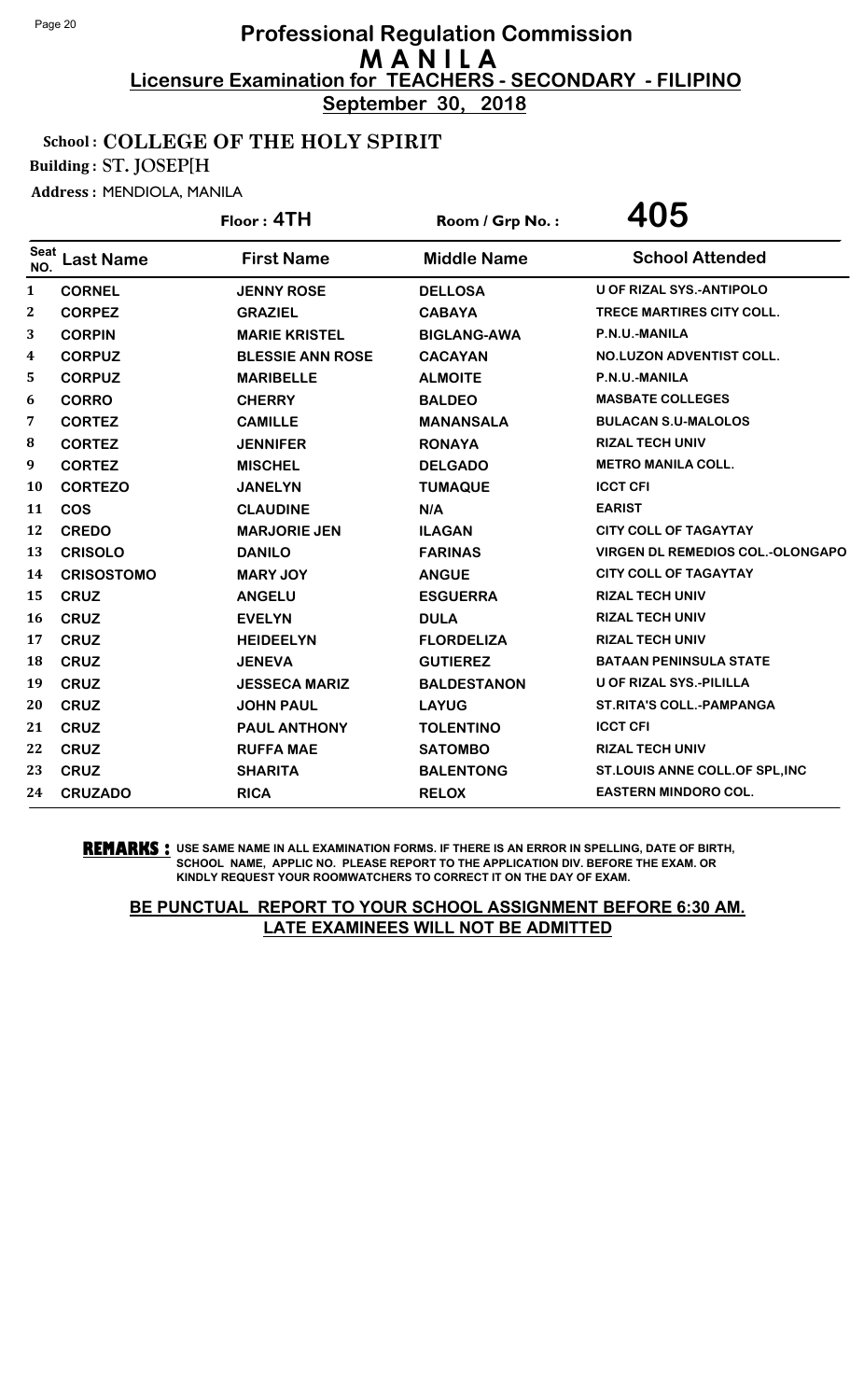**September 30, 2018**

#### School : COLLEGE OF THE HOLY SPIRIT

Building : ST. ARNOLD ANNEX

Address : MENDIOLA, MANILA

|                    |                  | Floor: 4TH            | Room / Grp No.:    | 402                                   |
|--------------------|------------------|-----------------------|--------------------|---------------------------------------|
| <b>Seat</b><br>NO. | <b>Last Name</b> | <b>First Name</b>     | <b>Middle Name</b> | <b>School Attended</b>                |
| 1                  | <b>CUARESMA</b>  | <b>ANGEL GABRIEL</b>  | <b>CUEVILLAS</b>   | LIPA CITY PUBLIC COLL.                |
| $\mathbf{2}$       | <b>CUBOS</b>     | <b>BRITCHELIE</b>     | <b>TULANG</b>      | P.L. VALENZUELA                       |
| 3                  | <b>CUESTA</b>    | <b>MARNEL</b>         | <b>COLLERA</b>     | LEYTE NORMAL UNIV.                    |
| $\boldsymbol{4}$   | <b>CULLUM</b>    | <b>RAQUEL</b>         | <b>SUMALINOG</b>   | <b>CITY COLL OF TAGAYTAY</b>          |
| 5                  | <b>CUNANAN</b>   | <b>GLADYS</b>         | <b>DELOS REYES</b> | IMMA.CONCEP.COLL.-BATANGAS            |
| 6                  | <b>CUNANAN</b>   | <b>REINALYN</b>       | <b>ESTRELLA</b>    | DR.YANGA'S C.I.                       |
| 7                  | <b>CUNANAN</b>   | <b>SHAINA</b>         | <b>MALLARI</b>     | <b>HOLY CROSS-PAMPANGA</b>            |
| 8                  | <b>CUNANAN</b>   | <b>SHEENA</b>         | <b>MALLARI</b>     | <b>HOLY CROSS-PAMPANGA</b>            |
| 9                  | <b>CUNANAN</b>   | <b>VICTORIA</b>       | <b>TOBIAS</b>      | <b>HOLY CROSS-PAMPANGA</b>            |
| <b>10</b>          | <b>CURIOSO</b>   | <b>DONNA</b>          | <b>ANGELINO</b>    | <b>CITY COLL OF TAGAYTAY</b>          |
| 11                 | <b>CUSTODIO</b>  | <b>FLORIE MAY</b>     | <b>TEODORO</b>     | <b>ST.JOSEPH COLL.-BULACAN</b>        |
| 12                 | <b>DACARA</b>    | <b>JERRA MAE</b>      | <b>TAGUBA</b>      | P.N.U.-MANILA                         |
| 13                 | <b>DACUT</b>     | <b>MARIA CARINA</b>   | <b>QUINTOS</b>     | U OF RIZAL SYS.-RODRIGUEZ             |
| 14                 | <b>DAGANIO</b>   | <b>FRANCIS LENORE</b> | <b>CERVO</b>       | TOMAS CLAUDIO COLLEGES, INC. (FOR     |
| 15                 | <b>DAGARAGA</b>  | <b>CHRISTINE</b>      | B                  | <b>CAPITOL UNIV (for.CAGAYAN CC)</b>  |
| <b>16</b>          | <b>DAGDAG</b>    | <b>JOLINA</b>         | <b>ALFARO</b>      | <b>DON HONORIO VENTURA TECH. S.U.</b> |
| 17                 | <b>DAGTA</b>     | <b>CHARRY</b>         | <b>MARCELLANA</b>  | <b>SAMAR COLLEGE</b>                  |
| 18                 | <b>DAMAGON</b>   | <b>CHARLENE</b>       | <b>ALSIYANG</b>    | <b>UNIV.OF MAKATI</b>                 |
| 19                 | <b>DAMAYAN</b>   | <b>GLAIDEL</b>        | <b>ESCAMILLAS</b>  | <b>EASTERN MINDORO I.T.S.</b>         |
| 20                 | <b>DANTES</b>    | <b>JESSA</b>          | <b>DE JESUS</b>    | <b>RIZAL TECH UNIV</b>                |
| 21                 | <b>DAQUIGAN</b>  | <b>ALANIS JAYE</b>    | <b>ARCENA</b>      | <b>P.L. MARIKINA CITY</b>             |
| 22                 | <b>DARANG</b>    | <b>JESSA</b>          | <b>LIGAYA</b>      | <b>P.L. MARIKINA CITY</b>             |
| 23                 | <b>DASIG</b>     | <b>CLARISSA</b>       | <b>DACUTANAN</b>   | <b>BULACAN S.U-MALOLOS</b>            |
| 24                 | <b>DATUIN</b>    | <b>JOCYLYN</b>        | <b>ROSARIO</b>     | <b>SAN CARLOS COLL</b>                |

**REMARKS :** USE SAME NAME IN ALL EXAMINATION FORMS. IF THERE IS AN ERROR IN SPELLING, DATE OF BIRTH, SCHOOL NAME, APPLIC NO. PLEASE REPORT TO THE APPLICATION DIV. BEFORE THE EXAM. OR KINDLY REQUEST YOUR ROOMWATCHERS TO CORRECT IT ON THE DAY OF EXAM.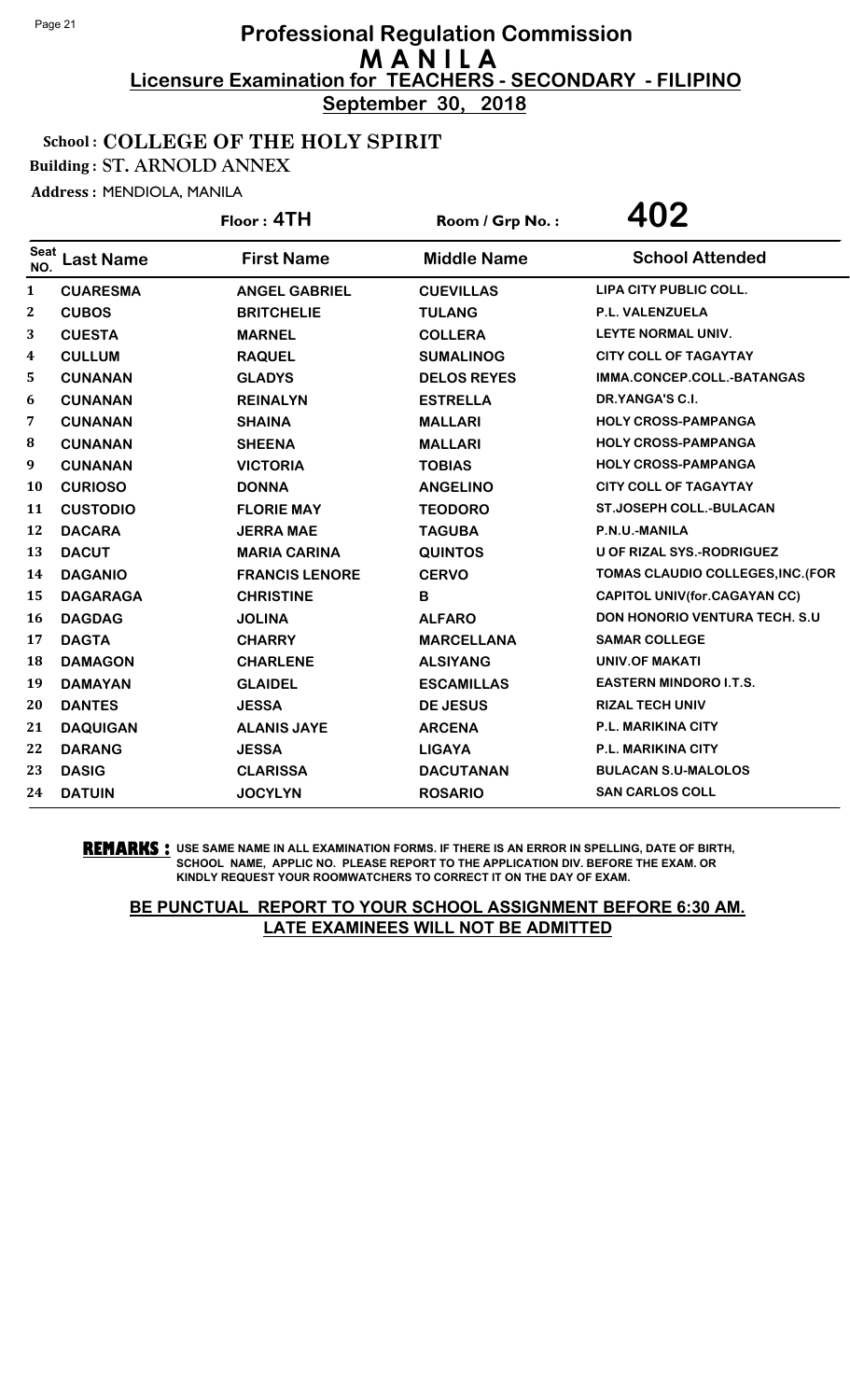**September 30, 2018**

#### School : COLLEGE OF THE HOLY SPIRIT

Building : ST. ARNOLD ANNEX

Address : MENDIOLA, MANILA

|                    |                  | Floor: 4TH                             | Room / Grp No.:    | 403                                    |
|--------------------|------------------|----------------------------------------|--------------------|----------------------------------------|
| <b>Seat</b><br>NO. | <b>Last Name</b> | <b>First Name</b>                      | <b>Middle Name</b> | <b>School Attended</b>                 |
| 1                  | <b>DAUS</b>      | <b>MARILOU</b>                         | <b>DEMATERA</b>    | N. T. C.                               |
| $\boldsymbol{2}$   | <b>DAVID</b>     | <b>JEANNETTE</b>                       | <b>LAED</b>        | <b>N. T. C.</b>                        |
| 3                  | <b>DAVID</b>     | <b>JOMAE</b>                           | <b>VILLAFAÑA</b>   | <b>OUR LADY OF FATIMA</b>              |
| 4                  | <b>DAZO</b>      | <b>RAQUEL</b>                          | <b>DAYOK</b>       | LYCEUM OF ALABANG (for. NCST)          |
| 5                  | <b>DE ALCA</b>   | <b>MA. RUSSELLE SALVACIONMARCELINO</b> |                    | <b>U.E.P.-CATUBIG</b>                  |
| 6                  | <b>DE BORJA</b>  | <b>MARVIN</b>                          | <b>PRIETO</b>      | <b>ICCT CFI</b>                        |
| 7                  | <b>DE CASTRO</b> | <b>ARLYN JOY</b>                       | <b>DIGO</b>        | <b>UNIV.OF BATANGAS</b>                |
| 8                  | <b>DE CASTRO</b> | <b>CAMMILLE</b>                        | <b>MEDRAN</b>      | <b>ABADA COLLEGE</b>                   |
| 9                  | <b>DE CASTRO</b> | <b>CINDY</b>                           | <b>OMEGA</b>       | <b>U OF RIZAL SYS.-PILILLA</b>         |
| 10                 | <b>DE CASTRO</b> | <b>ERMA</b>                            | <b>ESCALANTE</b>   | SOUTHEASTERN COLL.-PASAY               |
| 11                 | <b>DE CASTRO</b> | <b>GRACE</b>                           | <b>JALAC</b>       | <b>EASTERN MINDORO COL.</b>            |
| 12                 | <b>DE CASTRO</b> | <b>JESICA</b>                          | <b>PARALEJAS</b>   | <b>ICCT CFI</b>                        |
| 13                 | <b>DE CHAVEZ</b> | <b>ANGELICA MAE</b>                    |                    | <b>BATANGAS S.U.-BATANGAS CITY</b>     |
| 14                 | <b>DE GUIA</b>   | <b>ELAINE</b>                          | <b>GACETA</b>      | <b>U OF RIZAL SYS.-PILILLA</b>         |
| 15                 | <b>DE GUIA</b>   | <b>SARAH MARIE</b>                     | <b>ARANIETA</b>    | <b>NATIONAL POLY C.S.T.</b>            |
| 16                 | <b>DE GUZMAN</b> | <b>ALLYSSA DENISE</b>                  | <b>CABALLA</b>     | <b>ICCT CFI</b>                        |
| 17                 | <b>DE GUZMAN</b> | <b>BRENDA</b>                          | <b>VELASQUEZ</b>   | <b>PANGASINAN S.U.-SAN CARLOS CITY</b> |
| 18                 | <b>DE GUZMAN</b> | <b>CATHERINE</b>                       | <b>BOQUEO</b>      | <b>OXFORDIAN COLL.</b>                 |
| 19                 | <b>DE GUZMAN</b> | <b>KARL DAN MERCK</b>                  | <b>TUMESA</b>      | P.L. PASAY                             |
| 20                 | <b>DE GUZMAN</b> | <b>MARIA NIÑA</b>                      | <b>AYOS</b>        | <b>CITY COLL OF TAGAYTAY</b>           |
| 21                 | <b>DE GUZMAN</b> | <b>NIKKA</b>                           | <b>LLENARES</b>    | <b>RIZAL TECH UNIV</b>                 |
| 22                 | <b>DE GUZMAN</b> | <b>RAMENA</b>                          | <b>BLANCO</b>      | <b>OCC.MINDORO STATE COL.</b>          |
| 23                 | <b>DE GUZMAN</b> | <b>REGINA ROSE</b>                     | <b>BITUIN</b>      | <b>P.L. PASIG</b>                      |
| 24                 | <b>DE GUZMAN</b> | <b>SHAIRA</b>                          | <b>MACALLA</b>     | <b>DIVINA PASTORA COL.</b>             |

**REMARKS :** USE SAME NAME IN ALL EXAMINATION FORMS. IF THERE IS AN ERROR IN SPELLING, DATE OF BIRTH, SCHOOL NAME, APPLIC NO. PLEASE REPORT TO THE APPLICATION DIV. BEFORE THE EXAM. OR KINDLY REQUEST YOUR ROOMWATCHERS TO CORRECT IT ON THE DAY OF EXAM.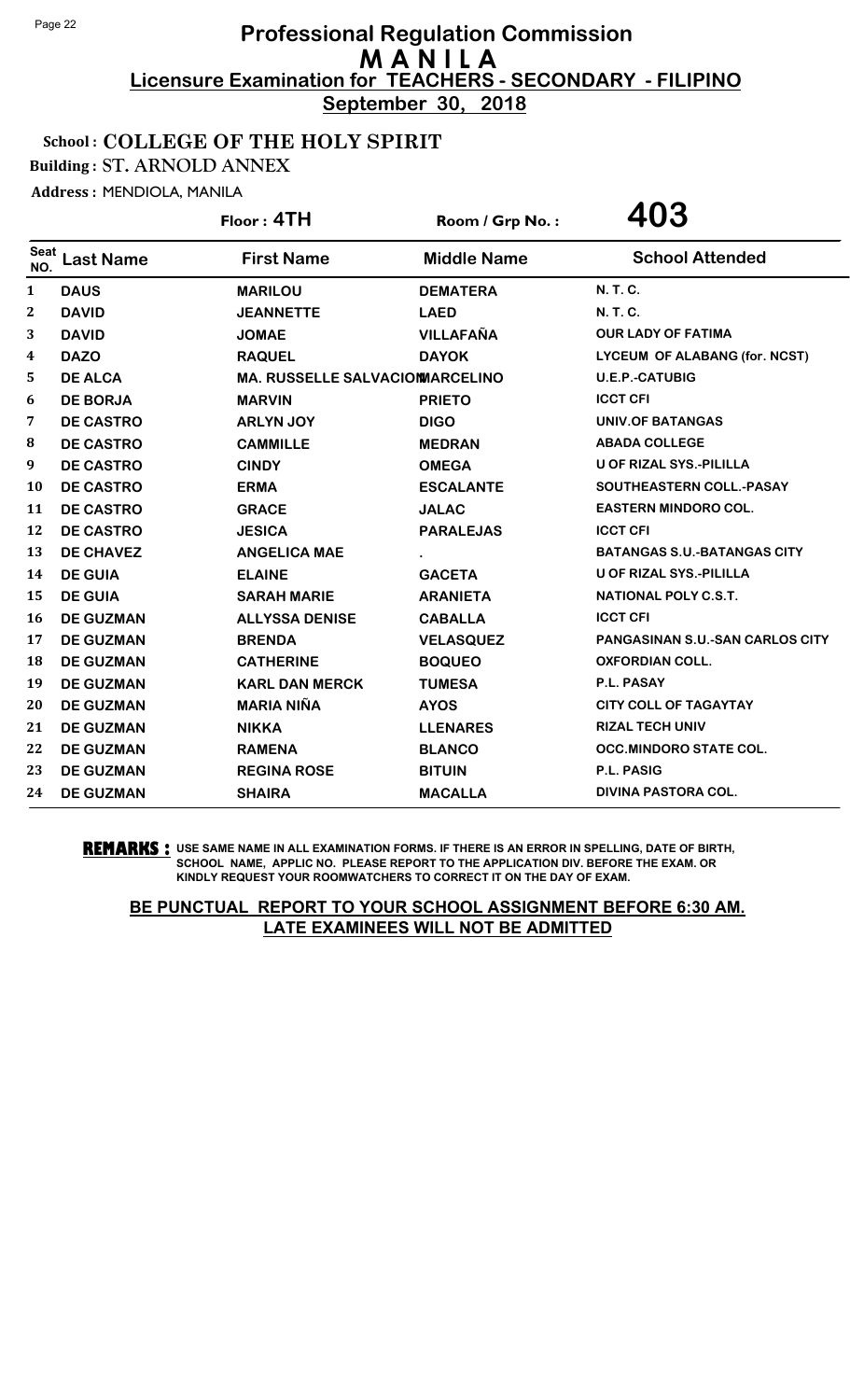**September 30, 2018**

#### School : COLLEGE OF THE HOLY SPIRIT

Building : ST. ARNOLD ANNEX

Address : MENDIOLA, MANILA

|                    |                    | Floor: 4TH           | Room / Grp No.:    | 404                               |
|--------------------|--------------------|----------------------|--------------------|-----------------------------------|
| <b>Seat</b><br>NO. | <b>Last Name</b>   | <b>First Name</b>    | <b>Middle Name</b> | <b>School Attended</b>            |
| $\mathbf{1}$       | <b>DE LA CRUZ</b>  | <b>KRISTYL</b>       | <b>ARMIA</b>       | <b>P.L. MARIKINA CITY</b>         |
| $\boldsymbol{2}$   | <b>DE LA LUNA</b>  | <b>KENNE REVEN</b>   | <b>CUEVA</b>       | <b>OCC.MINDORO STATE COL.</b>     |
| 3                  | <b>DE LEON</b>     | <b>ARDELYN</b>       | <b>FRIAL</b>       | P.U.P.-STA. MESA                  |
| 4                  | <b>DE LEON</b>     | <b>ROSELY</b>        | <b>BALIBOL</b>     | <b>P.L. MARIKINA CITY</b>         |
| 5                  | <b>DE LEON</b>     | <b>SHAIRA</b>        | <b>DELA CRUZ</b>   | <b>BULACAN S.U-MALOLOS</b>        |
| 6                  | <b>DE MESA</b>     | <b>DONNA</b>         | <b>GATPANDAN</b>   | IMMA.CONCEP.COLL.-BATANGAS        |
| 7                  | <b>DE OCAMPO</b>   | <b>JERIC</b>         | <b>ORENSE</b>      | <b>CITY COLL OF TAGAYTAY</b>      |
| 8                  | <b>DE ROSAS</b>    | <b>MANILYN</b>       | <b>DUCUT</b>       | TOMAS CLAUDIO COLLEGES, INC. (FOR |
| 9                  | <b>DE TORRES</b>   | <b>SARAH JANE</b>    | <b>PAGLINAWAN</b>  | <b>CITY COLL OF TAGAYTAY</b>      |
| 10                 | <b>DE VERA</b>     | <b>DEN-DEN MAE</b>   | <b>GALACAN</b>     | <b>RIZAL TECH UNIV</b>            |
| 11                 | <b>DE VEYRA</b>    | <b>RODALIA</b>       | <b>SARSABA</b>     | P.U.P.-STA. MESA                  |
| 12                 | <b>DE VILLA</b>    | <b>BABY ROSE</b>     | <b>CALUSA</b>      | <b>EARIST</b>                     |
| 13                 | <b>DE VILLA</b>    | <b>MAY JOY</b>       | <b>LEGASPI</b>     | <b>RIZAL COLL.-TAAL</b>           |
| 14                 | <b>DEALA</b>       | <b>JOSE DEONALDO</b> | <b>JALDO</b>       | <b>NAVOTAS POLY. COLL.</b>        |
| 15                 | <b>DEJACTO</b>     | <b>GLENDY</b>        | <b>HERMOSILLA</b>  | <b>P.L. PASIG</b>                 |
| 16                 | <b>DEL MUNDO</b>   | <b>JENALYN</b>       | <b>DE SAGUN</b>    | <b>CITY COLL OF TAGAYTAY</b>      |
| 17                 | <b>DEL PUERTO</b>  | <b>RHODORA</b>       | <b>LACQUIO</b>     | ST.LOUIS ANNE COLL.OF SPL, INC    |
| 18                 | <b>DEL ROSARIO</b> | <b>ABEGAIL</b>       | <b>PURISIMA</b>    | <b>BULACAN S.U-MALOLOS</b>        |
| 19                 | <b>DEL ROSARIO</b> | <b>ELIZIAH GENE</b>  | <b>JIMENEZ</b>     | ATENEO DE MANILA U-QC             |
| 20                 | <b>DEL ROSARIO</b> | <b>MINERVA</b>       | <b>DIVINA</b>      | ZARAGOSA COLL.                    |
| 21                 | <b>DEL SOCORRO</b> | <b>CHERIZA JOY</b>   | <b>CALVELO</b>     | <b>MEYCAUAYAN COLL.</b>           |
| 22                 | <b>DELA CRUZ</b>   | <b>NOEMI RUTH</b>    | <b>DESEPEDA</b>    | U OF RIZAL SYS.-PILILLA           |
| 23                 | <b>DELA CERNA</b>  | <b>LOREN</b>         | <b>TENIO</b>       | U OF RIZAL SYS.-RODRIGUEZ         |
| 24                 | <b>DELA CRUZ</b>   | <b>AMY</b>           | <b>RAMOS</b>       | U OF RIZAL SYS.-RODRIGUEZ         |

**REMARKS :** USE SAME NAME IN ALL EXAMINATION FORMS. IF THERE IS AN ERROR IN SPELLING, DATE OF BIRTH, SCHOOL NAME, APPLIC NO. PLEASE REPORT TO THE APPLICATION DIV. BEFORE THE EXAM. OR KINDLY REQUEST YOUR ROOMWATCHERS TO CORRECT IT ON THE DAY OF EXAM.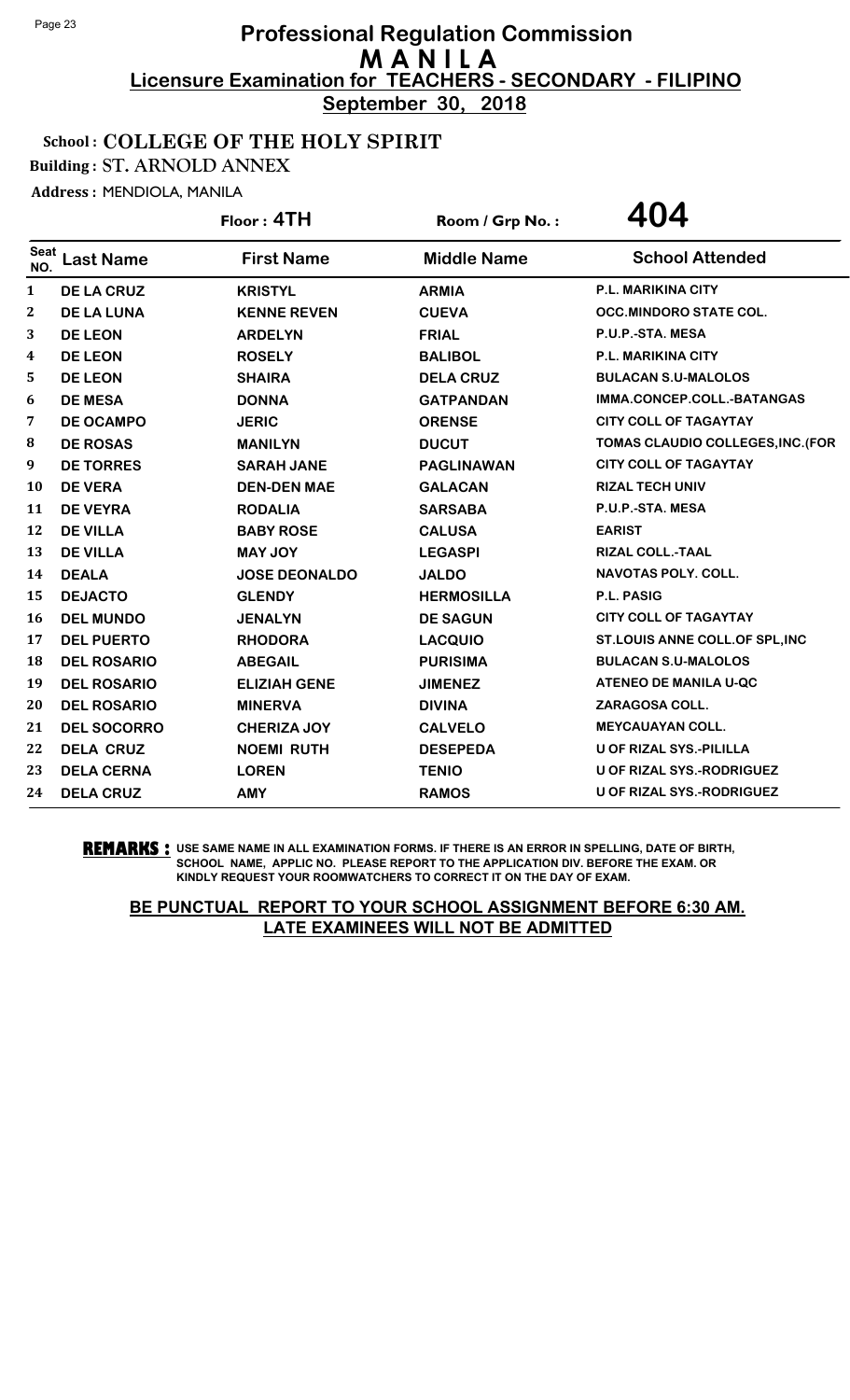**September 30, 2018**

#### School : NATIONAL UNIVERSITY

Building : ANNEX

Address : JHOCSON ST., SAMPALOC, MANILA

|                    |                     | Floor: 4TH          | Room / Grp No.:    | 401                                  |
|--------------------|---------------------|---------------------|--------------------|--------------------------------------|
| <b>Seat</b><br>NO. | <b>Last Name</b>    | <b>First Name</b>   | <b>Middle Name</b> | <b>School Attended</b>               |
| $\mathbf{1}$       | <b>DELA CRUZ</b>    | <b>ANDRO</b>        | <b>MARIANO</b>     | <b>KOL. SUBIC</b>                    |
| 2                  | <b>DELA CRUZ</b>    | <b>BESSIE</b>       | <b>LORENIO</b>     | <b>HOLY INFANT JESUS COLL.</b>       |
| 3                  | <b>DELA CRUZ</b>    | <b>CARLO</b>        | <b>REYES</b>       | <b>BULACAN STATE UNIVERSITY -</b>    |
| 4                  | <b>DELA CRUZ</b>    | <b>CYRELL JOY</b>   | <b>REODIQUE</b>    | <b>METRO MANILA COLL.</b>            |
| 5                  | <b>DELA CRUZ</b>    | <b>FLORDELIZA</b>   | <b>MAJAIT</b>      | LAGUNA COLL. B.A.                    |
| 6                  | <b>DELA CRUZ</b>    | <b>GERALD</b>       | <b>LORENZO</b>     | <b>NAVOTAS POLY, COLL.</b>           |
| 7                  | <b>DELA CRUZ</b>    | <b>HILLARY</b>      | <b>LUMOGDANG</b>   | <b>P.L. MARIKINA CITY</b>            |
| 8                  | <b>DELA CRUZ</b>    | <b>JOAN</b>         | <b>TAN</b>         | <b>NEW ERA UNIV.</b>                 |
| 9                  | <b>DELA CRUZ</b>    | <b>JOHN CARLO</b>   | <b>PEREZ</b>       | <b>U OF RIZAL SYS.-ANTIPOLO</b>      |
| 10                 | <b>DELA CRUZ</b>    | <b>NORIELYN</b>     | <b>BATUAMPO</b>    | P.L. PASIG                           |
| 11                 | <b>DELA CRUZ</b>    | <b>PRINCESS</b>     | <b>LANSANG</b>     | <b>GORDON COLL.</b>                  |
| 12                 | <b>DELA CRUZ</b>    | <b>RODRIGO JR</b>   | <b>MANANSALA</b>   | <b>OUR LADY OF FATIMA</b>            |
| 13                 | <b>DELA CRUZ</b>    | <b>ROSE ANN</b>     | <b>SALAMAT</b>     | <b>BULACAN S.U-MALOLOS</b>           |
| 14                 | <b>DELA FUENTE</b>  | <b>DIANA MARIE</b>  | <b>ALFANTA</b>     | <b>BATAAN PENINSULA STATE</b>        |
| 15                 | <b>DELA PAZ</b>     | <b>JENNIFER</b>     | <b>DOCTOR</b>      | <b>U OF RIZAL SYS.-RODRIGUEZ</b>     |
| 16                 | <b>DELA ROSA</b>    | <b>LAURO JR</b>     | <b>YABUT</b>       | <b>BATAAN PENINSULA STATE U-MAIN</b> |
| 17                 | <b>DELA TONGGA</b>  | <b>DIANA</b>        | <b>CAHATOL</b>     | <b>ICCT CFI</b>                      |
| 18                 | <b>DELA VEGA</b>    | <b>ALEJANDRO JR</b> | <b>JABELGAS</b>    | <b>ICCT CFI</b>                      |
| 19                 | <b>DELFIN</b>       | <b>JANICE</b>       | <b>QUERIDO</b>     | <b>CAMARINES NORTE S.C.-DAET</b>     |
| 20                 | <b>DELICA</b>       | <b>CAREN</b>        | <b>DE MESA</b>     | <b>RIZAL TECH UNIV</b>               |
| 21                 | <b>DELOS REYES</b>  | <b>ANGELINE</b>     | <b>FRANCISCO</b>   | <b>I.B.CALINGASAN MEM.</b>           |
| 22                 | <b>DELOS REYES</b>  | <b>JHONNA MAE</b>   | <b>BAS</b>         | <b>RIZAL TECH UNIV</b>               |
| 23                 | <b>DELOS REYES</b>  | <b>MARK ANTHONY</b> | <b>PATRICIO</b>    | <b>P.L. PASAY</b>                    |
| 24                 | <b>DELOS SANTOS</b> | <b>JAMIE JOY</b>    | <b>SABADO</b>      | <b>U OF RIZAL SYS.-PILILLA</b>       |

**REMARKS :** USE SAME NAME IN ALL EXAMINATION FORMS. IF THERE IS AN ERROR IN SPELLING, DATE OF BIRTH, SCHOOL NAME, APPLIC NO. PLEASE REPORT TO THE APPLICATION DIV. BEFORE THE EXAM. OR KINDLY REQUEST YOUR ROOMWATCHERS TO CORRECT IT ON THE DAY OF EXAM.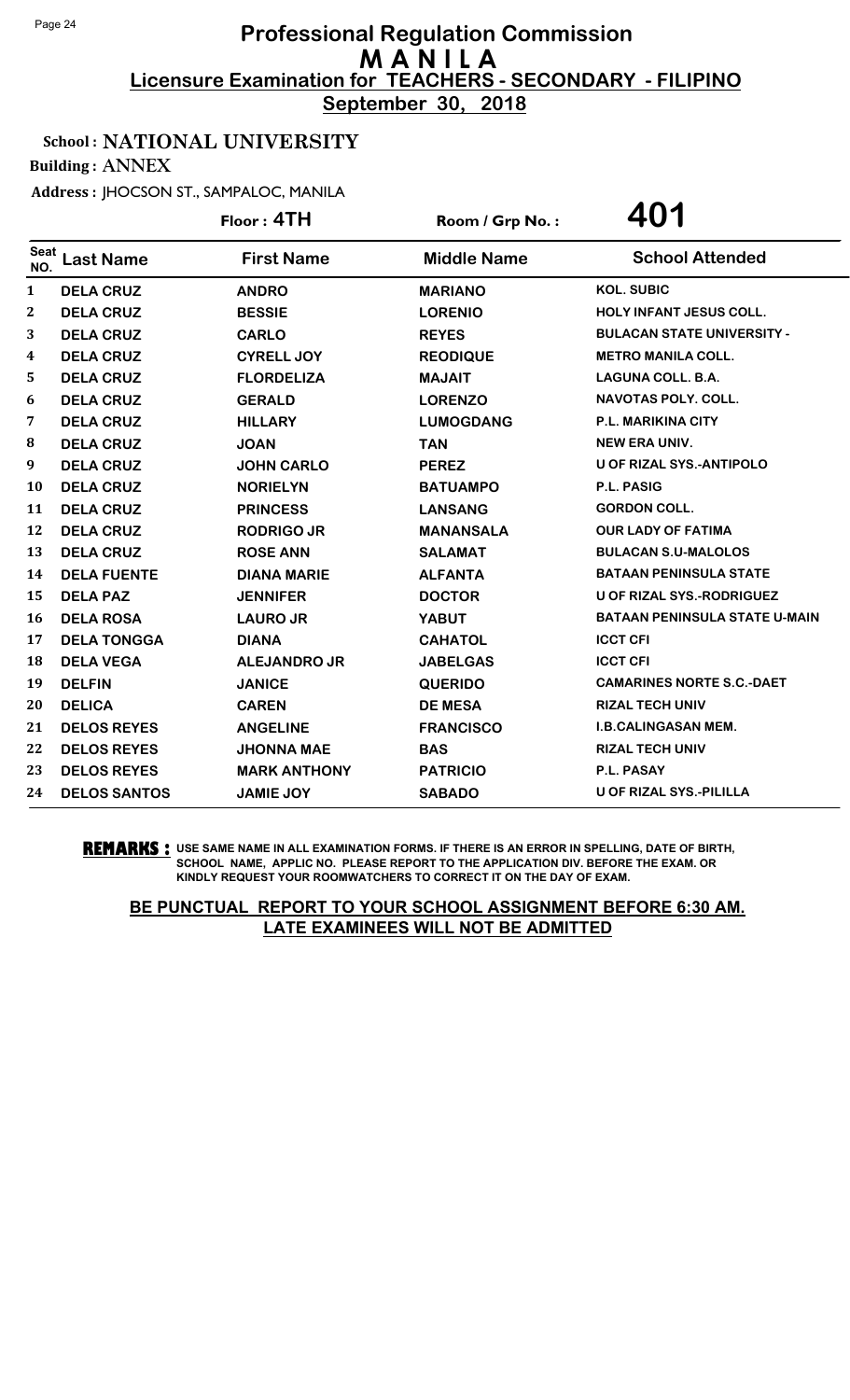**September 30, 2018**

## School : NATIONAL UNIVERSITY

Building : ANNEX

Address : JHOCSON ST., SAMPALOC, MANILA

|                    |                     | Floor: 4TH            | Room / Grp No.:     | 402                                   |
|--------------------|---------------------|-----------------------|---------------------|---------------------------------------|
| <b>Seat</b><br>NO. | <b>Last Name</b>    | <b>First Name</b>     | <b>Middle Name</b>  | <b>School Attended</b>                |
| 1                  | <b>DELOS SANTOS</b> | <b>JESSA</b>          | <b>ESTRIBOR</b>     | P.L. PASIG                            |
| 2                  | <b>DELOS SANTOS</b> | <b>MAYBELLE</b>       | <b>ROQUE</b>        | P.L. MUNTINLUPA                       |
| 3                  | <b>DEMATE</b>       | <b>MADEL</b>          | <b>NARCE</b>        | <b>EARIST</b>                         |
| 4                  | <b>DEMONTEVERDE</b> | <b>WINELYN</b>        | <b>BALIGAYA</b>     | <b>ICCT CFI</b>                       |
| 5                  | <b>DEOCARIS</b>     | <b>JUVY LYN</b>       | <b>RAMOS</b>        | <b>DON HONORIO VENTURA TECH. S.U</b>  |
| 6                  | <b>DERAYA</b>       | <b>RAYMOND DINO</b>   | <b>MORANTE</b>      | <b>P.L. MANILA</b>                    |
| 7                  | <b>DERIS</b>        | <b>CATHY</b>          | <b>RIVERA</b>       | <b>RIZAL TECH UNIV</b>                |
| 8                  | <b>DESTRIZA</b>     | <b>ANZENITH</b>       | <b>DELA CRUZ</b>    | <b>COL DE SAN PASCUAL</b>             |
| 9                  | <b>DESUCATAN</b>    | <b>JANILLA</b>        | <b>VARGAS</b>       | P.L. MUNTINLUPA                       |
| 10                 | <b>DETERA</b>       | <b>CAMILLE</b>        | <b>ESPINOLA</b>     | <b>RIZAL TECH UNIV</b>                |
| 11                 | <b>DEVEGA</b>       | <b>LOREN JAY</b>      | <b>BUENO</b>        | P.L. MUNTINLUPA                       |
| 12                 | <b>DEVERRA</b>      | <b>ARIS</b>           | <b>DAVID</b>        | <b>ANGELES UNIVERSITY FOUND.</b>      |
| 13                 | <b>DEÑOSO</b>       | <b>MARY ANTONETTE</b> | <b>SANTIAGO</b>     | <b>BULACAN S.U-MALOLOS</b>            |
| 14                 | <b>DIANELA</b>      | <b>DOMINGA</b>        | <b>BERMIL</b>       | <b>ICCT CFI</b>                       |
| 15                 | <b>DIAZ</b>         | <b>ANA MAY</b>        | <b>BULAQUIÑA</b>    | <b>FILAMER CHRISTIAN</b>              |
| 16                 | <b>DICIEMBRE</b>    | <b>JERMAINE JR</b>    | <b>MENDOZA</b>      | <b>DON HONORIO VENTURA TECH. S.U.</b> |
| 17                 | <b>DICIMULACION</b> | <b>GLADYS</b>         | <b>TIRAÑA</b>       | TOMAS CLAUDIO COLLEGES, INC. (FOR     |
| 18                 | <b>DICON</b>        | <b>MARY ANN</b>       | <b>PROVIDENCIA</b>  | P.L. PASAY                            |
| 19                 | <b>DIEGO</b>        | <b>WILSHEENE</b>      | <b>MIGUEL</b>       | N. T. C.                              |
| 20                 | <b>DIGAS</b>        | <b>NEA RIZA</b>       | <b>SURABIA</b>      | <b>RIZAL TECH UNIV</b>                |
| 21                 | <b>DIMAANDAL</b>    | <b>JERICK</b>         | <b>BUENAVENTURA</b> | LIPA CITY PUBLIC COLL.                |
| 22                 | <b>DIMAANO</b>      | <b>AIREN</b>          | <b>MACATANGAY</b>   | <b>ICCT CFI</b>                       |
| 23                 | <b>DIMASACAT</b>    | <b>AINAH CORINA</b>   | <b>BATHAN</b>       | <b>U.P.-DILIMAN</b>                   |
| 24                 | <b>DIMAUNAHAN</b>   | <b>CHARLON</b>        | <b>MANALO</b>       | <b>BATAAN PENINSULA STATE</b>         |

**REMARKS :** USE SAME NAME IN ALL EXAMINATION FORMS. IF THERE IS AN ERROR IN SPELLING, DATE OF BIRTH, SCHOOL NAME, APPLIC NO. PLEASE REPORT TO THE APPLICATION DIV. BEFORE THE EXAM. OR KINDLY REQUEST YOUR ROOMWATCHERS TO CORRECT IT ON THE DAY OF EXAM.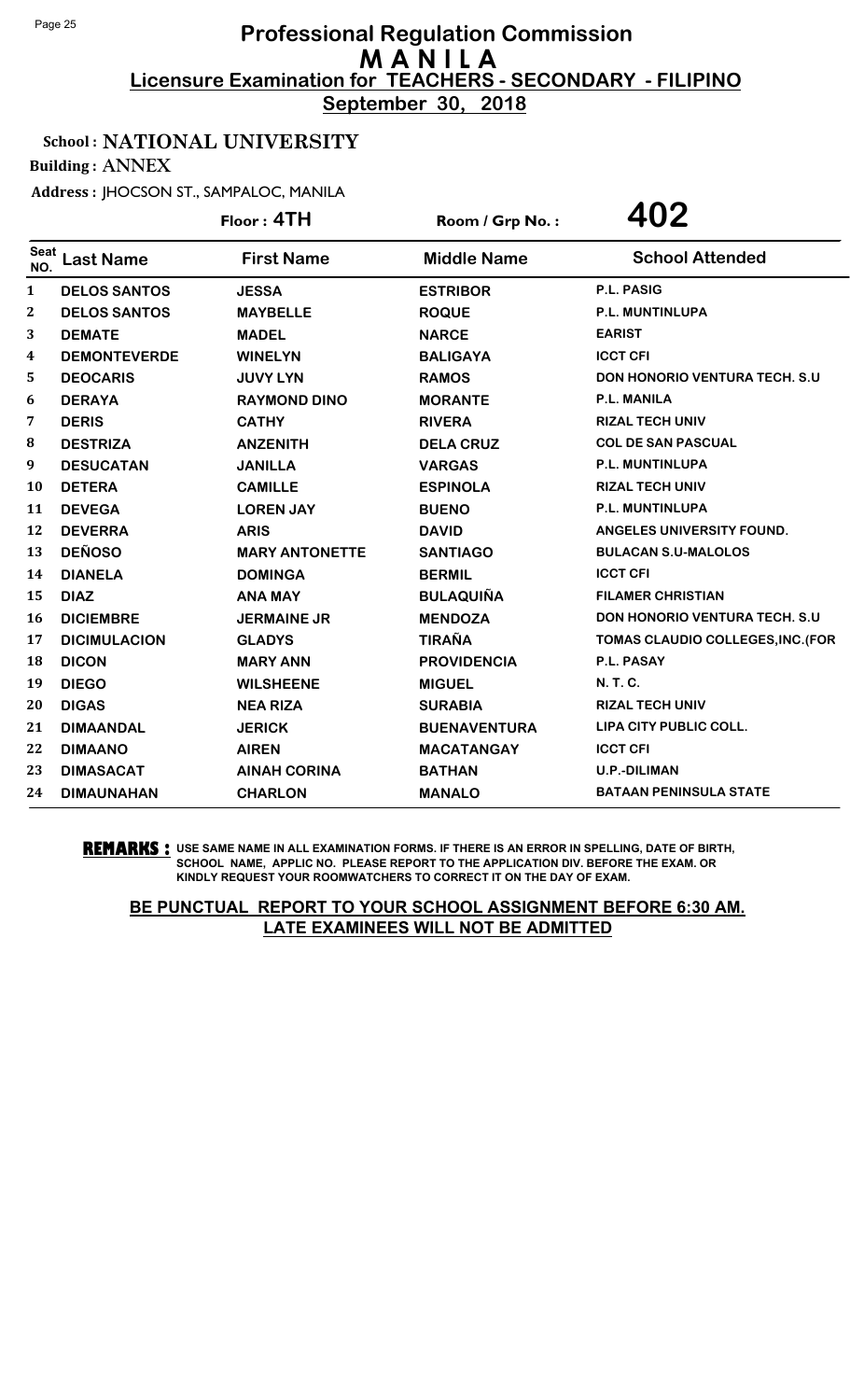**September 30, 2018**

## School : NATIONAL UNIVERSITY

Building : ANNEX

Address : JHOCSON ST., SAMPALOC, MANILA

|                    |                  | Floor: 5TH                            | Room / Grp No.:    | 501                                     |
|--------------------|------------------|---------------------------------------|--------------------|-----------------------------------------|
| <b>Seat</b><br>NO. | <b>Last Name</b> | <b>First Name</b>                     | <b>Middle Name</b> | <b>School Attended</b>                  |
| $\mathbf{1}$       | <b>DINGLASAN</b> | <b>CHARLINE</b>                       | <b>DALIDA</b>      | <b>RIZAL TECH UNIV</b>                  |
| $\boldsymbol{2}$   | <b>DINGLASAN</b> | <b>RAISY</b>                          | <b>ARBUES</b>      | E. A. C.-DASMARIÑAS                     |
| 3                  | <b>DINGLASAN</b> | <b>VIVIAN</b>                         | <b>CAGUETE</b>     | <b>STA. TERESA COLLEGE - BATANGAS</b>   |
| 4                  | <b>DIOCTON</b>   | <b>IRISH</b>                          | N/A                | <b>U OF RIZAL SYS.-ANTIPOLO</b>         |
| 5                  | <b>DIONERO</b>   | <b>RACKY</b>                          | <b>NOBLEZA</b>     | <b>DON HONORIO VENTURA TECH. S.U</b>    |
| 6                  | <b>DIONERO</b>   | <b>SUNNY BOY</b>                      | <b>FAELDONEA</b>   | <b>DON HONORIO VENTURA TECH. S.U.</b>   |
| 7                  | <b>DIONISIO</b>  | <b>JANINA</b>                         | <b>CRUZ</b>        | <b>DON HONORIO VENTURA TECH. S.U.</b>   |
| 8                  | <b>DIUMANO</b>   | <b>FATIMA FAITH</b>                   | <b>DAGANIO</b>     | U OF RIZAL SYS.-ANGONO                  |
| 9                  | <b>DIZON</b>     | <b>JENAH MAE</b>                      | <b>GOMEZ</b>       | DON HONORIO VENTURA TECH. S.U           |
| <b>10</b>          | <b>DIZON</b>     | <b>JUVI ANN</b>                       | <b>TORRES</b>      | <b>DON HONORIO VENTURA TECH. S.U.</b>   |
| 11                 | <b>DIZON</b>     | <b>MARISTEL</b>                       | <b>BASILIDES</b>   | DON HONORIO VENTURA TECH. S.U           |
| 12                 | <b>DIÑOSO</b>    | <b>JENNY ROSE</b>                     | <b>VARGAS</b>      | <b>WESTERN COLL.-CAVITE</b>             |
| 13                 | <b>DOBLAS</b>    | <b>JOSHUA</b>                         | <b>RELLITA</b>     | <b>BOHOL NORTHWESTERN COLL.</b>         |
| 14                 | <b>DOBLON</b>    | <b>ANGELICA VERONNE</b>               | <b>ARANZANZO</b>   | <b>NAVOTAS POLY, COLL.</b>              |
| 15                 | <b>DOBLON</b>    | <b>SALVE</b>                          | <b>PACLITA</b>     | <b>NAVOTAS POLY, COLL.</b>              |
| <b>16</b>          | <b>DOCE</b>      | <b>MARIAN CAMILLE</b>                 | <b>MARQUEZ</b>     | <b>RIZAL TECH UNIV</b>                  |
| 17                 | <b>DOCONG</b>    | <b>ELEONOR</b>                        | <b>MORATE</b>      | <b>CHRIST THE KING-CALBAYOG</b>         |
| 18                 | <b>DOMANICO</b>  | <b>LOVELY</b>                         | <b>TIBAY</b>       | <b>U OF RIZAL SYS.-PILILLA</b>          |
| 19                 | <b>DOMINE</b>    | <b>MIRAFLOR</b>                       | <b>BALOIS</b>      | <b>VIRGEN DL REMEDIOS COL.-OLONGAPO</b> |
| 20                 | <b>DOMINGO</b>   | <b>EFREN</b>                          | <b>JONGAY</b>      | <b>U.P.-DILIMAN</b>                     |
| 21                 | <b>DOMINGO</b>   | <b>EMMANUEL</b>                       | <b>CHAM</b>        | P.U.P.-STA. MESA                        |
| 22                 | <b>DOMINGO</b>   | <b>HANNAH MAE</b>                     | <b>VIJIGA</b>      | <b>EARIST</b>                           |
| 23                 | <b>DOMINGO</b>   | <b>LEONILA</b>                        | <b>BALLESTEROS</b> | <b>ST.JOSEPH COLL.-BULACAN</b>          |
| 24                 | <b>DOMINGO</b>   | <b>MARIA LARIZA ANGELICA BERGONIA</b> |                    | NATIONAL POLY C.S.T.                    |

**REMARKS :** USE SAME NAME IN ALL EXAMINATION FORMS. IF THERE IS AN ERROR IN SPELLING, DATE OF BIRTH, SCHOOL NAME, APPLIC NO. PLEASE REPORT TO THE APPLICATION DIV. BEFORE THE EXAM. OR KINDLY REQUEST YOUR ROOMWATCHERS TO CORRECT IT ON THE DAY OF EXAM.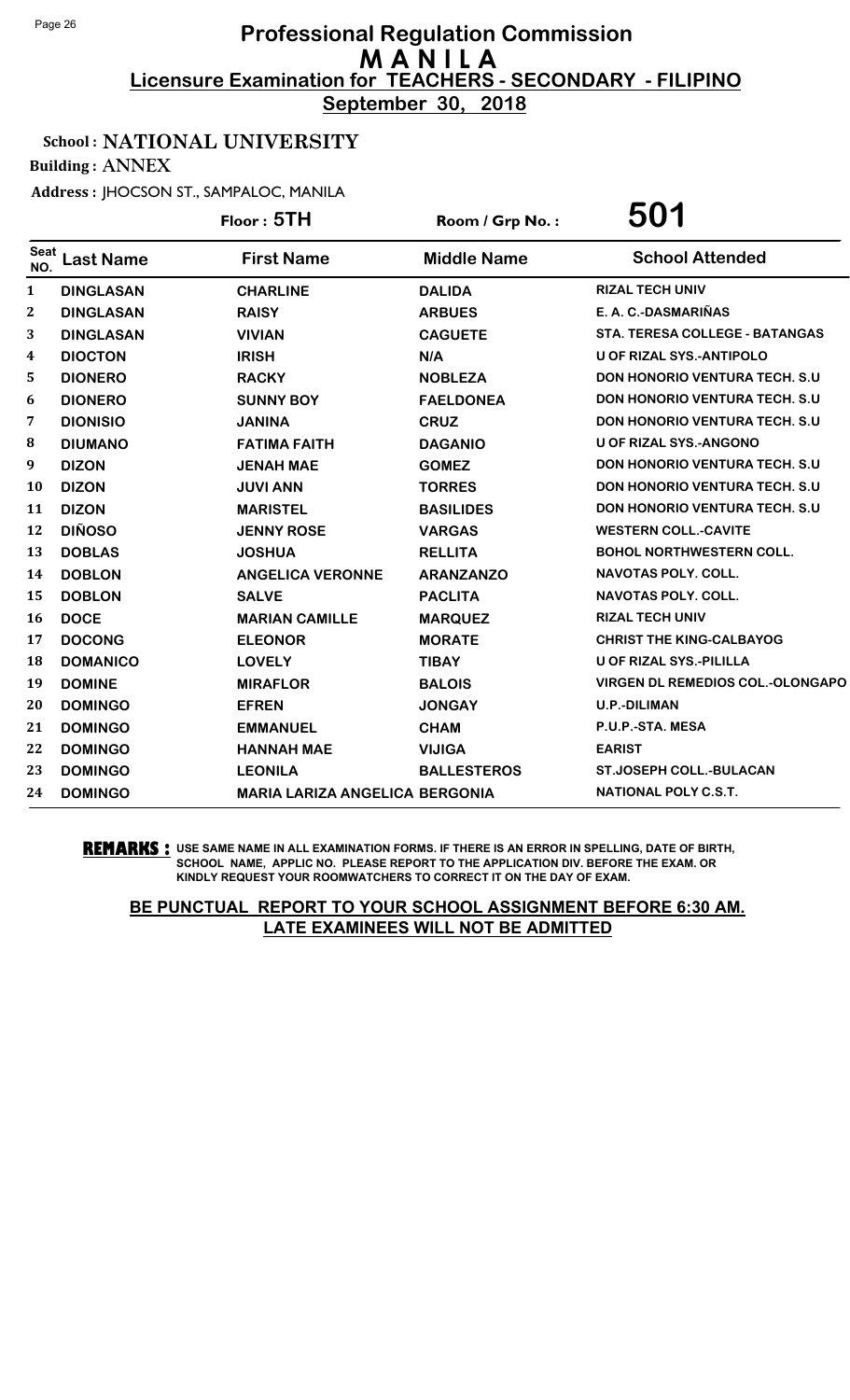**September 30, 2018**

## School : NATIONAL UNIVERSITY

Building : ANNEX

Address : JHOCSON ST., SAMPALOC, MANILA

|                    |                  | Floor: 5TH             | Room / Grp No.:    | 502                                  |
|--------------------|------------------|------------------------|--------------------|--------------------------------------|
| <b>Seat</b><br>NO. | <b>Last Name</b> | <b>First Name</b>      | <b>Middle Name</b> | <b>School Attended</b>               |
| 1                  | <b>DOMINGO</b>   | <b>MAY CLAIRE</b>      | <b>HERMO</b>       | N. T. C.                             |
| $\bf{2}$           | <b>DOMINGO</b>   | <b>REYMARK</b>         | <b>URIAN</b>       | <b>CAGAYAN STATE UNIV.-LAL-LO</b>    |
| 3                  | <b>DOPING</b>    | <b>GERALDINE</b>       | <b>MASUNGCAD</b>   | <b>ICCT CFI</b>                      |
| 4                  | <b>DORIMON</b>   | <b>JUBELYN</b>         | <b>ANDAL</b>       | <b>RIZAL TECH UNIV</b>               |
| 5                  | <b>DORONELA</b>  | <b>JERSON</b>          | <b>ROMERO</b>      | P.U.P.-STA. MESA                     |
| 6                  | <b>DOTE</b>      | <b>RAPUNZEL</b>        | <b>BANCALE</b>     | <b>BERNARDO COLLEGE</b>              |
| 7                  | <b>DOTE</b>      | <b>ROSELYN</b>         | <b>EVANGELISTA</b> | <b>UNIV.OF BATANGAS</b>              |
| 8                  | <b>DUERME</b>    | <b>MYLEEN</b>          | <b>CALAXAN</b>     | <b>LYCEUM OF APARRI</b>              |
| 9                  | <b>DUGADUGA</b>  | <b>MARISSA</b>         | <b>TIZON</b>       | RIZAL COLL.-LAGUNA                   |
| 10                 | <b>DUGANG</b>    | <b>MARRY ANN</b>       | <b>MILLOS</b>      | <b>EARIST</b>                        |
| 11                 | <b>DULANG</b>    | <b>ANGELICA</b>        | <b>TIEMPO</b>      | P.L. PASIG                           |
| 12                 | <b>DULATAS</b>   | <b>MARIA CHLOE MAE</b> | <b>DELLOSA</b>     | P.L. VALENZUELA                      |
| 13                 | <b>DULATRE</b>   | <b>ANA DIZA</b>        | <b>PEREZ</b>       | <b>U OF RIZAL SYS.-RODRIGUEZ</b>     |
| 14                 | <b>DUMAGO</b>    | <b>PAMELA</b>          | <b>CACAPIT</b>     | <b>BULACAN S.U-MALOLOS</b>           |
| 15                 | <b>DUMANGAS</b>  | <b>LARA MIA</b>        | <b>CERIALES</b>    | <b>R.MAGSAYSAY T.U-IBA</b>           |
| 16                 | <b>DUMULOT</b>   | <b>CHYRLL</b>          | <b>DELA CRUZ</b>   | UNITED SCH. OF SCI. & TECH.          |
| 17                 | <b>DUNGCA</b>    | <b>DANIELLE</b>        | <b>CORTEZ</b>      | <b>DON HONORIO VENTURA TECH. S.U</b> |
| 18                 | <b>DURABLE</b>   | <b>EMERINNE JOY</b>    | <b>GALAROSA</b>    | <b>METRO MANILA COLL.</b>            |
| 19                 | <b>DURAN</b>     | <b>DANICA</b>          | <b>LAYUGAN</b>     | <b>RIZAL TECH UNIV</b>               |
| 20                 | <b>DY</b>        | <b>JAZZ LENDLE</b>     | <b>PENULIAR</b>    | P.N.U.-MANILA                        |
| 21                 | <b>EBIO</b>      | <b>SUNSHINE</b>        | <b>TAROQUIN</b>    | <b>UNIV.OF MAKATI</b>                |
| 22                 | <b>EBIT</b>      | <b>ANALIZA</b>         | <b>OBINGUAR</b>    | <b>SAMAR STATE UNIV.</b>             |
| 23                 | <b>ECLARINAL</b> | <b>MELODY</b>          | <b>NIETO</b>       | <b>P.L. PASAY</b>                    |
| 24                 | <b>EDEP</b>      | <b>GERALDINE</b>       | <b>EVASCO</b>      | <b>VERITAS COLL.-IROSIN</b>          |

**REMARKS :** USE SAME NAME IN ALL EXAMINATION FORMS. IF THERE IS AN ERROR IN SPELLING, DATE OF BIRTH, SCHOOL NAME, APPLIC NO. PLEASE REPORT TO THE APPLICATION DIV. BEFORE THE EXAM. OR KINDLY REQUEST YOUR ROOMWATCHERS TO CORRECT IT ON THE DAY OF EXAM.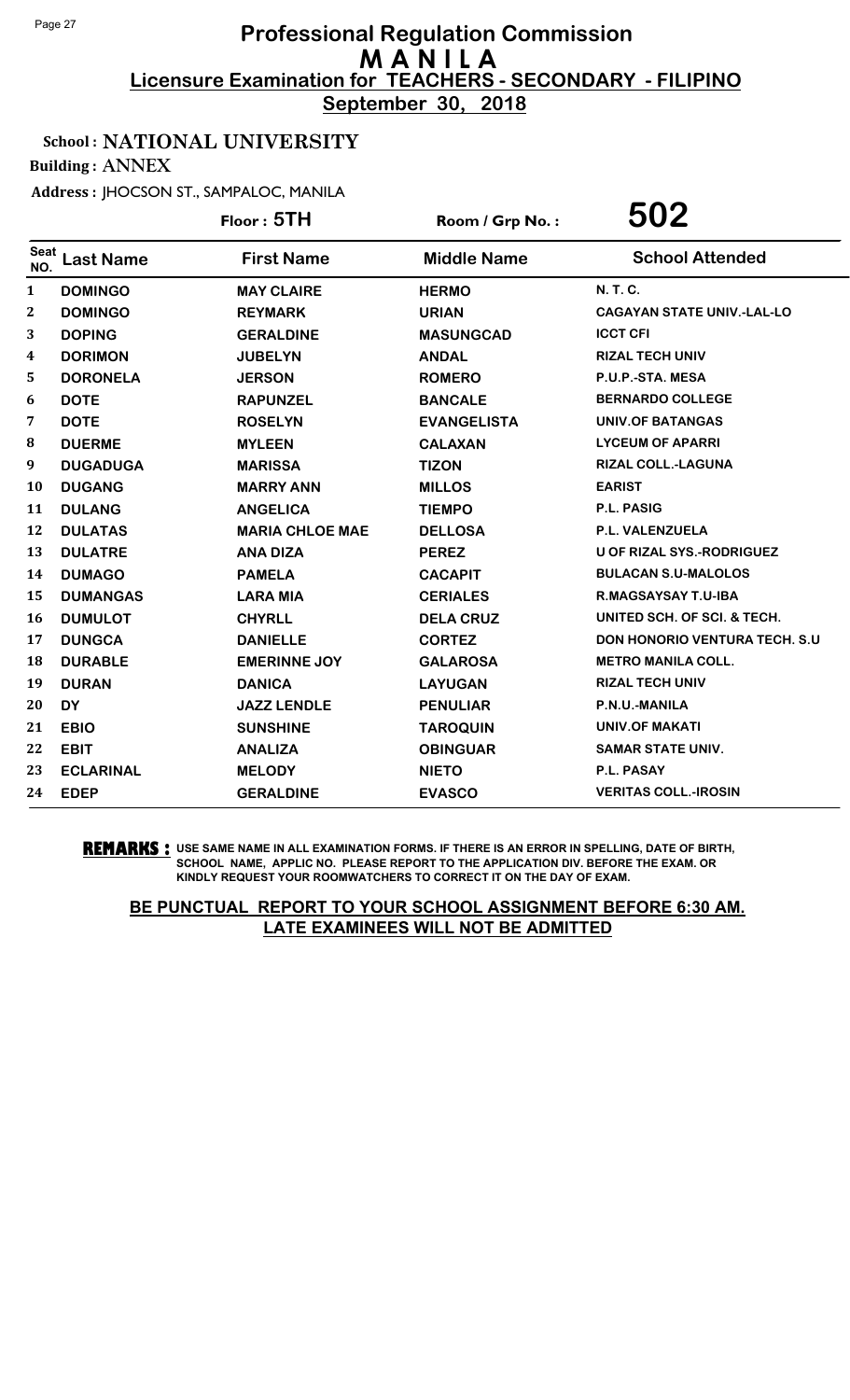**September 30, 2018**

#### School : NATIONAL UNIVERSITY

Building : ANNEX

Address : JHOCSON ST., SAMPALOC, MANILA

|                    |                  | Floor: 5TH            | Room / Grp No.:    | 503                                   |
|--------------------|------------------|-----------------------|--------------------|---------------------------------------|
| <b>Seat</b><br>NO. | <b>Last Name</b> | <b>First Name</b>     | <b>Middle Name</b> | <b>School Attended</b>                |
| 1                  | <b>EDPAO</b>     | <b>JAMES MICHAEL</b>  | <b>PAMITTAN</b>    | P.N.U.-MANILA                         |
| 2                  | <b>EDUARTE</b>   | <b>MAYBELLE</b>       | <b>DORONELA</b>    | <b>ANNUNCIATION COLLEGE</b>           |
| 3                  | <b>EFONDO</b>    | <b>FILOMENA</b>       | <b>REFERENTE</b>   | <b>ICCT CFI</b>                       |
| 4                  | <b>EFONDO</b>    | <b>MARJORIE GRACE</b> | <b>MARTIN</b>      | <b>BULACAN STATE UNIVERSITY -</b>     |
| 5                  | <b>EGE</b>       | <b>MARISSA</b>        | <b>SURIGAO</b>     | <b>RIZAL TECH UNIV</b>                |
| 6                  | <b>EJERCITO</b>  | <b>CHRISTIAN</b>      | <b>PAGUNTALAN</b>  | SOUTHEASTERN COLL.-PASAY              |
| 7                  | <b>ELEVADO</b>   | <b>JOSHUA</b>         | <b>AQUINO</b>      | <b>P.L. MARIKINA CITY</b>             |
| 8                  | <b>ELIGIO</b>    | <b>ANA MARIE</b>      | <b>DE ARMAS</b>    | <b>BULACAN S.U-MALOLOS</b>            |
| 9                  | <b>ELIGUE</b>    | <b>ARNALDO JR</b>     | <b>ALBACIETE</b>   | <b>P.L. PASIG</b>                     |
| 10                 | <b>ELIPE</b>     | <b>SHAIRA JOY</b>     | <b>SERATO</b>      | P.L. MUNTINLUPA                       |
| 11                 | <b>ELIZADA</b>   | <b>MARY CLAIRE</b>    | <b>EDER</b>        | <b>U OF RIZAL SYS.-ANGONO</b>         |
| 12                 | <b>ELLEMA</b>    | <b>THEA MARIE</b>     | <b>ARICA</b>       | D.L.S.U.-DASMARIÑAS                   |
| 13                 | <b>ELMEDA</b>    | <b>LLOYD</b>          | <b>TAPUCAR</b>     | <b>ICCT CFI</b>                       |
| 14                 | <b>ELOJA</b>     | <b>JHOANA ROSE</b>    | <b>SAPUTALO</b>    | <b>OLIVAREZ COLLEGE</b>               |
| 15                 | <b>ELONDO</b>    | <b>CRISTINE MAE</b>   | <b>MANLANGIT</b>   | U OF RIZAL SYS.-ANTIPOLO              |
| 16                 | <b>EMPENIO</b>   | <b>ROSEVILLA</b>      | <b>IPO</b>         | <b>P.L. MUNTINLUPA</b>                |
| 17                 | <b>EMPIG</b>     | <b>RYZA</b>           | <b>TABAGO</b>      | <b>ICCT CFI</b>                       |
| 18                 | <b>ENELUNA</b>   | <b>JAYR</b>           | <b>TATON</b>       | P.L. PASAY                            |
| 19                 | <b>ENOC</b>      | <b>JERALD</b>         | <b>MIRANDA</b>     | <b>OUR LADY OF FATIMA</b>             |
| 20                 | <b>ENOJO</b>     | <b>ELVIRA</b>         | <b>TAMONDONG</b>   | <b>EARIST</b>                         |
| 21                 | <b>ENRILE</b>    | <b>MUTYA ANGELIC</b>  | <b>SAN JUAN</b>    | <b>BULACAN S.U-MALOLOS</b>            |
| 22                 | <b>ENRIQUEZ</b>  | <b>CARLA</b>          | <b>MARISTELA</b>   | <b>TANAUAN INST.</b>                  |
| 23                 | <b>ENRIQUEZ</b>  | <b>JANE</b>           | <b>VALENCIA</b>    | <b>DON HONORIO VENTURA TECH. S.U.</b> |
| 24                 | <b>ENTERIA</b>   | <b>DANICA</b>         | <b>ESTUARIA</b>    | <b>TRECE MARTIRES CITY COLL.</b>      |

**REMARKS :** USE SAME NAME IN ALL EXAMINATION FORMS. IF THERE IS AN ERROR IN SPELLING, DATE OF BIRTH, SCHOOL NAME, APPLIC NO. PLEASE REPORT TO THE APPLICATION DIV. BEFORE THE EXAM. OR KINDLY REQUEST YOUR ROOMWATCHERS TO CORRECT IT ON THE DAY OF EXAM.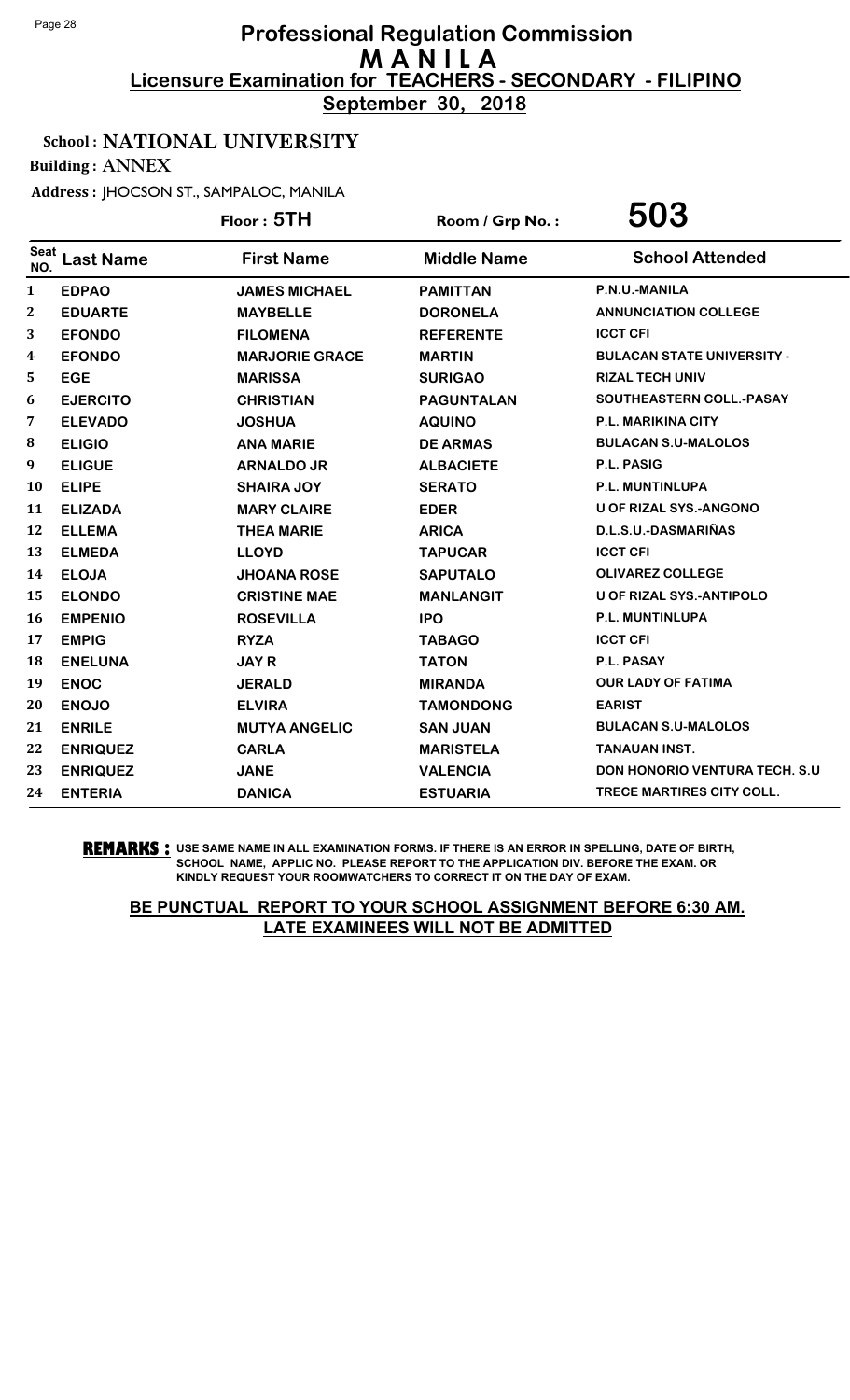**September 30, 2018**

## School : NATIONAL UNIVERSITY

Building : ANNEX

Address : JHOCSON ST., SAMPALOC, MANILA

|                    |                    | Floor: 5TH            | Room / Grp No.:    | 504                             |
|--------------------|--------------------|-----------------------|--------------------|---------------------------------|
| <b>Seat</b><br>NO. | <b>Last Name</b>   | <b>First Name</b>     | <b>Middle Name</b> | <b>School Attended</b>          |
| 1                  | <b>ERABON</b>      | <b>ARLENE</b>         | <b>RODILLAS</b>    | <b>RIZAL TECH UNIV</b>          |
| $\mathbf{2}$       | <b>ERACHO</b>      | <b>VERONICA</b>       | <b>TESORERO</b>    | <b>UNIV.OF MANILA</b>           |
| 3                  | <b>ERANDIO</b>     | <b>ALAIZA</b>         | <b>MINA</b>        | UNIV. OF PERPETUAL HELP SYSTEM  |
| 4                  | <b>ERANE</b>       | <b>MILAGROS</b>       | <b>LAZARTE</b>     | <b>P.L. MARIKINA CITY</b>       |
| 5                  | <b>ERASGA</b>      | <b>MIRIAM</b>         | <b>TOLDANES</b>    | <b>U OF RIZAL SYS.-PILILLA</b>  |
| 6                  | <b>ERCILLA</b>     | <b>ANNE CHARMAINE</b> | <b>SORIANO</b>     | <b>CITY COLL OF TAGAYTAY</b>    |
| 7                  | <b>ERMITANIO</b>   | <b>ANALYN</b>         | <b>LUMAUIG</b>     | <b>ST.JUDE COLL.-MANILA</b>     |
| 8                  | <b>EROLES</b>      | <b>MARK ALFRED</b>    | <b>ARGONZA</b>     | P.U.P.-STA. MESA                |
| 9                  | <b>ERULIN</b>      | <b>VANESSA</b>        | <b>SERASPI</b>     | <b>CALAUAG CENTRAL COL.</b>     |
| 10                 | <b>ESAGA</b>       | <b>CORAZON</b>        | <b>CORPUZ</b>      | C.L.S.U.                        |
| 11                 | <b>ESCAMA</b>      | <b>DARLENE FAYE</b>   | <b>TORRES</b>      | P.N.U.-MANILA                   |
| 12                 | <b>ESCAMILLAS</b>  | <b>CRISTINA</b>       | <b>SOLIS</b>       | <b>U OF RIZAL SYS.-ANTIPOLO</b> |
| 13                 | <b>ESCANDELOR</b>  | <b>ABIGAEL</b>        | <b>CRUZ</b>        | <b>ST.JOSEPH COLL.-BULACAN</b>  |
| 14                 | <b>ESCARMOSA</b>   | <b>EMERSON</b>        | <b>CUNANAN</b>     | <b>U OF RIZAL SYS.-PILILLA</b>  |
| 15                 | <b>ESCLAMADO</b>   | <b>RUSSPY</b>         | <b>CONTRERAS</b>   | <b>ICCT CFI</b>                 |
| 16                 | <b>ESCOLANO</b>    | <b>LERMA</b>          | <b>ESPEÑA</b>      | ST.LOUIS ANNE COLL.OF SPL, INC  |
| 17                 | <b>ESCUADRA</b>    | <b>KAREN JOY</b>      | <b>OLLAGUE</b>     | <b>U OF RIZAL SYS.-PILILLA</b>  |
| 18                 | <b>ESEO</b>        | <b>RENATO JR</b>      | <b>MALABANAN</b>   | <b>I.B.CALINGASAN MEM.</b>      |
| 19                 | <b>ESMAS</b>       | <b>GIZELLE</b>        | <b>ADRIANO</b>     | P.L. PASIG                      |
| 20                 | <b>ESMERIA</b>     | <b>AMOR</b>           | <b>MIAS</b>        | OCC.MINDORO.COM.COL.            |
| 21                 | <b>ESPANUEVA</b>   | <b>JAYME</b>          | <b>CORPUZ</b>      | LYCEUM NORTHWESTERN-F.T.DUQUE   |
| 22                 | <b>ESPELA</b>      | <b>ACEBEALLE</b>      | <b>CATUIRA</b>     | <b>U OF RIZAL SYS.-PILILLA</b>  |
| 23                 | <b>ESPENOCILLA</b> | <b>CHILLY</b>         | <b>BALBARINO</b>   | TRECE MARTIRES CITY COLL.       |
| 24                 | <b>ESPINAS</b>     | <b>MARIEL</b>         | <b>MENDOZA</b>     | <b>ICCT CFI</b>                 |

**REMARKS :** USE SAME NAME IN ALL EXAMINATION FORMS. IF THERE IS AN ERROR IN SPELLING, DATE OF BIRTH, SCHOOL NAME, APPLIC NO. PLEASE REPORT TO THE APPLICATION DIV. BEFORE THE EXAM. OR KINDLY REQUEST YOUR ROOMWATCHERS TO CORRECT IT ON THE DAY OF EXAM.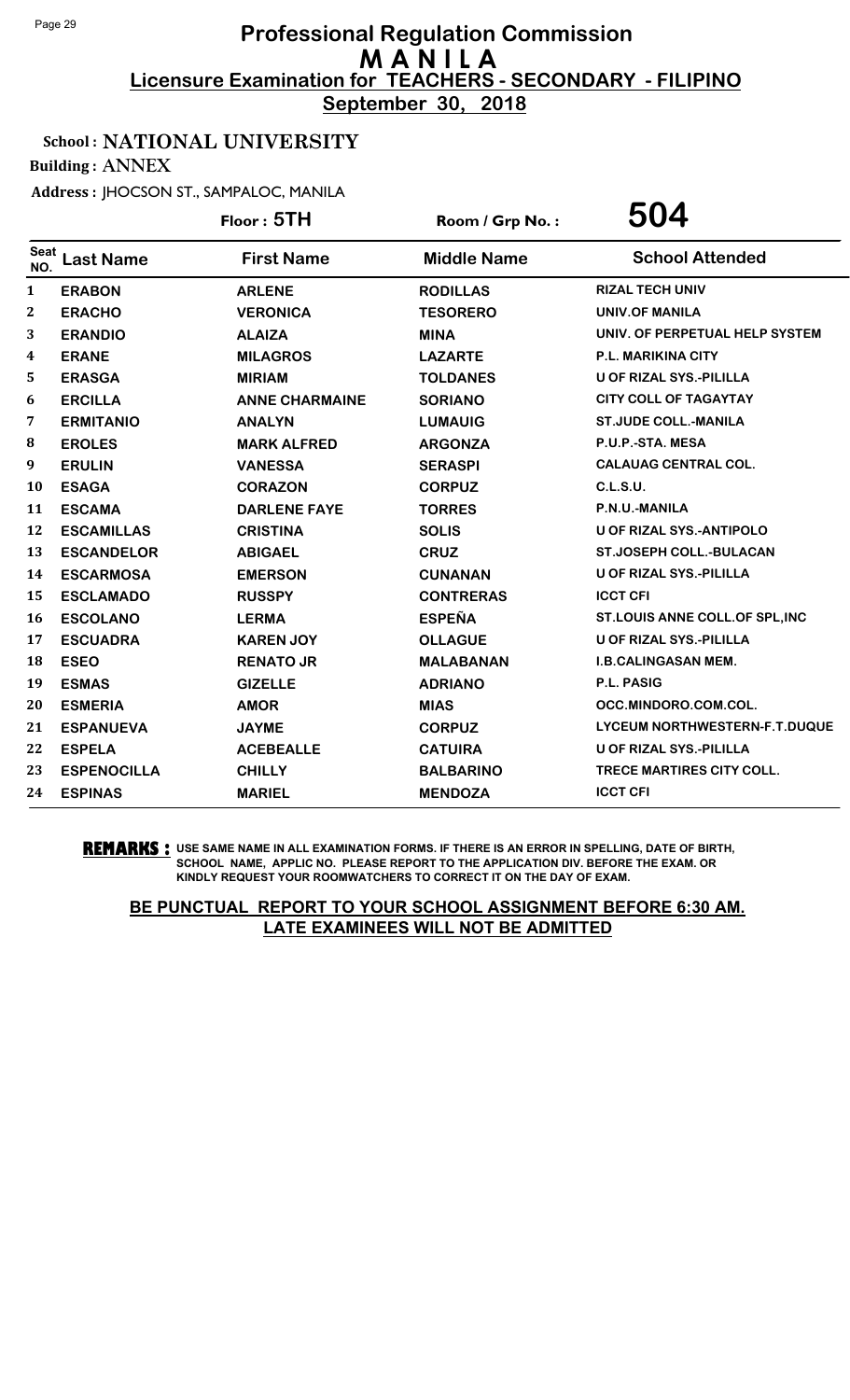**September 30, 2018**

## School : NATIONAL UNIVERSITY

Building : ANNEX

Address : JHOCSON ST., SAMPALOC, MANILA

|                    |                    | Floor: 5TH           | Room / Grp No.:    | 505                                   |
|--------------------|--------------------|----------------------|--------------------|---------------------------------------|
| <b>Seat</b><br>NO. | <b>Last Name</b>   | <b>First Name</b>    | <b>Middle Name</b> | <b>School Attended</b>                |
| $\mathbf{1}$       | <b>ESPINOSA</b>    | <b>ANNA JENNILYN</b> | <b>BALDOVE</b>     | <b>HOLY CROSS-PAMPANGA</b>            |
| $\boldsymbol{2}$   | <b>ESPINOSA</b>    | <b>CZARINA</b>       | <b>OPRIASA</b>     | <b>P.L. MANILA</b>                    |
| 3                  | <b>ESPIRITU</b>    | <b>BEAH</b>          | <b>ALEJO</b>       | <b>EARIST</b>                         |
| 4                  | <b>ESPIRITU</b>    | <b>JENNIFER</b>      | <b>MONTALBAN</b>   | <b>EARIST</b>                         |
| 5                  | <b>ESPIRITU</b>    | <b>SHANE SYRIL</b>   | <b>TIRAÑA</b>      | TOMAS CLAUDIO COLLEGES, INC. (FOR     |
| 6                  | <b>ESTACIO</b>     | <b>MARY ABIGAEL</b>  | <b>MENDOZA</b>     | <b>P.L. PASIG</b>                     |
| 7                  | <b>ESTERON</b>     | <b>ABIGAIL</b>       | <b>BAUTISTA</b>    | <b>BALAYAN COLLEGES</b>               |
| 8                  | <b>ESTEVE</b>      | <b>REGINE</b>        | <b>FIBRE</b>       | <b>U OF RIZAL SYS.-ANGONO</b>         |
| 9                  | <b>ESTEVES</b>     | <b>ROVELYN</b>       | <b>VILLAROSA</b>   | P.L. PASIG                            |
| <b>10</b>          | <b>ESTO</b>        | <b>MELISSA</b>       | <b>OLOG</b>        | <b>U OF RIZAL SYS.-RODRIGUEZ</b>      |
| 11                 | <b>ESTRADA</b>     | <b>CONCEPCION</b>    | <b>SULLANO</b>     | <b>LICEO DE MASBATE</b>               |
| 12                 | <b>ESTRAÑERO</b>   | <b>KRISTINE</b>      | <b>LOYOGOY</b>     | <b>ICCT CFI</b>                       |
| 13                 | <b>ESTRELLA</b>    | <b>CLARISSE ANNE</b> | <b>ATIENZA</b>     | <b>OLIVAREZ COLLEGE</b>               |
| 14                 | <b>ETCHON</b>      | <b>MARIECHU</b>      | <b>TORRES</b>      | <b>N. T. C.</b>                       |
| 15                 | <b>EUGENIO</b>     | <b>DANA LOUISE</b>   | <b>MENDOZA</b>     | <b>BATAAN PENINSULA STATE</b>         |
| 16                 | <b>EUGENIO</b>     | <b>LORIEDEL</b>      | <b>RATAC</b>       | E. A. C.-DASMARIÑAS                   |
| 17                 | <b>EUSTAQUIO</b>   | <b>JERICA</b>        | <b>GALZOTE</b>     | P.L. MARIKINA CITY                    |
| 18                 | <b>EVANGELIO</b>   | <b>JANICE</b>        | <b>GONZALES</b>    | <b>CAPIZ STATE UNIVERSITY -</b>       |
| 19                 | <b>EVANGELISTA</b> | <b>RENALISA</b>      | <b>MAGTAGNOB</b>   | <b>CATANDUANES STATE UNIVERSITY -</b> |
| 20                 | <b>EZPINOZA</b>    | <b>IRENEA</b>        | <b>DE LEON</b>     | <b>ARAULLO UNIV.-CABANATUAN CITY</b>  |
| 21                 | <b>EZUREÑA</b>     | <b>JOYCE</b>         | <b>OLAYAO</b>      | <b>SORSOGON SC-SORSOGON</b>           |
| 22                 | <b>FABROS</b>      | <b>RISA</b>          | <b>DORDAS</b>      | <b>COL PURISIMA CONCEP</b>            |
| 23                 | <b>FADERON</b>     | <b>LOVELY JOY</b>    | <b>MAMING</b>      | P.L. PASAY                            |
| 24                 | <b>FADRIQUILAN</b> | <b>SHIEKA</b>        | <b>GANAN</b>       | <b>CLARENDON COLL.</b>                |

**REMARKS :** USE SAME NAME IN ALL EXAMINATION FORMS. IF THERE IS AN ERROR IN SPELLING, DATE OF BIRTH, SCHOOL NAME, APPLIC NO. PLEASE REPORT TO THE APPLICATION DIV. BEFORE THE EXAM. OR KINDLY REQUEST YOUR ROOMWATCHERS TO CORRECT IT ON THE DAY OF EXAM.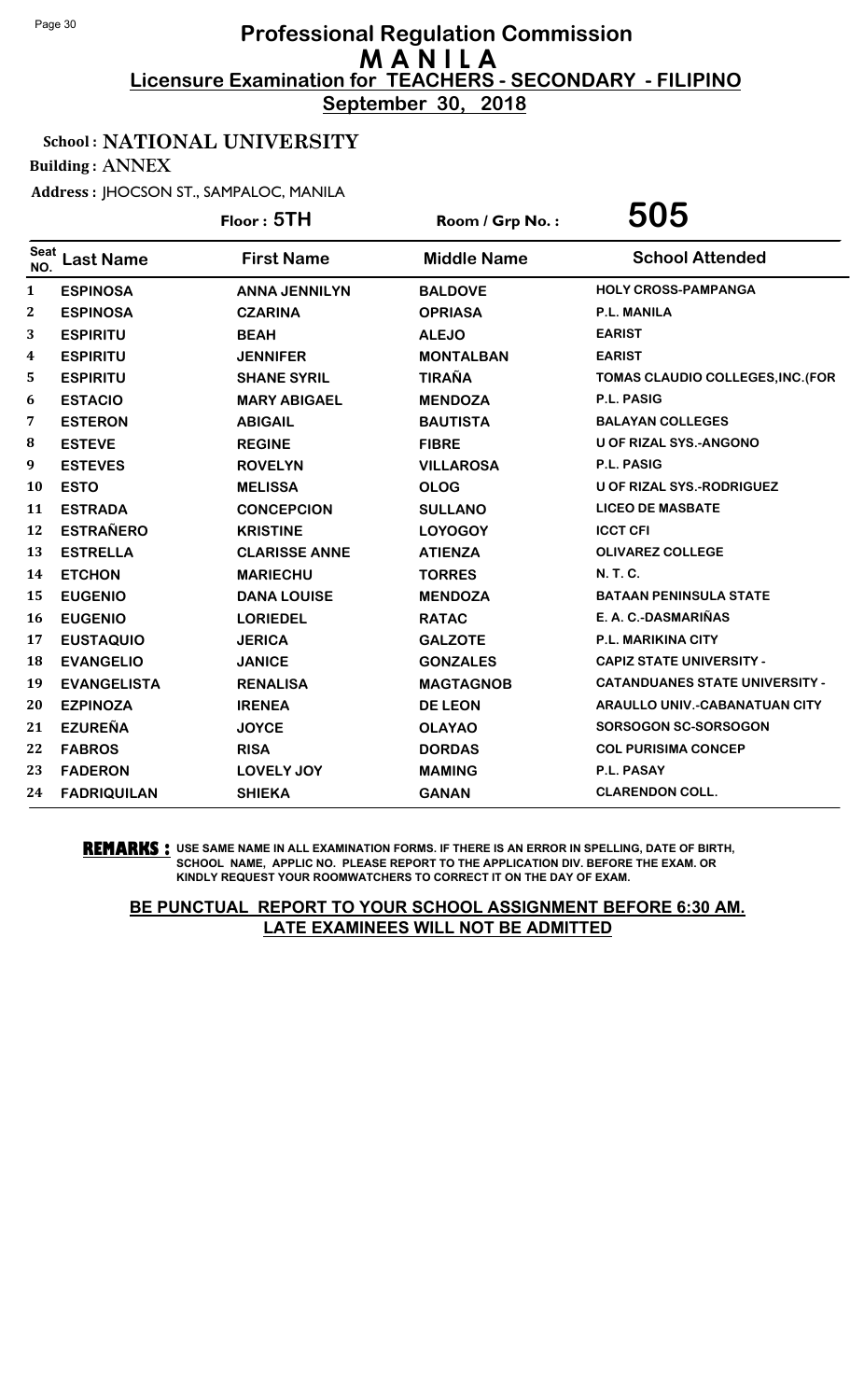**September 30, 2018**

## School : NATIONAL UNIVERSITY

Building : ANNEX

Address : JHOCSON ST., SAMPALOC, MANILA

|                    |                    | Floor: 5TH          | Room / Grp No.:    | 506                                       |
|--------------------|--------------------|---------------------|--------------------|-------------------------------------------|
| <b>Seat</b><br>NO. | <b>Last Name</b>   | <b>First Name</b>   | <b>Middle Name</b> | <b>School Attended</b>                    |
| 1                  | <b>FAIGAO</b>      | <b>NIÑALYN</b>      | <b>FABELLON</b>    | <b>RIZAL TECH UNIV</b>                    |
| 2                  | <b>FAJUT</b>       | <b>REGINA GRACE</b> | <b>BILLIONES</b>   | <b>RIZAL TECH UNIV</b>                    |
| 3                  | <b>FAMI</b>        | <b>JULIE ANN</b>    | <b>PALAGINOG</b>   | P.L. MUNTINLUPA                           |
| 4                  | <b>FAMINI</b>      | <b>KEVIN</b>        | <b>TOME</b>        | <b>ROMBLON STATE UNIV. (FOR ROMBLON</b>   |
| 5                  | <b>FAMULARCANO</b> | <b>KAREN</b>        |                    | <b>NEW ERA UNIV.</b>                      |
| 6                  | <b>FARCON</b>      | <b>NINAFLOR</b>     | <b>TOMOLIN</b>     | <b>ST.MICHAEL'S COLL.-BINAN</b>           |
| 7                  | <b>FAUNI</b>       | <b>CHARLYN MAE</b>  | <b>AREVALO</b>     | <b>P.L. MANILA</b>                        |
| 8                  | <b>FAUSTINO</b>    | <b>APRIL JOYCE</b>  | <b>GOMEZ</b>       | <b>DON HONORIO VENTURA TECH. S.U.</b>     |
| 9                  | <b>FAUSTINO</b>    | <b>LAWRENCE</b>     | <b>ZAMORA</b>      | P.L. MARIKINA CITY                        |
| 10                 | <b>FEBRADA</b>     | <b>JAMES ANDREW</b> | <b>CIONELO</b>     | <b>COL. DE STA. TERESA DE AVILA F.INC</b> |
| 11                 | <b>FEJER</b>       | <b>MICHAEL</b>      |                    | <b>RIZAL TECH UNIV</b>                    |
| 12                 | <b>FELICIANO</b>   | <b>CARLO</b>        | <b>CUETO</b>       | <b>ICCT CFI</b>                           |
| 13                 | <b>FERANIL</b>     | <b>JULIANA</b>      | <b>SALAZAR</b>     | D.L.S.U.-DASMARIÑAS                       |
| 14                 | <b>FERNANDEZ</b>   | <b>JOAN</b>         | <b>MUPAL</b>       | <b>ST.JOSEPH COLL.-BULACAN</b>            |
| 15                 | <b>FERNANDEZ</b>   | <b>LYRA</b>         | <b>SANTOS</b>      | <b>BATAAN PENINSULA STATE</b>             |
| 16                 | <b>FERNANDEZ</b>   | <b>RIZA</b>         | <b>TONGOL</b>      | <b>COLEGIO DE SAN GABRIEL</b>             |
| 17                 | <b>FERRER</b>      | <b>JOAN</b>         | <b>YEPES</b>       | <b>CITY COLL OF TAGAYTAY</b>              |
| 18                 | <b>FETALCORIN</b>  | <b>CAROLINE</b>     | <b>FEDELIN</b>     | OL ASSUMPTION COLL                        |
| 19                 | <b>FETALINO</b>    | <b>MICAH HANNAH</b> | <b>LAURENCIO</b>   | U OF RIZAL SYS.-RODRIGUEZ                 |
| 20                 | <b>FIEL</b>        | <b>CHERRY ANN</b>   | <b>BETONIO</b>     | SURIGAO S.C.T.                            |
| 21                 | <b>FLESTADO</b>    | <b>CRISTINE</b>     | <b>MARQUEZES</b>   | <b>ICCT CFI</b>                           |
| 22                 | <b>FLORENDO</b>    | <b>LOURDES</b>      | <b>BUENVIAJE</b>   | U OF RIZAL SYS.-RODRIGUEZ                 |
| 23                 | <b>FLORES</b>      | <b>ANGELICA MAE</b> | <b>PEDRAGOZA</b>   | P.N.U.-MANILA                             |
| 24                 | <b>FLORES</b>      | <b>ANGELYN</b>      | <b>BROJAS</b>      | U OF RIZAL SYS.-RODRIGUEZ                 |

**REMARKS :** USE SAME NAME IN ALL EXAMINATION FORMS. IF THERE IS AN ERROR IN SPELLING, DATE OF BIRTH, SCHOOL NAME, APPLIC NO. PLEASE REPORT TO THE APPLICATION DIV. BEFORE THE EXAM. OR KINDLY REQUEST YOUR ROOMWATCHERS TO CORRECT IT ON THE DAY OF EXAM.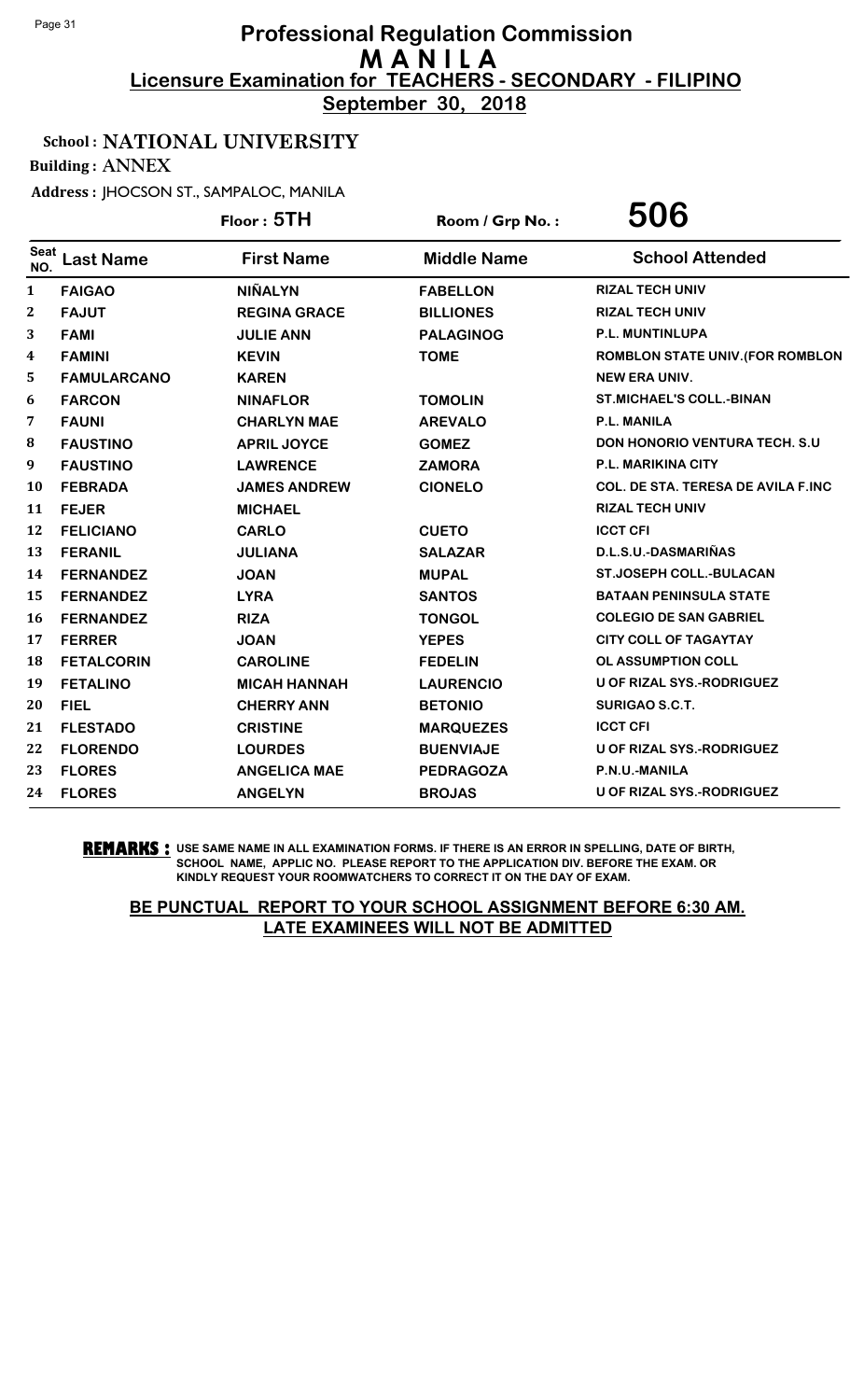**September 30, 2018**

## School : NATIONAL UNIVERSITY

Building : ANNEX

Address : JHOCSON ST., SAMPALOC, MANILA

|                    |                  | Floor: 5TH             | Room / Grp No.:    | 507                                    |
|--------------------|------------------|------------------------|--------------------|----------------------------------------|
| <b>Seat</b><br>NO. | <b>Last Name</b> | <b>First Name</b>      | <b>Middle Name</b> | <b>School Attended</b>                 |
| 1                  | <b>FLORES</b>    | <b>MARY NICOLE</b>     | <b>ORQUINA</b>     | <b>ICCT CFI</b>                        |
| 2                  | <b>FLORES</b>    | <b>NINIA</b>           | <b>SICAT</b>       | DON HONORIO VENTURA TECH. S.U          |
| 3                  | <b>FORTES</b>    | <b>GIRLIE</b>          | <b>SESBRENO</b>    | SORSOGON SC-SORSOGON                   |
| 4                  | <b>FRANCIA</b>   | <b>CHRISTIAN BRIAN</b> | <b>ALINDOGAN</b>   | <b>P.L. MARIKINA CITY</b>              |
| 5                  | <b>FRANCIA</b>   | <b>RICHELLE</b>        | <b>ECHIMANE</b>    | PARTIDO S.U.-GOA                       |
| 6                  | <b>FRANCISCO</b> | <b>DANIEL</b>          | <b>NANUD</b>       | <b>ICCT CFI</b>                        |
| 7                  | <b>FRANCISCO</b> | <b>GERALD</b>          | <b>DEL ROSARIO</b> | DR.YANGA'S C.I.                        |
| 8                  | <b>FRANCISCO</b> | <b>GIRLIE JOY</b>      | <b>SURBANO</b>     | <b>BERNARDO COLLEGE</b>                |
| 9                  | <b>FRANCISCO</b> | <b>JOANNE</b>          | <b>CATUBIG</b>     | P.L. PASIG                             |
| 10                 | <b>FRANCISCO</b> | <b>MARTIN</b>          | <b>PEREZ</b>       | <b>BULACAN S.U-MALOLOS</b>             |
| 11                 | <b>FRANCISCO</b> | <b>NELLY</b>           | <b>MANAGAYTAY</b>  | <b>NAVOTAS POLY. COLL.</b>             |
| 12                 | <b>FRANCISCO</b> | <b>RIZA</b>            | <b>MENESE</b>      | <b>EASTERN MINDORO COL.</b>            |
| 13                 | <b>FRANCISCO</b> | <b>RUFFA MAE</b>       | <b>MORALLOS</b>    | <b>CITY COLL OF TAGAYTAY</b>           |
| 14                 | <b>FRANCISCO</b> | <b>STIFANNY JEAN</b>   |                    | <b>ICCT CFI</b>                        |
| 15                 | <b>FRANCO</b>    | <b>LIEZEL</b>          | <b>CASTRO</b>      | <b>HOLY CROSS-PAMPANGA</b>             |
| 16                 | <b>FRONDA</b>    | <b>CHARLENE</b>        | <b>ANOTA</b>       | <b>UNIV.OF MAKATI</b>                  |
| 17                 | <b>FRONDA</b>    | <b>JENNIFER</b>        | <b>ROÑA</b>        | <b>ROMBLON STATE UNIV.(FOR ROMBLON</b> |
| 18                 | <b>FUNTILAR</b>  | <b>JOYCE</b>           | <b>REYES</b>       | U OF RIZAL SYS.-TANAY                  |
| 19                 | <b>GABRIEL</b>   | <b>ELISA</b>           | <b>GACITA</b>      | <b>BERNARDO COLLEGE</b>                |
| 20                 | <b>GABRIEL</b>   | <b>JOSEPHINE</b>       | <b>DAANG</b>       | U OF RIZAL SYS.-ANGONO                 |
| 21                 | <b>GABUTERO</b>  | <b>JENELYN JOY</b>     | <b>SELOSA</b>      | <b>JOHN PAUL COLL.</b>                 |
| 22                 | <b>GADIER</b>    | <b>CHENEE</b>          | <b>BADAJOS</b>     | PALAWAN STATE U-CUYO                   |
| 23                 | <b>GADO</b>      | <b>LODIE MAR</b>       | <b>MANOY</b>       | <b>ROMBLON STATE UNIV.(FOR ROMBLON</b> |
| 24                 | <b>GAGAL</b>     | <b>JACQUELINE</b>      | <b>ROXAS</b>       | <b>OUR LADY OF FATIMA</b>              |

**REMARKS :** USE SAME NAME IN ALL EXAMINATION FORMS. IF THERE IS AN ERROR IN SPELLING, DATE OF BIRTH, SCHOOL NAME, APPLIC NO. PLEASE REPORT TO THE APPLICATION DIV. BEFORE THE EXAM. OR KINDLY REQUEST YOUR ROOMWATCHERS TO CORRECT IT ON THE DAY OF EXAM.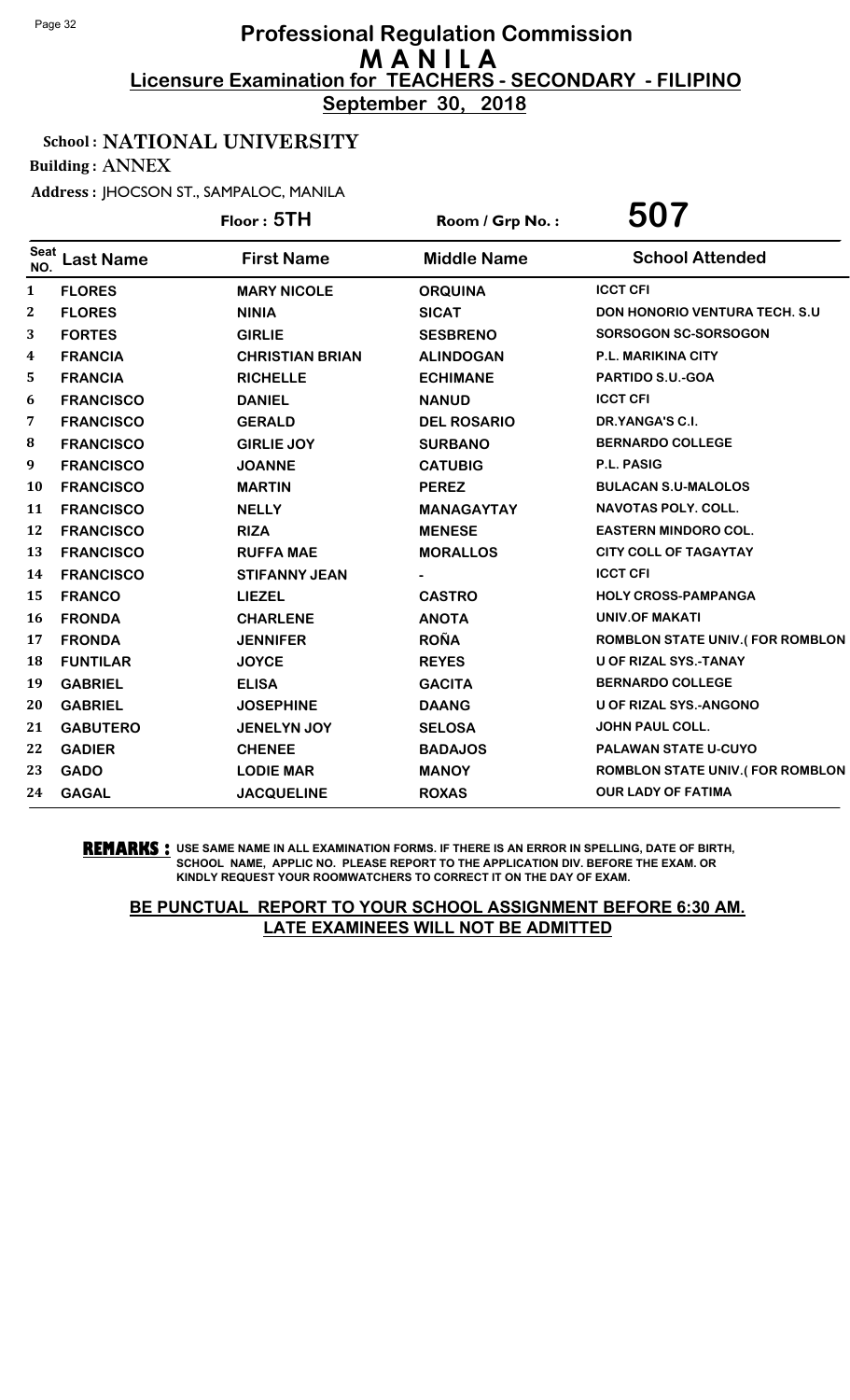**September 30, 2018**

## School : NATIONAL UNIVERSITY

Building : ANNEX

Address : JHOCSON ST., SAMPALOC, MANILA

|                    |                     | Floor: 6TH           | Room / Grp No.:    | 601                                     |
|--------------------|---------------------|----------------------|--------------------|-----------------------------------------|
| <b>Seat</b><br>NO. | <b>Last Name</b>    | <b>First Name</b>    | <b>Middle Name</b> | <b>School Attended</b>                  |
| 1                  | <b>GAID</b>         | <b>ALLYSSA JOICE</b> | <b>FERRER</b>      | P.L. MARIKINA CITY                      |
| 2                  | <b>GALANIDA</b>     | <b>JANISSA FAE</b>   | <b>AJOC</b>        | IMUS INSTITUTE OF SCIENCE & TECH-(F     |
| 3                  | <b>GALARDE</b>      | <b>LYKA</b>          | <b>SANPEDRO</b>    | <b>N.T.C.</b>                           |
| 4                  | <b>GALICHA</b>      | <b>JONA MARIE</b>    | <b>TOMAS</b>       | ROMBLON STATE UNIV.(FOR ROMBLON         |
| 5                  | <b>GALICIO</b>      | <b>CHAELSEA</b>      | <b>BAQUIRAN</b>    | <b>STO.ROSARIO S.PALAY CO</b>           |
| 6                  | <b>GALIN</b>        | <b>ERLITO JR</b>     | <b>CARPIO</b>      | <b>JOHN PAUL COLL.</b>                  |
| 7                  | <b>GALIT</b>        | <b>STEPHANIE</b>     | <b>BELLOS</b>      | P.L. MARIKINA CITY                      |
| 8                  | <b>GALLOS</b>       | <b>ANNA ROSE</b>     | <b>FANCUBIT</b>    | <b>CLARENDON COLL.</b>                  |
| 9                  | <b>GALO</b>         | <b>MARIBETH</b>      | <b>CATAD</b>       | <b>EARIST</b>                           |
| 10                 | <b>GALVAN</b>       | <b>BEVERLYN</b>      | <b>OGANIA</b>      | <b>U OF RIZAL SYS.-TANAY</b>            |
| 11                 | <b>GALVAN</b>       | <b>FRETZIE JANE</b>  | <b>MONTERMOSO</b>  | DON HONORIO VENTURA TECH. S.U           |
| 12                 | <b>GALVEZ</b>       | <b>MIA NIKKA</b>     |                    | <b>CITY COLL OF TAGAYTAY</b>            |
| 13                 | <b>GAMBOA</b>       | <b>GEM</b>           | <b>SAYSON</b>      | P.L. MARIKINA CITY                      |
| 14                 | <b>GANAL</b>        | <b>MARY JANE</b>     | <b>HONORIO</b>     | <b>CAGAYAN STATE UNIV.-SANCHEZ MIRA</b> |
| 15                 | <b>GANER</b>        | <b>JOEMALYNE</b>     |                    | <b>CAGAYAN STATE UNIV.-SANCHEZ MIRA</b> |
| 16                 | <b>GARABILES</b>    | <b>KAREN</b>         | <b>LOVERIA</b>     | UNIV. OF PERPETUAL HELP SYSTEM          |
| 17                 | <b>GARAN</b>        | <b>DESSERIE MAE</b>  | <b>ELARAN</b>      | <b>JESUS IS LORD COLLEGES FDTN.</b>     |
| 18                 | <b>GARAN</b>        | <b>MONETTE</b>       | <b>DE CASTRO</b>   | <b>COLL. MOST HOLY TRINITY</b>          |
| 19                 | <b>GARAY</b>        | <b>AIKO</b>          | <b>SABIJON</b>     | V.S.U.-BAYBAY                           |
| 20                 | <b>GARCHITORENA</b> | <b>HANNA</b>         | <b>BURGOS</b>      | <b>TAYABAS WESTERN ACAD</b>             |
| 21                 | <b>GARCIA</b>       | <b>CHRISTIAN</b>     | <b>CUENCA</b>      | LIPA CITY PUBLIC COLL.                  |
| 22                 | <b>GARCIA</b>       | <b>FATIMA</b>        | <b>DE CASTRO</b>   | DON HONORIO VENTURA TECH. S.U           |
| 23                 | <b>GARCIA</b>       | <b>GIL</b>           | <b>AQUINO</b>      | <b>ARAULLO UNIV.-CABANATUAN CITY</b>    |
| 24                 | <b>GARCIA</b>       | <b>JEFFREY</b>       | <b>DE GUZMAN</b>   | <b>ST.MICHAEL'S COLL.-BINAN</b>         |

**REMARKS :** USE SAME NAME IN ALL EXAMINATION FORMS. IF THERE IS AN ERROR IN SPELLING, DATE OF BIRTH, SCHOOL NAME, APPLIC NO. PLEASE REPORT TO THE APPLICATION DIV. BEFORE THE EXAM. OR KINDLY REQUEST YOUR ROOMWATCHERS TO CORRECT IT ON THE DAY OF EXAM.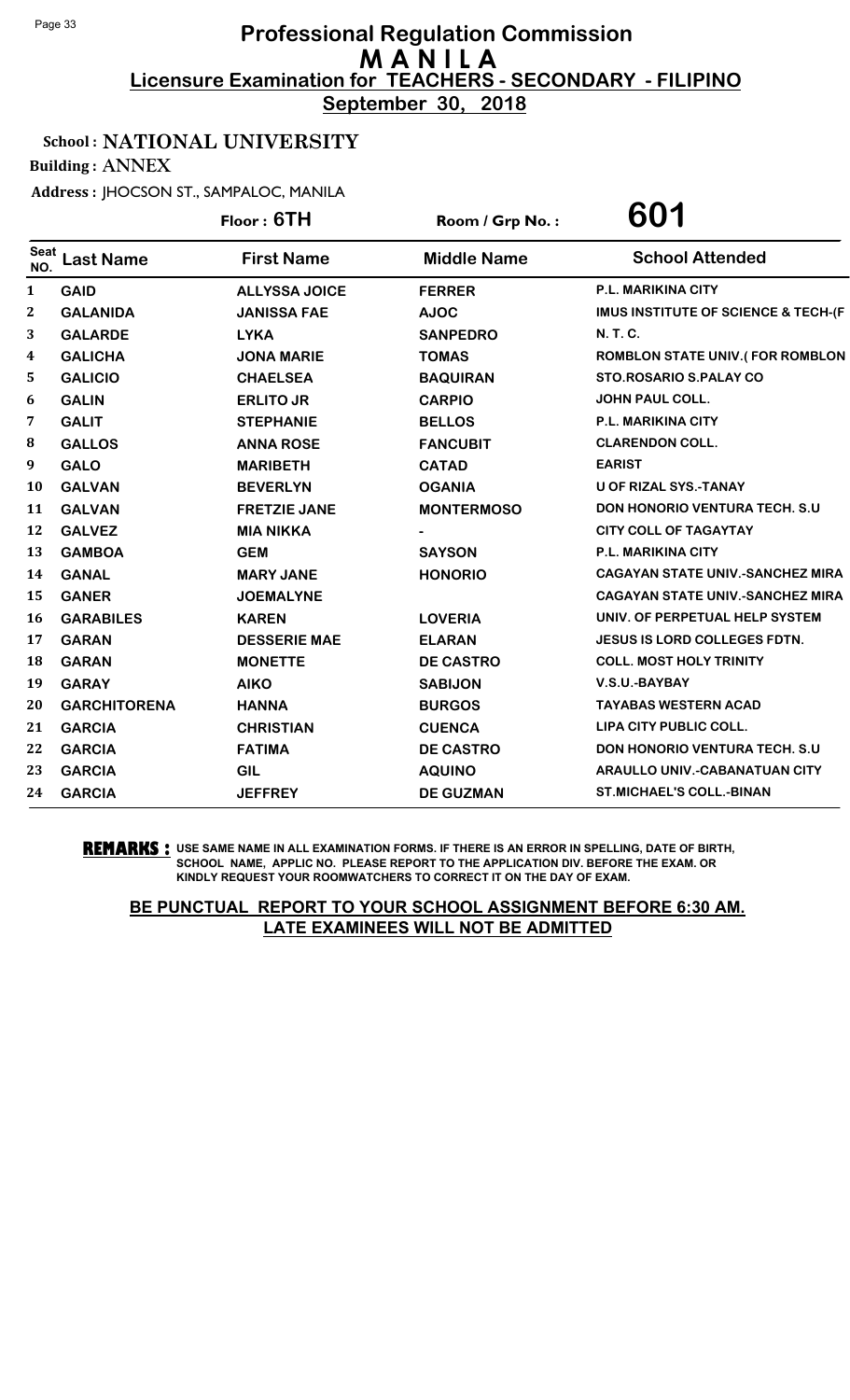**September 30, 2018**

#### School : NATIONAL UNIVERSITY

Building : ANNEX

Address : JHOCSON ST., SAMPALOC, MANILA

|                    |                  | Floor: 6TH            | Room / Grp No.:     | 602                                     |
|--------------------|------------------|-----------------------|---------------------|-----------------------------------------|
| <b>Seat</b><br>NO. | <b>Last Name</b> | <b>First Name</b>     | <b>Middle Name</b>  | <b>School Attended</b>                  |
| $\mathbf{1}$       | <b>GARCIA</b>    | <b>JEMYR</b>          | <b>BUENAVENTURA</b> | P.N.U.-MANILA                           |
| $\mathbf{2}$       | <b>GARCIA</b>    | <b>JESSICA</b>        | <b>GERONIMO</b>     | <b>JESUS IS LORD COLLEGES FDTN.</b>     |
| 3                  | <b>GARCIA</b>    | <b>JOBELLE</b>        | <b>CALAWAGAN</b>    | <b>P.L. PASIG</b>                       |
| 4                  | <b>GARCIA</b>    | <b>LAIZA</b>          | <b>DE TORRES</b>    | <b>BATANGAS EASTERN COLLEGES (FOR</b>   |
| 5                  | <b>GARCIA</b>    | <b>MARY ANGELICA</b>  | <b>FLORIDES</b>     | <b>DON HONORIO VENTURA TECH. S.U.</b>   |
| 6                  | <b>GARCIA</b>    | <b>PATRICIA ANN</b>   | <b>ESPINOSA</b>     | DON HONORIO VENTURA TECH. S.U           |
| 7                  | <b>GARCIA</b>    | <b>REGINE</b>         | <b>CASIÑO</b>       | <b>P.L. PASAY</b>                       |
| 8                  | <b>GARCIA</b>    | <b>ROCHELLE</b>       | <b>VISTA</b>        | <b>ICCT CFI</b>                         |
| 9                  | <b>GARCIA</b>    | <b>ROMMEL</b>         | <b>ICBAN</b>        | DON HONORIO VENTURA TECH. S.U           |
| 10                 | <b>GARCIA</b>    | <b>ROSENDO JR</b>     | <b>ESTRELLA</b>     | TOMAS CLAUDIO COLLEGES, INC. (FOR       |
| 11                 | <b>GATMIN</b>    | <b>RICA ANNE</b>      | <b>MACALINO</b>     | <b>GORDON COLL.</b>                     |
| 12                 | <b>GAUFO</b>     | <b>GIAN CARLO</b>     | <b>CELINO</b>       | <b>RIZAL TECH UNIV</b>                  |
| 13                 | <b>GEGUILLAN</b> | <b>MEDY</b>           | <b>MUSICO</b>       | <b>ROMBLON STATE UNIV. (FOR ROMBLON</b> |
| 14                 | <b>GENCIAGAN</b> | <b>CHERRY LYN</b>     | <b>FERNANDEZ</b>    | <b>U OF RIZAL SYS.-ANGONO</b>           |
| 15                 | <b>GENEROSO</b>  | <b>RIALYN</b>         | <b>CODILAN</b>      | P.N.U.-MANILA                           |
| 16                 | <b>GENSOLE</b>   | <b>RACHELLE</b>       | <b>VILLARIN</b>     | <b>U OF RIZAL SYS.-ANGONO</b>           |
| 17                 | <b>GEPILA</b>    | <b>JAY</b>            | <b>TAGUBA</b>       | <b>CAGAYAN STATE</b>                    |
| 18                 | <b>GERNALE</b>   | <b>JHON JOLLO</b>     | <b>CORRO</b>        | <b>U OF RIZAL SYS.-RODRIGUEZ</b>        |
| 19                 | <b>GERONIMO</b>  | <b>MARY GRACE</b>     | <b>LIZARDO</b>      | P. C. U.-MANILA                         |
| 20                 | <b>GERONIMO</b>  | <b>RUBEN</b>          | <b>GUEVARRA</b>     | N. T. C.                                |
| 21                 | <b>GICARAYA</b>  | <b>APRIL JOYCE</b>    | <b>CASTIILO</b>     | PASIG CATHOLIC COLL.                    |
| 22                 | <b>GIGANTE</b>   | <b>GISELLE</b>        | <b>VERGARA</b>      | DMMMSU-AGOO                             |
| 23                 | <b>GIPANAO</b>   | <b>SHARMAINE JADE</b> | <b>BARBERAN</b>     | <b>NEW ERA UNIV.</b>                    |
| 24                 | <b>GLORIOSO</b>  | <b>JENNY ROSE</b>     | <b>MALIMBAN</b>     | <b>CITY COLL OF TAGAYTAY</b>            |

**REMARKS :** USE SAME NAME IN ALL EXAMINATION FORMS. IF THERE IS AN ERROR IN SPELLING, DATE OF BIRTH, SCHOOL NAME, APPLIC NO. PLEASE REPORT TO THE APPLICATION DIV. BEFORE THE EXAM. OR KINDLY REQUEST YOUR ROOMWATCHERS TO CORRECT IT ON THE DAY OF EXAM.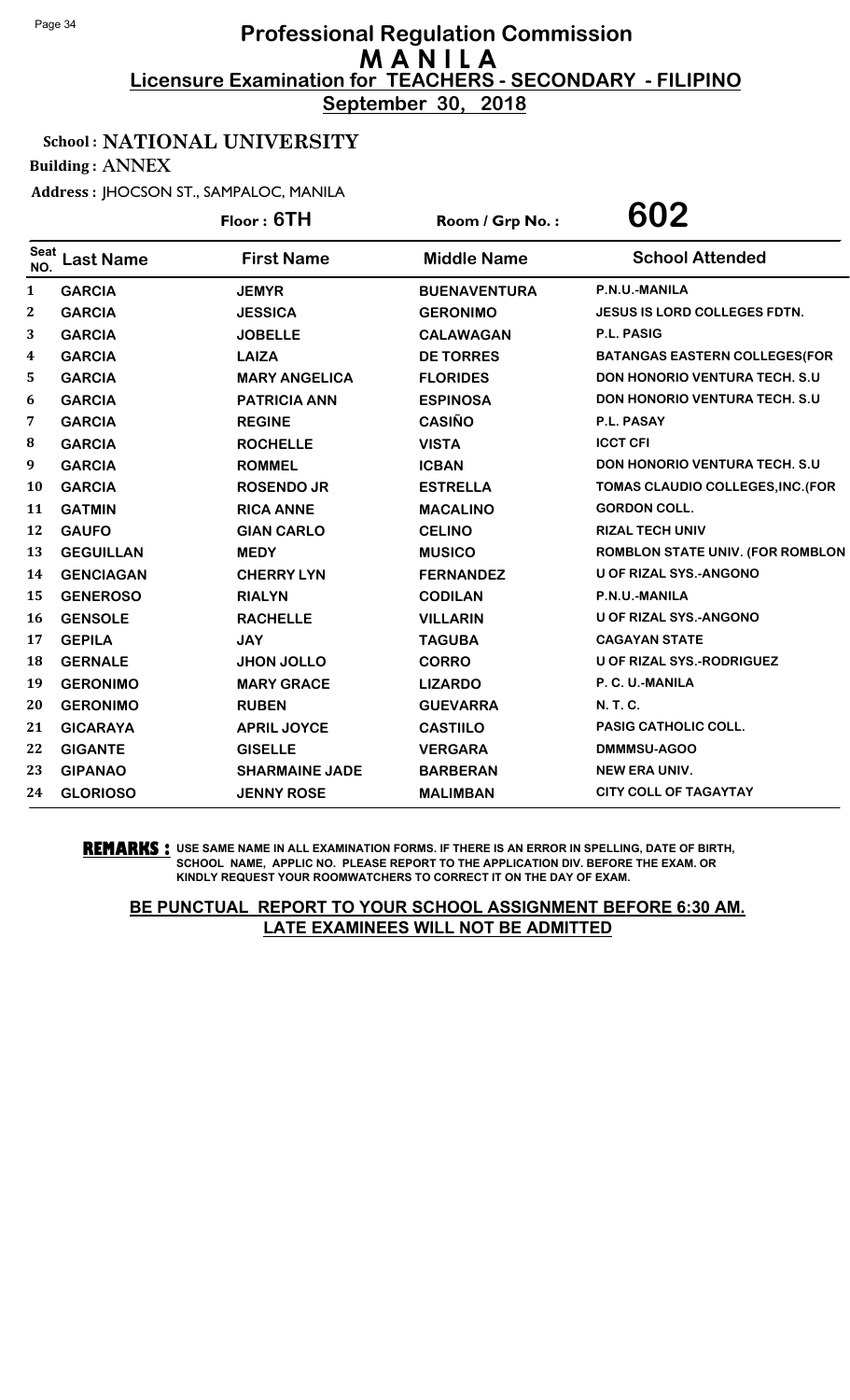**September 30, 2018**

## School : NATIONAL UNIVERSITY

Building : ANNEX

Address : JHOCSON ST., SAMPALOC, MANILA

|                    |                  | Floor: 6TH             | Room / Grp No.:    | 603                                |
|--------------------|------------------|------------------------|--------------------|------------------------------------|
| <b>Seat</b><br>NO. | <b>Last Name</b> | <b>First Name</b>      | <b>Middle Name</b> | <b>School Attended</b>             |
| $\mathbf{1}$       | <b>GOLVEN</b>    | <b>ROWENA</b>          | <b>TAN</b>         | <b>RIZAL TECH UNIV</b>             |
| $\boldsymbol{2}$   | <b>GOMEZ</b>     | <b>CATHERINE GRACE</b> | <b>MANRIQUE</b>    | <b>COLEGIO DE SAN GABRIEL</b>      |
| 3                  | <b>GOMEZ</b>     | <b>JOAN</b>            | <b>MILLENA</b>     | <b>METRO MANILA COLL.</b>          |
| 4                  | <b>GOMEZ</b>     | <b>MARIEL KAYE ANN</b> | <b>ARDEZA</b>      | <b>ICCT CFI</b>                    |
| 5                  | <b>GONDRA</b>    | <b>MELODY</b>          | <b>RUBAYA</b>      | <b>U OF RIZAL SYS.-ANGONO</b>      |
| 6                  | <b>GONOWON</b>   | <b>RENALYN</b>         | <b>RAMA</b>        | <b>P.L. MARIKINA CITY</b>          |
| 7                  | <b>GONZAGA</b>   | <b>MARK ANTHONY</b>    | <b>MANALANG</b>    | <b>ICCT CFI</b>                    |
| 8                  | <b>GONZALES</b>  | <b>CATHY</b>           | <b>BERNARDO</b>    | <b>CITY COLL OF TAGAYTAY</b>       |
| 9                  | <b>GONZALES</b>  | <b>CECILIA</b>         | <b>GONZALES</b>    | <b>FEU-MANILA</b>                  |
| <b>10</b>          | <b>GONZALES</b>  | <b>JOY</b>             | <b>POCA</b>        | <b>LA CONCEPCION COLL.-BULACAN</b> |
| 11                 | <b>GONZALES</b>  | <b>LEA</b>             | <b>ORTALEZA</b>    | N. T. C.                           |
| 12                 | <b>GONZALES</b>  | <b>NILDA</b>           | <b>MONATO</b>      | COL. DE STA. TERESA DE AVILA F.INC |
| 13                 | <b>GORDO</b>     | <b>CRISTINE</b>        | <b>TIONGCO</b>     | <b>U.E.P.-CATARMAN</b>             |
| 14                 | <b>GORNEZ</b>    | <b>MA. LUCINA</b>      | <b>MINA</b>        | RIZAL COLL.-LAGUNA                 |
| 15                 | <b>GOZARIN</b>   | <b>JOAN</b>            | <b>SARMIENTO</b>   | P.L. MUNTINLUPA                    |
| 16                 | <b>GOZUN</b>     | LOVE JOY               | <b>RONQUILLO</b>   | <b>HOLY CROSS-PAMPANGA</b>         |
| 17                 | <b>GRANDE</b>    | <b>VENUS</b>           | <b>PADUA</b>       | <b>EARIST</b>                      |
| 18                 | <b>GRANIL</b>    | <b>JOAN</b>            | <b>BUCASAS</b>     | <b>RIZAL TECH UNIV</b>             |
| 19                 | <b>GRAVADOR</b>  | <b>JEFFREY</b>         | N/A                | <b>METRO MANILA COLL.</b>          |
| 20                 | <b>GRAYDA</b>    | <b>MARY GRACE</b>      | <b>VILLANEA</b>    | <b>ICCT CFI</b>                    |
| 21                 | <b>GRECIA</b>    | <b>LYKA MAE</b>        | <b>TOMENIO</b>     | <b>CAMARINES NORTE S.C.-DAET</b>   |
| 22                 | <b>GREGORIO</b>  | <b>CHRISTIAN JONI</b>  | <b>SALAMANTE</b>   | P.N.U.-MANILA                      |
| 23                 | <b>GREGORIO</b>  | <b>ROMMELLYN</b>       | <b>DELA CRUZ</b>   | <b>EARIST</b>                      |
| 24                 | <b>GUACHE</b>    | <b>IVY</b>             | <b>GAA</b>         | ROMBLON STATE UNIV.(FOR ROMBLON    |
|                    |                  |                        |                    |                                    |

**REMARKS :** USE SAME NAME IN ALL EXAMINATION FORMS. IF THERE IS AN ERROR IN SPELLING, DATE OF BIRTH, SCHOOL NAME, APPLIC NO. PLEASE REPORT TO THE APPLICATION DIV. BEFORE THE EXAM. OR KINDLY REQUEST YOUR ROOMWATCHERS TO CORRECT IT ON THE DAY OF EXAM.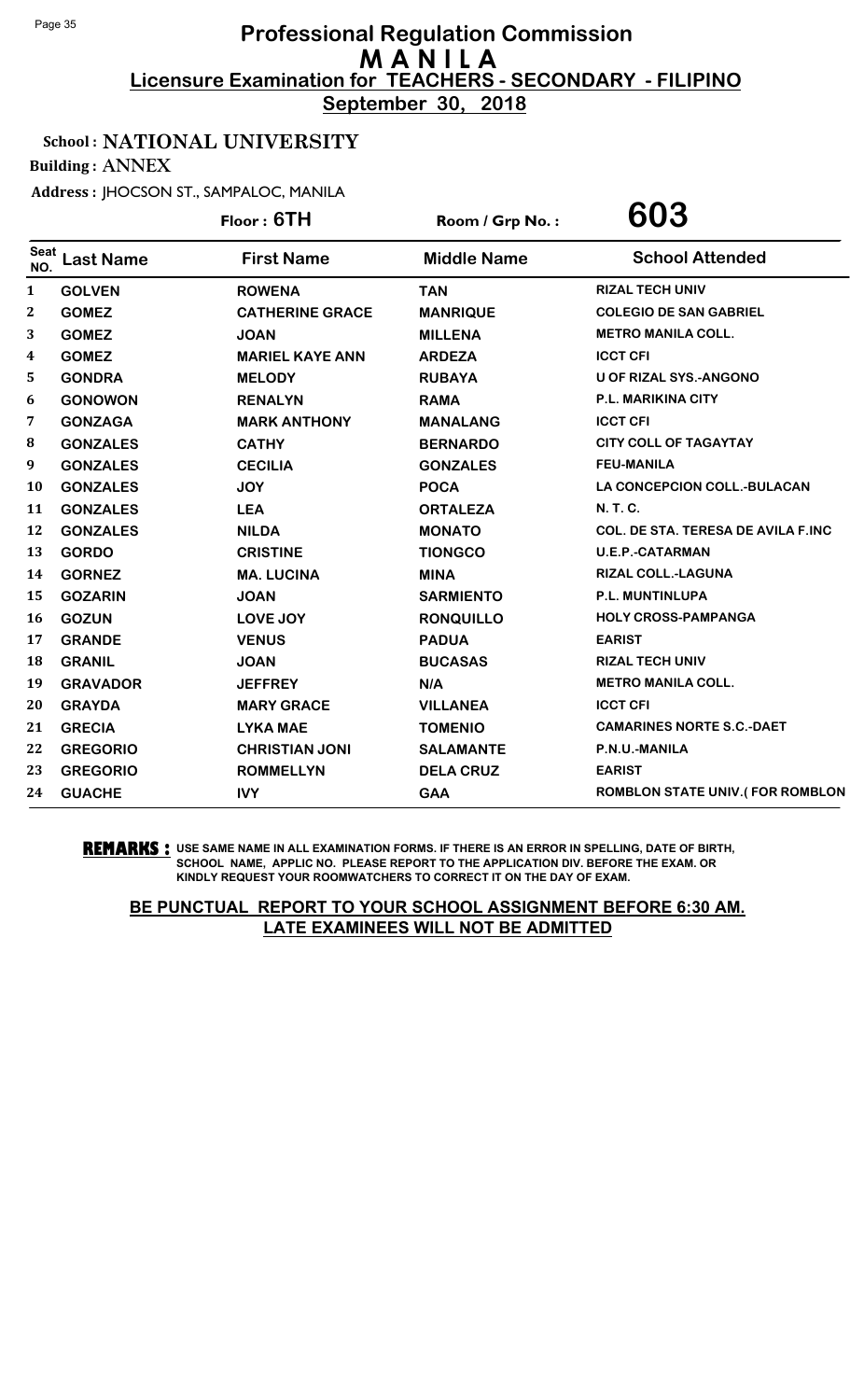**September 30, 2018**

## School : NATIONAL UNIVERSITY

Building : ANNEX

Address : JHOCSON ST., SAMPALOC, MANILA

|              |                   | Floor: 6TH          | Room / Grp No.:    | 604                                       |
|--------------|-------------------|---------------------|--------------------|-------------------------------------------|
| Seat<br>NO.  | <b>Last Name</b>  | <b>First Name</b>   | <b>Middle Name</b> | <b>School Attended</b>                    |
| $\mathbf{1}$ | <b>GUANLAO</b>    | <b>RONNIE</b>       | <b>TURBANADA</b>   | <b>ST.RITA'S COLL.-PAMPANGA</b>           |
| 2            | <b>GUAPE</b>      | <b>ROSEMARIE</b>    | <b>JAZMIN</b>      | <b>ADAMSON UNIVERSITY</b>                 |
| 3            | <b>GUERRERO</b>   | <b>MABEL ANN</b>    | <b>ANTONIO</b>     | <b>RIZAL TECH UNIV</b>                    |
| 4            | <b>GUEVARRA</b>   | <b>ANNALIZA</b>     | <b>DELA ROSA</b>   | <b>MEYCAUAYAN COLL.</b>                   |
| 5            | <b>GUEVARRA</b>   | <b>GUILBERT</b>     | <b>TEJO</b>        | <b>CITY COLL OF TAGAYTAY</b>              |
| 6            | <b>GUEVARRA</b>   | <b>MARICAR</b>      | <b>VISDA</b>       | <b>EARIST</b>                             |
| 7            | <b>GUINTO</b>     | <b>RIZZA</b>        | <b>VIRAY</b>       | <b>RIZAL TECH UNIV</b>                    |
| 8            | <b>GUISALTA</b>   | <b>BRENDA</b>       | <b>VARONA</b>      | P.L. MUNTINLUPA                           |
| 9            | <b>GULANI</b>     | <b>RHEA MAY</b>     | <b>LERIOS</b>      | <b>EARIST</b>                             |
| 10           | <b>GULAREZ</b>    | <b>RIZALYN</b>      | <b>OLIVAS</b>      | <b>RIZAL TECH UNIV</b>                    |
| 11           | <b>GULMATICO</b>  | <b>ANNIE</b>        | <b>TARRAYO</b>     | N. T. C.                                  |
| 12           | <b>GUMARO</b>     | <b>CAMILLE</b>      | <b>GUMIRAN</b>     | <b>P.L. MARIKINA CITY</b>                 |
| 13           | <b>GUNDAYAO</b>   | <b>RACHEL JOY</b>   | <b>VIERNES</b>     | <b>TARLAC STATE UNIV.</b>                 |
| 14           | <b>GUSI</b>       | <b>MARK</b>         | <b>VILLARIN</b>    | P.L. PASAY                                |
| 15           | <b>GUTIERREZ</b>  | <b>APOLONIA</b>     | <b>GONDA</b>       | <b>EASTERN MINDORO COL.</b>               |
| 16           | <b>GUTIERREZ</b>  | <b>GLADYS</b>       | <b>VIDAL</b>       | <b>BULACAN S.U-MALOLOS</b>                |
| 17           | <b>GUTIERREZ</b>  | <b>RONALYN</b>      | <b>RENTOY</b>      | <b>CALAUAG CENTRAL COL.</b>               |
| 18           | <b>HADI</b>       | <b>RUBY ANN</b>     | <b>SANTIAGO</b>    | <b>U PERP HELP-LAGUNA</b>                 |
| 19           | <b>HAGACER</b>    | <b>IVY</b>          | <b>BISOY</b>       | <b>GOV.A.PASCUAL COLL.</b>                |
| 20           | <b>HAVANA</b>     | <b>MARIA JOLINA</b> | <b>OCITE</b>       | <b>BULACAN STATE UNIVERSITY -</b>         |
| 21           | <b>HAYAG</b>      | <b>RICEL</b>        | <b>CALITIS</b>     | <b>NAT.COLL.SCI &amp; TECH-DASMARINAS</b> |
| 22           | <b>HEBANIA</b>    | <b>JANINE</b>       | <b>LUCERO</b>      | <b>BESTLINK COLLEGE OF THE</b>            |
| 23           | <b>HEBRON</b>     | <b>GILDA</b>        | <b>MARTILLANO</b>  | <b>ST.MICHAEL'S COLL.-BINAN</b>           |
| 24           | <b>HERMOCILLA</b> | <b>CHARLA</b>       | <b>ENICEO</b>      | <b>P.L. MARIKINA CITY</b>                 |

**REMARKS :** USE SAME NAME IN ALL EXAMINATION FORMS. IF THERE IS AN ERROR IN SPELLING, DATE OF BIRTH, SCHOOL NAME, APPLIC NO. PLEASE REPORT TO THE APPLICATION DIV. BEFORE THE EXAM. OR KINDLY REQUEST YOUR ROOMWATCHERS TO CORRECT IT ON THE DAY OF EXAM.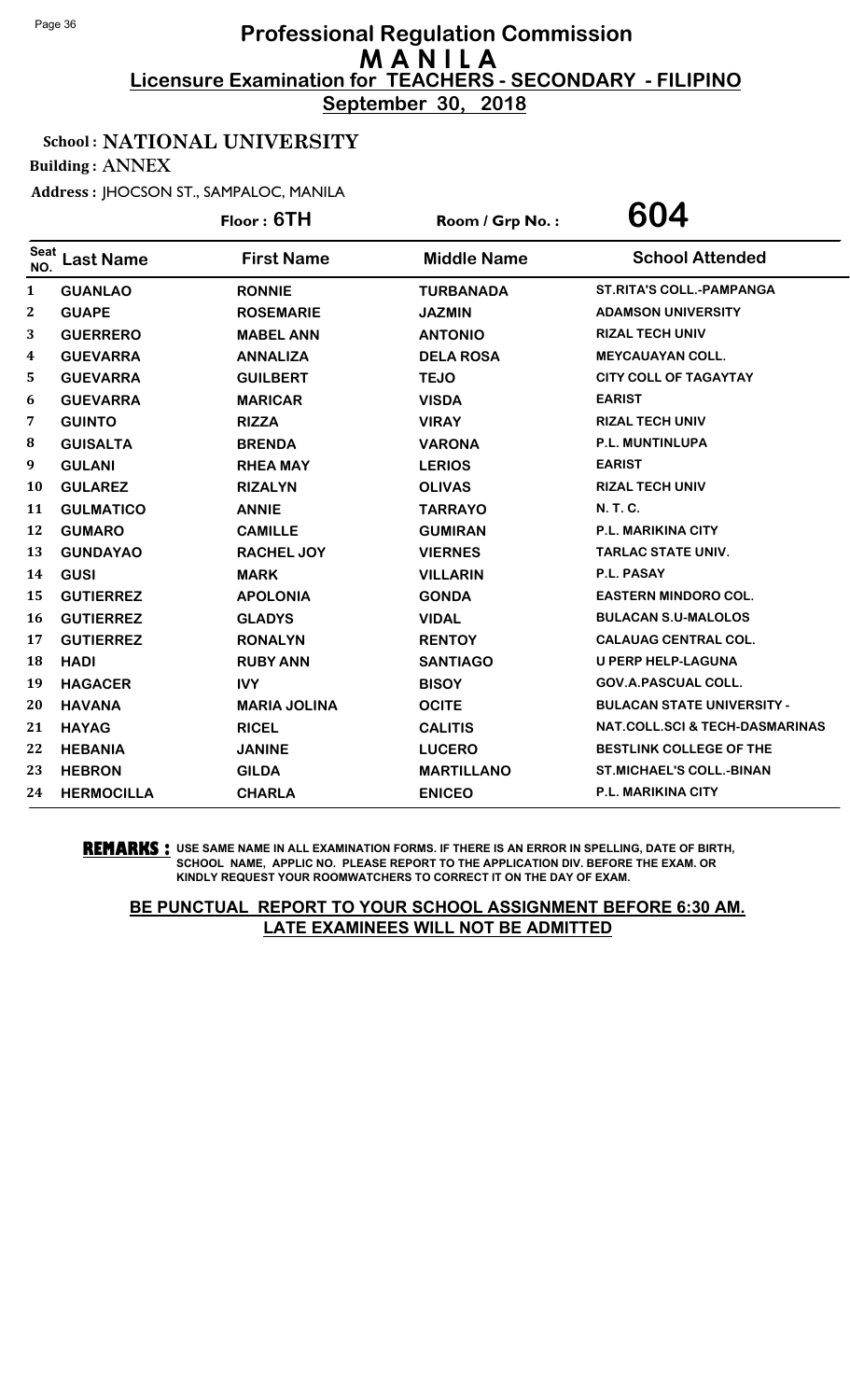**September 30, 2018**

## School : NATIONAL UNIVERSITY

Building : ANNEX

Address : JHOCSON ST., SAMPALOC, MANILA

|                    |                   | Floor: 6TH                       | Room / Grp No.:    | 605                                            |
|--------------------|-------------------|----------------------------------|--------------------|------------------------------------------------|
| <b>Seat</b><br>NO. | <b>Last Name</b>  | <b>First Name</b>                | <b>Middle Name</b> | <b>School Attended</b>                         |
| 1                  | <b>HERNAIS</b>    | <b>JESSICA</b>                   | <b>CONTRIDAS</b>   | P.L. PASIG                                     |
| $\boldsymbol{2}$   | <b>HERNANDEZ</b>  | <b>DIANA MAY</b>                 | <b>SABUITO</b>     | LIPA CITY PUBLIC COLL.                         |
| 3                  | <b>HERNANDEZ</b>  | <b>FLOR JANE</b>                 | <b>JACINTO</b>     | <b>NEW ERA UNIV.</b>                           |
| 4                  | <b>HERNANDEZ</b>  | <b>JINKY</b>                     | <b>MAGAT</b>       | LIPA CITY PUBLIC COLL.                         |
| 5                  | <b>HERNANDEZ</b>  | <b>JUDY ANN</b>                  | <b>VIRAY</b>       | U OF RIZAL SYS.-TANAY                          |
| 6                  | <b>HERNANDEZ</b>  | <b>KENNETH IAN MATTHEW VILLA</b> |                    | P.L. MARIKINA CITY                             |
| 7                  | <b>HERNANDEZ</b>  | <b>MICHELLE</b>                  | <b>ARELLANO</b>    | LIPA CITY PUBLIC COLL.                         |
| 8                  | <b>HERNANDEZ</b>  | <b>RONNIE</b>                    | <b>CABRAL</b>      | <b>ADAMSON UNIVERSITY</b>                      |
| 9                  | <b>HERRERA</b>    | <b>DIANE</b>                     |                    | TRECE MARTIRES CITY COLL.                      |
| 10                 | <b>HIDALGO</b>    | <b>SHIELA MARIE</b>              | <b>MATIAS</b>      | N. T. C.                                       |
| 11                 | <b>HILARIO</b>    | <b>MYRA</b>                      | <b>BERTE</b>       | <b>ICCT CFI</b>                                |
| 12                 | <b>HINACAY</b>    | <b>MARC GIL</b>                  | <b>PENASO</b>      | <b>BESTLINK COLLEGE OF THE</b>                 |
| 13                 | <b>HINUNANGAN</b> | <b>JILL</b>                      | <b>MADELO</b>      | <b>IMUS INSTITUTE OF SCIENCE &amp; TECH-(F</b> |
| 14                 | <b>HOBO</b>       | <b>PRINCESS LYKA</b>             | <b>GARCIA</b>      | <b>RIZAL TECH UNIV</b>                         |
| 15                 | <b>HOMBRIA</b>    | <b>SHERRIE MAE</b>               | <b>RECIMO</b>      | <b>EARIST</b>                                  |
| 16                 | <b>HONREJAS</b>   | <b>MARY GRACE</b>                | <b>ABILAR</b>      | <b>NAVAL S.U.-NAVAL</b>                        |
| 17                 | <b>HUENDA</b>     | <b>MARY ANN</b>                  | <b>HAMTO</b>       | P.L. PASIG                                     |
| 18                 | <b>HUYA</b>       | <b>KIMBERLY</b>                  | <b>BACHO</b>       | <b>P.L. MARIKINA CITY</b>                      |
| 19                 | <b>IBAÑEZ</b>     | <b>ANDELYN</b>                   | <b>APORILLO</b>    | U OF RIZAL SYS.-PILILLA                        |
| 20                 | <b>IBAÑEZ</b>     | <b>MA. REYNALYN</b>              | <b>INARDA</b>      | TOMAS CLAUDIO COLLEGES, INC. (FOR              |
| 21                 | <b>IGLESIA</b>    | <b>MARIETTA</b>                  | <b>ROXAS</b>       | <b>WESLEYAN U PHIL-CABA</b>                    |
| 22                 | <b>IGLESIA</b>    | <b>ROSE MAY</b>                  | <b>QUITALLA</b>    | BESTLINK COLLEGE OF THE                        |
| 23                 | <b>IGNACIO</b>    | <b>KYRRA</b>                     | <b>VILLA</b>       | <b>EARIST</b>                                  |
| 24                 | <b>ILDEFONSO</b>  | <b>CRISANTO</b>                  | <b>VALDEZ</b>      | ASIA SCH.OF ARTS & SCI.                        |

**REMARKS :** USE SAME NAME IN ALL EXAMINATION FORMS. IF THERE IS AN ERROR IN SPELLING, DATE OF BIRTH, SCHOOL NAME, APPLIC NO. PLEASE REPORT TO THE APPLICATION DIV. BEFORE THE EXAM. OR KINDLY REQUEST YOUR ROOMWATCHERS TO CORRECT IT ON THE DAY OF EXAM.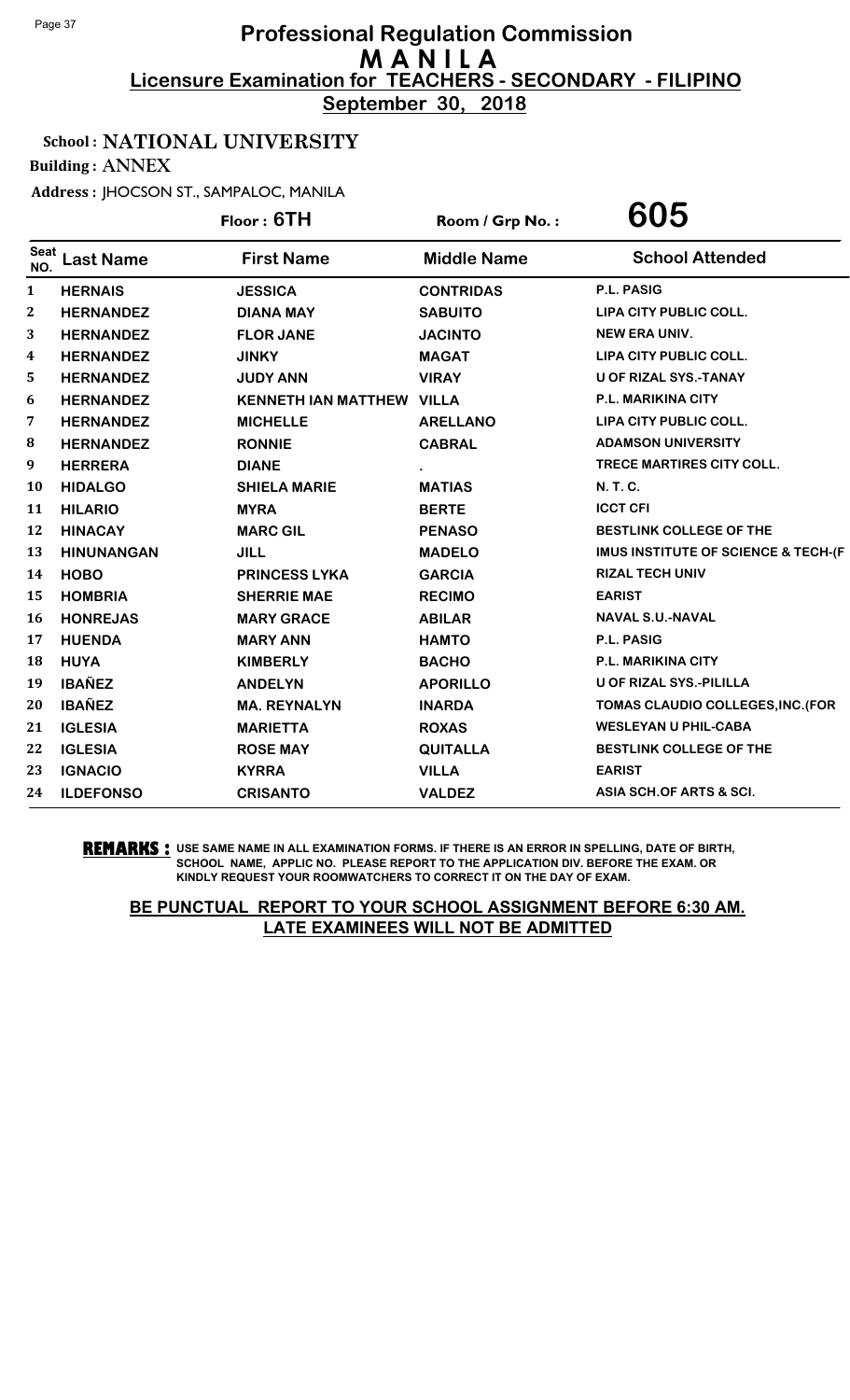**September 30, 2018**

## School : NATIONAL UNIVERSITY

Building : ANNEX

Address : JHOCSON ST., SAMPALOC, MANILA

|                    |                  | Floor: 6TH             | Room / Grp No.:     | 606                                       |
|--------------------|------------------|------------------------|---------------------|-------------------------------------------|
| <b>Seat</b><br>NO. | <b>Last Name</b> | <b>First Name</b>      | <b>Middle Name</b>  | <b>School Attended</b>                    |
| $\mathbf{1}$       | <b>ILIGAN</b>    | <b>ELISA</b>           | <b>ITONA</b>        | <b>KABANKALAN CATH. COL</b>               |
| $\mathbf{2}$       | <b>INDICO</b>    | <b>JOLINA</b>          | <b>ESMERALDA</b>    | P.L. PASIG                                |
| 3                  | <b>INFIEL</b>    | <b>JUNALYN</b>         | <b>MARTINEZ</b>     | <b>CAGAYAN STATE UNIV.-SANCHEZ MIRA</b>   |
| 4                  | <b>INSIGNE</b>   | <b>CHRISTIAN PAUL</b>  | <b>VIDAL</b>        | <b>U OF RIZAL SYS.-RODRIGUEZ</b>          |
| 5                  | <b>INSIGNE</b>   | <b>HANNAH MAE</b>      | <b>TIMTIM</b>       | P.N.U.-MANILA                             |
| 6                  | <b>ISAAL</b>     | <b>MARY GRACE</b>      | <b>VILLAMON</b>     | P.L. MARIKINA CITY                        |
| $\overline{7}$     | <b>ISAGA</b>     | <b>NEMELYN</b>         | <b>LLANTE</b>       | <b>P.L. MUNTINLUPA</b>                    |
| 8                  | <b>ISAIS</b>     | <b>ANA LUMEN</b>       | <b>BATARAO</b>      | <b>RIZAL TECH UNIV</b>                    |
| 9                  | <b>ISANAN</b>    | <b>DANILYN</b>         | <b>CAÑETE</b>       | <b>RIZAL TECH UNIV</b>                    |
| 10                 | <b>IYAS</b>      | <b>BILLY JEFFERSON</b> | <b>PIMENTEL</b>     | <b>RIZAL TECH UNIV</b>                    |
| 11                 | <b>IÑIGUEZ</b>   | <b>ROVEL</b>           | <b>CREBILLO</b>     | <b>RIZAL TECH UNIV</b>                    |
| 12                 | <b>JABIAN</b>    | <b>RODELYN</b>         | <b>BAUTISTA</b>     | <b>RIZAL TECH UNIV</b>                    |
| 13                 | <b>JABIÑAR</b>   | <b>GEMMALYN</b>        | <b>LAGBO</b>        | <b>ICCT CFI</b>                           |
| 14                 | <b>JACINTO</b>   | <b>RICHELLE MAE</b>    | <b>BALIGOD</b>      | <b>ARELLANO UNIVERSITY</b>                |
| 15                 | <b>JADRAQUE</b>  | <b>ERNEL</b>           | <b>RENDULA</b>      | <b>M.S.U.-IIT-ILIGAN CITY</b>             |
| 16                 | <b>JAMILLA</b>   | <b>IVIE</b>            | <b>GUERRA</b>       | <b>EASTERN MINDORO I.T.S.</b>             |
| 17                 | <b>JAMILLA</b>   | <b>JESSICA</b>         | <b>SAJO</b>         | <b>EASTERN MINDORO I.T.S.</b>             |
| 18                 | <b>JAMITO</b>    | <b>EDEN</b>            | <b>DELOS SANTOS</b> | <b>LAGUNA SPU-LOS BAÑOS</b>               |
| 19                 | <b>JANER</b>     | <b>LORENA</b>          | <b>DE TORRES</b>    | LIPA CITY PUBLIC COLL.                    |
| 20                 | <b>JAPSON</b>    | <b>JOEY BOY</b>        | <b>AROGA</b>        | <b>COL. DE STA. TERESA DE AVILA F.INC</b> |
| 21                 | <b>JASA</b>      | <b>MARIANNE</b>        | <b>NANTES</b>       | <b>ABADA COLLEGE</b>                      |
| 22                 | <b>JASARENO</b>  | <b>JOSEPH</b>          | <b>PAMINTUAN</b>    | P.L. PASIG                                |
| 23                 | <b>JAVIER</b>    | <b>LEE ANN</b>         | <b>ESTRERA</b>      | <b>LAGUNA COLL. B.A.</b>                  |
| 24                 | <b>JAVIER</b>    | <b>MARVIN</b>          | <b>NATAD</b>        | <b>TRECE MARTIRES CITY COLL.</b>          |
|                    |                  |                        |                     |                                           |

**REMARKS :** USE SAME NAME IN ALL EXAMINATION FORMS. IF THERE IS AN ERROR IN SPELLING, DATE OF BIRTH, SCHOOL NAME, APPLIC NO. PLEASE REPORT TO THE APPLICATION DIV. BEFORE THE EXAM. OR KINDLY REQUEST YOUR ROOMWATCHERS TO CORRECT IT ON THE DAY OF EXAM.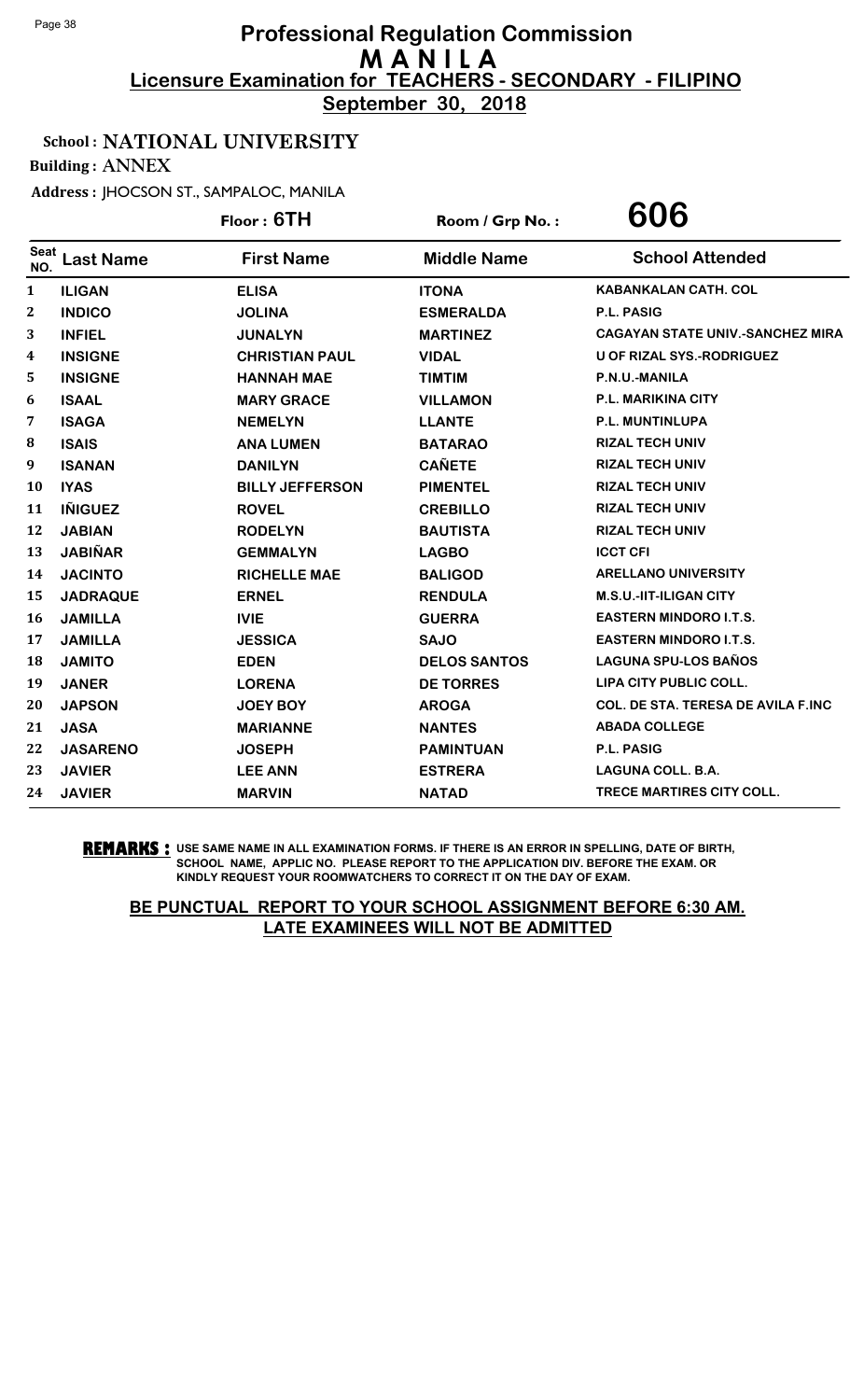**September 30, 2018**

## School : NATIONAL UNIVERSITY

Building : ANNEX

Address : JHOCSON ST., SAMPALOC, MANILA

|              |                  | Floor: 6TH             | Room / Grp No.:    | 607                                       |
|--------------|------------------|------------------------|--------------------|-------------------------------------------|
| Seat<br>NO.  | <b>Last Name</b> | <b>First Name</b>      | <b>Middle Name</b> | <b>School Attended</b>                    |
| $\mathbf{1}$ | <b>JAVIER</b>    | <b>NORMITA</b>         | <b>RAMOS</b>       | <b>LA CONSOLACION UNIVERSITY</b>          |
| 2            | <b>JAVIER</b>    | <b>ROWENA</b>          | <b>ERTA</b>        | <b>CITY COLL OF TAGAYTAY</b>              |
| 3            | <b>JAZMIN</b>    | <b>NIZA</b>            | <b>MORADO</b>      | <b>U OF RIZAL SYS.-RODRIGUEZ</b>          |
| 4            | <b>JEREZA</b>    | <b>JOMER</b>           | <b>LAYAO</b>       | <b>ICCT CFI</b>                           |
| 5            | <b>JIZ</b>       | <b>JOEMARIE JR</b>     | <b>PAMA</b>        | <b>COL. DE STA. TERESA DE AVILA F.INC</b> |
| 6            | <b>JOAQUIN</b>   | <b>MARJORIE</b>        | <b>BANA</b>        | <b>BESTLINK COLLEGE OF THE</b>            |
| 7            | <b>JOCSON</b>    | <b>REMEDIOS</b>        | <b>BARASI</b>      | <b>RIZAL TECH UNIV</b>                    |
| 8            | <b>JOLO</b>      | <b>CRISTINE MAE</b>    | <b>FIDELINO</b>    | <b>P.L. MARIKINA CITY</b>                 |
| 9            | <b>JOSE</b>      | <b>CLARISSA</b>        | <b>JASTIVA</b>     | <b>U.P.-DILIMAN</b>                       |
| 10           | <b>JOSE</b>      | <b>FARAH MAE</b>       | <b>PEREZ</b>       | <b>OCC.MINDORO STATE COL.</b>             |
| 11           | <b>JOSON</b>     | <b>JESSA</b>           | <b>VEGO</b>        | <b>BULACAN S.U-MALOLOS</b>                |
| 12           | <b>JOSON</b>     | <b>SHAINA</b>          | <b>SALAZAR</b>     | <b>BULACAN S.U-MALOLOS</b>                |
| 13           | <b>JUAN</b>      | <b>ANNA GRACE</b>      | <b>CAPARON</b>     | <b>RIZAL TECH UNIV</b>                    |
| 14           | <b>JUAN</b>      | <b>JENNIFER</b>        | <b>AGUILAR</b>     | D.L.S.U.-GAUF-MALABON                     |
| 15           | <b>JUANERIO</b>  | <b>JAYSON</b>          | <b>MATUDAN</b>     | <b>NAVOTAS POLY, COLL.</b>                |
| 16           | <b>JUGUILON</b>  | <b>TRICIA DAWN</b>     | <b>MANDAP</b>      | <b>BULACAN S.U-MALOLOS</b>                |
| 17           | <b>JULIANDA</b>  | <b>CHRISTINE MARIE</b> | <b>VARDE</b>       | <b>HOLY TRINITY COLL.-BATO</b>            |
| 18           | <b>JUMAQUIO</b>  | <b>MARCELINO</b>       | <b>PASTRANA</b>    | <b>COLL. IMMA CONCEP-CABANATUAN</b>       |
| 19           | <b>JUMARANG</b>  | <b>CHRISCEL</b>        | <b>DE ROXAS</b>    | <b>TANAUAN INST.</b>                      |
| 20           | <b>JUMAWAN</b>   | <b>CHERLIE</b>         | <b>COLALJO</b>     | <b>ICCT CFI</b>                           |
| 21           | <b>JUNIO</b>     | <b>BEBIAN</b>          | <b>LAURINO</b>     | <b>PANGASINAN S.U.-BAYAMBANG</b>          |
| 22           | <b>JUNIO</b>     | <b>JADE</b>            | <b>PACA</b>        | P.U.P.-STA. MESA                          |
| 23           | <b>JURADO</b>    | <b>CIANA JELENA</b>    | <b>PELLAS</b>      | UNIV.OF STO. TOMAS                        |
| 24           | <b>JUSTECIA</b>  | <b>LANIE</b>           | <b>RUBENECIA</b>   | <b>U.E.P.-CATUBIG</b>                     |

**REMARKS :** USE SAME NAME IN ALL EXAMINATION FORMS. IF THERE IS AN ERROR IN SPELLING, DATE OF BIRTH, SCHOOL NAME, APPLIC NO. PLEASE REPORT TO THE APPLICATION DIV. BEFORE THE EXAM. OR KINDLY REQUEST YOUR ROOMWATCHERS TO CORRECT IT ON THE DAY OF EXAM.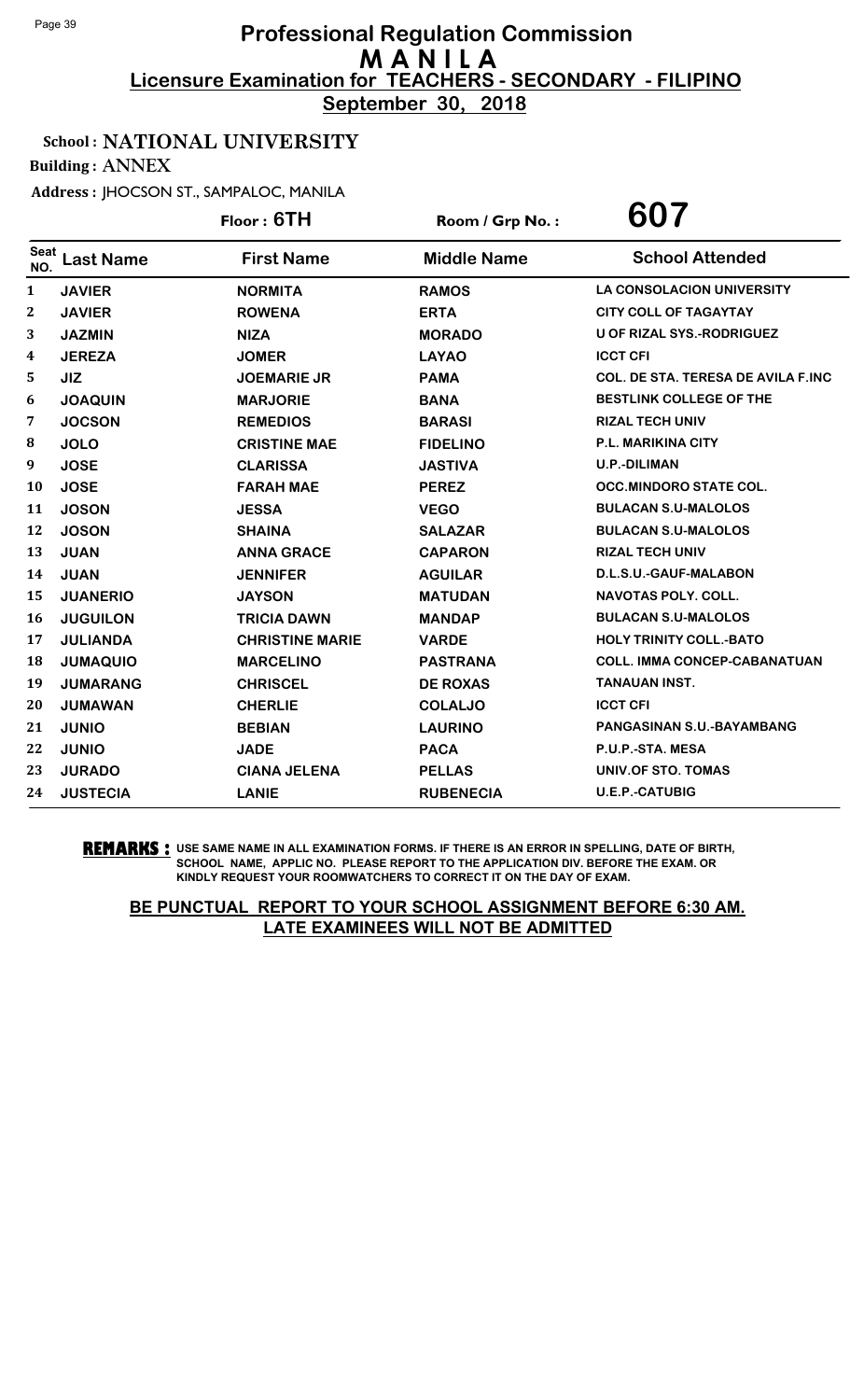**September 30, 2018**

## School : NATIONAL UNIVERSITY

Building : ANNEX

Address : JHOCSON ST., SAMPALOC, MANILA

|              |                  | Floor: 8TH           | Room / Grp No.:    | 801                                  |
|--------------|------------------|----------------------|--------------------|--------------------------------------|
| Seat<br>NO.  | <b>Last Name</b> | <b>First Name</b>    | <b>Middle Name</b> | <b>School Attended</b>               |
| $\mathbf{1}$ | <b>KASILAG</b>   | <b>ROGEL</b>         | <b>IRASGA</b>      | <b>U OF RIZAL SYS.-PILILLA</b>       |
| $\mathbf 2$  | KO               | <b>RUSSEL JOY</b>    | <b>CORONADO</b>    | <b>GORDON COLL.</b>                  |
| 3            | <b>LA ROSA</b>   | <b>ANDREA</b>        | <b>AROMIN</b>      | <b>EASTERN MINDORO I.T.S.</b>        |
| 4            | <b>LABAJO</b>    | <b>RONALD</b>        | <b>MANUNGAY</b>    | ROMBLON STATE UNIV. (FOR ROMBLON     |
| 5            | <b>LABAY</b>     | <b>MA. CECILIA</b>   | <b>MENORCA</b>     | P.U.P.-STA. MESA                     |
| 6            | <b>LABBINO</b>   | <b>TERESA</b>        | <b>NONE</b>        | P.L. MUNTINLUPA                      |
| 7            | <b>LABIOS</b>    | <b>GIA FRANCESCA</b> | <b>ABORDO</b>      | <b>RIZAL TECH UNIV</b>               |
| 8            | <b>LABRADOR</b>  | <b>ROSELYN</b>       | <b>DELA CRUZ</b>   | <b>NEW ERA UNIV.</b>                 |
| 9            | <b>LACEA</b>     | <b>EUGENE</b>        | <b>DIMANAHAN</b>   | <b>P.L. MANILA</b>                   |
| 10           | <b>LACENA</b>    | <b>MARY JOYCE</b>    | <b>PEREZ</b>       | <b>ABADA COLLEGE</b>                 |
| 11           | <b>LADERAS</b>   | <b>BREN SENDRIC</b>  | <b>ANGELES</b>     | <b>BULACAN S.U-MALOLOS</b>           |
| 12           | <b>LADERAS</b>   | <b>LAICA MAY</b>     | <b>MANUOS</b>      | <b>EASTERN MINDORO I.T.S.</b>        |
| 13           | <b>LADISA</b>    | <b>MARY RENNELYN</b> | <b>PALLE</b>       | P.U.P.-STA. MESA                     |
| 14           | <b>LAFORTEZA</b> | <b>MARJORIE</b>      | <b>ABALOS</b>      | <b>EARIST</b>                        |
| 15           | <b>LAGANSUA</b>  | <b>RUBEN JOSEPH</b>  | <b>BONOAN</b>      | P.L. VALENZUELA                      |
| 16           | <b>LAGOS</b>     | <b>ERIKA JOY</b>     | <b>PAMPOLAN</b>    | <b>RIZAL TECH UNIV</b>               |
| 17           | <b>LAGUNSIN</b>  | <b>LAILA</b>         | <b>MERCADO</b>     | <b>U OF RIZAL SYS.-ANTIPOLO</b>      |
| 18           | <b>LALLEN</b>    | <b>MARLON</b>        | <b>TRIGUERO</b>    | <b>P.L. PASIG</b>                    |
| 19           | <b>LALU</b>      | <b>AILA VENIECE</b>  | <b>CANIO</b>       | <b>DON HONORIO VENTURA TECH. S.U</b> |
| 20           | <b>LAMENTO</b>   | <b>CHEENEE</b>       | <b>MAMISAO</b>     | <b>RIZAL TECH UNIV</b>               |
| 21           | <b>LAMPA</b>     | <b>KAREN JOY</b>     | <b>SALVADOR</b>    | <b>DON HONORIO VENTURA TECH. S.U</b> |
| 22           | <b>LANDAYAN</b>  | <b>MA. CLARISSE</b>  | <b>MAGNO</b>       | DON HONORIO VENTURA TECH. S.U        |
| 23           | <b>LANDOY</b>    | <b>MELODY GRACE</b>  | <b>SOLO</b>        | <b>EASTERN MINDORO I.T.S.</b>        |
| 24           | <b>LANGCAY</b>   | <b>JOEL</b>          | <b>MAESTRE</b>     | <b>CAGAYAN STATE</b>                 |

**REMARKS :** USE SAME NAME IN ALL EXAMINATION FORMS. IF THERE IS AN ERROR IN SPELLING, DATE OF BIRTH, SCHOOL NAME, APPLIC NO. PLEASE REPORT TO THE APPLICATION DIV. BEFORE THE EXAM. OR KINDLY REQUEST YOUR ROOMWATCHERS TO CORRECT IT ON THE DAY OF EXAM.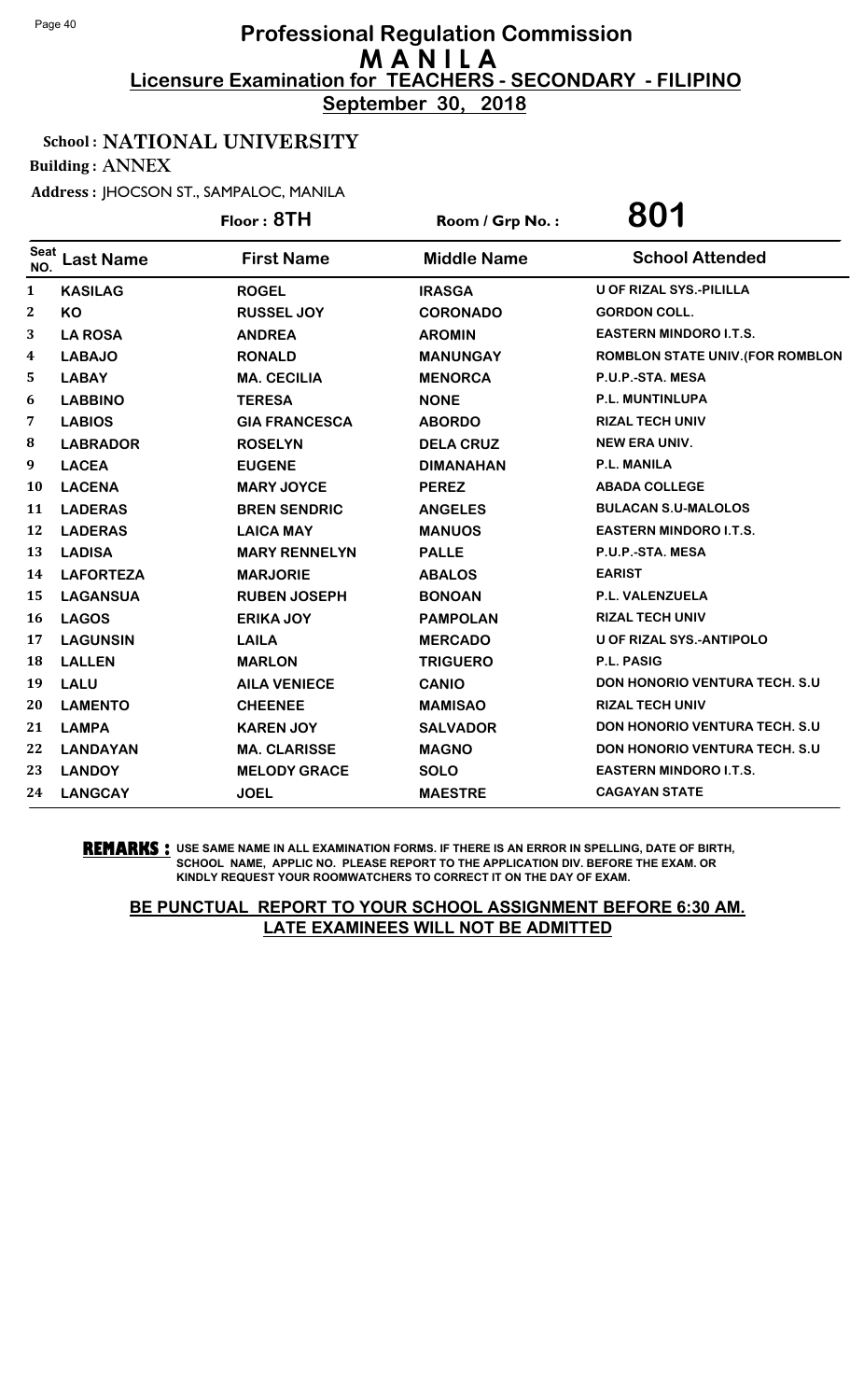**September 30, 2018**

## School : NATIONAL UNIVERSITY

Building : ANNEX

Address : JHOCSON ST., SAMPALOC, MANILA

|              |                    | Floor: 8TH           | Room / Grp No.:    | 802                             |
|--------------|--------------------|----------------------|--------------------|---------------------------------|
| Seat<br>NO.  | <b>Last Name</b>   | <b>First Name</b>    | <b>Middle Name</b> | <b>School Attended</b>          |
| $\mathbf{1}$ | <b>LANGIT</b>      | <b>NOEMI</b>         | <b>CAWIGAN</b>     | <b>ST.RITA'S COLL.-PAMPANGA</b> |
| 2            | <b>LANSANG</b>     | <b>SUZETTE</b>       | <b>AMADOR</b>      | N. T. C.                        |
| 3            | <b>LANSANGAN</b>   | <b>FATIMA</b>        | <b>FABROS</b>      | <b>CENTRAL I.T.-PANIQUI</b>     |
| 4            | <b>LANUZA</b>      | <b>DARELL</b>        | <b>ALEJAGA</b>     | <b>RIZAL TECH UNIV</b>          |
| 5            | <b>LANUZA</b>      | <b>ERICKA JOYCE</b>  | <b>TOLENTINO</b>   | DR.YANGA'S C.I.                 |
| 6            | <b>LAPIDARIO</b>   | <b>MARIA SUZETTE</b> | <b>CAPOTE</b>      | <b>LAGUNA SPU-SINILOAN</b>      |
| 7            | <b>LAPIZ</b>       | <b>JHESSIE</b>       | <b>MANAGUELOD</b>  | P.N.U.- NORTH LUZON             |
| 8            | <b>LARGO</b>       | <b>NICOLE</b>        | <b>LUNTOK</b>      | SO.LEYTE S.C.S.T.-SAN JUAN      |
| 9            | <b>LARRACAS</b>    | <b>DANIEL</b>        | <b>VILLANTES</b>   | STA.CRUZ INST.                  |
| 10           | <b>LASAP</b>       | <b>ARMIN</b>         | <b>AREVALO</b>     | P.L. MUNTINLUPA                 |
| 11           | <b>LAURENA</b>     | <b>JOSEPH</b>        | <b>MORTIZ</b>      | <b>UNIV.OF MAKATI</b>           |
| 12           | <b>LAURENCIANA</b> | <b>FE</b>            | <b>BORJA</b>       | <b>CITY COLL OF TAGAYTAY</b>    |
| 13           | <b>LAURINARIA</b>  | <b>MARCE</b>         | <b>ROLL</b>        | <b>WESTERN COLL.-CAVITE</b>     |
| 14           | <b>LAURIO</b>      | <b>ELAIRA</b>        | <b>TUGBO</b>       | <b>P.L. MANILA</b>              |
| 15           | <b>LAURONILLA</b>  | <b>JO-AN</b>         | <b>CORPUZ</b>      | <b>UNIV.OF MAKATI</b>           |
| 16           | <b>LAVARIAS</b>    | <b>LICHELLE</b>      | <b>BARBIRAN</b>    | BESTLINK COLLEGE OF THE         |
| 17           | <b>LAVILLA</b>     | <b>SHANE</b>         | <b>CORALDE</b>     | <b>RIZAL COLL.-TAAL</b>         |
| 18           | <b>LAXAMANA</b>    | <b>SHERILYN</b>      | <b>GONZALES</b>    | <b>HOLY CROSS-PAMPANGA</b>      |
| 19           | <b>LAYAS</b>       | <b>JERMIN</b>        | <b>GONZALES</b>    | <b>EASTERN MINDORO COL.</b>     |
| 20           | <b>LAYNO</b>       | <b>KRISTEL JOY</b>   | <b>MATEL</b>       | <b>WESTERN COLL.-CAVITE</b>     |
| 21           | <b>LAYRON</b>      | <b>JANELA MAE</b>    | <b>ATIENZA</b>     | <b>EASTERN MINDORO I.T.S.</b>   |
| 22           | <b>LAYUG</b>       | <b>CHRISJHON</b>     | <b>LINGAD</b>      | <b>ST.RITA'S COLL.-PAMPANGA</b> |
| 23           | <b>LAZARA</b>      | <b>OLIVIA</b>        | <b>RAMOS</b>       | <b>MONDRIAAN AURA COLL</b>      |
| 24           | <b>LAZARO</b>      | <b>CARLO</b>         | <b>COLINA</b>      | <b>P.L. MARIKINA CITY</b>       |

**REMARKS :** USE SAME NAME IN ALL EXAMINATION FORMS. IF THERE IS AN ERROR IN SPELLING, DATE OF BIRTH, SCHOOL NAME, APPLIC NO. PLEASE REPORT TO THE APPLICATION DIV. BEFORE THE EXAM. OR KINDLY REQUEST YOUR ROOMWATCHERS TO CORRECT IT ON THE DAY OF EXAM.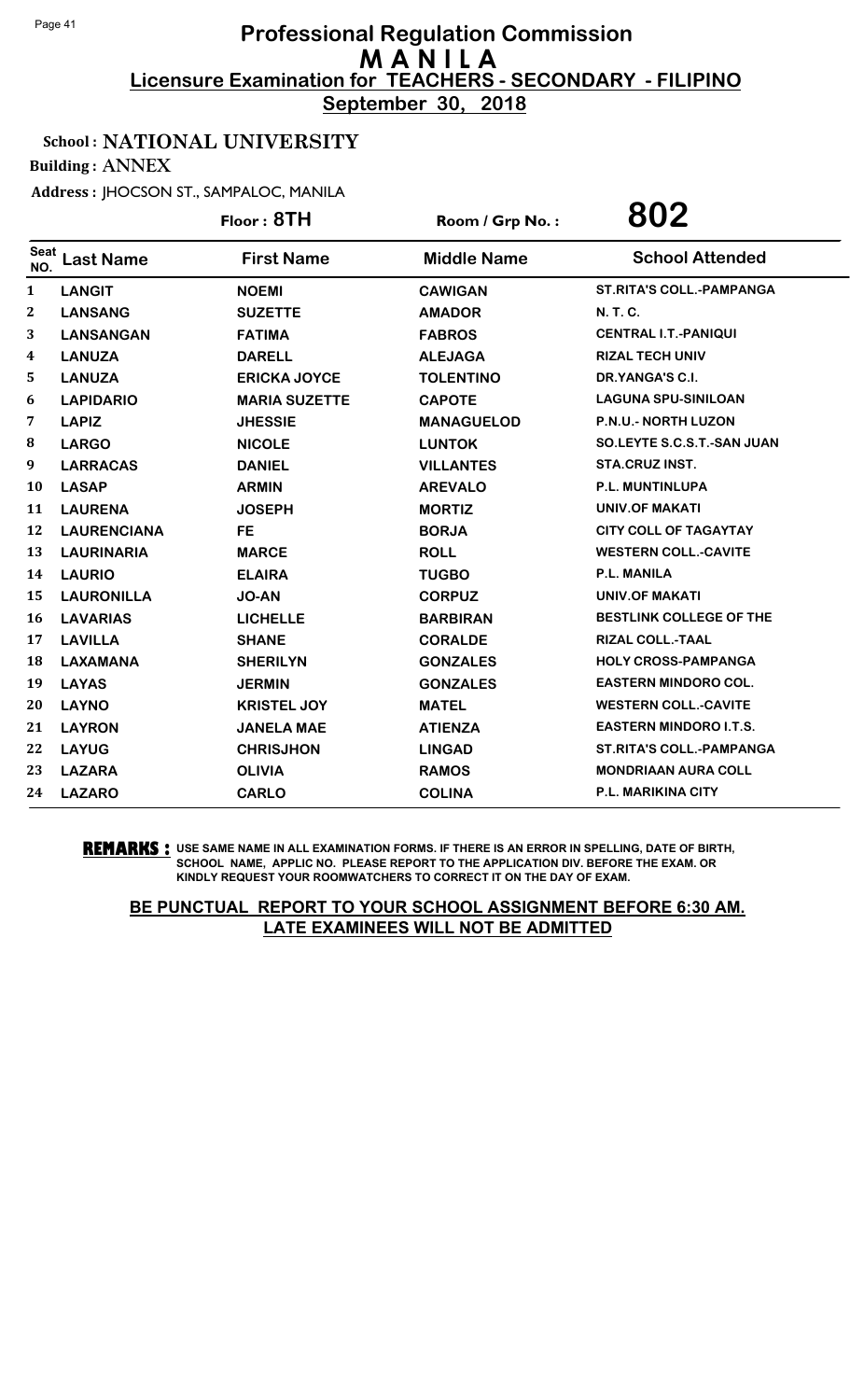**September 30, 2018**

#### School : NATIONAL UNIVERSITY

Building : ANNEX

Address : JHOCSON ST., SAMPALOC, MANILA

|                    |                   | Floor: 8TH            | Room / Grp No.:    | 803                                  |
|--------------------|-------------------|-----------------------|--------------------|--------------------------------------|
| <b>Seat</b><br>NO. | <b>Last Name</b>  | <b>First Name</b>     | <b>Middle Name</b> | <b>School Attended</b>               |
| $\mathbf{1}$       | <b>LAZARO</b>     | <b>SHEKINAH MAE</b>   | <b>BOBILA</b>      | N. T. C.                             |
| 2                  | <b>LEAL</b>       | <b>JANELA</b>         | <b>ERELLANA</b>    | <b>NEW ERA UNIV.</b>                 |
| 3                  | <b>LEDESMA</b>    | <b>GLAYZA</b>         | <b>DE GRANO</b>    | <b>CITY COLL OF TAGAYTAY</b>         |
| 4                  | <b>LEGASPI</b>    | <b>MARIAH ALLYSON</b> | <b>DE LEON</b>     | <b>MEYCAUAYAN COLL.</b>              |
| 5                  | <b>LEJOS</b>      | <b>ARCHIEL</b>        | <b>DALIDA</b>      | <b>RIZAL TECH UNIV</b>               |
| 6                  | <b>LIBADISOS</b>  | <b>RHEA</b>           | <b>BLANTUCAS</b>   | <b>P.L. PASIG</b>                    |
| 7                  | <b>LIBIADO</b>    | <b>MA. LOURDEZ</b>    | <b>PAMINTUAN</b>   | <b>DON HONORIO VENTURA TECH. S.U</b> |
| 8                  | <b>LIBRADILLA</b> | <b>JESSIERY</b>       | <b>REYES</b>       | <b>ICCT CFI</b>                      |
| 9                  | <b>LICAY</b>      | <b>PEARLY ANN</b>     | <b>BAUTISTA</b>    | <b>AURORA ST. COLL.</b>              |
| 10                 | <b>LIMANAY</b>    | <b>NHORMAN</b>        | <b>FAJARDO</b>     | <b>BESTLINK COLLEGE OF THE</b>       |
| 11                 | <b>LINDONG</b>    | <b>LIEZL</b>          | <b>SALGADO</b>     | <b>U OF RIZAL SYS.-ANGONO</b>        |
| 12                 | <b>LINGUETE</b>   | <b>FERDINAND</b>      | <b>ABABA</b>       | P.N.U.- SOUTH LUZON                  |
| 13                 | <b>LIPATA</b>     | <b>MARIELLA</b>       | <b>EHONG</b>       | DR.YANGA'S C.I.                      |
| 14                 | <b>LIWANAG</b>    | <b>JEFFREY</b>        | <b>ALAPRIZ</b>     | <b>DON HONORIO VENTURA TECH. S.U</b> |
| 15                 | <b>LIWANAG</b>    | <b>MARIS</b>          | <b>LAHOYLAHOY</b>  | <b>RIZAL TECH UNIV</b>               |
| 16                 | <b>LIZARDO</b>    | <b>ROLANDO</b>        | <b>BREBONERIA</b>  | <b>P.L. MUNTINLUPA</b>               |
| 17                 | <b>LLABRES</b>    | <b>ROSELYN</b>        | <b>NIAR</b>        | <b>SULTAN KUDARAT STATE</b>          |
| 18                 | <b>LLAGAS</b>     | <b>RAYMARK</b>        | <b>DAYRIT</b>      | P.U.P.-STA. MESA                     |
| 19                 | <b>LLANERA</b>    | <b>JOYCE APRIL</b>    | <b>LUNA</b>        | P.L. VALENZUELA                      |
| 20                 | <b>LOBERIANO</b>  | <b>ALMAHIL</b>        | <b>RODRIGUEZ</b>   | M.S.U.-TAWI-TAWI                     |
| 21                 | <b>LOMIBAO</b>    | <b>JAIRA</b>          | <b>MANALASTAS</b>  | <b>EARIST</b>                        |
| 22                 | <b>LOMIBAO</b>    | <b>SALOME</b>         | <b>LUSTE</b>       | POLANGUI COMM. COLL.                 |
| 23                 | <b>LOPEGA</b>     | <b>KERSTIN</b>        | <b>MENESES</b>     | P.L. MUNTINLUPA                      |
| 24                 | <b>LOPEZ</b>      | <b>LEA</b>            | <b>ROXAS</b>       | <b>BESTLINK COLLEGE OF THE</b>       |
|                    |                   |                       |                    |                                      |

**REMARKS :** USE SAME NAME IN ALL EXAMINATION FORMS. IF THERE IS AN ERROR IN SPELLING, DATE OF BIRTH, SCHOOL NAME, APPLIC NO. PLEASE REPORT TO THE APPLICATION DIV. BEFORE THE EXAM. OR KINDLY REQUEST YOUR ROOMWATCHERS TO CORRECT IT ON THE DAY OF EXAM.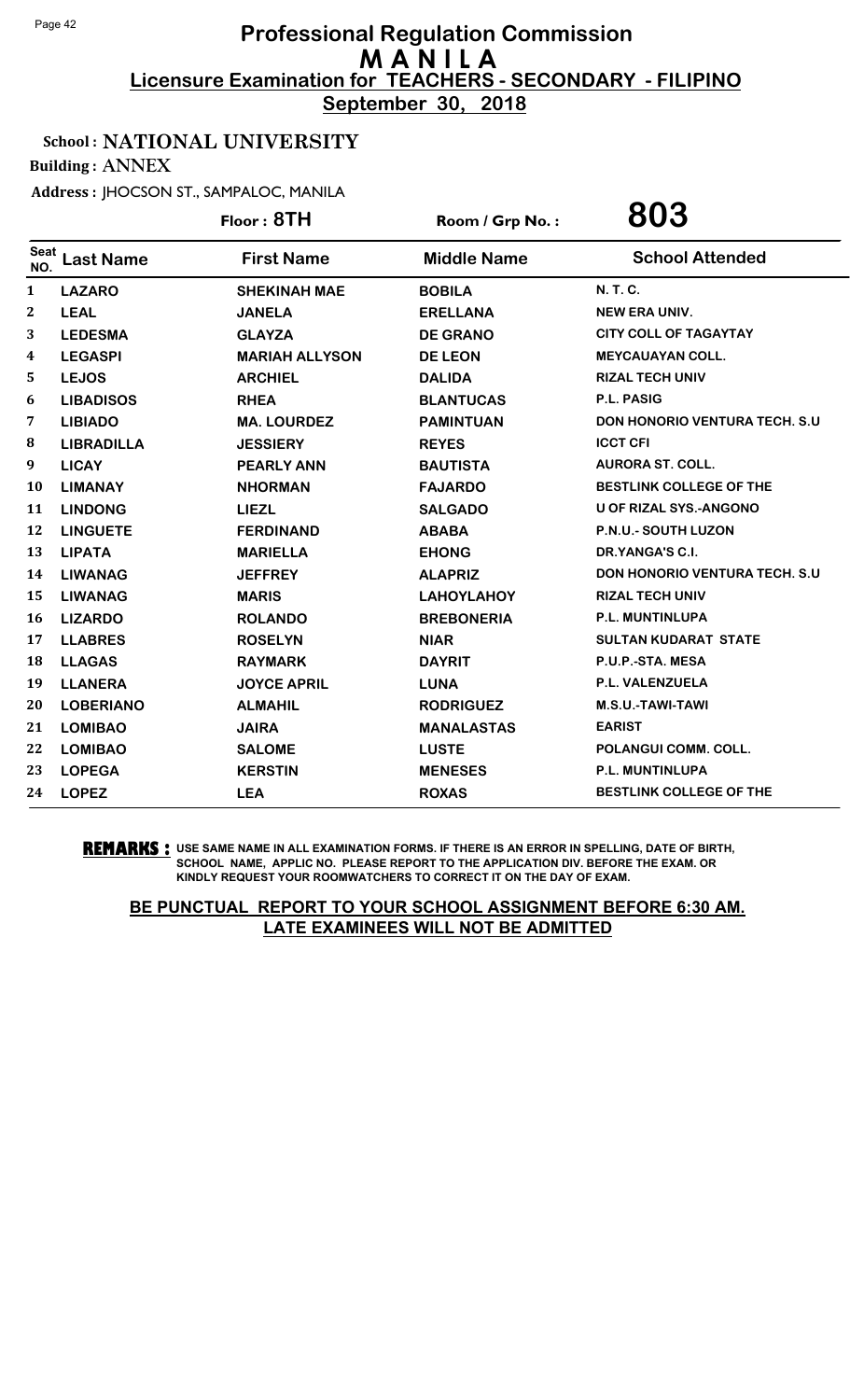**September 30, 2018**

## School : NATIONAL UNIVERSITY

Building : ANNEX

Address : JHOCSON ST., SAMPALOC, MANILA

|                    |                  | Floor: 8TH              | Room / Grp No.:    | 804                                         |
|--------------------|------------------|-------------------------|--------------------|---------------------------------------------|
| <b>Seat</b><br>NO. | <b>Last Name</b> | <b>First Name</b>       | <b>Middle Name</b> | <b>School Attended</b>                      |
| 1                  | <b>LOPEZ</b>     | <b>LEIZEL</b>           | <b>CIERVO</b>      | TIWI COMMUNITY COLL.                        |
| $\mathbf 2$        | <b>LOPEZ</b>     | <b>RIA JOY</b>          | <b>RAQUIPISO</b>   | <b>DON HONORIO VENTURA TECH. S.U.</b>       |
| 3                  | <b>LORENZO</b>   | <b>ALYSSA LYN</b>       | <b>DELUYAS</b>     | <b>ST.JOSEPH COLL.-BULACAN</b>              |
| 4                  | <b>LOREZCA</b>   | <b>ALFREDO</b>          | <b>MANALO</b>      | C. C. P.                                    |
| 5                  | <b>LORILLA</b>   | <b>JULIE</b>            | <b>COLLANTES</b>   | <b>RIZAL TECH UNIV</b>                      |
| 6                  | <b>LORONA</b>    | <b>LALAINE</b>          | <b>DELICANO</b>    | <b>RIZAL TECH UNIV</b>                      |
| 7                  | <b>LOVERIA</b>   | <b>JEAN MAE</b>         | <b>ALUYOG</b>      | <b>CITY COLL OF TAGAYTAY</b>                |
| 8                  | <b>LOVERIO</b>   | <b>SHEILA ANN</b>       | <b>MARCO</b>       | P.L. PASIG                                  |
| 9                  | <b>LOYOLA</b>    | <b>DENISE</b>           | <b>ESTRADA</b>     | <b>CITY COLL OF TAGAYTAY</b>                |
| 10                 | <b>LOYOLA</b>    | <b>JEMMANUEL</b>        | <b>BUEZA</b>       | <b>BINANGONAN CATH. COLL.</b>               |
| 11                 | <b>LOZANO</b>    | <b>RUEL</b>             |                    | LIPA CITY PUBLIC COLL.                      |
| 12                 | <b>LUBANG</b>    | <b>SHEILA</b>           | <b>LANDRITO</b>    | <b>RIZAL TECH UNIV</b>                      |
| 13                 | <b>LUBE</b>      | <b>KENNETH</b>          | <b>HERNANDEZ</b>   | LIPA CITY PUBLIC COLL.                      |
| 14                 | <b>LUCAS</b>     | <b>EDELMINA</b>         | <b>GIANAN</b>      | <b>LAGUNA COLL. B.A.</b>                    |
| 15                 | <b>LUCAS</b>     | <b>EMERSON</b>          | <b>MEDINA</b>      | <b>ISABELA S.U.-CAUAYAN</b>                 |
| 16                 | LULU             | <b>PRECIOUS CANDY</b>   | <b>CAPARAS</b>     | <b>HOLY CROSS-PAMPANGA</b>                  |
| 17                 | <b>LUMAGBAS</b>  | <b>RICA MARIZ</b>       | <b>ESTERA</b>      | BESTLINK COLLEGE OF THE                     |
| 18                 | <b>LUMAMPAO</b>  | <b>JIMMY</b>            | DE LA PEÑA         | <b>ILOILO S.C.F.-B. - NUEVO CAMPUS- MAI</b> |
| 19                 | <b>LUMAOIG</b>   | <b>MARIA PAULA ROSE</b> | <b>SUMAYAN</b>     | <b>NEW ERA UNIV.</b>                        |
| 20                 | <b>LUMBONG</b>   | <b>VILMAR</b>           | <b>TAMING</b>      | <b>ICCT CFI</b>                             |
| 21                 | <b>LUMBRE</b>    | <b>JOCELYN</b>          | <b>NASAM</b>       | <b>EARIST</b>                               |
| 22                 | <b>LUMIGUID</b>  | <b>JOSEPHINE</b>        | <b>MAHILOM</b>     | E. A. C.-DASMARIÑAS                         |
| 23                 | <b>LUNA</b>      | <b>MA. FATIMA</b>       | <b>GERMAN</b>      | <b>COLEGIO DE SAN GABRIEL</b>               |
| 24                 | <b>LUNA</b>      | <b>PRECIOUS</b>         | <b>REPASO</b>      | <b>P. KOLEHIYO NG MAUBAN</b>                |

**REMARKS :** USE SAME NAME IN ALL EXAMINATION FORMS. IF THERE IS AN ERROR IN SPELLING, DATE OF BIRTH, SCHOOL NAME, APPLIC NO. PLEASE REPORT TO THE APPLICATION DIV. BEFORE THE EXAM. OR KINDLY REQUEST YOUR ROOMWATCHERS TO CORRECT IT ON THE DAY OF EXAM.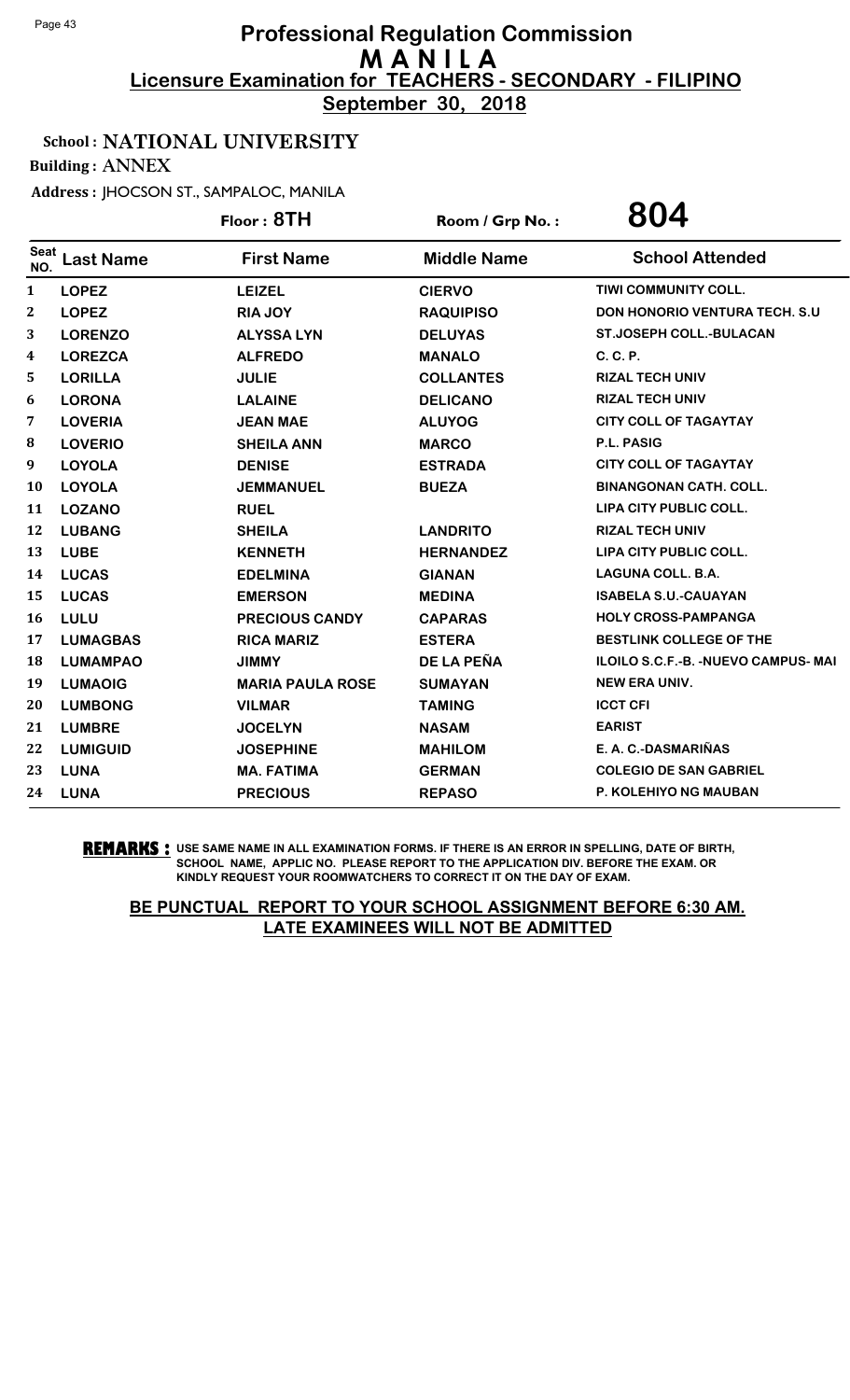**September 30, 2018**

## School : NATIONAL UNIVERSITY

Building : ANNEX

Address : JHOCSON ST., SAMPALOC, MANILA

|                    |                     | Floor: 8TH           | Room / Grp No.:    | 805                                       |
|--------------------|---------------------|----------------------|--------------------|-------------------------------------------|
| <b>Seat</b><br>NO. | <b>Last Name</b>    | <b>First Name</b>    | <b>Middle Name</b> | <b>School Attended</b>                    |
| 1                  | <b>LURIZ</b>        | <b>SHEIREEN</b>      | <b>NIDAR</b>       | <b>DON HONORIO VENTURA TECH. S.U</b>      |
| $\boldsymbol{2}$   | <b>LUSAURA</b>      | <b>JEROME</b>        | <b>OLCHONDRA</b>   | P.L. MARIKINA CITY                        |
| 3                  | <b>LUSTRE</b>       | <b>JINKY</b>         | <b>MANALUS</b>     | <b>HOLY CROSS-PAMPANGA</b>                |
| 4                  | <b>MAAGHOP</b>      | <b>ANTONIO JR.</b>   | <b>CANTIGA</b>     | <b>EARIST</b>                             |
| 5                  | <b>MAAMBONG</b>     | <b>JON BRYAN</b>     | <b>BAUTO</b>       | <b>NEW ERA UNIV.</b>                      |
| 6                  | <b>MACA</b>         | <b>JACKIELOU</b>     | <b>MATUGAS</b>     | <b>RIZAL TECH UNIV</b>                    |
| 7                  | <b>MACABADBAD</b>   | <b>JOHN LOUIE</b>    | <b>LUCERO</b>      | <b>P.L. MARIKINA CITY</b>                 |
| 8                  | <b>MACALALAD</b>    | <b>JEANETTE</b>      | <b>VECINAL</b>     | P.L. MUNTINLUPA                           |
| 9                  | <b>MACALE</b>       | <b>MICHELLE</b>      | <b>HALILI</b>      | MABALACAT CITY COLLEGE-DOLORES            |
| <b>10</b>          | <b>MACALINAO</b>    | <b>THEA RHODALYN</b> | <b>YBAÑEZ</b>      | P.N.U.-MANILA                             |
| 11                 | <b>MACALINO</b>     | <b>SHERILL</b>       | <b>CANLAS</b>      | <b>HOLY CROSS-PAMPANGA</b>                |
| 12                 | <b>MACANDILI</b>    | <b>ANDREA DEMI</b>   | <b>DUNGCA</b>      | <b>BULACAN S.U-MALOLOS</b>                |
| 13                 | <b>MACASAET</b>     | <b>ROSEMARIE</b>     | <b>BASA</b>        | TOMAS CLAUDIO COLLEGES, INC. (FOR         |
| 14                 | <b>MACASAQUIT</b>   | <b>IRA MAE</b>       | <b>IBAY</b>        | <b>DON HONORIO VENTURA TECH. S.U</b>      |
| 15                 | <b>MACASINAG</b>    | <b>KIMBERLY</b>      | <b>DACUTANAN</b>   | <b>P.L. PASIG</b>                         |
| 16                 | <b>MACATUNO</b>     | <b>MELLYN</b>        | <b>OCAMPO</b>      | <b>DON HONORIO VENTURA TECH. S.U</b>      |
| 17                 | <b>MADALANG</b>     | <b>JONAH MAE</b>     | <b>FAMPULME</b>    | UNIV. OF PERPETUAL HELP SYSTEM            |
| 18                 | <b>MADERA</b>       | <b>VIVIAN</b>        | <b>MILITANTE</b>   | <b>COL. DE STA. TERESA DE AVILA F.INC</b> |
| 19                 | <b>MADLANGSAKAY</b> | <b>LUZAHLIA</b>      | <b>AGUILAR</b>     | <b>BATAAN PENINSULA STATE</b>             |
| 20                 | <b>MADORO</b>       | <b>ADRILINE</b>      | <b>OPLE</b>        | <b>U OF RIZAL SYS.-RODRIGUEZ</b>          |
| 21                 | <b>MADRID</b>       | <b>MARLENE</b>       | <b>TIAGA</b>       | ROMBLON STATE UNIV. (FOR ROMBLON          |
| 22                 | <b>MAGAN</b>        | <b>EDGAR</b>         | <b>TANALEON</b>    | <b>REPUBLICAN COLL.</b>                   |
| 23                 | <b>MAGAT</b>        | <b>SHIRLEY</b>       | <b>ICBAN</b>       | <b>GUAGUA NAT'L COLLEGE</b>               |
| 24                 | <b>MAGDAY</b>       | <b>FLORDELIZA</b>    | <b>TABAN</b>       | <b>CITY COLL OF TAGAYTAY</b>              |
|                    |                     |                      |                    |                                           |

**REMARKS :** USE SAME NAME IN ALL EXAMINATION FORMS. IF THERE IS AN ERROR IN SPELLING, DATE OF BIRTH, SCHOOL NAME, APPLIC NO. PLEASE REPORT TO THE APPLICATION DIV. BEFORE THE EXAM. OR KINDLY REQUEST YOUR ROOMWATCHERS TO CORRECT IT ON THE DAY OF EXAM.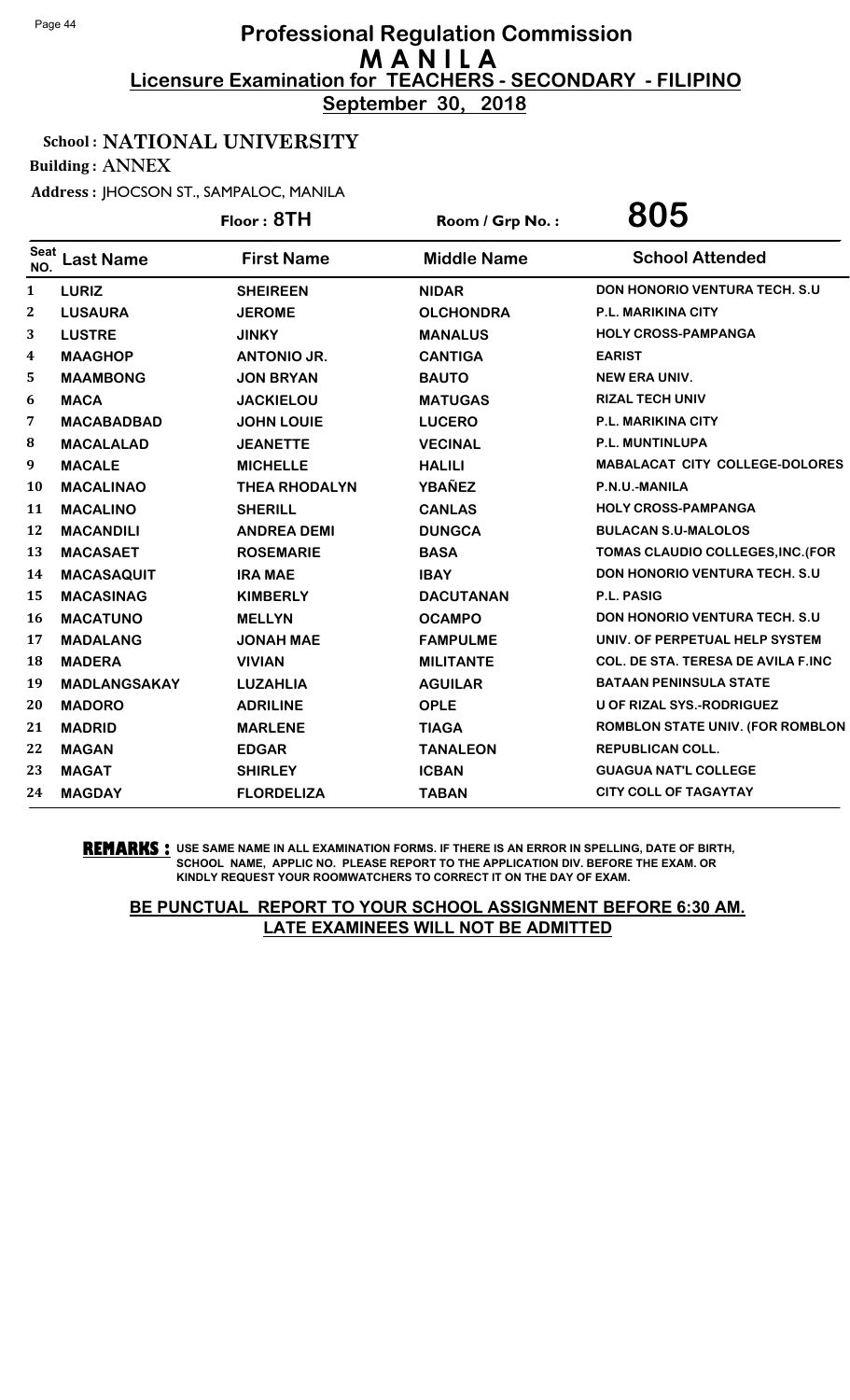**September 30, 2018**

## School : NATIONAL UNIVERSITY

Building : ANNEX

Address : JHOCSON ST., SAMPALOC, MANILA

|                  |                  | Floor: 8TH          | Room / Grp No.:    | 806                                     |
|------------------|------------------|---------------------|--------------------|-----------------------------------------|
| Seat<br>NO.      | <b>Last Name</b> | <b>First Name</b>   | <b>Middle Name</b> | <b>School Attended</b>                  |
| $\mathbf{1}$     | <b>MAGLAPIT</b>  | <b>LORETO JR</b>    | <b>QUINOVIVA</b>   | NO.ILOILO P.S.C.-LEMERY                 |
| $\boldsymbol{2}$ | <b>MAGLAQUE</b>  | <b>DAILYN</b>       | <b>ANIPAN</b>      | <b>EARIST</b>                           |
| 3                | <b>MAGLINTE</b>  | <b>MARISTELLA</b>   | <b>ORTEGA</b>      | <b>RIZAL TECH UNIV</b>                  |
| 4                | <b>MAGO</b>      | <b>GRETCHEN</b>     | <b>MADRONA</b>     | <b>ROMBLON STATE UNIV. (FOR ROMBLON</b> |
| 5                | <b>MAGPATOC</b>  | <b>MARVELOUS</b>    | <b>CAYA</b>        | <b>OXFORDIAN COLL.</b>                  |
| 6                | <b>MAGPAYO</b>   | <b>MANILYN</b>      | <b>SIMBUL</b>      | DON HONORIO VENTURA TECH. S.U           |
| $\overline{7}$   | <b>MAGRACIA</b>  | <b>MAYRIEL</b>      | <b>LAURILLA</b>    | <b>CITY COLL OF TAGAYTAY</b>            |
| 8                | <b>MAGSINO</b>   | <b>MA. CRISTINA</b> | <b>ABANTE</b>      | <b>RIZAL TECH UNIV</b>                  |
| 9                | <b>MAGSIPOC</b>  | <b>MARIA TERESA</b> | <b>BANUA</b>       | NAVOTAS POLY. COLL.                     |
| 10               | <b>MAGTALAS</b>  | <b>ANGELA RUIZA</b> | <b>VIZCONDE</b>    | <b>BALIUAG UNIVERSITY</b>               |
| 11               | <b>MAGTANGOB</b> | <b>ANABEL</b>       | QUIJANO            | <b>FEU-MANILA</b>                       |
| 12               | <b>MAHAYAG</b>   | <b>ROSEBY</b>       | <b>COCHING</b>     | <b>CLARENDON COLL.</b>                  |
| 13               | <b>MAHINAY</b>   | <b>FRITZEL</b>      | <b>VALE</b>        | PHIL ADVENT COLLEGE                     |
| 14               | <b>MALANOG</b>   | <b>HELEN</b>        | <b>MARTINEZ</b>    | <b>OLIVAREZ COLLEGE</b>                 |
| 15               | <b>MALAPITAN</b> | <b>RENZU</b>        | <b>SAGADAL</b>     | <b>BESTLINK COLLEGE OF THE</b>          |
| 16               | <b>MALE</b>      | <b>RONALYN</b>      | <b>TREMILLOS</b>   | <b>EARIST</b>                           |
| 17               | <b>MALIT</b>     | <b>JESSA MAE</b>    | <b>PASCUA</b>      | UNIV.ST.LOUIS-TUGUEGARAO                |
| 18               | <b>MALLA</b>     | <b>RONALYN</b>      | <b>TUD</b>         | <b>ROMBLON STATE UNIV. (FOR ROMBLON</b> |
| 19               | <b>MALLARI</b>   | <b>ARLENE</b>       | <b>TAG-AT</b>      | <b>REPUBLIC CENTRAL COLL.</b>           |
| 20               | <b>MALLARI</b>   | <b>BERNADETTE</b>   | <b>BONDOC</b>      | DON HONORIO VENTURA TECH. S.U           |
| 21               | <b>MALLARI</b>   | <b>DIANE CLAIRE</b> | <b>FRANCISCO</b>   | <b>OUR LADY OF FATIMA</b>               |
| 22               | <b>MALOBAGO</b>  | <b>ANGELLICA</b>    | <b>NARCISO</b>     | <b>GORDON COLL.</b>                     |
| 23               | <b>MALOLES</b>   | <b>ZOSIMO</b>       | <b>MAGSINO</b>     | <b>CITY COLL OF TAGAYTAY</b>            |
| 24               | <b>MALONZO</b>   | <b>MIKEE ANN</b>    | <b>BAGTAS</b>      | <b>DON HONORIO VENTURA TECH. S.U.</b>   |

**REMARKS :** USE SAME NAME IN ALL EXAMINATION FORMS. IF THERE IS AN ERROR IN SPELLING, DATE OF BIRTH, SCHOOL NAME, APPLIC NO. PLEASE REPORT TO THE APPLICATION DIV. BEFORE THE EXAM. OR KINDLY REQUEST YOUR ROOMWATCHERS TO CORRECT IT ON THE DAY OF EXAM.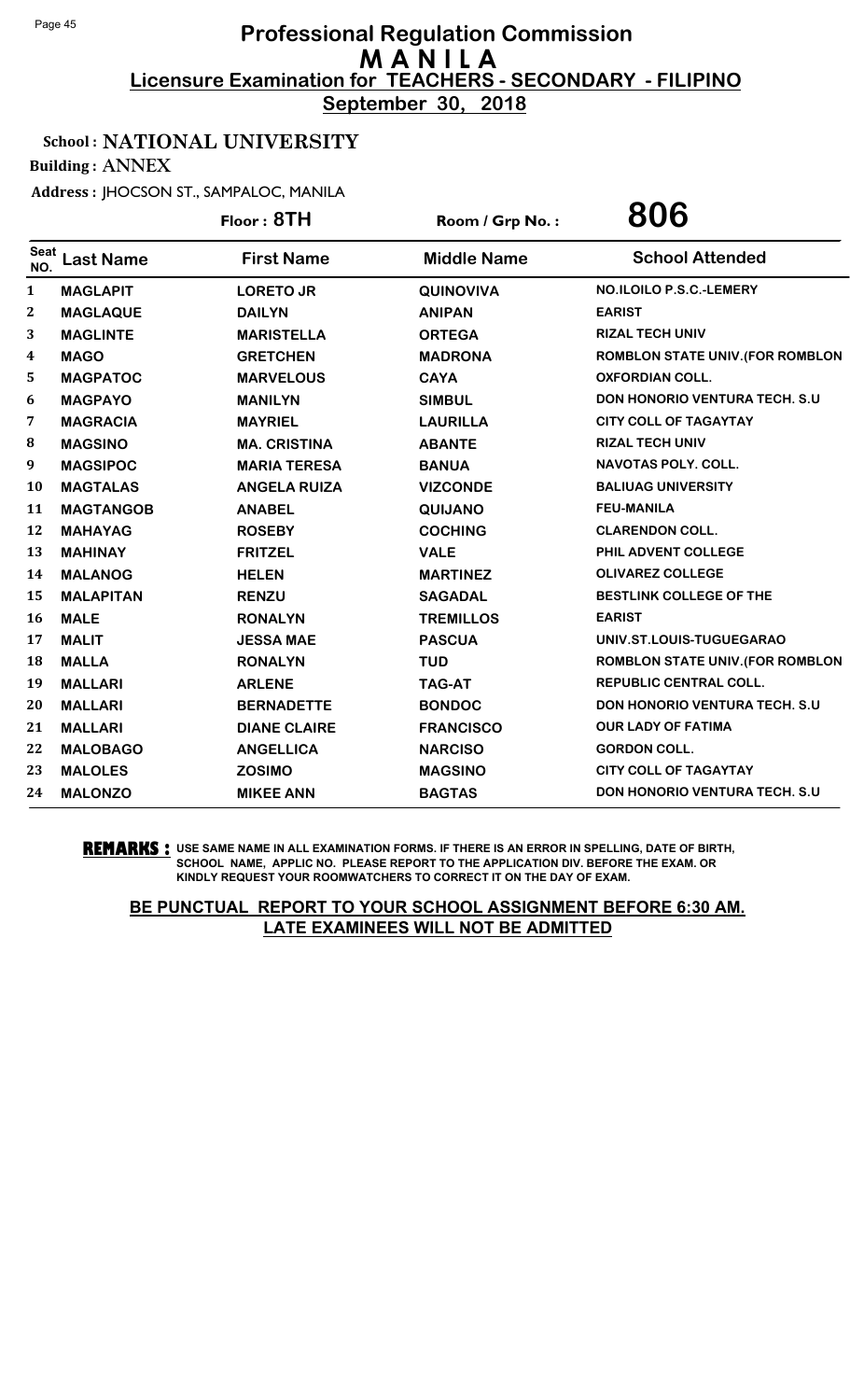**September 30, 2018**

## School : NATIONAL UNIVERSITY

Building : ANNEX

Address : JHOCSON ST., SAMPALOC, MANILA

|                    |                   | Floor: 8TH                | Room / Grp No.:    | 807                                   |
|--------------------|-------------------|---------------------------|--------------------|---------------------------------------|
| <b>Seat</b><br>NO. | <b>Last Name</b>  | <b>First Name</b>         | <b>Middle Name</b> | <b>School Attended</b>                |
| 1                  | <b>MALUNES</b>    | <b>MARK ANDREW</b>        | <b>POSADAS</b>     | P.L. VALENZUELA                       |
| $\mathbf{2}$       | <b>MAMAGAT</b>    | <b>TERESA</b>             | <b>SUS</b>         | <b>EARIST</b>                         |
| 3                  | <b>MAMUCUD</b>    | <b>CARMINA</b>            | <b>GARCIA</b>      | <b>DON HONORIO VENTURA TECH. S.U</b>  |
| 4                  | <b>MANAGAYTAY</b> | <b>ENEL</b>               | <b>DIVINO</b>      | <b>NAVOTAS POLY, COLL.</b>            |
| 5                  | <b>MANAGUELOD</b> | <b>ABIGAIL</b>            | <b>SIRINGAN</b>    | P. SABLE CORPUS COLL                  |
| 6                  | <b>MANAHAN</b>    | <b>ANGELYN MICHELLE</b>   | <b>SANTOS</b>      | <b>U OF RIZAL SYS.-RODRIGUEZ</b>      |
| 7                  | <b>MANAHAN</b>    | <b>CARLITO JR</b>         | <b>BACLI</b>       | U OF RIZAL SYS.-RODRIGUEZ             |
| 8                  | <b>MANAHAN</b>    | <b>INAH REY</b>           | <b>GARCIA</b>      | <b>BULACAN S.U-MALOLOS</b>            |
| 9                  | <b>MANALANSAN</b> | <b>SAMANTHA MARIE</b>     | <b>PAGUIA</b>      | UNIV.OF STO. TOMAS                    |
| 10                 | <b>MANALILI</b>   | <b>ANGELINE</b>           | <b>SANTOS</b>      | <b>BULACAN S.U-MALOLOS</b>            |
| 11                 | <b>MANALO</b>     | <b>DIANE ABIGAIL</b>      | <b>GONZALES</b>    | <b>STA. TERESA COLLEGE - BATANGAS</b> |
| 12                 | <b>MANALO</b>     | <b>JOVITA</b>             | <b>SANTIAGO</b>    | <b>DON HONORIO VENTURA TECH. S.U.</b> |
| 13                 | <b>MANALO</b>     | <b>LEA</b>                | <b>BRUSOLA</b>     | <b>MINSCAT-VICTORIA</b>               |
| 14                 | <b>MANALO</b>     | <b>LORRIE MAE</b>         | <b>ESTROPE</b>     | <b>EASTERN MINDORO COL.</b>           |
| 15                 | <b>MANALO</b>     | <b>MARIEL</b>             | <b>BESAS</b>       | IMMA.CONCEP.COLL.-BATANGAS            |
| 16                 | <b>MANALO</b>     | <b>OTEZA</b>              | <b>BECRUZ</b>      | <b>WESTERN COLL.-CAVITE</b>           |
| 17                 | <b>MANALO</b>     | <b>RAYNIEL</b>            | <b>LAGAMIA</b>     | <b>ICCT CFI</b>                       |
| 18                 | <b>MANALOTO</b>   | <b>MICHELLE</b>           | <b>CARREON</b>     | <b>HOLY ANGEL UNIV.</b>               |
| 19                 | <b>MANDAP</b>     | <b>JENNIFER</b>           |                    | <b>DON HONORIO VENTURA TECH. S.U.</b> |
| 20                 | <b>MANDAP</b>     | <b>JOCELYN</b>            | <b>PARUNGAO</b>    | DON HONORIO VENTURA TECH. S.U         |
| 21                 | <b>MANECLANG</b>  | <b>RENZO</b>              | <b>HERRERA</b>     | DR.C.S. LANTING COLL.-Q.C.            |
| 22                 | <b>MANESE</b>     | <b>MARIA CRISTINA LYN</b> | <b>CUNANAN</b>     | DON HONORIO VENTURA TECH. S.U         |
| 23                 | <b>MANGALUS</b>   | <b>LEILANI</b>            | <b>DANTIS</b>      | <b>SAN JOSE CHISTIAN COLL.</b>        |
| 24                 | <b>MANGAO</b>     | <b>MHELAH JANE</b>        | <b>COMENDADOR</b>  | <b>WESTERN COLL.-CAVITE</b>           |

**REMARKS :** USE SAME NAME IN ALL EXAMINATION FORMS. IF THERE IS AN ERROR IN SPELLING, DATE OF BIRTH, SCHOOL NAME, APPLIC NO. PLEASE REPORT TO THE APPLICATION DIV. BEFORE THE EXAM. OR KINDLY REQUEST YOUR ROOMWATCHERS TO CORRECT IT ON THE DAY OF EXAM.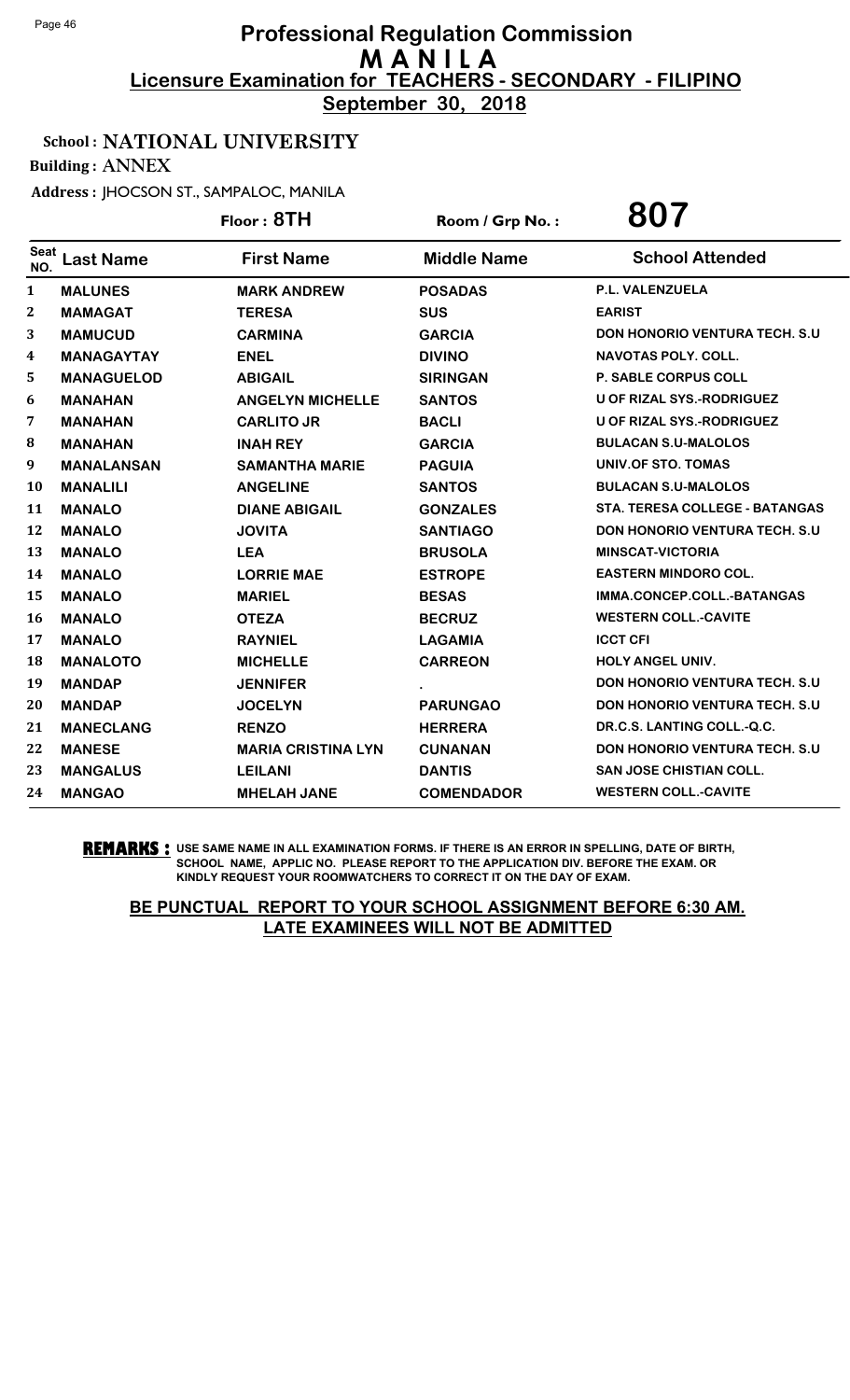**September 30, 2018**

## School : NATIONAL UNIVERSITY

Building : ANNEX

Address : JHOCSON ST., SAMPALOC, MANILA

|                    |                  | Floor: 9TH             | Room / Grp No.:    | 901                                   |
|--------------------|------------------|------------------------|--------------------|---------------------------------------|
| <b>Seat</b><br>NO. | <b>Last Name</b> | <b>First Name</b>      | <b>Middle Name</b> | <b>School Attended</b>                |
| 1                  | <b>MANGARING</b> | <b>ANGELYN</b>         | <b>ROPIRO</b>      | <b>METRO MANILA COLL.</b>             |
| 2                  | <b>MANGUIL</b>   | <b>JENNIFER</b>        | <b>ESCOTO</b>      | <b>HOLY ANGEL UNIV.</b>               |
| 3                  | <b>MANICDAO</b>  | <b>MARY ANN</b>        | <b>MARIN</b>       | <b>HOLY CROSS-PAMPANGA</b>            |
| 4                  | <b>MANIEGO</b>   | <b>CAMILLE</b>         | <b>TUDLA</b>       | <b>BULACAN S.U-MALOLOS</b>            |
| 5                  | <b>MANILA</b>    | <b>CHARISSE FAITH</b>  | <b>CAZARIN</b>     | <b>DON HONORIO VENTURA TECH. S.U.</b> |
| 6                  | <b>MANIMTIM</b>  | <b>JENNIFER</b>        | <b>ALCANTARA</b>   | <b>CITY COLL OF TAGAYTAY</b>          |
| 7                  | <b>MANIO</b>     | <b>REGIE</b>           | <b>MANIO</b>       | <b>HOLY CROSS-PAMPANGA</b>            |
| 8                  | <b>MANLANGIT</b> | <b>ESTHER MAE</b>      | <b>SANTELICES</b>  | N. T. C.                              |
| 9                  | <b>MANREZA</b>   | <b>RONNEL</b>          | <b>GATARIN</b>     | <b>CLARENDON COLL.</b>                |
| 10                 | <b>MANSIBANG</b> | <b>JACINTO JR</b>      | <b>BALISI</b>      | <b>ISABELA S.U.-CABAGAN</b>           |
| 11                 | <b>MANUCOM</b>   | <b>LAURENCE</b>        | <b>ANDACA</b>      | N. T. C.                              |
| 12                 | <b>MANUEL</b>    | <b>ABRAHAM</b>         | <b>LUMADAY</b>     | <b>ISABELA S.U.-ANGADANAN</b>         |
| 13                 | <b>MANUEL</b>    | <b>ANGELICA JOY</b>    | <b>CALABITIN</b>   | <b>MEYCAUAYAN COLL.</b>               |
| 14                 | <b>MANUEL</b>    | <b>BIANCA MICAELLA</b> | <b>JAVIEN</b>      | P.L. MARIKINA CITY                    |
| 15                 | <b>MANUEL</b>    | <b>KLEYR JORLENE</b>   | <b>BALDERAMA</b>   | <b>CITY COLL OF TAGAYTAY</b>          |
| 16                 | <b>MANZANO</b>   | <b>ISABELA JOYCE</b>   | <b>BLANQUEZA</b>   | <b>RIZAL TECH UNIV</b>                |
| 17                 | <b>MAPUSAO</b>   | <b>MARGIE</b>          | <b>VELARDE</b>     | P.U.P.-RAGAY, CAM. SUR                |
| 18                 | <b>MARANAN</b>   | <b>CATHERINE JANE</b>  | <b>CABLAS</b>      | <b>TRINITAS COLL.</b>                 |
| 19                 | <b>MARARAC</b>   | <b>MINERVA</b>         | <b>CARRERA</b>     | PHIL COL OF NORTHWESTERN LUZON        |
| 20                 | <b>MARASIGAN</b> | <b>ZARAH</b>           | <b>MENDOZA</b>     | RIZAL COLL.-TAAL                      |
| 21                 | <b>MARBELLA</b>  | <b>LINDA</b>           | <b>MANGILIMAN</b>  | <b>LIMAY POLYTECH.COLL.</b>           |
| 22                 | <b>MARCAIDA</b>  | <b>JERLIE</b>          | <b>MARTIN</b>      | P.L. PASIG                            |
| 23                 | <b>MARCELINO</b> | <b>ROSETH</b>          | <b>MILAR</b>       | <b>EARIST</b>                         |
| 24                 | <b>MARCELO</b>   | <b>CHERRY ANNE</b>     | <b>JINGCO</b>      | <b>ST.RITA'S COLL.-PAMPANGA</b>       |

**REMARKS :** USE SAME NAME IN ALL EXAMINATION FORMS. IF THERE IS AN ERROR IN SPELLING, DATE OF BIRTH, SCHOOL NAME, APPLIC NO. PLEASE REPORT TO THE APPLICATION DIV. BEFORE THE EXAM. OR KINDLY REQUEST YOUR ROOMWATCHERS TO CORRECT IT ON THE DAY OF EXAM.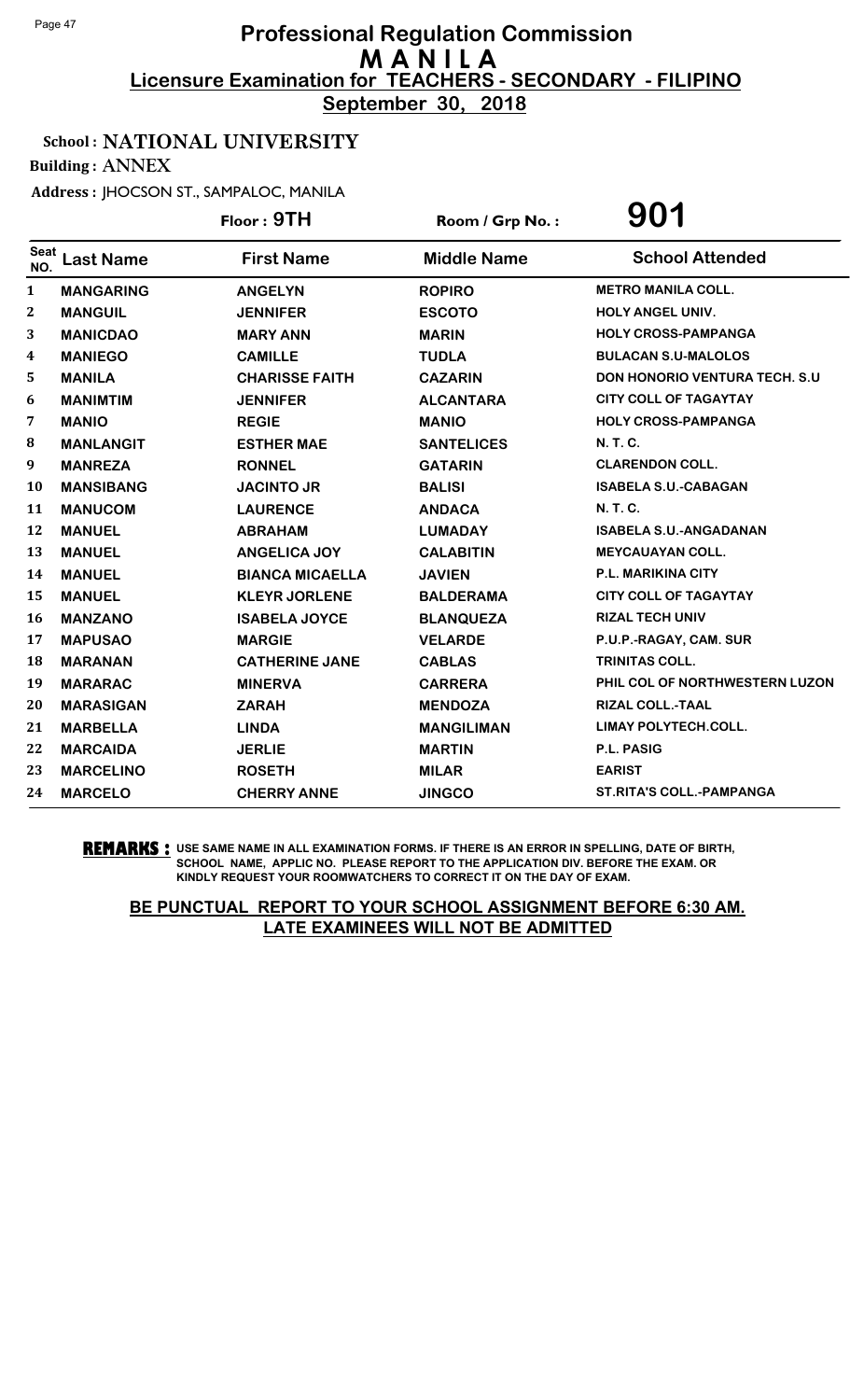**September 30, 2018**

## School : NATIONAL UNIVERSITY

Building : ANNEX

Address : JHOCSON ST., SAMPALOC, MANILA

|                    |                   | Floor: 9TH          | Room / Grp No.:    | 902                                  |
|--------------------|-------------------|---------------------|--------------------|--------------------------------------|
| <b>Seat</b><br>NO. | <b>Last Name</b>  | <b>First Name</b>   | <b>Middle Name</b> | <b>School Attended</b>               |
| 1                  | <b>MARCELO</b>    | <b>JELLY MAE</b>    | <b>TORIO</b>       | <b>ICCT CFI</b>                      |
| $\bf{2}$           | <b>MARCO</b>      | <b>ARLENE</b>       | <b>HUMARANG</b>    | ROMBLON STATE UNIV. (FOR ROMBLON     |
| 3                  | <b>MARIGONDON</b> | <b>ROSEMARIE</b>    | <b>RAMIREZ</b>     | <b>U OF RIZAL SYS.-TANAY</b>         |
| 4                  | <b>MARINDA</b>    | <b>MARIMAR</b>      | <b>ANGELES</b>     | <b>EARIST</b>                        |
| 5                  | <b>MARPURI</b>    | <b>DEBBIE</b>       | <b>AGATO</b>       | <b>RIZAL TECH UNIV</b>               |
| 6                  | <b>MARQUEZ</b>    | <b>REYNA</b>        | <b>COLLIARGA</b>   | DON HONORIO VENTURA TECH. S.U        |
| 7                  | <b>MARQUINA</b>   | <b>LAILA GAYLE</b>  | <b>CASA</b>        | <b>RIZAL TECH UNIV</b>               |
| ${\bf 8}$          | <b>MARTIN</b>     | <b>SHEINA</b>       | <b>TAN</b>         | OL OF LOURDES T.C.                   |
| 9                  | <b>MARTINEZ</b>   | <b>ANALYN</b>       | <b>CADIENTE</b>    | <b>U OF RIZAL SYS.-PILILLA</b>       |
| 10                 | <b>MARTINEZ</b>   | <b>EDUARDO JR</b>   | <b>LAPITAN</b>     | <b>RIZAL TECH UNIV</b>               |
| 11                 | <b>MARTINEZ</b>   | <b>LYKA ROSE</b>    | <b>VICLAR</b>      | <b>UNIV.OF MAKATI</b>                |
| 12                 | <b>MASCADA</b>    | <b>GINA</b>         | <b>ORDOñEZ</b>     | SOUTHEASTERN COLL.-DAVAO DS          |
| 13                 | <b>MASIRAG</b>    | <b>MARIZ</b>        | <b>GUECO</b>       | <b>ICCT CFI</b>                      |
| 14                 | <b>MATALOTE</b>   | <b>GILLEN</b>       | <b>PANLAQUI</b>    | <b>DON HONORIO VENTURA TECH. S.U</b> |
| 15                 | <b>MATEO</b>      | <b>ACE</b>          | <b>TUMANGAN</b>    | <b>BULACAN S.U-MALOLOS</b>           |
| 16                 | <b>MATIENZO</b>   | <b>ALYSSA MARIE</b> | <b>SAN JUAN</b>    | U OF RIZAL SYS.-PILILLA              |
| 17                 | <b>MATIGA</b>     | <b>LYN KRISTINE</b> | <b>MOZAR</b>       | <b>EARIST</b>                        |
| 18                 | <b>MATORRE</b>    | <b>PRINCE ARIS</b>  | <b>REDUTA</b>      | <b>COLEGIO DE SAN GABRIEL</b>        |
| 19                 | <b>MAULLON</b>    | <b>RICA MAY</b>     | <b>DE VILLA</b>    | <b>CITY COLL OF TAGAYTAY</b>         |
| 20                 | <b>MAURICIO</b>   | ZOILO JR            | <b>STA ANA</b>     | P.L. MANILA                          |
| 21                 | <b>MAYO</b>       | <b>JEFFERSON</b>    | <b>MUÑOZ</b>       | P.L. VALENZUELA                      |
| 22                 | <b>MAYO</b>       | <b>MARK ROEL</b>    | <b>MAGNO</b>       | <b>U OF RIZAL SYS.-ANGONO</b>        |
| 23                 | <b>MAZO</b>       | <b>CHERRY ANN</b>   | <b>MORADA</b>      | <b>BATANGAS STATE UNIVERSITY -</b>   |
| 24                 | <b>MEDENILLA</b>  | <b>JERRA MAE</b>    | <b>DAVID</b>       | <b>DON HONORIO VENTURA TECH. S.U</b> |

**REMARKS :** USE SAME NAME IN ALL EXAMINATION FORMS. IF THERE IS AN ERROR IN SPELLING, DATE OF BIRTH, SCHOOL NAME, APPLIC NO. PLEASE REPORT TO THE APPLICATION DIV. BEFORE THE EXAM. OR KINDLY REQUEST YOUR ROOMWATCHERS TO CORRECT IT ON THE DAY OF EXAM.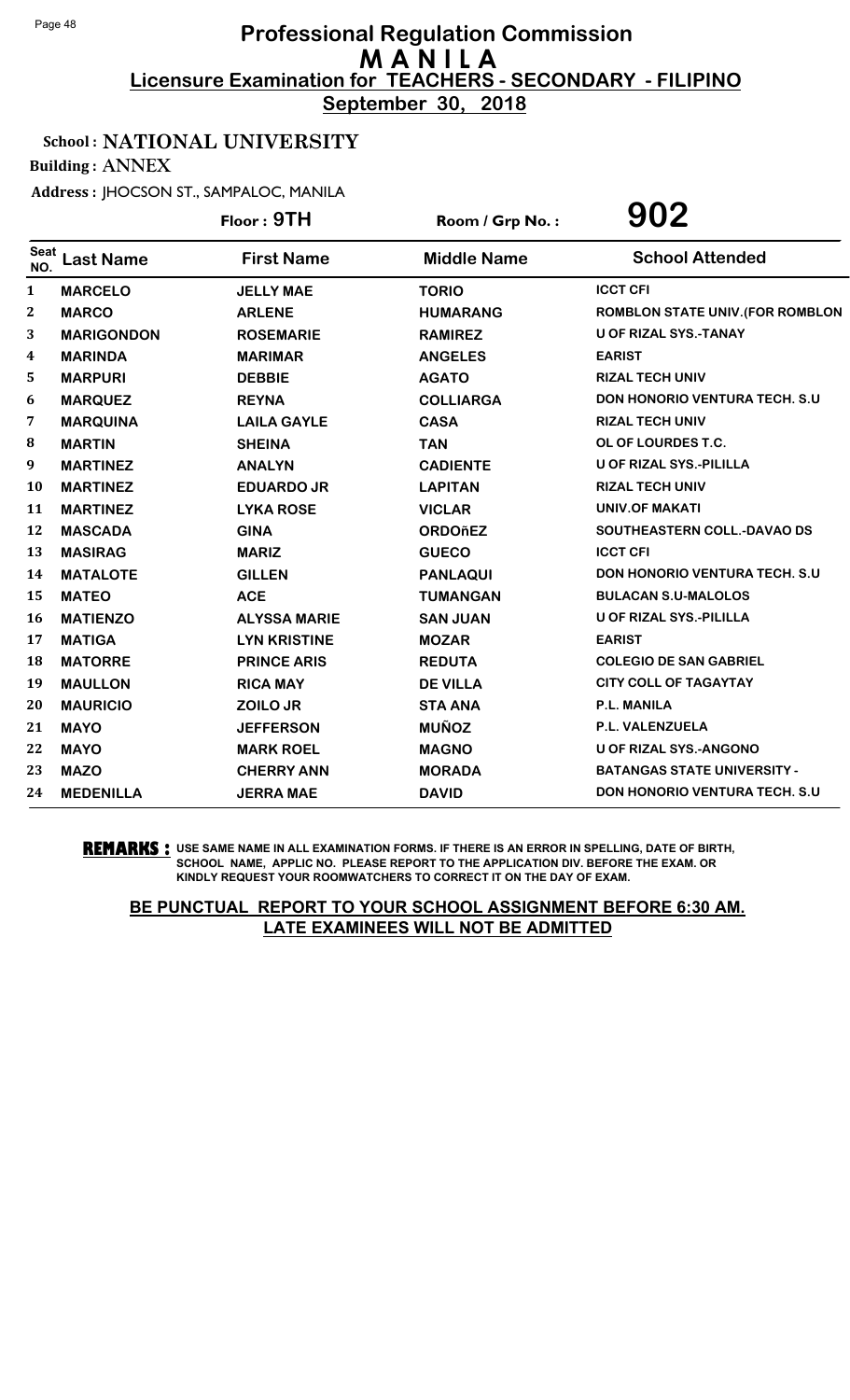**September 30, 2018**

#### School : NATIONAL UNIVERSITY

Building : ANNEX

Address : JHOCSON ST., SAMPALOC, MANILA

|                    |                  | Floor: 9TH              | Room / Grp No.:    | 903                                   |
|--------------------|------------------|-------------------------|--------------------|---------------------------------------|
| <b>Seat</b><br>NO. | <b>Last Name</b> | <b>First Name</b>       | <b>Middle Name</b> | <b>School Attended</b>                |
| $\mathbf{1}$       | <b>MEDILLO</b>   | <b>LORETA</b>           | <b>SANTOS</b>      | <b>U PERP HELP-LAGUNA</b>             |
| $\boldsymbol{2}$   | <b>MEDINA</b>    | <b>CHABEE</b>           | <b>GATCHALIAN</b>  | <b>LAGUNA SPU-LOS BAÑOS</b>           |
| 3                  | <b>MEDINA</b>    | <b>NOEMI</b>            | <b>DE ROXAS</b>    | <b>EARIST</b>                         |
| 4                  | <b>MEDINA</b>    | <b>RIZZA</b>            | <b>HERNANDEZ</b>   | <b>CITY COLL OF TAGAYTAY</b>          |
| 5                  | <b>MENDEZ</b>    | <b>ANGELICA</b>         | <b>AVILA</b>       | <b>REGIS MARIE COLLEGE</b>            |
| 6                  | <b>MENDIGO</b>   | <b>PIA GEAN</b>         | <b>BAJADO</b>      | STO.ROSARIO S.PALAY CO                |
| 7                  | <b>MENDIOLA</b>  | <b>DANICA</b>           | <b>MALLARI</b>     | <b>DON HONORIO VENTURA TECH. S.U.</b> |
| 8                  | <b>MENDIOLA</b>  | <b>SALVACION</b>        | <b>ABAD</b>        | LEYTE STATE COLLEGE                   |
| 9                  | <b>MENDOZA</b>   | <b>BABY JEAN</b>        | <b>DE LUNA</b>     | STA.CRUZ INST.                        |
| <b>10</b>          | <b>MENDOZA</b>   | <b>FATIMA ERICA</b>     | <b>OLPATE</b>      | <b>BINANGONAN CATH. COLL.</b>         |
| 11                 | <b>MENDOZA</b>   | <b>FE</b>               | <b>PANGILINAN</b>  | N. T. C.                              |
| 12                 | <b>MENDOZA</b>   | <b>JANNA KATRINA</b>    | <b>BOCALAN</b>     | <b>U OF RIZAL SYS.-PILILLA</b>        |
| 13                 | <b>MENDOZA</b>   | <b>JESSA MAE</b>        | <b>GUTIERREZ</b>   | <b>CLARENDON COLL.</b>                |
| 14                 | <b>MENDOZA</b>   | <b>JUSTINE CAMIL</b>    | <b>TRIA</b>        | <b>UNIV.OF STO. TOMAS</b>             |
| 15                 | <b>MENDOZA</b>   | <b>KIM MARIELLE</b>     | <b>LAAN</b>        | <b>BULACAN S.U-MALOLOS</b>            |
| <b>16</b>          | <b>MENDOZA</b>   | <b>LEONIDA</b>          | <b>PISCASIO</b>    | U OF RIZAL SYS.-TANAY                 |
| 17                 | <b>MENDOZA</b>   | <b>MARIA CONCEPCION</b> | <b>GAMOTIN</b>     | <b>BULACAN S.U-MALOLOS</b>            |
| 18                 | <b>MENDOZA</b>   | <b>MARY GRACE</b>       | <b>MANALO</b>      | <b>RIZAL TECH UNIV</b>                |
| 19                 | <b>MENDOZA</b>   | <b>REALYN</b>           | <b>MATALOG</b>     | IMMA.CONCEP.COLL.-BATANGAS            |
| 20                 | <b>MENDOZA</b>   | <b>REALYN</b>           | <b>MATALOG</b>     | IMMA.CONCEP.COLL.-BATANGAS            |
| 21                 | <b>MENDOZA</b>   | <b>RESIEL</b>           | <b>TABOCTABOC</b>  | C.L.S.U.                              |
| 22                 | <b>MERCADO</b>   | <b>ANGELICA</b>         | <b>MANALOTO</b>    | <b>DON HONORIO VENTURA TECH. S.U</b>  |
| 23                 | <b>MERCADO</b>   | <b>KAREN</b>            | <b>MANIEGO</b>     | <b>HARVARDIAN COLL.-PAMPANGA</b>      |
| 24                 | <b>MERCADO</b>   | <b>RONALYN</b>          | <b>DELA RITA</b>   | <b>LYCEUM OF ALABANG (for. NCST)</b>  |

**REMARKS :** USE SAME NAME IN ALL EXAMINATION FORMS. IF THERE IS AN ERROR IN SPELLING, DATE OF BIRTH, SCHOOL NAME, APPLIC NO. PLEASE REPORT TO THE APPLICATION DIV. BEFORE THE EXAM. OR KINDLY REQUEST YOUR ROOMWATCHERS TO CORRECT IT ON THE DAY OF EXAM.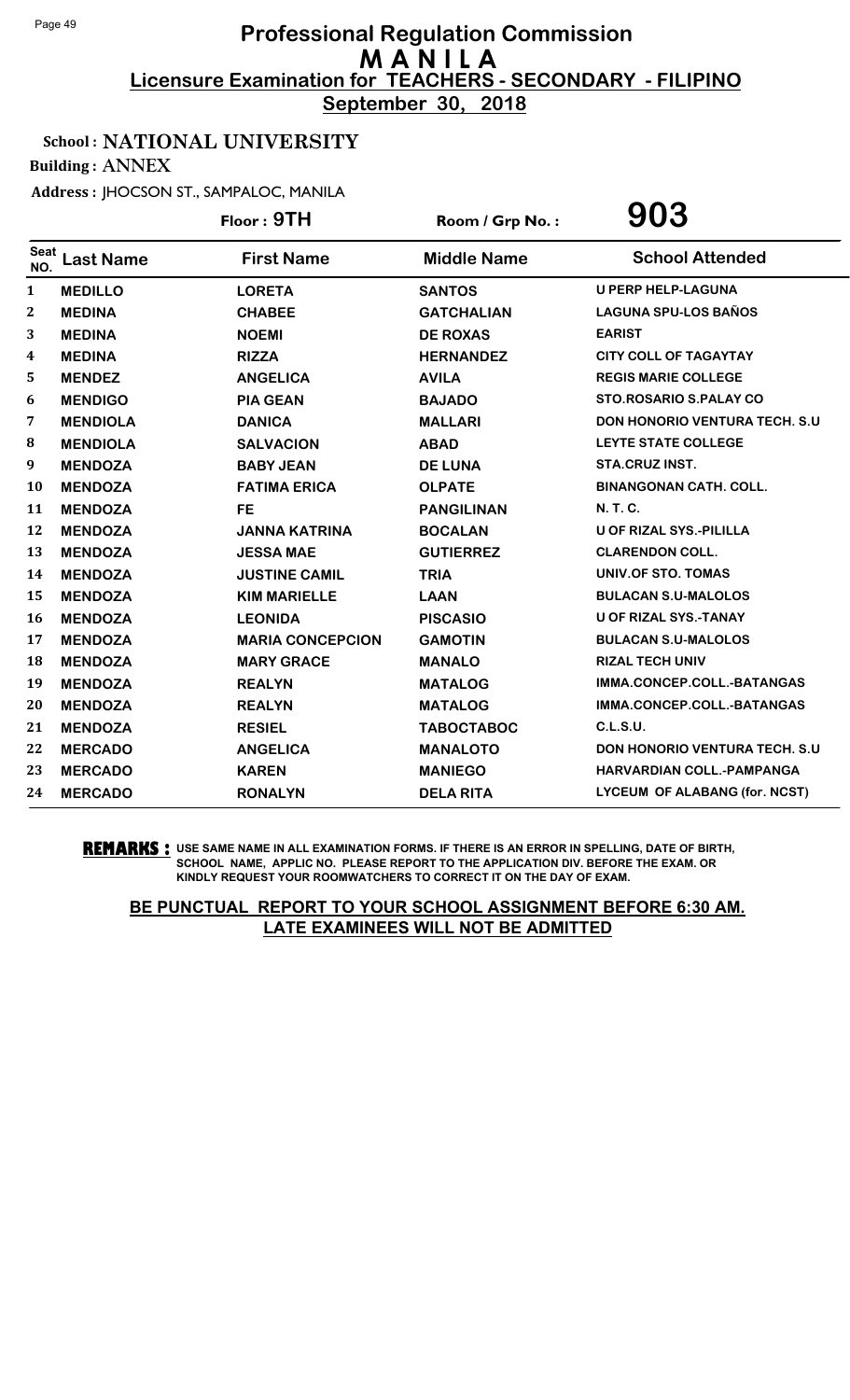**September 30, 2018**

## School : NATIONAL UNIVERSITY

Building : ANNEX

Address : JHOCSON ST., SAMPALOC, MANILA

|                  |                   | Floor: 9TH          | Room / Grp No.:    | 904                                            |
|------------------|-------------------|---------------------|--------------------|------------------------------------------------|
| Seat<br>NO.      | <b>Last Name</b>  | <b>First Name</b>   | <b>Middle Name</b> | <b>School Attended</b>                         |
| $\mathbf{1}$     | <b>MERCADO</b>    | <b>SHIELA</b>       | <b>CASTRO</b>      | <b>DON HONORIO VENTURA TECH. S.U.</b>          |
| $\boldsymbol{2}$ | <b>MERCADO</b>    | <b>THRIXIA</b>      |                    | <b>DON HONORIO VENTURA TECH. S.U.</b>          |
| 3                | <b>MERCOLESIA</b> | <b>VEA</b>          | <b>RAMOS</b>       | <b>EARIST</b>                                  |
| 4                | <b>MERDEJIA</b>   | <b>JONALIZA</b>     | <b>BORNILLO</b>    | <b>NAVAL S.U.-NAVAL</b>                        |
| 5                | <b>MERTO</b>      | <b>MA. EMELYN</b>   | <b>OCIER</b>       | <b>SACRED HEART COLLEGE</b>                    |
| 6                | <b>MESINA</b>     | <b>REGIE ROSE</b>   | <b>MANIACOP</b>    | <b>HOLY CROSS-PAMPANGA</b>                     |
| 7                | <b>METILLO</b>    | <b>JELLY</b>        | <b>DAYOC</b>       | <b>MEYCAUAYAN COLL.</b>                        |
| 8                | <b>MIGUEL</b>     | <b>ANGIE</b>        | <b>YABUT</b>       | <b>DON HONORIO VENTURA TECH. S.U</b>           |
| 9                | <b>MILITANTE</b>  | <b>JOHN JOSHUA</b>  | <b>FIELIDAD</b>    | <b>CALAUAG CENTRAL COL.</b>                    |
| 10               | <b>MILLADO</b>    | <b>MARITONI</b>     | <b>CABREIRA</b>    | U OF RIZAL SYS.-PILILLA                        |
| 11               | <b>MIRAL</b>      | <b>JUDY MAE</b>     | <b>ZAPATA</b>      | <b>GORDON COLL.</b>                            |
| 12               | <b>MIRANDA</b>    | <b>ANGELINE</b>     | <b>DASIG</b>       | <b>GUAGUA NAT'L COLLEGE</b>                    |
| 13               | <b>MIRANDA</b>    | <b>JHEAN ROSE</b>   | <b>AGUILA</b>      | <b>OUR LADY OF FATIMA</b>                      |
| 14               | <b>MIRANDA</b>    | <b>LANIE</b>        | <b>VIDAD</b>       | <b>CAGAYAN STATE</b>                           |
| 15               | <b>MIRANDA</b>    | <b>MARIVIC</b>      | <b>PATIAG</b>      | UNIV.OF THE ASSUMP.                            |
| <b>16</b>        | <b>MIRANDA</b>    | <b>PRINCESS JOY</b> | <b>PATERNO</b>     | <b>GEN DE JESUS COL</b>                        |
| 17               | <b>MIRASOL</b>    | <b>MARY GRACE</b>   | <b>DE GUZMAN</b>   | P.L. MARIKINA CITY                             |
| <b>18</b>        | <b>MODESTO</b>    | <b>SHIELEZ ANNE</b> | <b>OCHOA</b>       | <b>CITY COLL OF TAGAYTAY</b>                   |
| 19               | <b>MOJICA</b>     | <b>GIAN CARLO</b>   | <b>MENDOZA</b>     | <b>IMUS INSTITUTE OF SCIENCE &amp; TECH-(F</b> |
| 20               | <b>MOJICA</b>     | <b>OGIE</b>         | <b>SAN JUAN</b>    | TRECE MARTIRES CITY COLL.                      |
| 21               | <b>MOLINO</b>     | <b>JOELSAN</b>      | <b>ROMERO</b>      | <b>ROMBLON STATE UNIV. (FOR ROMBLON</b>        |
| 22               | <b>MOLITO</b>     | <b>ANA LIZA</b>     | <b>LACSAMANA</b>   | P.L. MARIKINA CITY                             |
| 23               | <b>MOLLANIDA</b>  | <b>MARINELLE</b>    | <b>PANALIGAN</b>   | P.L. MUNTINLUPA                                |
| 24               | <b>MOMONGAN</b>   | <b>RICARDO JR</b>   | <b>HUTALLA</b>     | <b>RIZAL TECH UNIV</b>                         |

**REMARKS :** USE SAME NAME IN ALL EXAMINATION FORMS. IF THERE IS AN ERROR IN SPELLING, DATE OF BIRTH, SCHOOL NAME, APPLIC NO. PLEASE REPORT TO THE APPLICATION DIV. BEFORE THE EXAM. OR KINDLY REQUEST YOUR ROOMWATCHERS TO CORRECT IT ON THE DAY OF EXAM.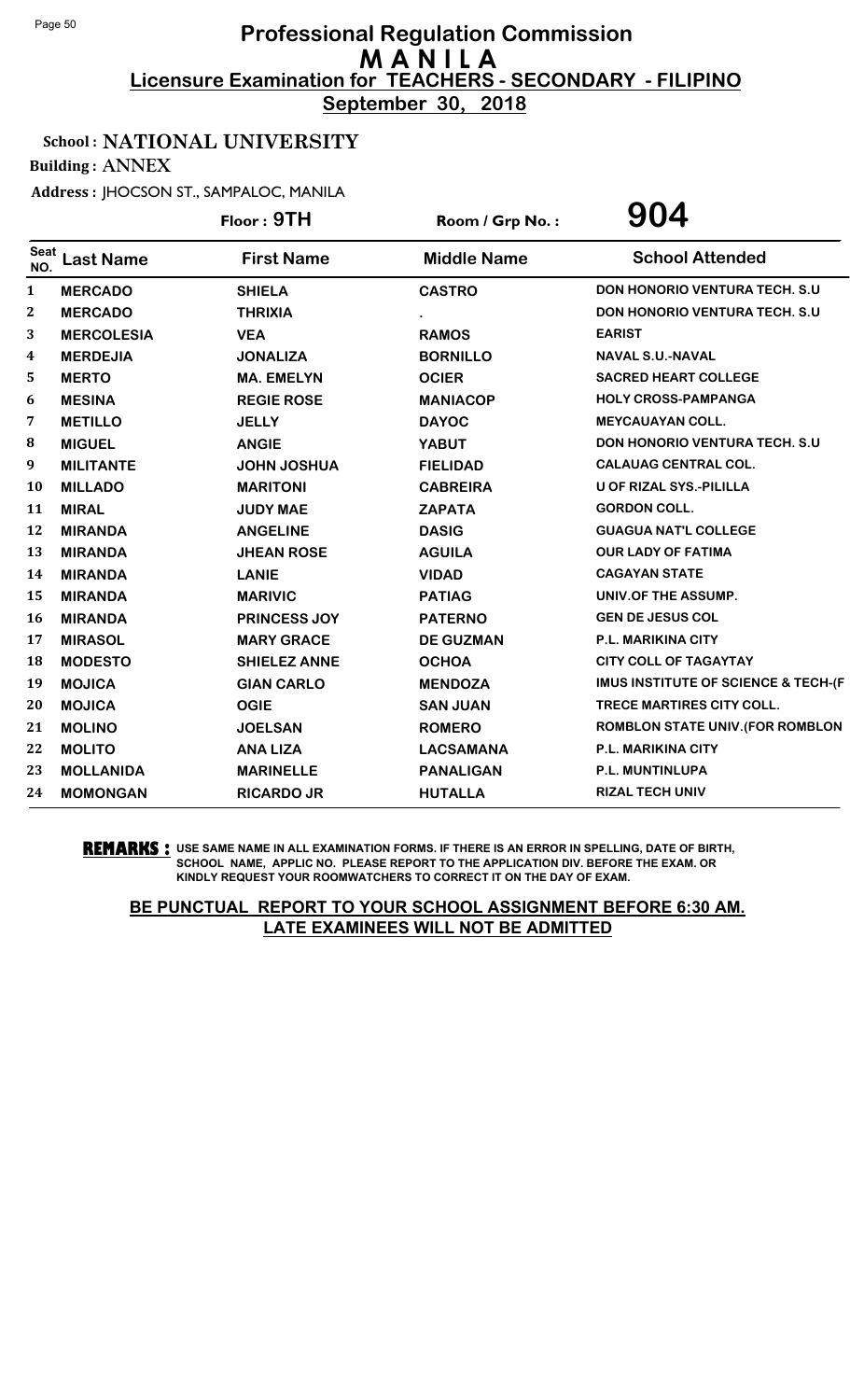**September 30, 2018**

## School : NATIONAL UNIVERSITY

Building : ANNEX

Address : JHOCSON ST., SAMPALOC, MANILA

|                    |                    | Floor: 9TH           | Room / Grp No.:    | 905                                   |
|--------------------|--------------------|----------------------|--------------------|---------------------------------------|
| <b>Seat</b><br>NO. | <b>Last Name</b>   | <b>First Name</b>    | <b>Middle Name</b> | <b>School Attended</b>                |
| $\mathbf{1}$       | <b>MONASTERIAL</b> | <b>JENNALYN</b>      | <b>OJASCASTRO</b>  | <b>U OF RIZAL SYS.-ANGONO</b>         |
| 2                  | <b>MONGE</b>       | <b>JOHN CARLO</b>    | <b>YADAO</b>       | D.L.S.U.-DASMARIÑAS                   |
| 3                  | <b>MONREAL</b>     | <b>MELODY</b>        | <b>ATIENZA</b>     | <b>EASTERN MINDORO COL.</b>           |
| 4                  | <b>MONTA</b>       | <b>CHONA</b>         | <b>ALEJO</b>       | <b>KOL. SUBIC</b>                     |
| 5                  | <b>MONTECIANO</b>  | <b>ALDA</b>          | <b>COSTIN</b>      | SO.LEYTE S.U.-T.OPPUS                 |
| 6                  | <b>MONTEMAYOR</b>  | <b>JANESSA AMOR</b>  | <b>LOPEZ</b>       | <b>DON HONORIO VENTURA TECH. S.U</b>  |
| 7                  | <b>MONTEROLA</b>   | <b>MARY ROSE JOY</b> | <b>ARCEGA</b>      | <b>RIZAL TECH UNIV</b>                |
| 8                  | <b>MONTESIOSO</b>  | <b>ELLA</b>          | <b>GANOZA</b>      | <b>RIZAL TECH UNIV</b>                |
| 9                  | <b>MONTICALVO</b>  | <b>GEMMA</b>         | <b>BUJAUE</b>      | P.L. MUNTINLUPA                       |
| <b>10</b>          | <b>MONTIEL</b>     | <b>HAZEL</b>         | <b>OCAMPO</b>      | <b>P.L. PASIG</b>                     |
| 11                 | <b>MONTON</b>      | <b>MARIBEL</b>       | <b>BONIFACIO</b>   | <b>ABADA COLLEGE</b>                  |
| 12                 | <b>MORADA</b>      | <b>ALYSSA</b>        | <b>GONZAGA</b>     | <b>GORDON COLL.</b>                   |
| 13                 | <b>MORADA</b>      | <b>MITZI</b>         | <b>LACSA</b>       | <b>DON HONORIO VENTURA TECH. S.U.</b> |
| 14                 | <b>MORALDE</b>     | <b>JOLINA</b>        | PO                 | NO.MINDANAO COLL.                     |
| 15                 | <b>MORALES</b>     | <b>ALMA</b>          | <b>SALVADOR</b>    | <b>BESTLINK COLLEGE OF THE</b>        |
| <b>16</b>          | <b>MORALES</b>     | <b>ANNALYN</b>       | <b>PALIGAR</b>     | <b>BESTLINK COLLEGE OF THE</b>        |
| 17                 | <b>MORALES</b>     | <b>GLIZA MAE</b>     | <b>MONARES</b>     | <b>ICCT CFI</b>                       |
| 18                 | <b>MORALES</b>     | <b>JUNE JOVIN</b>    | <b>MIRALLES</b>    | <b>U OF RIZAL SYS.-ANTIPOLO</b>       |
| 19                 | <b>MORAN</b>       | <b>ANAMARIE</b>      | <b>PAGASPAS</b>    | BESTLINK COLLEGE OF THE               |
| 20                 | <b>MORAN</b>       | <b>ANTERO JR</b>     | <b>RAMORAN</b>     | P.L. MUNTINLUPA                       |
| 21                 | <b>MORDEN</b>      | <b>JONATHAN</b>      | <b>CERILLO</b>     | <b>ICCT CFI</b>                       |
| 22                 | <b>MOREDO</b>      | <b>MALEOZA JANE</b>  | <b>RICO</b>        | P.U.P.-STA. MESA                      |
| 23                 | <b>MORENO</b>      | <b>LIMUEL</b>        | <b>VASQUEZ</b>     | IMUS INSTITUTE OF SCIENCE & TECH-(F   |
| 24                 | <b>MORILLO</b>     | <b>AMELIA</b>        | <b>LEGUA</b>       | <b>EARIST</b>                         |

**REMARKS :** USE SAME NAME IN ALL EXAMINATION FORMS. IF THERE IS AN ERROR IN SPELLING, DATE OF BIRTH, SCHOOL NAME, APPLIC NO. PLEASE REPORT TO THE APPLICATION DIV. BEFORE THE EXAM. OR KINDLY REQUEST YOUR ROOMWATCHERS TO CORRECT IT ON THE DAY OF EXAM.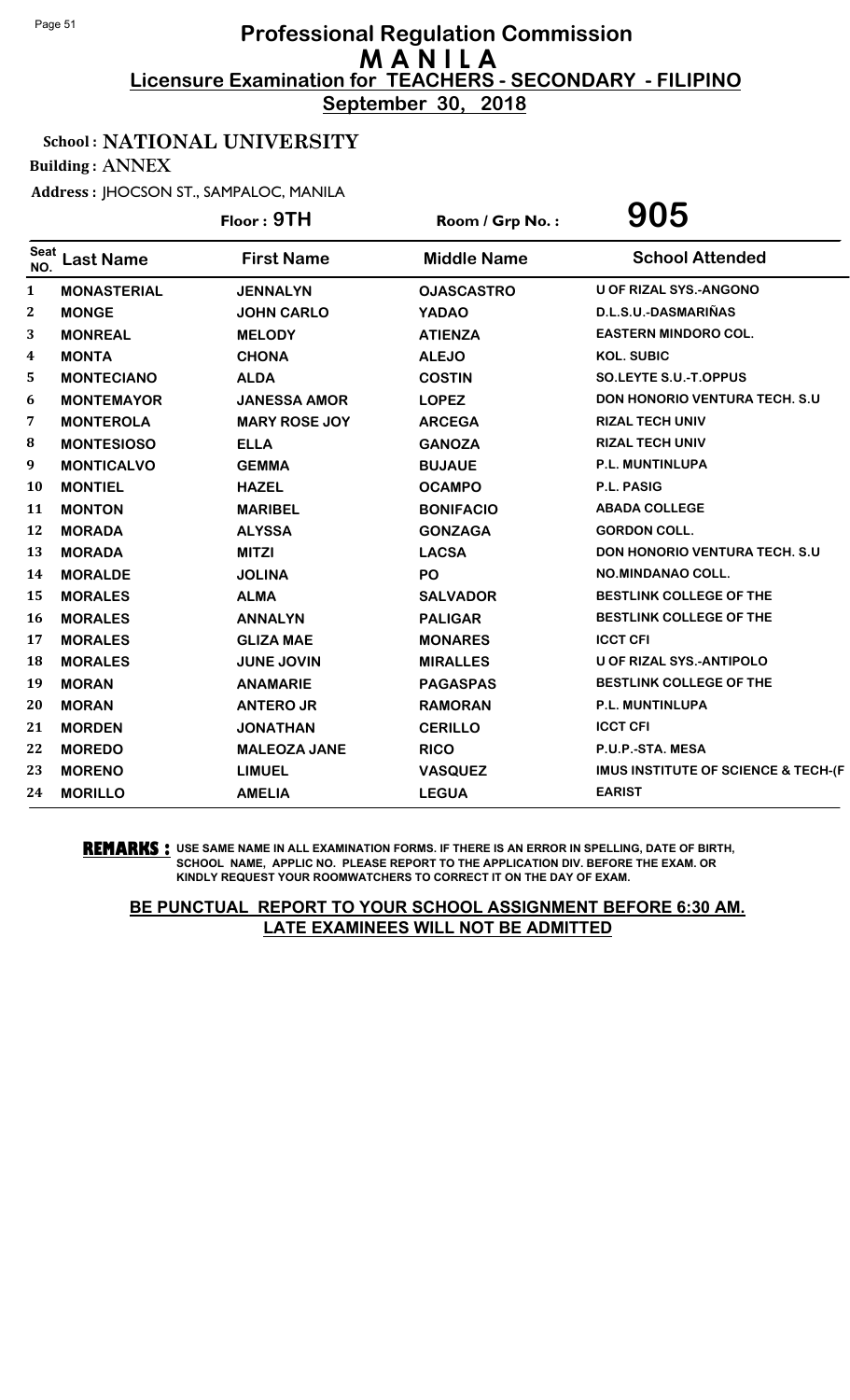**September 30, 2018**

## School : NATIONAL UNIVERSITY

Building : ANNEX

Address : JHOCSON ST., SAMPALOC, MANILA

|                    |                   | Floor: 9TH             | Room / Grp No.:    | 906                                     |
|--------------------|-------------------|------------------------|--------------------|-----------------------------------------|
| <b>Seat</b><br>NO. | <b>Last Name</b>  | <b>First Name</b>      | <b>Middle Name</b> | <b>School Attended</b>                  |
| $\mathbf{1}$       | <b>MUGAS</b>      | <b>JENILA</b>          | <b>MADEJA</b>      | <b>EARIST</b>                           |
| 2                  | <b>MUNAR</b>      | <b>JANICA</b>          | <b>ESTOPACE</b>    | <b>RIZAL TECH UNIV</b>                  |
| 3                  | <b>MUNDOC</b>     | <b>MAURICE</b>         | <b>CABATU</b>      | <b>ICCT CFI</b>                         |
| 4                  | <b>MUNOZ</b>      | <b>MARILYN</b>         | <b>ILAO</b>        | N. T. C.                                |
| 5                  | <b>MURO</b>       | <b>PINKY</b>           | <b>VILLANUEVA</b>  | LIPA CITY PUBLIC COLL.                  |
| 6                  | <b>MUSTAPHA</b>   | <b>JAMAICA</b>         | <b>MAGLEO</b>      | <b>RIZAL TECH UNIV</b>                  |
| 7                  | <b>MUZAR</b>      | <b>ROBIN</b>           | <b>HERMANES</b>    | <b>P.L. MARIKINA CITY</b>               |
| 8                  | <b>MUÑOZ</b>      | <b>DEIUM</b>           | <b>DIANO</b>       | <b>VIRGEN DL REMEDIOS COL.-OLONGAPO</b> |
| 9                  | <b>NABUA</b>      | <b>JOSIECA</b>         | <b>GONZALES</b>    | <b>RIZAL TECH UNIV</b>                  |
| 10                 | <b>NALAUNAN</b>   | <b>ANTONIO JR</b>      | <b>DE VERA</b>     | <b>COLL. MOST HOLY TRINITY</b>          |
| 11                 | <b>NAPILI</b>     | <b>JENNYLYN</b>        | <b>CHICA</b>       | P.N.U.-MANILA                           |
| 12                 | <b>NARAG</b>      | <b>MILAGROS</b>        | <b>MACABABBAD</b>  | <b>CAGAYAN STATE</b>                    |
| 13                 | <b>NARRAL</b>     | <b>AIREN</b>           | <b>NIPUEN</b>      | <b>NORTHWESTERN VISAYAN</b>             |
| 14                 | <b>NASAN</b>      | <b>SENDENIA</b>        | <b>LINGON</b>      | <b>U PERP HELP-LAGUNA</b>               |
| 15                 | <b>NATIVIDAD</b>  | <b>REMILYN</b>         | <b>BANDORIN</b>    | <b>BULACAN S.U-MALOLOS</b>              |
| 16                 | <b>NAVAL</b>      | <b>LIZ-ANN CIENA</b>   | <b>CIELOS</b>      | <b>RIZAL TECH UNIV</b>                  |
| 17                 | <b>NAVAL</b>      | <b>RHEA</b>            | <b>MONSANTO</b>    | <b>N. T. C.</b>                         |
| 18                 | <b>NAVALES</b>    | <b>ANGELO</b>          | <b>BALAGAPO</b>    | <b>BICOL UNIV.-GUBAT</b>                |
| 19                 | <b>NEBRIDA</b>    | <b>JUDE LIPRIAN</b>    | <b>LUCERO</b>      | U PERP HELP-LAGUNA                      |
| 20                 | <b>NEPOMUCENO</b> | <b>JAYSON</b>          | <b>LLEMIT</b>      | <b>P.L. PASIG</b>                       |
| 21                 | <b>NEROSA</b>     | <b>IRENE</b>           | <b>ETULLE</b>      | <b>TRECE MARTIRES CITY COLL.</b>        |
| 22                 | <b>NERY</b>       | <b>GERALDINE</b>       | <b>CORPUZ</b>      | P.L. PASIG                              |
| 23                 | <b>NICOLAS</b>    | <b>ANGELO MONSIVER</b> | <b>NOLASCO</b>     | <b>COLEGIO DE SAN GABRIEL</b>           |
| 24                 | <b>NICOMEDES</b>  | <b>GENIELYN</b>        | <b>BERNARDO</b>    | <b>BULACAN S.U-MALOLOS</b>              |

**REMARKS :** USE SAME NAME IN ALL EXAMINATION FORMS. IF THERE IS AN ERROR IN SPELLING, DATE OF BIRTH, SCHOOL NAME, APPLIC NO. PLEASE REPORT TO THE APPLICATION DIV. BEFORE THE EXAM. OR KINDLY REQUEST YOUR ROOMWATCHERS TO CORRECT IT ON THE DAY OF EXAM.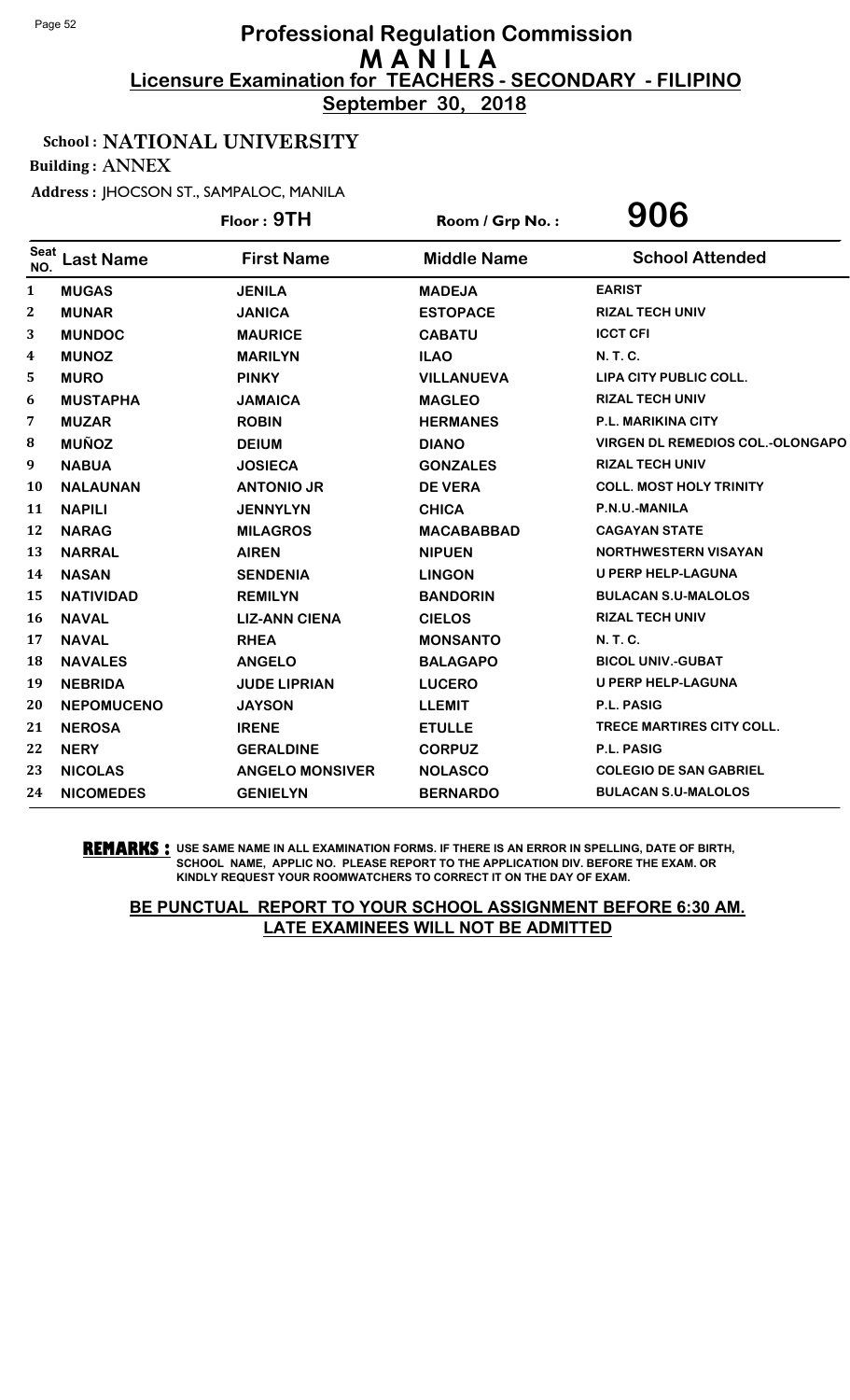**September 30, 2018**

## School : NATIONAL UNIVERSITY

Building : ANNEX

Address : JHOCSON ST., SAMPALOC, MANILA

|                  |                  | Floor: 9TH           | Room / Grp No.:    | 907                                   |
|------------------|------------------|----------------------|--------------------|---------------------------------------|
| Seat<br>NO.      | <b>Last Name</b> | <b>First Name</b>    | <b>Middle Name</b> | <b>School Attended</b>                |
| $\mathbf{1}$     | <b>NIDAY</b>     | <b>RICHARD</b>       | <b>LIGAN</b>       | <b>CITY OF MALABON UNIV.</b>          |
| $\boldsymbol{2}$ | <b>NIDO</b>      | <b>MARICAR</b>       | <b>ESGUERRA</b>    | TOMAS CLAUDIO COLLEGES, INC. (FOR     |
| 3                | <b>NIDO</b>      | <b>SARAH JANE</b>    | <b>TAMPUS</b>      | TOMAS CLAUDIO COLLEGES, INC. (FOR     |
| 4                | <b>NIEVES</b>    | <b>LAURAINE</b>      | <b>COLASTRE</b>    | <b>P.L. MANILA</b>                    |
| 5                | <b>NILO</b>      | <b>ELEZER</b>        | <b>YAHIN</b>       | P.L. MARIKINA CITY                    |
| 6                | <b>NOBLEZA</b>   | <b>CHARITY</b>       | <b>SANTIAGO</b>    | U OF RIZAL SYS.-RODRIGUEZ             |
| 7                | <b>NOVENARIO</b> | <b>SHERYL</b>        | <b>NICART</b>      | <b>ARELLANO UNIV-PASAY</b>            |
| 8                | <b>NOVESTRO</b>  | <b>NIÑA</b>          | <b>ENDOZO</b>      | TRECE MARTIRES CITY COLL.             |
| 9                | <b>NOVICIO</b>   | <b>MARIAN</b>        | <b>ZABAZA</b>      | <b>RIZAL TECH UNIV</b>                |
| 10               | <b>NUAS</b>      | <b>JANINE</b>        | <b>DIMARUCOT</b>   | <b>U OF RIZAL SYS.-PILILLA</b>        |
| 11               | <b>NUESTRO</b>   | <b>GLENDA</b>        | <b>MANANDEG</b>    | <b>RIZAL TECH UNIV</b>                |
| 12               | <b>NUGUIT</b>    | <b>EMILY</b>         | <b>ALICAN</b>      | P.L. MARIKINA CITY                    |
| 13               | <b>OBLAN</b>     | <b>MICAELA</b>       | <b>LONGJAS</b>     | TOMAS CLAUDIO COLLEGES, INC. (FOR     |
| 14               | <b>OBLEPIAS</b>  | <b>ELMA</b>          | <b>BOMBALES</b>    | <b>UNION COLL.</b>                    |
| 15               | <b>OBLERO</b>    | <b>JECEL</b>         | <b>ABAINZA</b>     | P.U.P.-STA. MESA                      |
| 16               | <b>OBLIANDA</b>  | <b>JERALDINE</b>     | <b>TORINO</b>      | <b>DON HONORIO VENTURA TECH. S.U</b>  |
| 17               | <b>OBLIGADO</b>  | <b>SUGAR MAE</b>     | <b>VILLEDO</b>     | <b>NEW ERA UNIV.</b>                  |
| 18               | <b>OCAMPO</b>    | <b>LOUIESSE KATE</b> |                    | <b>NEW ERA UNIV.</b>                  |
| 19               | <b>OCAMPO</b>    | <b>LOVELY</b>        | <b>SALVADOR</b>    | <b>DON HONORIO VENTURA TECH. S.U</b>  |
| 20               | <b>OCAVA</b>     | <b>JUAN CARLOS</b>   | <b>BEGHANILUM</b>  | <b>BERNARDO COLLEGE</b>               |
| 21               | <b>OCIMAN</b>    | <b>PATRICK</b>       | <b>GIMORO</b>      | LA CONCEPCION COLL.-BULACAN           |
| 22               | <b>OCON</b>      | <b>ALONA</b>         | <b>RODELAS</b>     | N. T. C.                              |
| 23               | <b>ODAPIN</b>    | <b>JUAN</b>          | <b>DELA TORRE</b>  | P.L. MUNTINLUPA                       |
| 24               | <b>ODEVILAS</b>  | <b>ANABEL</b>        | <b>BALDECAÑAS</b>  | <b>EASTERN SAMAR STATE U - GUIUAN</b> |

**REMARKS :** USE SAME NAME IN ALL EXAMINATION FORMS. IF THERE IS AN ERROR IN SPELLING, DATE OF BIRTH, SCHOOL NAME, APPLIC NO. PLEASE REPORT TO THE APPLICATION DIV. BEFORE THE EXAM. OR KINDLY REQUEST YOUR ROOMWATCHERS TO CORRECT IT ON THE DAY OF EXAM.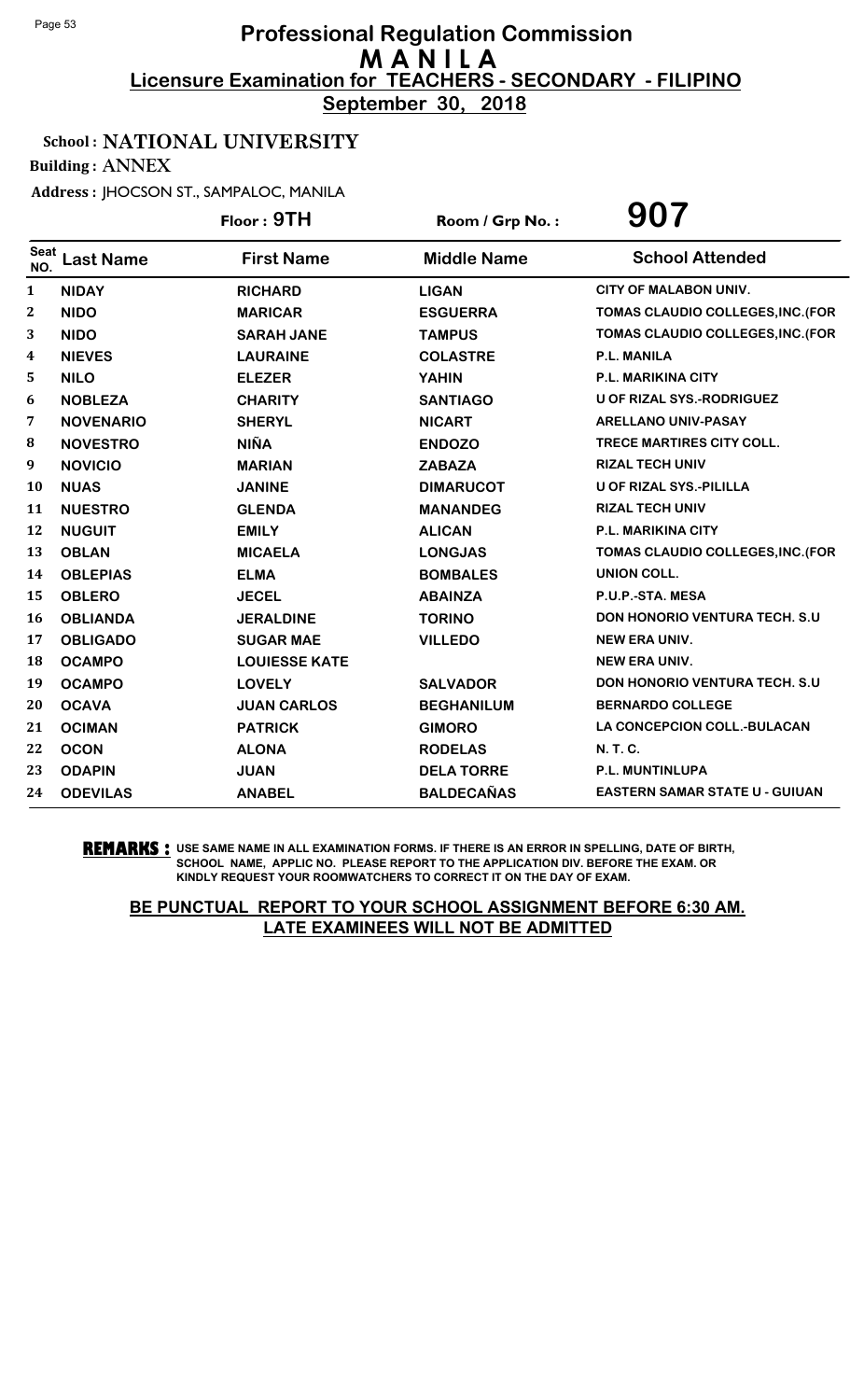**September 30, 2018**

#### School : LA CONSOLACION COLLEGE - MANILA

Building : ADMINISTRATIVE

Address : MENDIOLA, MANILA

|                  |                  | Floor: 2ND            | Room / Grp No.:    | 206                                   |
|------------------|------------------|-----------------------|--------------------|---------------------------------------|
| Seat<br>NO.      | <b>Last Name</b> | <b>First Name</b>     | <b>Middle Name</b> | <b>School Attended</b>                |
| $\mathbf{1}$     | <b>OFALSA</b>    | <b>NELINE</b>         | <b>ERMINO</b>      | <b>BICOL UNIV.-GUBAT</b>              |
| $\boldsymbol{2}$ | <b>OFIANA</b>    | <b>RONALENE</b>       | <b>DELA CRUZ</b>   | <b>BULACAN S.U-MALOLOS</b>            |
| 3                | <b>OFRACIO</b>   | <b>ROSELYN</b>        | <b>BAUTISTA</b>    | <b>BULACAN S.U-MALOLOS</b>            |
| 4                | <b>OGALINOLA</b> | <b>ABBY LOIS</b>      | <b>DECIEMBRE</b>   | P.L. PASIG                            |
| 5                | <b>OGATIA</b>    | <b>MADELINE LAURA</b> | <b>ODEÑA</b>       | <b>EASTERN SAMAR STATE U - GUIUAN</b> |
| 6                | <b>OLARVE</b>    | <b>MARICAR</b>        | <b>DALAG</b>       | <b>METRO MANILA COLL.</b>             |
| 7                | <b>OLCHONDRA</b> | <b>RIZA</b>           | <b>CALUMPIANO</b>  | <b>P.L. MARIKINA CITY</b>             |
| 8                | <b>OLESCO</b>    | <b>RIZA</b>           | <b>MALE</b>        | <b>ICCT CFI</b>                       |
| 9                | <b>OLGIMAN</b>   | <b>RONA</b>           | <b>BORDOMEO</b>    | <b>MT.CARMEL COLL.-ESCALANTE</b>      |
| 10               | <b>OLIVA</b>     | <b>AIRA GRACE</b>     | <b>NIBOT</b>       | <b>KOL. SUBIC</b>                     |
| 11               | <b>OLIVA</b>     | <b>VILMA</b>          | <b>BALLESTEROS</b> | <b>GREAT PLEBEIAN COLL.</b>           |
| 12               | <b>OLIVAR</b>    | <b>JESALIE</b>        | <b>LAYLAY</b>      | <b>EASTERN MINDORO I.T.S.</b>         |
| 13               | <b>OLIVERIO</b>  | <b>JEMILYN</b>        | <b>CONSTANTINO</b> | P.L. PASAY                            |
| 14               | <b>ONG</b>       | <b>ERIKA JOY</b>      | <b>GONZALES</b>    | <b>M.S.U.-GEN.SANTOS</b>              |
| 15               | <b>ONGKIATCO</b> | <b>NOEL</b>           | <b>OLIVA</b>       | SOUTHEASTERN COLL.-PASAY              |
| 16               | <b>ONTOG</b>     | <b>AILENE</b>         | <b>MIRANDA</b>     | <b>NO.LUZON ADVENTIST COLL.</b>       |
| 17               | <b>OPAGUE</b>    | <b>JELLY ANN</b>      | <b>PALECPEC</b>    | <b>GREAT PLEBEIAN COLL.</b>           |
| 18               | <b>OPLAS</b>     | <b>JOJIE</b>          | <b>BRAVANTE</b>    | <b>RIZAL TECH UNIV</b>                |
| 19               | <b>OPLE</b>      | <b>LHERIS MAY</b>     | <b>RABIC</b>       | <b>EARIST</b>                         |
| 20               | <b>ORBE</b>      | <b>JANET</b>          | <b>REGNIM</b>      | P.L. MUNTINLUPA                       |
| 21               | <b>ORDILLANO</b> | <b>VANESSAMIE</b>     | <b>HAMPIT</b>      | P.L. MANILA                           |
| 22               | <b>ORIA</b>      | <b>REYNALDO JR</b>    | <b>REDOBLA</b>     | <b>PANPACIFIC U.N.P.</b>              |
| 23               | <b>ORPEZA</b>    | <b>JENICE</b>         | <b>GARBO</b>       | P.U.P.-STA. MESA                      |
| 24               | <b>ORTEGA</b>    | <b>RUFFA</b>          | <b>SIRINGAN</b>    | <b>GOV.A.PASCUAL COLL.</b>            |
| 25               | <b>OSANA</b>     | <b>EVELYN</b>         | <b>NACIONAL</b>    | <b>P.L. PASAY</b>                     |
| 26               | <b>PABILIN</b>   | <b>MARIEL</b>         | <b>CALIPAY</b>     | <b>RIZAL TECH UNIV</b>                |
| 27               | <b>PABLO</b>     | <b>MARICEL</b>        | <b>PANIT</b>       | DR.C.S. LANTING COLL.-Q.C.            |
| 28               | <b>PABUA</b>     | FIBE JOY              | <b>BETOY</b>       | U OF RIZAL SYS.-RODRIGUEZ             |
| 29               | <b>PABUSTAN</b>  | <b>JOHN CARLO</b>     | <b>BRIONES</b>     | DON HONORIO VENTURA TECH. S.U         |
| 30               | <b>PACIA</b>     | <b>ABELITO</b>        | <b>MAGLALANG</b>   | <b>OUR LADY OF FATIMA</b>             |

**REMARKS :** USE SAME NAME IN ALL EXAMINATION FORMS. IF THERE IS AN ERROR IN SPELLING, DATE OF BIRTH, SCHOOL NAME, APPLIC NO. PLEASE REPORT TO THE APPLICATION DIV. BEFORE THE EXAM. OR KINDLY REQUEST YOUR ROOMWATCHERS TO CORRECT IT ON THE DAY OF EXAM.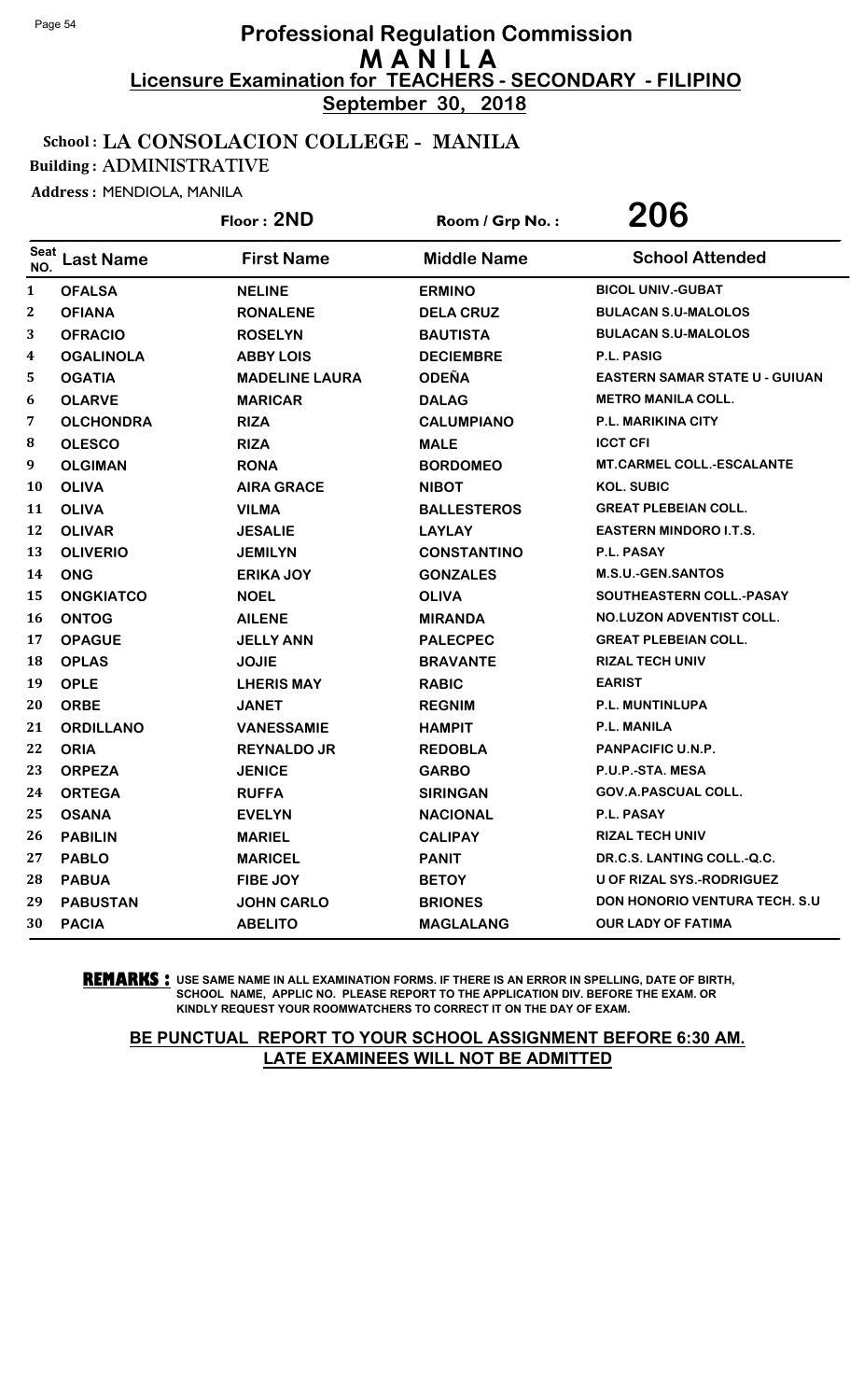**September 30, 2018**

## School : LA CONSOLACION COLLEGE - MANILA

Building : ADMINISTRATIVE

Address : MENDIOLA, MANILA

|                    |                   | Floor: 2ND              | Room / Grp No.:    | 207                                        |
|--------------------|-------------------|-------------------------|--------------------|--------------------------------------------|
| <b>Seat</b><br>NO. | <b>Last Name</b>  | <b>First Name</b>       | <b>Middle Name</b> | <b>School Attended</b>                     |
| $\mathbf{1}$       | <b>PACLEB</b>     | <b>JENINA</b>           | <b>SUMANG</b>      | <b>NEW ERA UNIV.</b>                       |
| $\boldsymbol{2}$   | <b>PADAYAO</b>    | <b>SHIERLY MAE</b>      | <b>BAUTISTA</b>    | <b>DON HONORIO VENTURA TECH. S.U</b>       |
| 3                  | <b>PADERES</b>    | <b>DONALYN</b>          | <b>TRINIDAD</b>    | P.L. PASIG                                 |
| 4                  | <b>PADILLA</b>    | <b>CIARRA KATE</b>      | <b>SANTOS</b>      | TOMAS CLAUDIO COLLEGES, INC. (FOR          |
| 5                  | <b>PADIN</b>      | <b>KRYSTA MARRI</b>     | <b>VIÑAS</b>       | <b>P.L. MANILA</b>                         |
| 6                  | <b>PADRIQUE</b>   | <b>MATTHEW</b>          | <b>GULTIANO</b>    | <b>EARIST</b>                              |
| 7                  | <b>PAGAMPANG</b>  | <b>MICHELLE</b>         | <b>CABACANG</b>    | <b>ICCT CFI</b>                            |
| 8                  | <b>PAGARAN</b>    | <b>KHAREN</b>           | <b>ALEJANDRINO</b> | <b>RIZAL TECH UNIV</b>                     |
| 9                  | <b>PAGAYANAN</b>  | <b>DONNA ROSE</b>       | <b>LURIAGA</b>     | DON HONORIO VENTURA TECH. S.U              |
| 10                 | <b>PAGLINAWAN</b> | <b>JOHN CARLO</b>       | <b>ROSITA</b>      | <b>EARIST</b>                              |
| 11                 | <b>PAGLINAWAN</b> | <b>JONEFFER</b>         | <b>ALSADO</b>      | <b>ICCT CFI</b>                            |
| 12                 | <b>PAGTALUNAN</b> | <b>JUDY ANN</b>         | <b>PASCO</b>       | <b>BULACAN S.U-MALOLOS</b>                 |
| 13                 | <b>PAGUIGAN</b>   | <b>KIMBERLY</b>         | <b>ACALLAR</b>     | <b>ICCT CFI</b>                            |
| 14                 | <b>PAGUINTO</b>   | <b>MIKE IRISH</b>       | <b>MEDRANO</b>     | <b>DON HONORIO VENTURA TECH. S.U.</b>      |
| 15                 | <b>PAGULAYAN</b>  | <b>SAMANTHA</b>         | <b>LAMBON</b>      | <b>RIZAL TECH UNIV</b>                     |
| <b>16</b>          | PAHAYAHAY         | <b>ARGIELYN</b>         | <b>RODRIGUEZ</b>   | <b>TANAUAN INST.</b>                       |
| 17                 | <b>PAJUYO</b>     | <b>MARY ANN</b>         | <b>LLEMIT</b>      | SO.LEYTE S.U.-T.OPPUS                      |
| 18                 | <b>PALAD</b>      | <b>EDMELYN ANN</b>      | <b>CRISTOBAL</b>   | <b>ST.JOSEPH COLL.-BULACAN</b>             |
| 19                 | <b>PALAMING</b>   | <b>CHRISTIAN NEIL</b>   | <b>DEMIT</b>       | <b>P.L. MARIKINA CITY</b>                  |
| 20                 | <b>PALAROAN</b>   | <b>SHEILA MAE</b>       | <b>CEQUIÑA</b>     | <b>SULTAN KUDARAT STATE</b>                |
| 21                 | <b>PALILEO</b>    | <b>MA. PAULA LOUISE</b> | <b>SABANGAN</b>    | P.U.P.-STA. MESA                           |
| 22                 | <b>PALLASIGUI</b> | <b>LENETH</b>           | <b>PELENIO</b>     | <b>HOLY CROSS-PAMPANGA</b>                 |
| 23                 | <b>PALOMAR</b>    | <b>GLORIA</b>           | <b>DOMINGO</b>     | DR.YANGA'S C.I.                            |
| 24                 | <b>PALOMO</b>     | <b>BERNARDO</b>         | <b>OMBID</b>       | <b>FILAMER CHRISTIAN</b>                   |
| 25                 | <b>PALUGA</b>     | <b>KIMBERLY</b>         | <b>GALAGAR</b>     | P.L. PASIG                                 |
| 26                 | <b>PAMAT</b>      | <b>LICEL</b>            | <b>LAUREL</b>      | <b>CITY COLL OF TAGAYTAY</b>               |
| 27                 | <b>PANADO</b>     | <b>VEVELYN</b>          | <b>LOPEZ</b>       | <b>CAPIZ STATE UNIVERSITY (PANAY SPC)-</b> |
| 28                 | <b>PANGAN</b>     | <b>MYKA KARIZA</b>      | <b>ESCASURA</b>    | U OF RIZAL SYS.-PILILLA                    |
| 29                 | <b>PANGAN</b>     | <b>RUBY FRANCIA</b>     | <b>TAÑEDO</b>      | <b>DON HONORIO VENTURA TECH. S.U.</b>      |
| 30                 | <b>PANGAN</b>     | <b>TRICIA MAE</b>       | <b>RIVERA</b>      | <b>HOLY CROSS-PAMPANGA</b>                 |

**REMARKS :** USE SAME NAME IN ALL EXAMINATION FORMS. IF THERE IS AN ERROR IN SPELLING, DATE OF BIRTH, SCHOOL NAME, APPLIC NO. PLEASE REPORT TO THE APPLICATION DIV. BEFORE THE EXAM. OR KINDLY REQUEST YOUR ROOMWATCHERS TO CORRECT IT ON THE DAY OF EXAM.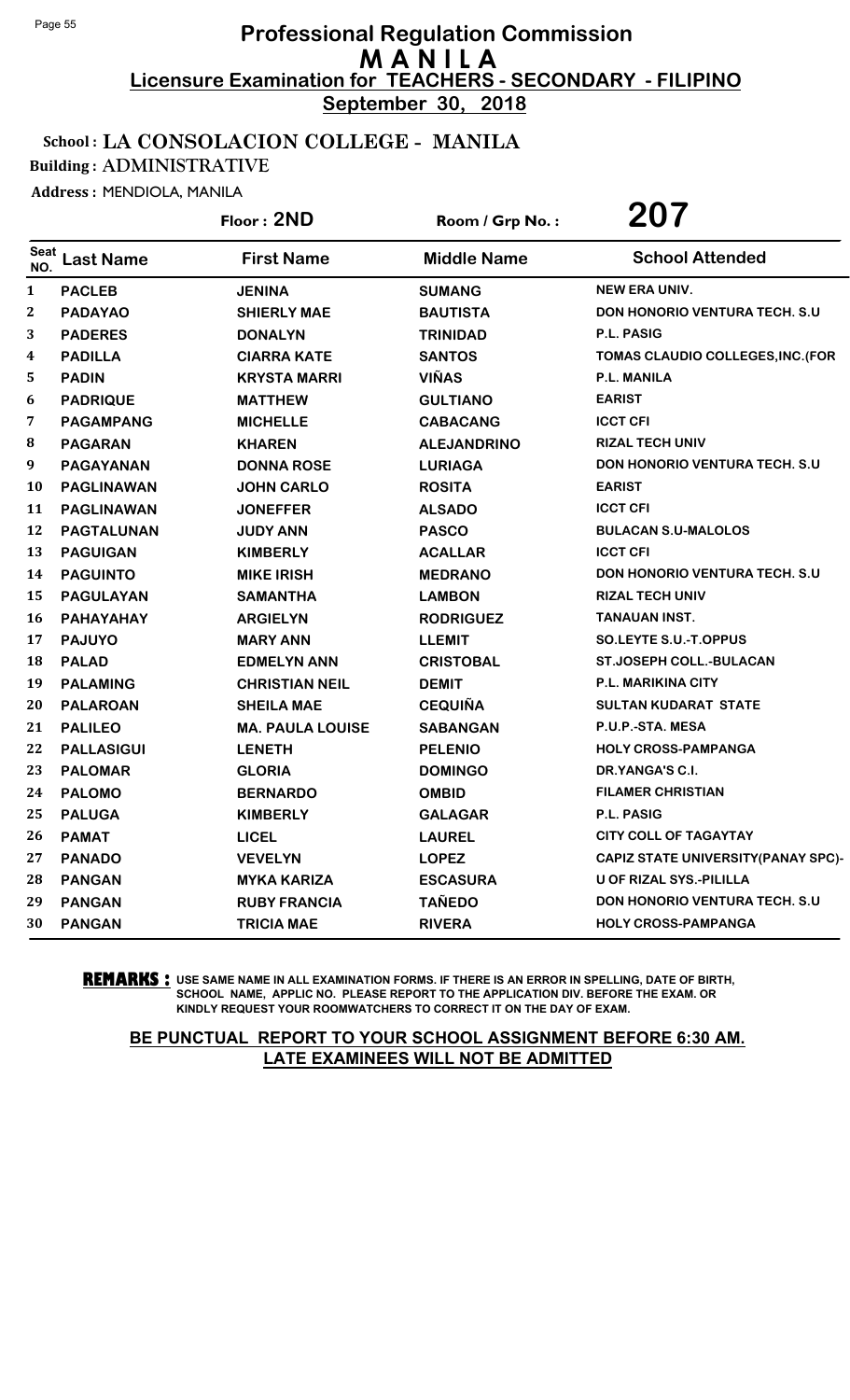**September 30, 2018**

#### School : LA CONSOLACION COLLEGE - MANILA

Building : ADMINISTRATIVE

Address : MENDIOLA, MANILA

|                    |                   | Floor: 2ND           | Room / Grp No.:    | 208                                   |
|--------------------|-------------------|----------------------|--------------------|---------------------------------------|
| <b>Seat</b><br>NO. | <b>Last Name</b>  | <b>First Name</b>    | <b>Middle Name</b> | <b>School Attended</b>                |
| $\mathbf{1}$       | <b>PANGANIBAN</b> | <b>MARIEL</b>        | <b>LOLOU</b>       | <b>ARELLANO UNIV-MANILA</b>           |
| 2                  | <b>PANGILINAN</b> | <b>ANGELOU</b>       | <b>SUNIGA</b>      | <b>DON HONORIO VENTURA TECH. S.U.</b> |
| 3                  | <b>PANGILINAN</b> | <b>DANICA ANN</b>    | <b>PEÑA</b>        | DON HONORIO VENTURA TECH. S.U         |
| 4                  | <b>PANTALEON</b>  | <b>MYLEN</b>         | <b>GONZALES</b>    | <b>LAGUNA COLL. B.A.</b>              |
| 5                  | <b>PARADO</b>     | <b>JENRY VHOY</b>    | <b>SORIANO</b>     | <b>RIZAL TECH UNIV</b>                |
| 6                  | <b>PARAS</b>      | <b>CARLO</b>         | <b>MADICLUM</b>    | U OF RIZAL SYS.-ANGONO                |
| 7                  | <b>PARAS</b>      | <b>KIMBERLY</b>      | <b>ROMAN</b>       | <b>HOLY CROSS-PAMPANGA</b>            |
| ${\bf 8}$          | <b>PAREDES</b>    | <b>MARY HELP</b>     | <b>INDONILA</b>    | <b>EARIST</b>                         |
| 9                  | <b>PARINGIT</b>   | <b>ANA RICA</b>      | <b>SINGULAR</b>    | <b>METRO MANILA COLL.</b>             |
| 10                 | <b>PARONDA</b>    | <b>CHARISSA AMOR</b> | <b>AMARILLE</b>    | <b>SURIGAO S.C.T.</b>                 |
| 11                 | <b>PARUMOG</b>    | <b>MARC ANGELO</b>   | <b>CABASAL</b>     | <b>BULACAN S.U-MALOLOS</b>            |
| 12                 | <b>PASAJOL</b>    | <b>ARLENE</b>        | <b>ELSEARIO</b>    | <b>ABADA COLLEGE</b>                  |
| 13                 | <b>PASAMBA</b>    | <b>RHONICA</b>       | <b>MAGBUHOS</b>    | U OF RIZAL SYS.-PILILLA               |
| 14                 | <b>PASCUA</b>     | <b>BENITO JR</b>     | <b>CALANGIN</b>    | N. T. C.                              |
| 15                 | <b>PASCUAL</b>    | <b>JENNIFER</b>      | <b>PANTUA</b>      | <b>ICCT CFI</b>                       |
| 16                 | <b>PASCUAL</b>    | <b>MARIA JANICE</b>  | <b>ROBLES</b>      | TOMAS CLAUDIO COLLEGES, INC. (FOR     |
| 17                 | <b>PASMAN</b>     | <b>IMEE DAWN</b>     | <b>VALENCIA</b>    | P.N.U.-MANILA                         |
| 18                 | <b>PATACSIL</b>   | <b>CHRISTINE JOY</b> | <b>SERMO</b>       | <b>RIZAL TECH UNIV</b>                |
| 19                 | <b>PATINDOL</b>   | <b>MINTHEL</b>       | <b>BAYLON</b>      | <b>P.L. MANILA</b>                    |
| 20                 | <b>PAULITE</b>    | <b>GESSELLE</b>      | <b>MADRONA</b>     | <b>CALAUAG CENTRAL COL.</b>           |
| 21                 | <b>PAULO</b>      | <b>XENA</b>          | <b>CEPREZ</b>      | <b>MAGSAYSAY MEM.-ZAMBALES</b>        |
| 22                 | <b>PAYAS</b>      | <b>CHALYN</b>        | <b>ENTRINA</b>     | <b>WMSU-MOLAVE</b>                    |
| 23                 | <b>PAZ</b>        | <b>JOSEPHINE</b>     | <b>BRINIO</b>      | UNIVERSITY OF CALOOCAN CITY(for. CC   |
| 24                 | <b>PEDELINO</b>   | <b>LOVELYN</b>       | <b>PARREÑO</b>     | <b>RIZAL TECH UNIV</b>                |
| 25                 | <b>PEDERE</b>     | <b>MICHELLE</b>      | <b>BAGA-AN</b>     | LEYTE NORMAL UNIV.                    |
| 26                 | <b>PELLAS</b>     | <b>NASSER</b>        | <b>ATEF</b>        | <b>BINANGONAN CATH. COLL.</b>         |
| 27                 | <b>PENDEL</b>     | <b>LYKA MAE</b>      | <b>ILAO</b>        | <b>BATANGAS EASTERN COLLEGES(FOR</b>  |
| 28                 | <b>PENSOCAS</b>   | <b>MARY JANE</b>     | <b>GANDIA</b>      | P.L. MUNTINLUPA                       |
| 29                 | <b>PEQUERO</b>    | <b>KENNETH</b>       | <b>EMPUESTO</b>    | P.N.U.-MANILA                         |
| 30                 | <b>PERALTA</b>    | <b>CRISNALYN</b>     | <b>GARCIA</b>      | <b>ADAMSON UNIVERSITY</b>             |

**REMARKS :** USE SAME NAME IN ALL EXAMINATION FORMS. IF THERE IS AN ERROR IN SPELLING, DATE OF BIRTH, SCHOOL NAME, APPLIC NO. PLEASE REPORT TO THE APPLICATION DIV. BEFORE THE EXAM. OR KINDLY REQUEST YOUR ROOMWATCHERS TO CORRECT IT ON THE DAY OF EXAM.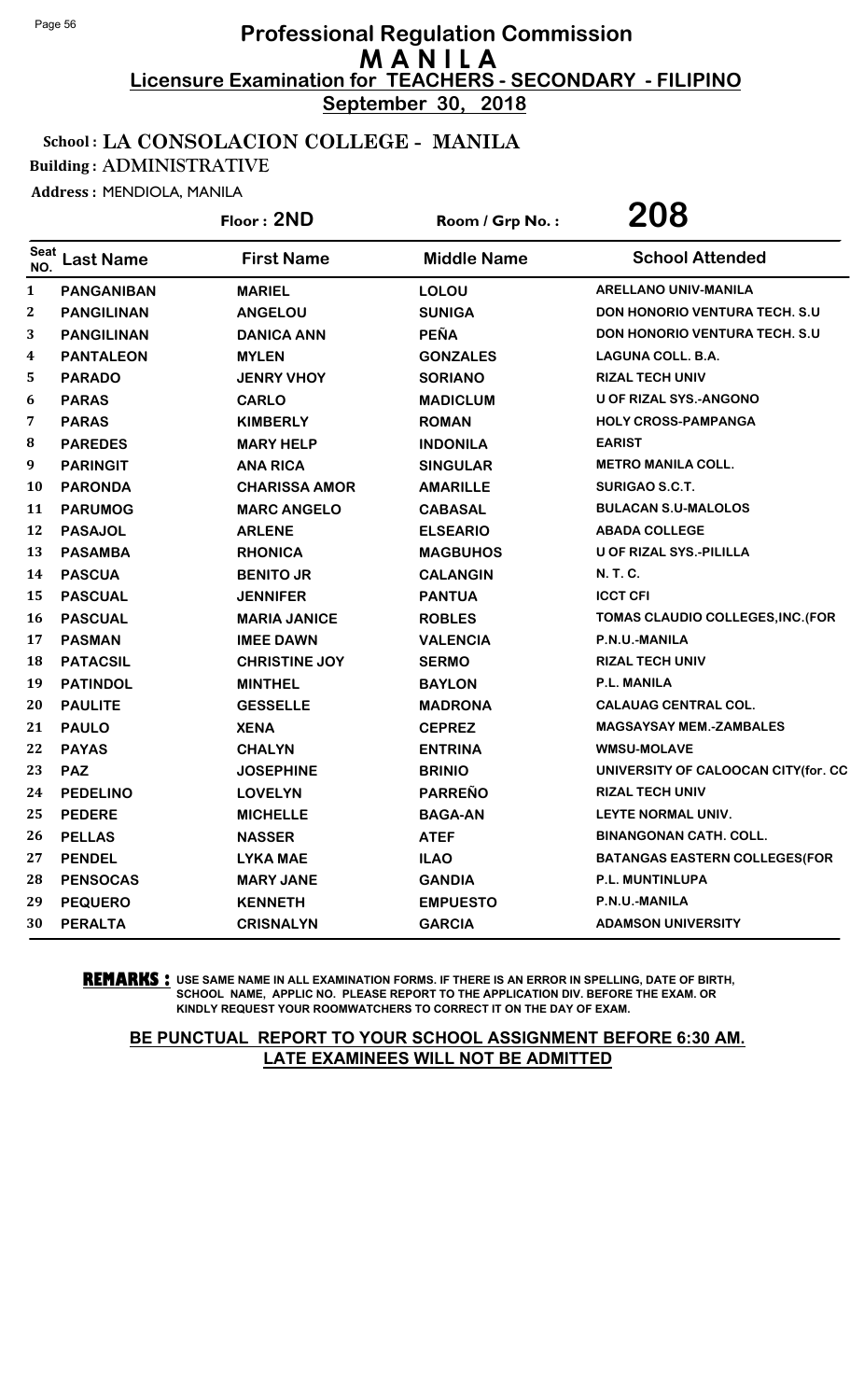**September 30, 2018**

#### School : LA CONSOLACION COLLEGE - MANILA

Building : ADMINISTRATIVE

Address : MENDIOLA, MANILA

|              |                  | Floor: 2ND              | Room / Grp No.:    | 211                                   |
|--------------|------------------|-------------------------|--------------------|---------------------------------------|
| Seat<br>NO.  | <b>Last Name</b> | <b>First Name</b>       | <b>Middle Name</b> | <b>School Attended</b>                |
| $\mathbf{1}$ | <b>PERALTA</b>   | <b>JESSICA</b>          | <b>ROXAS</b>       | <b>C.L.S.U.</b>                       |
| 2            | <b>PERALTA</b>   | <b>RECHELLE</b>         | <b>SAVELLA</b>     | ST. VINCENT DE FERRER-COLL. OF        |
| 3            | <b>PEREZ</b>     | <b>JADE ADRIANE</b>     | <b>CORDOVA</b>     | ILOILO SCIENCE & TECH. UNIV.(FOR WV   |
| 4            | <b>PEREZ</b>     | <b>LOVELY KATE</b>      | <b>CASTRO</b>      | <b>DON HONORIO VENTURA TECH. S.U.</b> |
| 5            | <b>PERGIS</b>    | <b>JOLYNA FAYE</b>      | <b>ABROGINA</b>    | <b>OLIVAREZ COLLEGE</b>               |
| 6            | <b>PERIGIL</b>   | <b>RICA MAE</b>         | <b>FAJARDO</b>     | <b>EARIST</b>                         |
| 7            | <b>PERMEJO</b>   | <b>RONALYN</b>          | PAGLALUNAN         | PHIL COL OF NORTHWESTERN LUZON        |
| 8            | <b>PEROL</b>     | <b>MARISOL</b>          | <b>BRAVO</b>       | <b>NATIONAL POLY C.S.T.</b>           |
| 9            | <b>PESTAÑO</b>   | <b>CHRISTINE JOY</b>    | <b>GUZMAN</b>      | NEW ERA UNIV.                         |
| 10           | <b>PEÑA</b>      | <b>APRIL JOY</b>        | <b>OCAMPO</b>      | BESTLINK COLLEGE OF THE               |
| 11           | <b>PEÑA</b>      | <b>PATRICK JOHN</b>     | <b>GONO</b>        | DON HONORIO VENTURA TECH. S.U         |
| 12           | <b>PEÑAFIEL</b>  | <b>MA.CINDY SUSETTE</b> | <b>FERMA</b>       | <b>CITY COLL OF TAGAYTAY</b>          |
| 13           | <b>PEÑALOSA</b>  | <b>JOY</b>              | <b>RAMUYAN</b>     | POLANGUI COMM. COLL.                  |
| 14           | <b>PIA</b>       | <b>PHOEBE JANE</b>      | <b>GRIPO</b>       | P.L. MUNTINLUPA                       |
| 15           | <b>PIANO</b>     | <b>JAYBOY</b>           | <b>TEMPLO</b>      | <b>AKLAN S.U.-IBAJAY</b>              |
| <b>16</b>    | <b>PIDENES</b>   | <b>APPLE STAR</b>       | <b>MATIAS</b>      | <b>COLL. OF MARY IMM.</b>             |
| 17           | <b>PILAO</b>     | <b>MARIA THERESA</b>    | <b>DUNGO</b>       | DON HONORIO VENTURA TECH. S.U         |
| 18           | <b>PILAPIL</b>   | <b>ELLA MARIE</b>       | <b>INDUCTIVO</b>   | <b>NEW ERA UNIV.</b>                  |
| 19           | <b>PILAR</b>     | <b>JULIUS CESAR</b>     | <b>BATARA</b>      | <b>ISABELA S.U.-ROXAS</b>             |
| 20           | <b>PILLAS</b>    | <b>AIRA MICHELLE</b>    | <b>CABRIERA</b>    | U OF RIZAL SYS.-PILILLA               |
| 21           | <b>PINCALIN</b>  | <b>JASMIN</b>           | <b>BULAN</b>       | <b>BESTLINK COLLEGE OF THE</b>        |
| 22           | <b>PINEDA</b>    | <b>JIMBOY</b>           | <b>MENDOZA</b>     | <b>STA. TERESA COLLEGE - BATANGAS</b> |
| 23           | <b>PLACIDO</b>   | <b>JOVELYN</b>          | <b>ITURA</b>       | <b>NORTHWESTERN VISAYAN</b>           |
| 24           | <b>PLASENCIA</b> | <b>NAJEEBA</b>          | <b>GAYAS</b>       | N. T. C.                              |
| 25           | <b>PLATERO</b>   | <b>ANNA LUISA</b>       | <b>ANIANO</b>      | P.L. VALENZUELA                       |
| 26           | <b>PLUMO</b>     | <b>JEREL JOY</b>        | <b>IBAÑEZ</b>      | RIZAL COLL.-LAGUNA                    |
| 27           | <b>POBEDA</b>    | <b>ALENA LEAH</b>       | <b>AGUILA</b>      | N. T. C.                              |
| 28           | <b>POLBORIDO</b> | <b>JOHN KENNETH</b>     | <b>OMELIS</b>      | P.U.P.-STA. MESA                      |
| 29           | <b>POLO</b>      | <b>JENALIE</b>          | <b>MAGANO</b>      | E. A. C.-DASMARIÑAS                   |
| 30           | <b>POMARCA</b>   | <b>JENNIFER</b>         | <b>IBAÑEZ</b>      | BESTLINK COLLEGE OF THE               |

**REMARKS :** USE SAME NAME IN ALL EXAMINATION FORMS. IF THERE IS AN ERROR IN SPELLING, DATE OF BIRTH, SCHOOL NAME, APPLIC NO. PLEASE REPORT TO THE APPLICATION DIV. BEFORE THE EXAM. OR KINDLY REQUEST YOUR ROOMWATCHERS TO CORRECT IT ON THE DAY OF EXAM.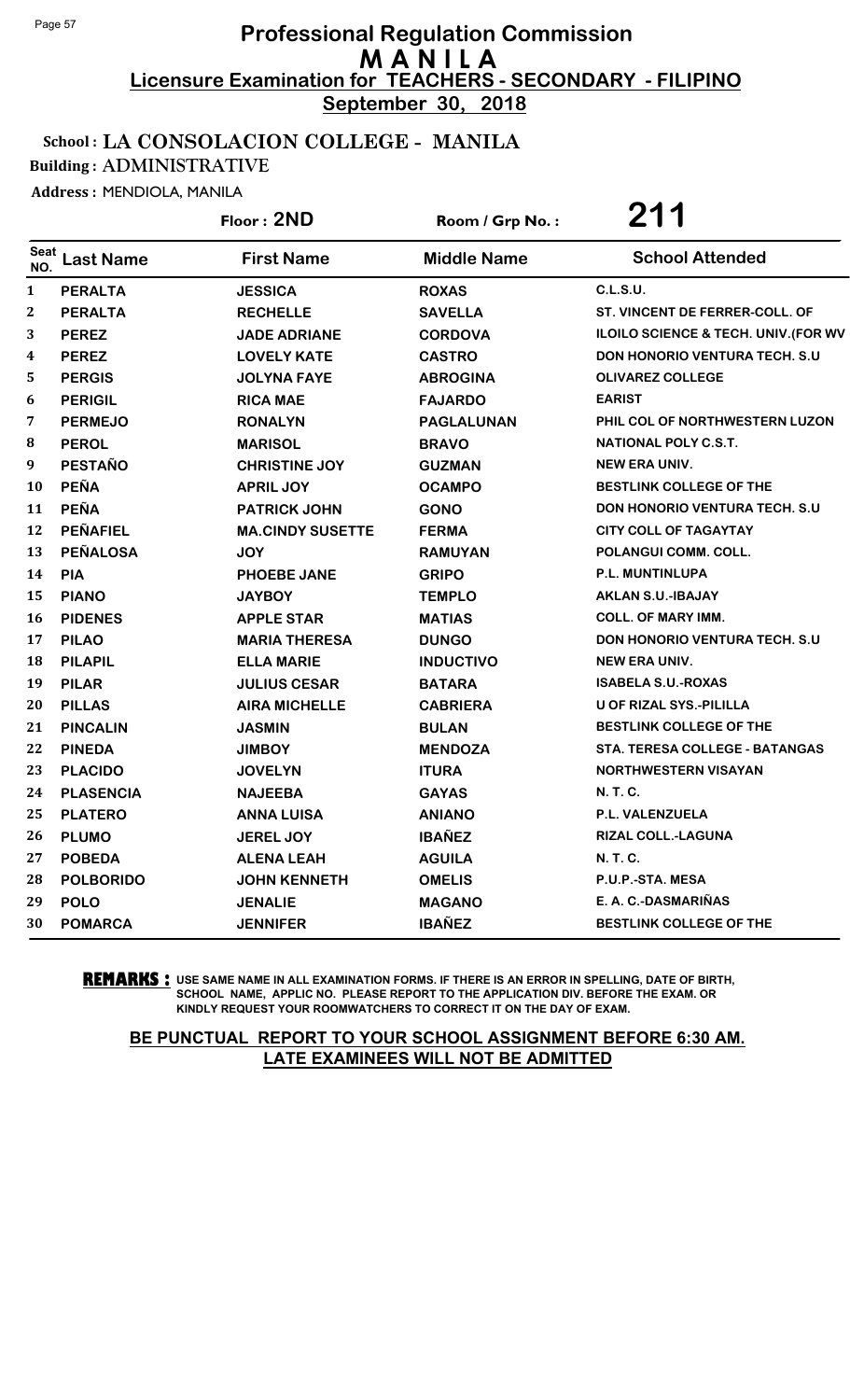**September 30, 2018**

#### School : LA CONSOLACION COLLEGE - MANILA

Building : ADMINISTRATIVE

Address : MENDIOLA, MANILA

|                    |                     | Floor: 2ND            | Room / Grp No.:    | 212                                   |
|--------------------|---------------------|-----------------------|--------------------|---------------------------------------|
| <b>Seat</b><br>NO. | <b>Last Name</b>    | <b>First Name</b>     | <b>Middle Name</b> | <b>School Attended</b>                |
| $\mathbf{1}$       | <b>PON</b>          | <b>DONNA</b>          | <b>PEREZ</b>       | TRECE MARTIRES CITY COLL.             |
| $\mathbf{2}$       | <b>PONDOLANAN</b>   | <b>MILA</b>           | <b>LACERNA</b>     | <b>ICCT CFI</b>                       |
| 3                  | <b>PORCIUNCULA</b>  | <b>JOHN RONALD</b>    | <b>LAZARO</b>      | <b>ST.JOSEPH COLL.-BULACAN</b>        |
| $\boldsymbol{4}$   | <b>PORRAS</b>       | <b>MAE</b>            | <b>ANSUYON</b>     | <b>UNIV.OF MAKATI</b>                 |
| 5                  | <b>PORTERIA</b>     | <b>JONA MAE</b>       | <b>ARIOLA</b>      | <b>DON HONORIO VENTURA TECH. S.U</b>  |
| 6                  | <b>POTENCIO</b>     | <b>PAULA GRACE</b>    | <b>BAUTISTA</b>    | <b>BULACAN S.U-MALOLOS</b>            |
| 7                  | <b>PRADIES</b>      | <b>RODEL</b>          | <b>AYSON</b>       | <b>RIZAL TECH UNIV</b>                |
| 8                  | <b>PRADILLA</b>     | <b>MARITES</b>        | <b>DELOS REYES</b> | <b>FILAMER CHRISTIAN</b>              |
| 9                  | <b>PRADILLADA</b>   | <b>IRINE</b>          | <b>GABANI</b>      | U OF RIZAL SYS.-PILILLA               |
| <b>10</b>          | <b>PRADO</b>        | <b>JASMIN</b>         | <b>ISIP</b>        | <b>ICCT CFI</b>                       |
| 11                 | <b>PRADO</b>        | <b>MA. VICTORIA</b>   | <b>GANTUANGCO</b>  | <b>U OF RIZAL SYS.-ANTIPOLO</b>       |
| 12                 | <b>PRECILLA</b>     | <b>ROMA DAE ELYZA</b> | <b>CARANDANG</b>   | TANAUAN INST.                         |
| 13                 | <b>PRONUEVO</b>     | <b>MARJIN</b>         | <b>BIGTAS</b>      | IMUS INSTITUTE OF SCIENCE & TECH-(F   |
| 14                 | <b>PUASO</b>        | <b>EMMA</b>           | <b>ESPANIOSA</b>   | P.L. MUNTINLUPA                       |
| 15                 | <b>PUERTULLANO</b>  | <b>MARIANE</b>        | <b>NAVAL</b>       | <b>U OF RIZAL SYS.-ANGONO</b>         |
| 16                 | <b>PUNO</b>         | <b>EVELYN</b>         | <b>PINEDA</b>      | <b>DON HONORIO VENTURA TECH. S.U.</b> |
| 17                 | <b>PUNONGBAYAN</b>  | <b>REYCIE</b>         | <b>MANSANAO</b>    | <b>CITY COLL OF TAGAYTAY</b>          |
| 18                 | <b>PUNZALAN</b>     | <b>ALLAN REY</b>      | <b>SIMBULAN</b>    | <b>EARIST</b>                         |
| 19                 | <b>PURIFICACION</b> | <b>KIZIA JANELA</b>   | <b>TRINIDAD</b>    | <b>U PERP HELP-LAGUNA</b>             |
| 20                 | <b>PUSOGAC</b>      | <b>JENNYLYN</b>       | <b>PADERES</b>     | NATIONAL POLY C.S.T.                  |
| 21                 | <b>QUIAMBAO</b>     | <b>JHADE</b>          | <b>VILLANUEVA</b>  | DIVINA PASTORA COL.                   |
| 22                 | <b>QUIAMBAO</b>     | <b>JOSEPH IAN</b>     | <b>TIZON</b>       | <b>BULACAN S.U-MALOLOS</b>            |
| 23                 | QUICO               | <b>JANELLA</b>        | <b>GATCHALIAN</b>  | <b>BULACAN S.U-MALOLOS</b>            |
| 24                 | <b>QUIDOR</b>       | <b>JUNALYN</b>        | <b>LONEZA</b>      | <b>NEW ERA UNIV.</b>                  |
| 25                 | <b>QUIJANO</b>      | <b>MARY ROSE</b>      | <b>CORTEJOS</b>    | <b>COLEGIO DE SAN GABRIEL</b>         |
| 26                 | QUIJANO             | <b>PAMELA</b>         | <b>BERDAJE</b>     | R.MAGSAYSAY T.U-IBA                   |
| 27                 | <b>QUINABO</b>      | <b>WINSTON</b>        | <b>GASCON</b>      | LEYTE NORMAL UNIV.                    |
| 28                 | <b>QUIREM</b>       | <b>ROSELYN</b>        | <b>DONIO</b>       | <b>LA SALLE UNIV</b>                  |
| 29                 | <b>QUIZON</b>       | <b>KIMBERLYN</b>      | <b>TANGENTE</b>    | <b>DON HONORIO VENTURA TECH. S.U.</b> |
| 30                 | <b>RABANG</b>       | <b>BENEDICT</b>       | <b>CRUZ</b>        | U OF RIZAL SYS.-RODRIGUEZ             |

**REMARKS :** USE SAME NAME IN ALL EXAMINATION FORMS. IF THERE IS AN ERROR IN SPELLING, DATE OF BIRTH, SCHOOL NAME, APPLIC NO. PLEASE REPORT TO THE APPLICATION DIV. BEFORE THE EXAM. OR KINDLY REQUEST YOUR ROOMWATCHERS TO CORRECT IT ON THE DAY OF EXAM.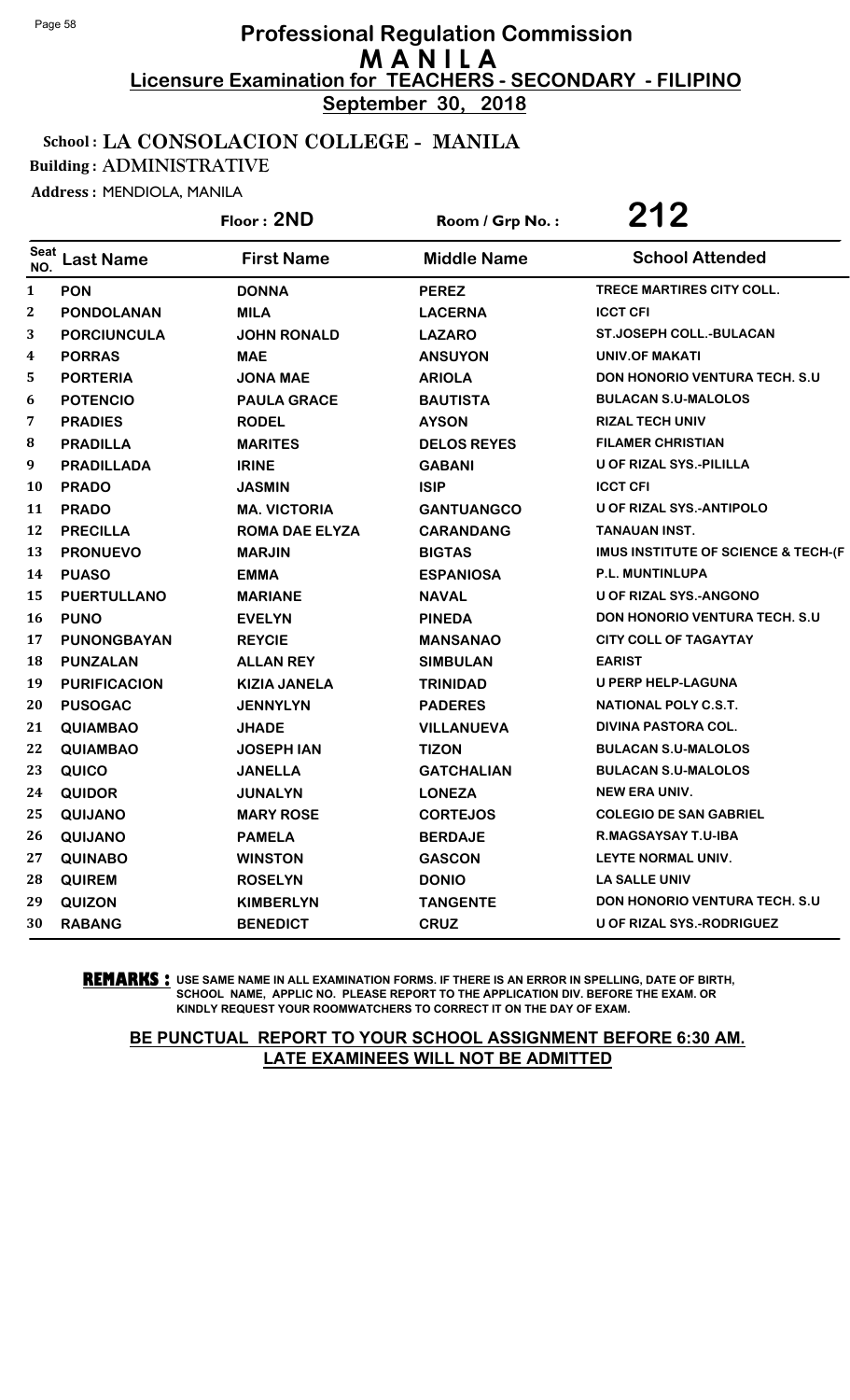**September 30, 2018**

## School : LA CONSOLACION COLLEGE - MANILA

Building : ADMINISTRATIVE

Address : MENDIOLA, MANILA

|                    |                     | Floor: 2ND           | Room / Grp No.:    | 213                                  |
|--------------------|---------------------|----------------------|--------------------|--------------------------------------|
| <b>Seat</b><br>NO. | <b>Last Name</b>    | <b>First Name</b>    | <b>Middle Name</b> | <b>School Attended</b>               |
| $\mathbf{1}$       | <b>RABINO</b>       | <b>BRIAN</b>         | <b>BESANA</b>      | P.L. PASIG                           |
| $\boldsymbol{2}$   | <b>RABU</b>         | <b>MARIA RITA</b>    | <b>ALCANTARA</b>   | <b>BICOL COLLEGE</b>                 |
| 3                  | <b>RADA</b>         | <b>MAE ANN</b>       | <b>ROMERO</b>      | ROMBLON STATE UNIV. (FOR ROMBLON     |
| 4                  | <b>RADA</b>         | <b>REJA MAY</b>      | <b>LACHICA</b>     | ROMBLON STATE UNIV. (FOR ROMBLON     |
| 5                  | <b>RAGASA</b>       | <b>CHARINA</b>       | <b>ZARAGOZA</b>    | AMA-STA.CRUZ, LAGUNA                 |
| 6                  | <b>RAGUIN</b>       | <b>REGINE</b>        | <b>PINGGOY</b>     | <b>RIZAL TECH UNIV</b>               |
| 7                  | <b>RAMIREZ</b>      | <b>JEEHAN</b>        | <b>AÑASCO</b>      | PALOMPON I.T.-PALOMPON               |
| 8                  | <b>RAMOS</b>        | <b>ALELIE JOICE</b>  | <b>SANTOS</b>      | <b>BULACAN S.U-MALOLOS</b>           |
| 9                  | <b>RAMOS</b>        | <b>HONEY LYN</b>     | <b>DAQUILLANEA</b> | P.L. MANILA                          |
| 10                 | <b>RAMOS</b>        | <b>ILONA JANE</b>    | <b>DAVID</b>       | <b>OUR LADY OF FATIMA</b>            |
| 11                 | <b>RAMOS</b>        | <b>LOISLANE</b>      | <b>CANDA</b>       | UNIV.OF THE ASSUMP.                  |
| 12                 | <b>RAMOS</b>        | <b>MARIBEL</b>       | <b>CABAYAO</b>     | <b>TANAUAN INST.</b>                 |
| 13                 | <b>RAMOS</b>        | <b>RHEA ROSE</b>     | <b>SELGA</b>       | <b>EARIST</b>                        |
| 14                 | <b>RANAS</b>        | <b>DAWN EFEPANIA</b> | <b>RANIDO</b>      | <b>REGIS MARIE COLLEGE</b>           |
| 15                 | <b>RANCHEZ</b>      | <b>MA. LISA</b>      | <b>KAIKLIAN</b>    | <b>EARIST</b>                        |
| <b>16</b>          | <b>RANO</b>         | <b>CRISTY</b>        | <b>SARIO</b>       | <b>ICCT CFI</b>                      |
| 17                 | <b>RASE</b>         | <b>JOSEPHINE</b>     |                    | ROMBLON STATE UNIV. (FOR ROMBLON     |
| 18                 | <b>RAYMUNDE</b>     | <b>NHEIL PATRICK</b> | <b>PEREZ</b>       | P.L. MUNTINLUPA                      |
| 19                 | <b>RAÑESES</b>      | <b>ROSETTE</b>       | <b>RAMILO</b>      | <b>WMSU-ZAMBOANGA CITY</b>           |
| 20                 | <b>REBATE</b>       | <b>JANINE</b>        | <b>MACONAT</b>     | <b>ICCT CFI</b>                      |
| 21                 | <b>REBAY</b>        | <b>ANALYN</b>        | <b>DAGAME</b>      | <b>ICCT CFI</b>                      |
| 22                 | <b>REBOLLEDO</b>    | <b>AMELIA</b>        | <b>DIOSO</b>       | <b>BATAAN PENINSULA STATE U-MAIN</b> |
| 23                 | <b>REBOROSO</b>     | <b>JOSEL</b>         | <b>MALONZO</b>     | <b>OUR LADY OF FATIMA</b>            |
| 24                 | <b>REBUSORA</b>     | <b>JOEL</b>          | <b>ESMAS</b>       | <b>SORSOGON SC-BULAN</b>             |
| 25                 | <b>RECABO</b>       | <b>JULY ANN</b>      | <b>LAZARTE</b>     | <b>RIZAL TECH UNIV</b>               |
| 26                 | <b>RECLUTA</b>      | <b>ROSELLE</b>       | <b>CELON</b>       | P.L. MARIKINA CITY                   |
| 27                 | <b>REDSTONE</b>     | <b>RACHELLE</b>      | <b>ESLAVA</b>      | <b>U OF RIZAL SYS.-ANTIPOLO</b>      |
| 28                 | <b>REGALACHUELO</b> | <b>MIRACLE</b>       | <b>BAUTISTA</b>    | UPHSDALTA-LPINAS                     |
| 29                 | <b>RELATO</b>       | <b>RAINE MAE</b>     | <b>CHAVENTE</b>    | <b>CAGAYAN STATE</b>                 |
| 30                 | <b>RELOS</b>        | <b>MARY JANE</b>     | <b>BONGON</b>      | <b>ICCT CFI</b>                      |

**REMARKS :** USE SAME NAME IN ALL EXAMINATION FORMS. IF THERE IS AN ERROR IN SPELLING, DATE OF BIRTH, SCHOOL NAME, APPLIC NO. PLEASE REPORT TO THE APPLICATION DIV. BEFORE THE EXAM. OR KINDLY REQUEST YOUR ROOMWATCHERS TO CORRECT IT ON THE DAY OF EXAM.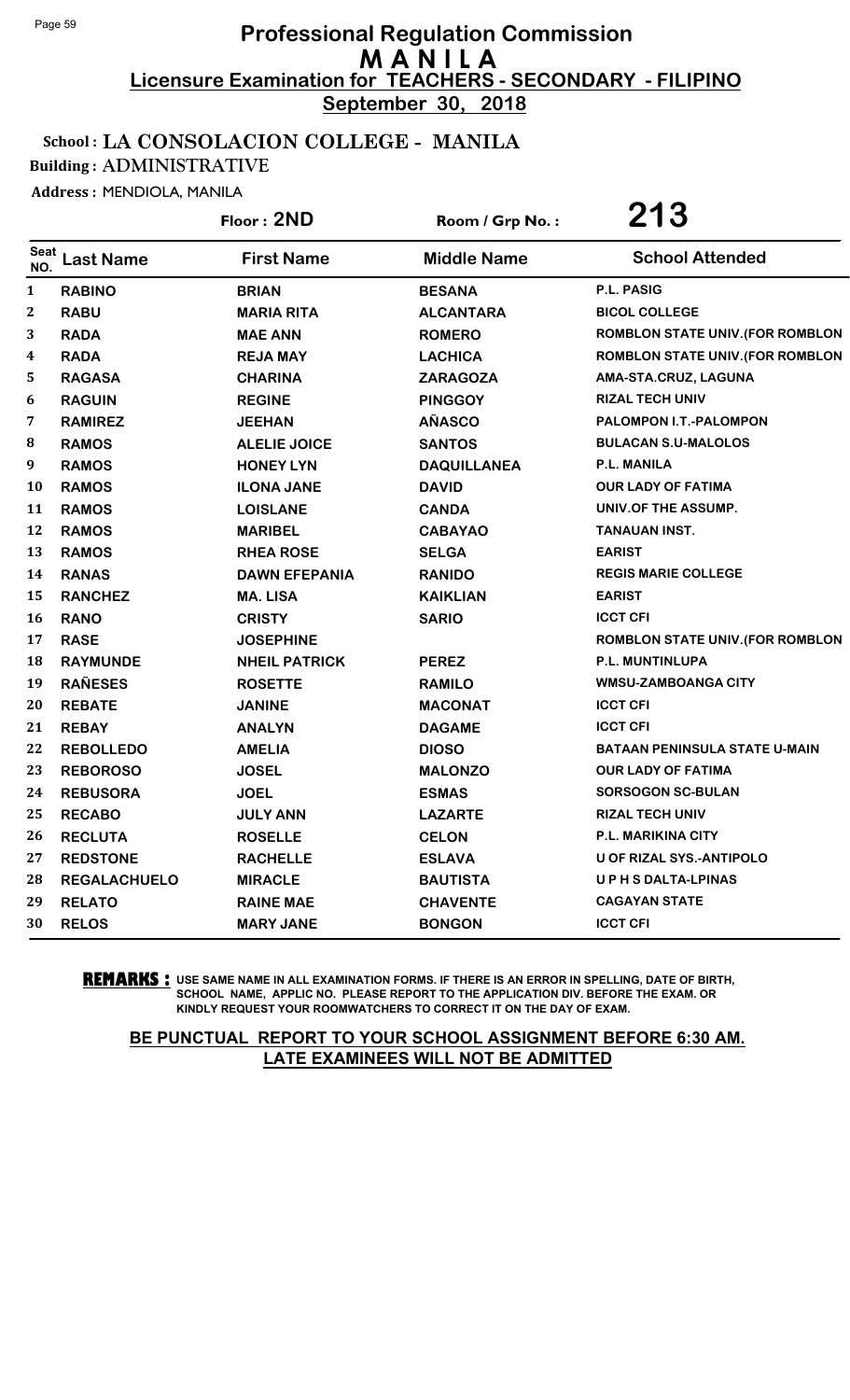**September 30, 2018**

## School : LA CONSOLACION COLLEGE - MANILA

Building : ADMINISTRATIVE

Address : MENDIOLA, MANILA

|                    |                     | Floor: 2ND                | Room / Grp No.:    | 214                                            |
|--------------------|---------------------|---------------------------|--------------------|------------------------------------------------|
| <b>Seat</b><br>NO. | <b>Last Name</b>    | <b>First Name</b>         | <b>Middle Name</b> | <b>School Attended</b>                         |
| 1                  | <b>RELOTA</b>       | <b>ANTHONY</b>            | <b>MARTIN</b>      | <b>ICCT CFI</b>                                |
| $\boldsymbol{2}$   | <b>RELUCIO</b>      | <b>BENA CLAIRE</b>        | <b>BATALLER</b>    | <b>RIZAL TECH UNIV</b>                         |
| 3                  | <b>RELUCIO</b>      | <b>REYNALDO JR</b>        | <b>SANTIAGO</b>    | N.E.U.S.T-CABANATUAN CITY                      |
| 4                  | <b>REMPIS</b>       | <b>JOANNA MARIE</b>       | <b>BAUTISTA</b>    | <b>ICCT CFI</b>                                |
| 5                  | <b>REMULLA</b>      | <b>RANNIELEI</b>          | <b>REMENTILLA</b>  | <b>IMUS INSTITUTE OF SCIENCE &amp; TECH-(F</b> |
| 6                  | <b>RENTORIA</b>     | <b>HARVIAN</b>            | <b>ANCAO</b>       | <b>RIZAL TECH UNIV</b>                         |
| 7                  | <b>REPIA</b>        | <b>SHEILA</b>             | <b>RANOLA</b>      | <b>CITY COLL OF TAGAYTAY</b>                   |
| 8                  | <b>RESTRIVERA</b>   | <b>WILLYN</b>             | <b>BASCUGIN</b>    | <b>NAT.COLL.SCI &amp; TECH-DASMARINAS</b>      |
| 9                  | <b>RESURRECCION</b> | <b>JOYCE ANN</b>          | <b>FRANCISCO</b>   | <b>JESUS IS LORD COLLEGES FDTN.</b>            |
| 10                 | <b>REVELLAME</b>    | <b>KIMBERLY</b>           | <b>TENA</b>        | NO.QUEZON COOP.COLL.INC                        |
| 11                 | <b>REVILLOZA</b>    | <b>SHEILA</b>             | <b>FIDELINO</b>    | <b>STA.CRUZ INST.</b>                          |
| 12                 | <b>REYES</b>        | <b>ANGELICA JOY</b>       | <b>DAUAG</b>       | <b>OUR LADY OF THE PILLAR'S</b>                |
| 13                 | <b>REYES</b>        | <b>ANGELINA</b>           | <b>REYMAN</b>      | <b>CAGAYAN STATE</b>                           |
| 14                 | <b>REYES</b>        | <b>CAYNETH</b>            | <b>SAPITAN</b>     | <b>BULACAN S.U-MALOLOS</b>                     |
| 15                 | <b>REYES</b>        | <b>CHRISTINE ANGELINE</b> | <b>BANGUILAN</b>   | UNIV.OF STO. TOMAS                             |
| 16                 | <b>REYES</b>        | <b>CONEY</b>              | <b>UNTALAN</b>     | <b>DIVINA PASTORA COL.</b>                     |
| 17                 | <b>REYES</b>        | <b>LEA</b>                | <b>ROMERO</b>      | <b>MEYCAUAYAN COLL.</b>                        |
| 18                 | <b>REYES</b>        | <b>MARK LOUIE</b>         | <b>IBAÑEZ</b>      | U OF RIZAL SYS.-PILILLA                        |
| 19                 | <b>REYES</b>        | <b>SARAH JANE</b>         | <b>CRUZ</b>        | P.U.P.-STA. MESA                               |
| 20                 | <b>RIBAD</b>        | <b>JOANE</b>              | <b>GONZALES</b>    | P.L. MUNTINLUPA                                |
| 21                 | <b>RIBO</b>         | <b>REJALDE</b>            | <b>LINOC</b>       | <b>METRO MANILA COLL.</b>                      |
| 22                 | <b>RIEGO</b>        | <b>REALYN</b>             | <b>AMPELOQUIO</b>  | <b>RIZAL TECH UNIV</b>                         |
| 23                 | <b>RINO</b>         | <b>SHANE ANN</b>          | <b>VILLARAN</b>    | U OF RIZAL SYS.-PILILLA                        |
| 24                 | <b>RIOFLORIDO</b>   | <b>MELODY</b>             | <b>RODIL</b>       | STA.CRUZ INST.                                 |
| 25                 | <b>RITA</b>         | <b>CECIL</b>              | <b>FORNILLOS</b>   | <b>ICCT CFI</b>                                |
| 26                 | <b>RITA</b>         | <b>HAZEL</b>              | <b>MATRE</b>       | <b>EASTERN MINDORO I.T.S.</b>                  |
| 27                 | <b>RIVERA</b>       | <b>DYANA ROSE</b>         | <b>GEZERA</b>      | <b>BULACAN S.U-MALOLOS</b>                     |
| 28                 | <b>RIVERA</b>       | <b>GERON</b>              | <b>SALVADOR</b>    | <b>ICCT CFI</b>                                |
| 29                 | <b>RIVERA</b>       | <b>LESLIE</b>             | <b>NAYVE</b>       | <b>U OF RIZAL SYS.-ANGONO</b>                  |
| 30                 | <b>RIVERA</b>       | <b>LYNETTE</b>            | <b>DERLA</b>       | TRECE MARTIRES CITY COLL.                      |

**REMARKS :** USE SAME NAME IN ALL EXAMINATION FORMS. IF THERE IS AN ERROR IN SPELLING, DATE OF BIRTH, SCHOOL NAME, APPLIC NO. PLEASE REPORT TO THE APPLICATION DIV. BEFORE THE EXAM. OR KINDLY REQUEST YOUR ROOMWATCHERS TO CORRECT IT ON THE DAY OF EXAM.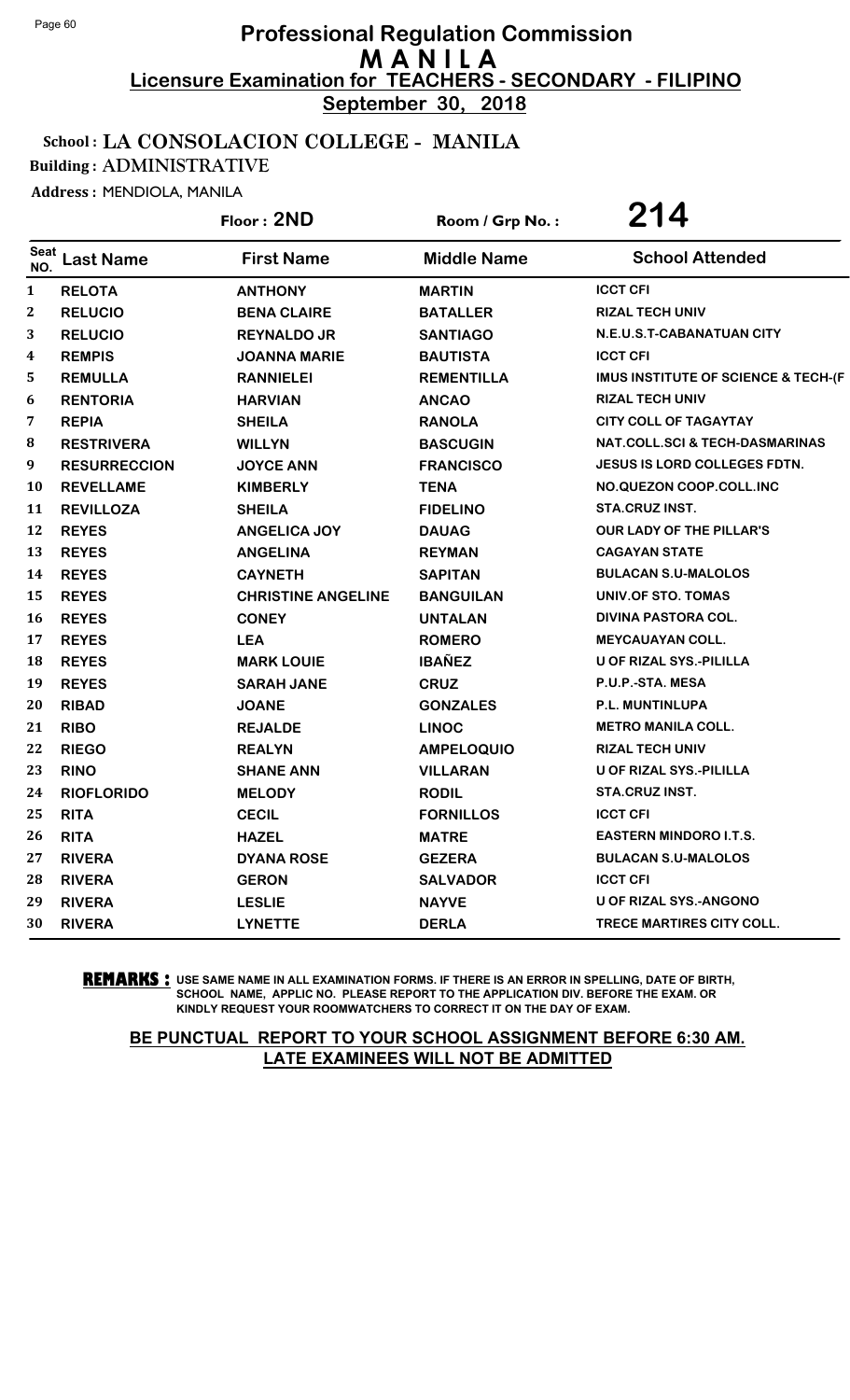**September 30, 2018**

#### School : LA CONSOLACION COLLEGE - MANILA

Building : ADMINISTRATIVE

Address : MENDIOLA, MANILA

|                    |                  | Floor: 2ND             | Room / Grp No.:    | 215                                     |
|--------------------|------------------|------------------------|--------------------|-----------------------------------------|
| <b>Seat</b><br>NO. | <b>Last Name</b> | <b>First Name</b>      | <b>Middle Name</b> | <b>School Attended</b>                  |
| $\mathbf{1}$       | <b>RIZARDO</b>   | <b>SHEILA MARIE</b>    | <b>DELLOMOS</b>    | BESTLINK COLLEGE OF THE                 |
| $\boldsymbol{2}$   | <b>RIÑO</b>      | <b>GLEND</b>           | <b>PRESALDO</b>    | <b>ROMBLON STATE UNIV. (FOR ROMBLON</b> |
| 3                  | <b>ROBIS</b>     | <b>JOSEPHINE</b>       | <b>ROLDAN</b>      | <b>ROMBLON STATE UNIV. (FOR ROMBLON</b> |
| 4                  | <b>ROBISO</b>    | <b>CLAREX</b>          | <b>MURCIA</b>      | ROMBLON STATE UNIV. (FOR ROMBLON        |
| 5                  | <b>ROBISO</b>    | <b>KATE</b>            | <b>RUTOR</b>       | <b>ROMBLON STATE UNIV. (FOR ROMBLON</b> |
| 6                  | <b>ROBLES</b>    | <b>CATHY LYN</b>       | <b>CALUAG</b>      | <b>BULACAN S.U-MALOLOS</b>              |
| 7                  | <b>ROBLES</b>    | <b>DILSON</b>          | <b>CUETO</b>       | N. T. C.                                |
| 8                  | <b>ROBLES</b>    | <b>PAMELA KLARISSE</b> | <b>DELA CRUZ</b>   | <b>BALIUAG UNIVERSITY</b>               |
| 9                  | <b>ROCAPOR</b>   | <b>MARY JANE</b>       | <b>BENAIRES</b>    | UNIV.OF MAKATI                          |
| <b>10</b>          | <b>ROCHA</b>     | <b>LORIE ANN</b>       | <b>PERALTA</b>     | <b>N. T. C.</b>                         |
| 11                 | <b>RODANILLA</b> | <b>RUBY JHAYVE</b>     | <b>CORTEZ</b>      | P.L. PASAY                              |
| 12                 | <b>RODELAS</b>   | <b>SHERYL</b>          | <b>REPIZO</b>      | ROMBLON STATE UNIV.-(FOR ROMBLON        |
| 13                 | <b>RODRIGUEZ</b> | <b>CRISPIN</b>         | <b>BELMONTE</b>    | <b>NAVOTAS POLY. COLL.</b>              |
| 14                 | <b>RODRIGUEZ</b> | <b>DINALYN</b>         | <b>OLIS</b>        | P.L. PASAY                              |
| 15                 | <b>RODRIGUEZ</b> | <b>JENNYLYN</b>        | <b>PASTORAL</b>    | <b>ICCT CFI</b>                         |
| 16                 | <b>RODRIGUEZ</b> | <b>ROSE ANN</b>        | <b>DE SAGUN</b>    | <b>CITY COLL OF TAGAYTAY</b>            |
| 17                 | <b>RODRIGUEZ</b> | <b>ROY</b>             | <b>BAUTISTA</b>    | <b>COLL. OF MARY IMM.</b>               |
| 18                 | <b>ROGAYAN</b>   | <b>ELMER</b>           | <b>DELA CRUZ</b>   | <b>KOL. SUBIC</b>                       |
| 19                 | <b>ROLDAN</b>    | <b>MIRIAM</b>          | <b>ALCANSO</b>     | STA.CRUZ INST.                          |
| 20                 | <b>ROM</b>       | <b>CAMILLE</b>         | <b>GAUFO</b>       | P.L. MUNTINLUPA                         |
| 21                 | <b>ROMERO</b>    | <b>CHARLIENE</b>       | <b>MAYUNO</b>      | <b>RIZAL TECH UNIV</b>                  |
| 22                 | <b>ROMERO</b>    | <b>SHIELLA MAE</b>     | <b>ALDAY</b>       | <b>BULACAN STATE UNIVERSITY -</b>       |
| 23                 | <b>ROMILLA</b>   | <b>PAMELA</b>          | <b>CRUZ</b>        | <b>CITY COLL OF TAGAYTAY</b>            |
| 24                 | <b>RONGCALES</b> | <b>RYAN</b>            | <b>LOPEGA</b>      | <b>BESTLINK COLLEGE OF THE</b>          |
| 25                 | <b>RONQUILLO</b> | <b>DARLIN RUTH</b>     | <b>ESPORNA</b>     | <b>DON HONORIO VENTURA TECH. S.U.</b>   |
| 26                 | <b>RONQUILLO</b> | <b>DIANNE</b>          | <b>REYES</b>       | <b>BULACAN S.U-MALOLOS</b>              |
| 27                 | <b>ROPERO</b>    | <b>JAMAICA</b>         | <b>DELA ROSA</b>   | <b>U OF RIZAL SYS.-RODRIGUEZ</b>        |
| 28                 | <b>ROQUE</b>     | <b>ANNALYN</b>         | <b>DIONELA</b>     | BESTLINK COLLEGE OF THE                 |
| 29                 | <b>ROQUE</b>     | <b>SIONY</b>           | <b>MARANGE</b>     | TOMAS CLAUDIO COLLEGES, INC. (FOR       |
| 30                 | <b>ROSAL</b>     | <b>HAZEL IRIS</b>      | <b>BACTAD</b>      | R.MAGSAYSAY T.U-IBA                     |

**REMARKS :** USE SAME NAME IN ALL EXAMINATION FORMS. IF THERE IS AN ERROR IN SPELLING, DATE OF BIRTH, SCHOOL NAME, APPLIC NO. PLEASE REPORT TO THE APPLICATION DIV. BEFORE THE EXAM. OR KINDLY REQUEST YOUR ROOMWATCHERS TO CORRECT IT ON THE DAY OF EXAM.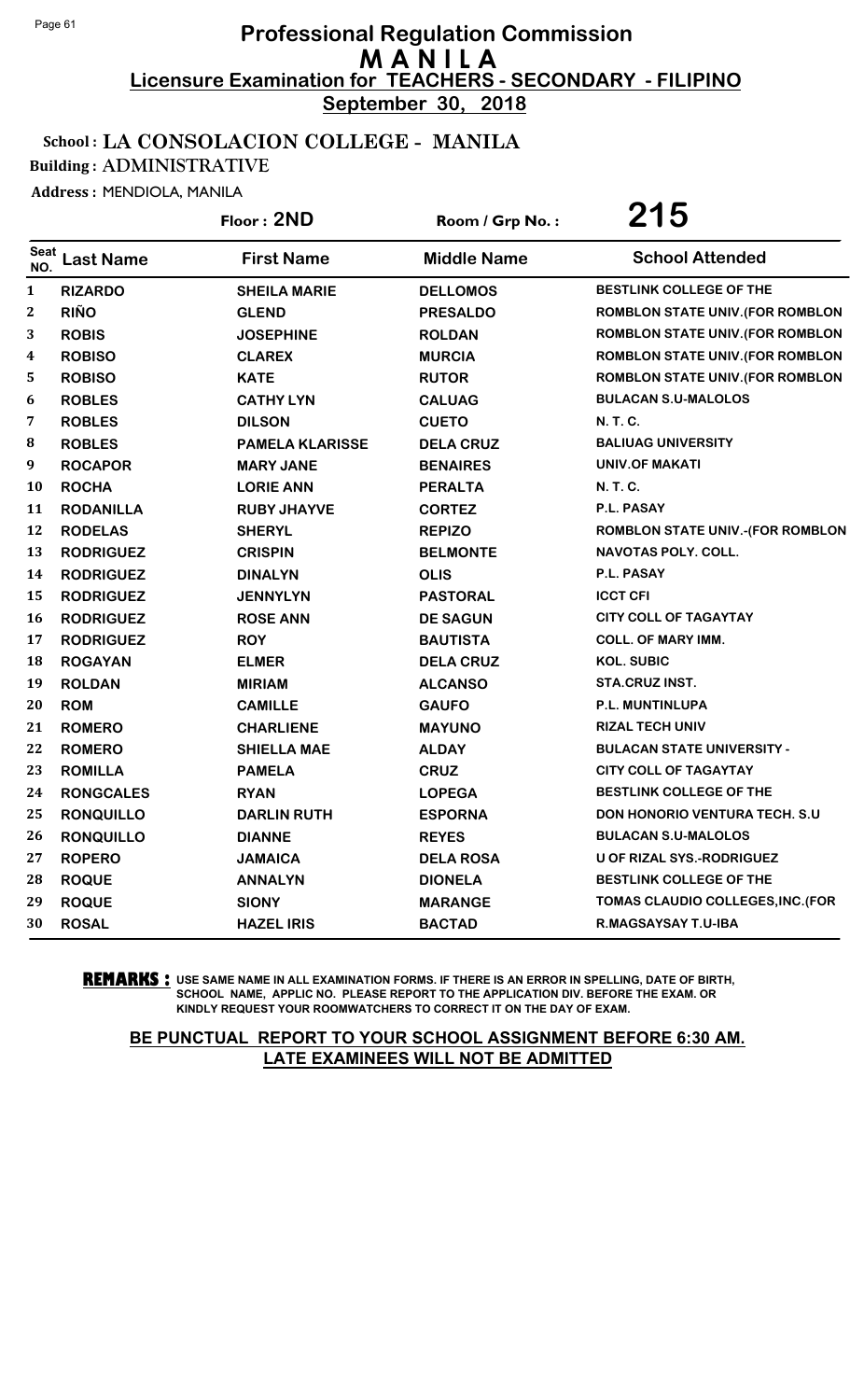**September 30, 2018**

#### School : LA CONSOLACION COLLEGE - MANILA

Building : ADMINISTRATIVE

Address : MENDIOLA, MANILA

|                  |                   | Floor: 2ND            | Room / Grp No.:    | 217                                         |
|------------------|-------------------|-----------------------|--------------------|---------------------------------------------|
| Seat<br>NO.      | <b>Last Name</b>  | <b>First Name</b>     | <b>Middle Name</b> | <b>School Attended</b>                      |
| $\mathbf{1}$     | <b>ROSEL</b>      | <b>IRENE</b>          | <b>ABELLA</b>      | ST.LOUIS ANNE COLL.OF SPL, INC              |
| $\boldsymbol{2}$ | <b>ROXAS</b>      | <b>JENIVIE</b>        | <b>ACOMPAñADO</b>  | <b>UNIV.OF MAKATI</b>                       |
| 3                | <b>ROXAS</b>      | <b>KIMBERLY</b>       | <b>BALMACEDA</b>   | <b>BATAAN PENINSULA STATE</b>               |
| 4                | <b>ROY</b>        | <b>JOHN EDWARD</b>    | <b>MARTINEZ</b>    | <b>ST.MICHAEL'S COLL.-BINAN</b>             |
| 5                | <b>ROYO</b>       | <b>DARWIN</b>         | <b>RIVAS</b>       | <b>ROMBLON STATE UNIV. (FOR ROMBLON</b>     |
| 6                | <b>ROYO</b>       | <b>MARIFE</b>         | <b>RAMIREZ</b>     | ROMBLON STATE UNIV. (FOR ROMBLON            |
| 7                | <b>ROYOL</b>      | <b>CATHERINE</b>      | <b>MALLARI</b>     | BESTLINK COLLEGE OF THE                     |
| 8                | <b>RUAR</b>       | <b>CHERRYLYN</b>      | <b>LLENA</b>       | <b>RIZAL TECH UNIV</b>                      |
| 9                | <b>RUEDA</b>      | <b>ABIGAIL</b>        | <b>PELAYO</b>      | DON HONORIO VENTURA TECH. S.U               |
| 10               | <b>SABANGAN</b>   | <b>EDUARDO JR</b>     | <b>GREGORIO</b>    | P.L. PASAY                                  |
| 11               | <b>SABAY</b>      | <b>ANAMARIE</b>       | <b>REOLALAS</b>    | P.U.P.-STA. MESA                            |
| 12               | <b>SABAY</b>      | <b>RHEA</b>           | <b>MANGALAO</b>    | P.U.P.-STA. MESA                            |
| 13               | <b>SABIDO</b>     | <b>GLORIA</b>         | <b>GIPA</b>        | <b>SORSOGON SC-BULAN</b>                    |
| 14               | <b>SABIO</b>      | <b>RONALD</b>         | <b>ORTEGA</b>      | DALUB. L. SAN PABLO                         |
| 15               | <b>SABORDO</b>    | <b>JHON RHEYNAN</b>   | <b>NAVARRO</b>     | UNIV.OF MAKATI                              |
| 16               | <b>SACLAG</b>     | <b>JENNIFER</b>       | <b>BRONCANO</b>    | <b>EARIST</b>                               |
| 17               | <b>SADIA</b>      | <b>MARK LAURENCE</b>  | <b>VILLAREAL</b>   | P.L. MANILA                                 |
| 18               | <b>SAGARAY</b>    | <b>MERCELITA</b>      | <b>BALIGNOT</b>    | ST VINCENT COLL.-DIPOLOG CITY               |
| 19               | <b>SAGCAL</b>     | <b>MARIA CRISALYN</b> | <b>MERCADO</b>     | P.L. MANILA                                 |
| 20               | <b>SAGUN</b>      | <b>LOURDES ANNE</b>   | <b>INCIONG</b>     | <b>DIVINA PASTORA COL.</b>                  |
| 21               | <b>SAGUN</b>      | <b>MEL FLORY</b>      | <b>BELLIONES</b>   | <b>CENTRAL PHIL. STATE UNIV.- (FOR N.S.</b> |
| 22               | <b>SALAMAT</b>    | <b>MARY ANN</b>       |                    | <b>CALAUAG CENTRAL COL.</b>                 |
| 23               | <b>SALAMAT</b>    | <b>MYLA</b>           | <b>MANDAP</b>      | <b>DON HONORIO VENTURA TECH. S.U</b>        |
| 24               | <b>SALANDANAN</b> | <b>SHIENNA MARIE</b>  | <b>VISTA</b>       | <b>RIZAL TECH UNIV</b>                      |
| 25               | <b>SALAUM</b>     | <b>JELLA</b>          | <b>RANADA</b>      | <b>DARAGA COMM. COLL.</b>                   |
| 26               | <b>SALAZAR</b>    | <b>MA ANGELICA</b>    | <b>LLANES</b>      | LIPA CITY PUBLIC COLL.                      |
| 27               | <b>SALDIVAR</b>   | <b>JUDELYN</b>        | <b>ENTILA</b>      | N. T. C.                                    |
| 28               | <b>SALEM</b>      | <b>GAMAL</b>          | <b>DIMNANG</b>     | <b>MARAWI ISLAMIC COLL.</b>                 |
| 29               | <b>SALENGA</b>    | <b>KIMBERLY</b>       | <b>GUTIERREZ</b>   | <b>BATAAN PENINSULA STATE U-MAIN</b>        |
| 30               | <b>SALENGA</b>    | <b>MARY ROSE</b>      | <b>PELAYO</b>      | <b>DON HONORIO VENTURA TECH. S.U</b>        |

**REMARKS :** USE SAME NAME IN ALL EXAMINATION FORMS. IF THERE IS AN ERROR IN SPELLING, DATE OF BIRTH, SCHOOL NAME, APPLIC NO. PLEASE REPORT TO THE APPLICATION DIV. BEFORE THE EXAM. OR KINDLY REQUEST YOUR ROOMWATCHERS TO CORRECT IT ON THE DAY OF EXAM.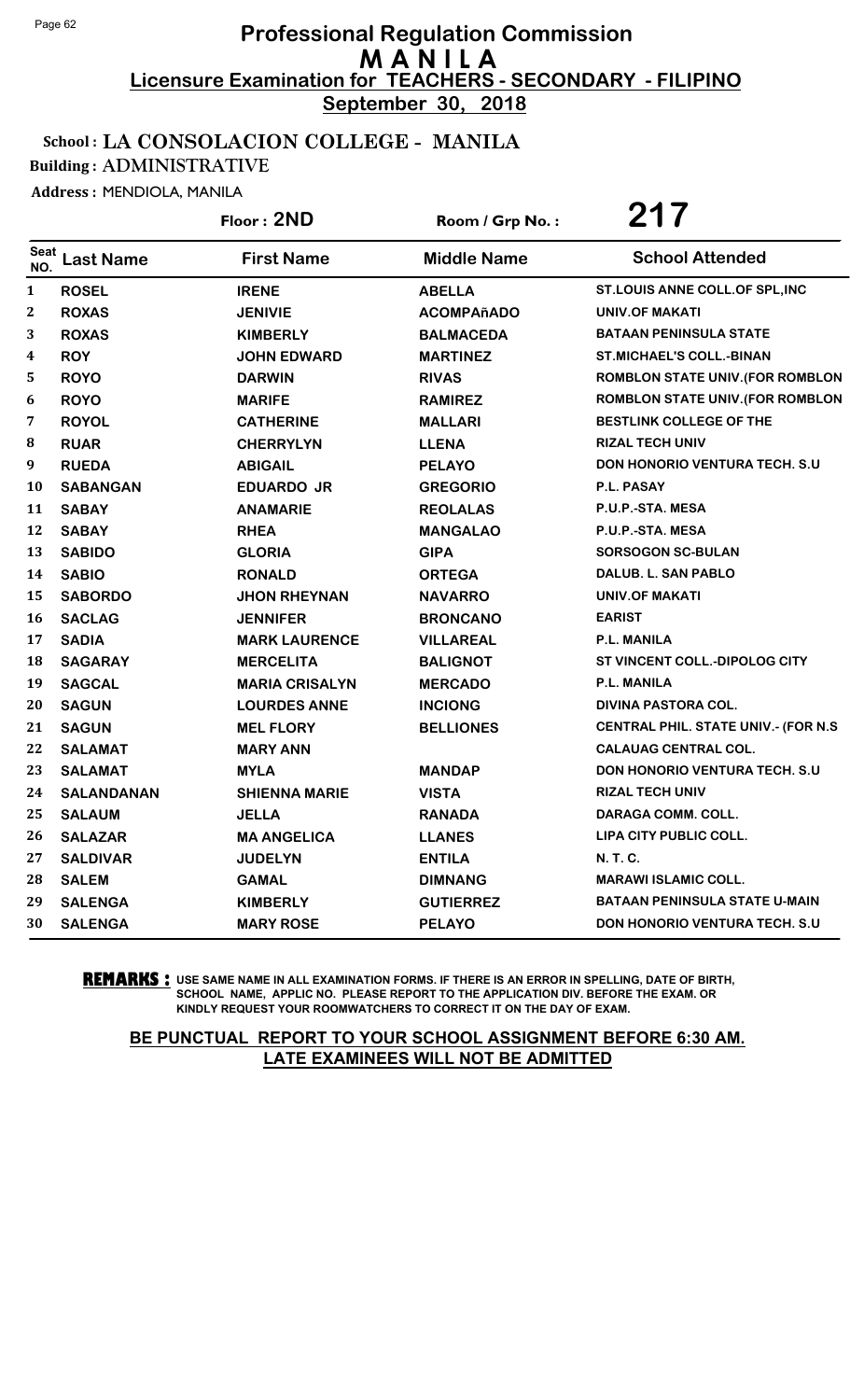**September 30, 2018**

#### School : LA CONSOLACION COLLEGE - MANILA

Building : ADMINISTRATIVE

Address : MENDIOLA, MANILA

|                    |                    | Floor: 2ND             | Room / Grp No.:    | 218                                  |
|--------------------|--------------------|------------------------|--------------------|--------------------------------------|
| <b>Seat</b><br>NO. | <b>Last Name</b>   | <b>First Name</b>      | <b>Middle Name</b> | <b>School Attended</b>               |
| $\mathbf{1}$       | <b>SALES</b>       | <b>JEREBELLE</b>       | <b>VINSON</b>      | P.U.P.-STA. MESA                     |
| $\mathbf{2}$       | <b>SALIBIO</b>     | <b>ALICIA</b>          | <b>SAYSE</b>       | RIZAL COLL.-LAGUNA                   |
| 3                  | <b>SALIGUMBA</b>   | <b>MARCELO</b>         | <b>SABUETO</b>     | <b>BATAAN PENINSULA STATE</b>        |
| 4                  | <b>SALLENTES</b>   | <b>JEANNE CHERISSE</b> | <b>NUGUIT</b>      | <b>ICCT CFI</b>                      |
| 5                  | <b>SALMORIN</b>    | <b>CHRISTINE</b>       | <b>RITUAL</b>      | LYCEUM OF ALABANG (for. NCST)        |
| 6                  | <b>SALMOS</b>      | <b>PRINCESS JOYCE</b>  | <b>SIMBULAS</b>    | <b>BULACAN S.U-MALOLOS</b>           |
| 7                  | <b>SALONGA</b>     | <b>ALVIN</b>           | <b>BALINGIT</b>    | <b>HOLY CROSS-PAMPANGA</b>           |
| 8                  | <b>SALUDAR</b>     | <b>MA. CONCHITA</b>    | <b>CORCIGA</b>     | P.L. MUNTINLUPA                      |
| 9                  | <b>SALUT</b>       | <b>MARK LESTER</b>     | <b>SARTIGA</b>     | <b>OLIVAREZ COLLEGE</b>              |
| 10                 | <b>SALVACION</b>   | <b>SHEILA</b>          | <b>CONSUMO</b>     | N. T. C.                             |
| 11                 | <b>SALVADOR</b>    | <b>MARIELA</b>         | <b>ARCAÑO</b>      | <b>EARIST</b>                        |
| 12                 | <b>SALVADOR</b>    | <b>PERLY</b>           | <b>TAMONDONG</b>   | TOMAS CLAUDIO COLLEGES, INC. (FOR    |
| 13                 | <b>SALVADOR</b>    | <b>PRECILLA</b>        | <b>MANANGUITE</b>  | <b>WESTERN COLL.-CAVITE</b>          |
| 14                 | <b>SAMAD</b>       | <b>NAJIRAH</b>         | <b>UMPA</b>        | OL OF LOURDES T.C.                   |
| 15                 | <b>SAMAR</b>       | <b>THALIA</b>          | <b>CONSTANTINO</b> | <b>HOLY CROSS-PAMPANGA</b>           |
| 16                 | <b>SAMBAL</b>      | <b>MARIAN</b>          | <b>RAVAGO</b>      | <b>BATAAN PENINSULA STATE U-MAIN</b> |
| 17                 | <b>SAMBILE</b>     | <b>BERNADETH</b>       | <b>MAGLALANG</b>   | <b>HOLY CROSS-PAMPANGA</b>           |
| 18                 | <b>SAMERA</b>      | <b>JUNARD</b>          | <b>AQUINO</b>      | <b>ICCT CFI</b>                      |
| 19                 | <b>SAMONTE</b>     | <b>JASMIN</b>          | <b>SIADOR</b>      | N. T. C.                             |
| 20                 | <b>SAMOSINO</b>    | <b>GLORIFIE</b>        | <b>SERRANO</b>     | <b>NEW ERA UNIV.</b>                 |
| 21                 | <b>SAN AGUSTIN</b> | <b>ESMERALDA</b>       | <b>GERONIMO</b>    | TOMAS CLAUDIO COLLEGES, INC. (FOR    |
| 22                 | <b>SAN ANDRES</b>  | <b>RONALYN</b>         | <b>CALUAG</b>      | <b>BULACAN S.U-MALOLOS</b>           |
| 23                 | <b>SAN DIEGO</b>   | <b>SHYRINE FAYE</b>    | <b>PULVINAR</b>    | U OF RIZAL SYS.-RODRIGUEZ            |
| 24                 | <b>SAN JOSE</b>    | <b>JEMINA</b>          | <b>FRANCISCO</b>   | <b>U OF RIZAL SYS.-PILILLA</b>       |
| 25                 | <b>SAN JUAN</b>    | <b>EDWIN</b>           | <b>RAMOS</b>       | U OF RIZAL SYS.-PILILLA              |
| 26                 | <b>SAN PEDRO</b>   | <b>MILES</b>           | <b>SAPINOSO</b>    | <b>RIZAL TECH UNIV</b>               |
| 27                 | <b>SANALILA</b>    | <b>LEA</b>             | <b>DOMINGO</b>     | <b>P.L. MARIKINA CITY</b>            |
| 28                 | <b>SANCHEZ</b>     | <b>JAYEM</b>           | <b>DAVID</b>       | DON HONORIO VENTURA TECH. S.U        |
| 29                 | <b>SANCHEZ</b>     | <b>ROSE MAE</b>        | <b>ALON-ALON</b>   | <b>ST.MICHAEL'S COLL.-BINAN</b>      |
| 30                 | <b>SANGALANG</b>   | <b>JAVIE</b>           | <b>LUGTU</b>       | DON HONORIO VENTURA TECH. S.U        |

**REMARKS :** USE SAME NAME IN ALL EXAMINATION FORMS. IF THERE IS AN ERROR IN SPELLING, DATE OF BIRTH, SCHOOL NAME, APPLIC NO. PLEASE REPORT TO THE APPLICATION DIV. BEFORE THE EXAM. OR KINDLY REQUEST YOUR ROOMWATCHERS TO CORRECT IT ON THE DAY OF EXAM.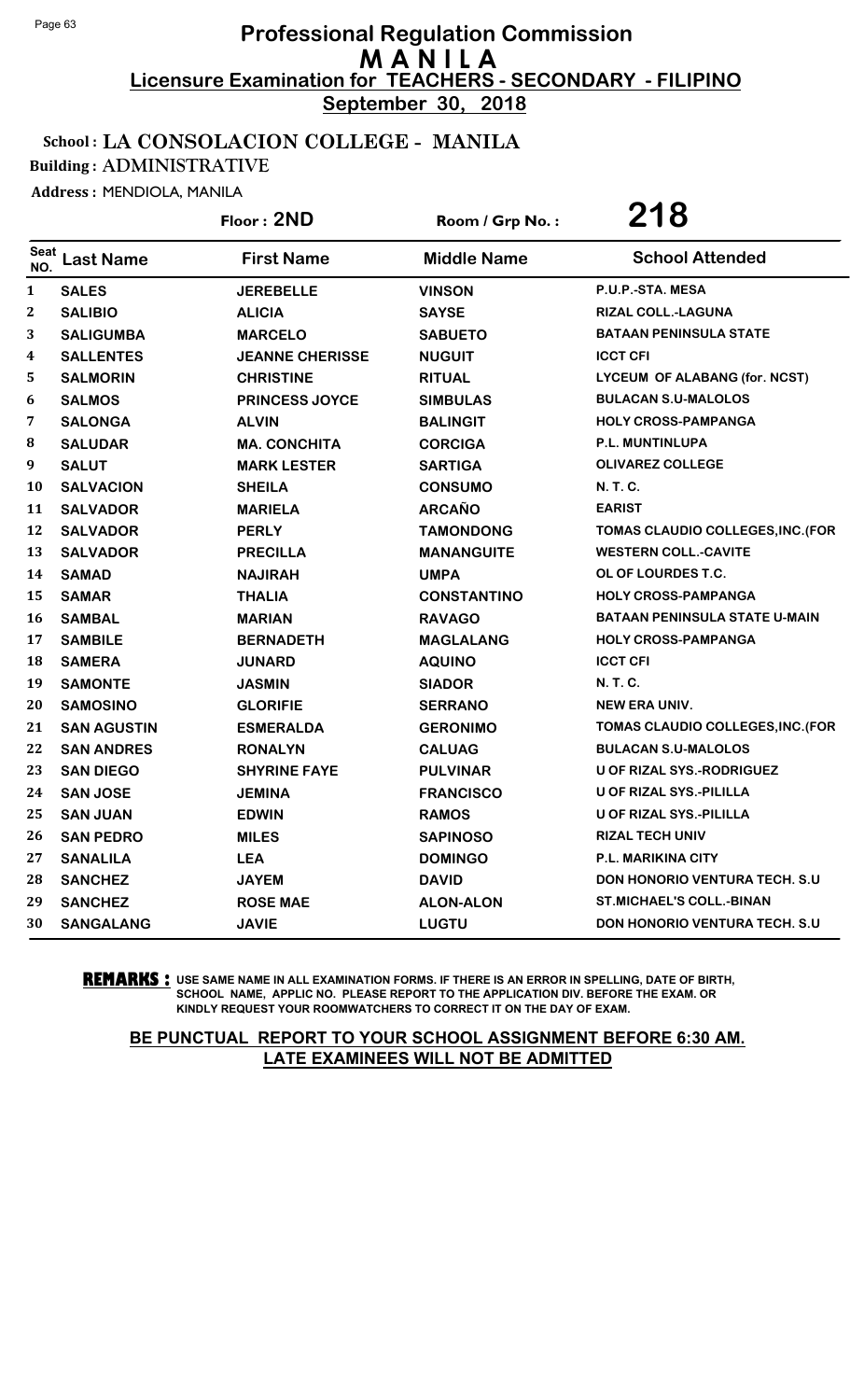**September 30, 2018**

#### School : LA CONSOLACION COLLEGE - MANILA

Building : ADMINISTRATIVE

Address : MENDIOLA, MANILA

|                  |                  | Floor: 2ND          | Room / Grp No.:    | 219                                   |
|------------------|------------------|---------------------|--------------------|---------------------------------------|
| Seat<br>NO.      | <b>Last Name</b> | <b>First Name</b>   | <b>Middle Name</b> | <b>School Attended</b>                |
| $\mathbf{1}$     | <b>SANGILAN</b>  | <b>AGEE MARI</b>    | <b>ESCLAVILLA</b>  | <b>EARIST</b>                         |
| $\boldsymbol{2}$ | <b>SANTIAGO</b>  | <b>EMMALYN</b>      | <b>BARRIENTOS</b>  | <b>SAN ILDEFONSO COLL.</b>            |
| 3                | <b>SANTIAGO</b>  | <b>MARY ROSE</b>    | <b>PASCUAL</b>     | TOMAS CLAUDIO COLLEGES, INC. (FOR     |
| 4                | <b>SANTIAGO</b>  | <b>SHARA KATE</b>   | <b>PINGOL</b>      | <b>BULACAN S.U-MALOLOS</b>            |
| 5                | <b>SANTOS</b>    | <b>ANGELINE</b>     | <b>MALIT</b>       | <b>RIZAL TECH UNIV</b>                |
| 6                | <b>SANTOS</b>    | <b>ANNA MARIE</b>   | <b>PEREZ</b>       | <b>U.E.-MANILA</b>                    |
| 7                | <b>SANTOS</b>    | <b>ERNEST MARIE</b> | <b>CAVANES</b>     | P.L. MARIKINA CITY                    |
| ${\bf 8}$        | <b>SANTOS</b>    | <b>EUGENE</b>       | <b>BELTRAN</b>     | <b>DON HONORIO VENTURA TECH. S.U.</b> |
| 9                | <b>SANTOS</b>    | <b>JESSICA</b>      | <b>SALANGSANG</b>  | <b>DON HONORIO VENTURA TECH. S.U</b>  |
| 10               | <b>SANTOS</b>    | <b>LARISSA</b>      | <b>SALUDARIO</b>   | <b>P.L. MARIKINA CITY</b>             |
| 11               | <b>SANTOS</b>    | <b>MA ARMIDA</b>    | <b>CAPIRAL</b>     | <b>COL DE SAN PASCUAL</b>             |
| 12               | <b>SANTOS</b>    | <b>MARK JOSEPH</b>  | <b>BUENAVENTE</b>  | P.N.U.-MANILA                         |
| 13               | <b>SANTOS</b>    | <b>MICHAELLA</b>    | <b>CAGALINGAN</b>  | <b>BATAAN PENINSULA STATE</b>         |
| 14               | <b>SANTOS</b>    | <b>NELITA</b>       | <b>BULANADI</b>    | <b>DON HONORIO VENTURA TECH. S.U.</b> |
| 15               | <b>SANTOS</b>    | <b>REYSIE</b>       | <b>MATIC</b>       | <b>BATAAN PENINSULA STATE</b>         |
| 16               | <b>SAPLALA</b>   | <b>MARY JOY</b>     | <b>CALMA</b>       | <b>DON HONORIO VENTURA TECH. S.U</b>  |
| 17               | <b>SAPNO</b>     | <b>AMELIA</b>       | <b>ATENGCO</b>     | <b>REPUBLIC CENTRAL COLL.</b>         |
| 18               | <b>SARMIENTO</b> | <b>DARLENE</b>      | <b>ROMAN</b>       | <b>RIZAL TECH UNIV</b>                |
| 19               | <b>SARMIENTO</b> | <b>EIMEREIN</b>     | <b>ARCILLA</b>     | <b>OUR LADY OF FATIMA</b>             |
| 20               | <b>SARMIENTO</b> | <b>JUVY ROSE</b>    | <b>CUNANAN</b>     | DON HONORIO VENTURA TECH. S.U         |
| 21               | <b>SATSATIN</b>  | <b>MARY ANN</b>     | <b>CABANA</b>      | U PERP HELP-LAGUNA                    |
| 22               | <b>SATURNO</b>   | <b>REINA JOY</b>    | <b>PEREZ</b>       | <b>BULACAN S.U-MALOLOS</b>            |
| 23               | <b>SAVANDAL</b>  | <b>JOANNA</b>       | <b>SUSUBAN</b>     | <b>NEW ERA UNIV.</b>                  |
| 24               | <b>SAYON</b>     | <b>BEACHY PEARL</b> | <b>BABOR</b>       | N.O.R.S.U-BAIS                        |
| 25               | <b>SCHELL</b>    | <b>TRIXIE ANN</b>   | <b>DEFEO</b>       | P.U.P.-STA. MESA                      |
| 26               | <b>SEBASTIAN</b> | <b>GEMMALYN</b>     | <b>BULOS</b>       | <b>BULACAN S.U-MALOLOS</b>            |
| 27               | <b>SEBLOS</b>    | <b>MARY MEL</b>     | <b>MADRIDANO</b>   | <b>EARIST</b>                         |
| 28               | <b>SEFUENTES</b> | <b>MARY CRIS</b>    | <b>DELA CRUZ</b>   | <b>ICCT CFI</b>                       |
| 29               | <b>SEGADOR</b>   | <b>MARA</b>         | <b>LOAYON</b>      | U OF RIZAL SYS.-ANGONO                |
| 30               | <b>SEGUNDO</b>   | <b>MARIANO JR</b>   | <b>PABRIGA</b>     | <b>J.H.CERILLES S.C.-MATI</b>         |

**REMARKS :** USE SAME NAME IN ALL EXAMINATION FORMS. IF THERE IS AN ERROR IN SPELLING, DATE OF BIRTH, SCHOOL NAME, APPLIC NO. PLEASE REPORT TO THE APPLICATION DIV. BEFORE THE EXAM. OR KINDLY REQUEST YOUR ROOMWATCHERS TO CORRECT IT ON THE DAY OF EXAM.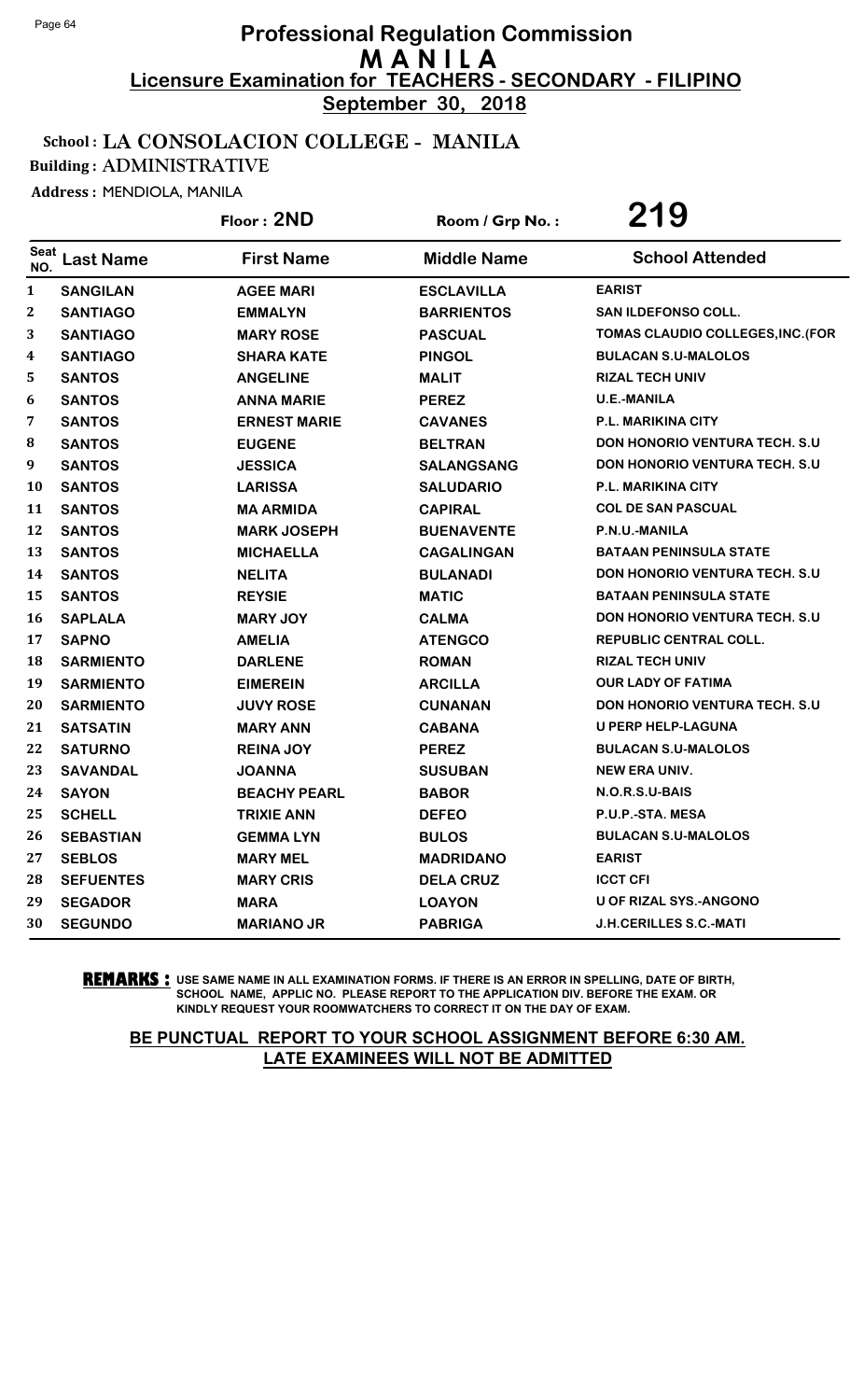**September 30, 2018**

#### School : LA CONSOLACION COLLEGE - MANILA

Building : ADMINISTRATIVE

Address : MENDIOLA, MANILA

|              |                   | Floor: 2ND            | Room / Grp No.:    | 220                                       |
|--------------|-------------------|-----------------------|--------------------|-------------------------------------------|
| Seat<br>NO.  | <b>Last Name</b>  | <b>First Name</b>     | <b>Middle Name</b> | <b>School Attended</b>                    |
| $\mathbf{1}$ | <b>SERAIN</b>     | <b>MARILLA JOY</b>    | <b>PIDLAOAN</b>    | <b>METRO MANILA COLL.</b>                 |
| 2            | <b>SERASPE</b>    | <b>MARLIE</b>         | <b>DIAMOS</b>      | <b>NAVAL S.U.-BILIRAN</b>                 |
| 3            | <b>SEREÑO</b>     | <b>WILMA</b>          | <b>DE LA ROSA</b>  | <b>BATAAN PENINSULA STATE</b>             |
| 4            | <b>SERIOZA</b>    | <b>ANGELICA</b>       | <b>LAMINOZA</b>    | <b>NEW ERA UNIV.</b>                      |
| 5            | <b>SERNIAS</b>    | <b>MA. CECILIA</b>    | <b>CONSULTA</b>    | <b>DON HONORIO VENTURA TECH. S.U</b>      |
| 6            | <b>SERRANO</b>    | <b>RIZADEL</b>        | <b>NOFUENTE</b>    | P.L. MUNTINLUPA                           |
| 7            | <b>SERVIANO</b>   | <b>REAL JEAN</b>      | <b>PANAGUITON</b>  | <b>RIZAL TECH UNIV</b>                    |
| 8            | <b>SEVILLA</b>    | <b>MARDIE EL NIñO</b> | <b>AMBOY</b>       | N. T. C.                                  |
| 9            | <b>SEVILLA</b>    | <b>QUINIE</b>         | <b>TUCIAP</b>      | P.L. PASAY                                |
| 10           | <b>SEÑA</b>       | <b>JUDIE MAE</b>      | <b>ALCANIECES</b>  | IMMA.CONCEP.COLL.-BATANGAS                |
| 11           | <b>SIANOYA</b>    | <b>MARY SHAYNE SR</b> | <b>TABILIN</b>     | <b>LA CONCEPCION COLL.-BULACAN</b>        |
| 12           | <b>SIEGA</b>      | <b>ALFREDO JR</b>     | <b>NAVARROZA</b>   | <b>LA CONCEPCION COLL.-BULACAN</b>        |
| 13           | <b>SIGLER</b>     | <b>JANINE</b>         | <b>REMIGIO</b>     | U OF RIZAL SYS.-PILILLA                   |
| 14           | <b>SILVA</b>      | <b>ALYSSA</b>         | <b>RILLION</b>     | <b>BATAAN PENINSULA STATE</b>             |
| 15           | <b>SIMANGAN</b>   | <b>MARLENE</b>        | <b>GUZMAN</b>      | <b>UNIV.OF MAKATI</b>                     |
| 16           | <b>SIMBILLO</b>   | <b>RHOY LOUIE</b>     | <b>SICAT</b>       | <b>REPUBLIC CENTRAL COLL.</b>             |
| 17           | <b>SINDAB</b>     | <b>NOBAISA</b>        | <b>PALALA</b>      | <b>COL. DE STA. TERESA DE AVILA F.INC</b> |
| 18           | <b>SINDAC</b>     | <b>RIENIEL</b>        | <b>RIVERA</b>      | <b>EARIST</b>                             |
| 19           | <b>SISON</b>      | <b>JOHN DAVID</b>     | <b>SOLOMON</b>     | P.L. MARIKINA CITY                        |
| 20           | <b>SITJAR</b>     | <b>AIESLY</b>         | <b>MAIGUE</b>      | <b>U OF RIZAL SYS.-ANGONO</b>             |
| 21           | <b>SOBERANO</b>   | <b>CHARINA</b>        | <b>DE LUNA</b>     | <b>EASTERN MINDORO COL.</b>               |
| 22           | <b>SOBREMONTE</b> | <b>RICHMOND</b>       | <b>OBIDIENTES</b>  | <b>KOL. SUBIC</b>                         |
| 23           | <b>SOCO</b>       | <b>DENMARK</b>        | <b>BUTILLA</b>     | <b>NEW NORTHERN MINDANAO COLL</b>         |
| 24           | <b>SOGUILON</b>   | <b>MARK JOSEPH</b>    | <b>SORELA</b>      | <b>EASTERN MINDORO COL.</b>               |
| 25           | <b>SOLANOY</b>    | <b>EMILY</b>          | <b>BALINGIT</b>    | U OF RIZAL SYS.-RODRIGUEZ                 |
| 26           | <b>SOLAS</b>      | <b>EDEN JOY</b>       | <b>QUINDOZA</b>    | <b>EASTERN MINDORO COL.</b>               |
| 27           | <b>SOLATORRE</b>  | <b>JOANA</b>          | <b>BELMONTE</b>    | <b>ARELLANO UNIV-MALABON</b>              |
| 28           | <b>SOLIS</b>      | <b>DONNA MAE</b>      | <b>MANALO</b>      | P.L. PASAY                                |
| 29           | <b>SOLIS</b>      | <b>JOHN PATRICK</b>   | <b>DELA CRUZ</b>   | <b>BULACAN S.U-MALOLOS</b>                |
| 30           | <b>SONDO</b>      | <b>MARIALYN</b>       | <b>EDROSO</b>      | <b>UNIV.OF MAKATI</b>                     |

**REMARKS :** USE SAME NAME IN ALL EXAMINATION FORMS. IF THERE IS AN ERROR IN SPELLING, DATE OF BIRTH, SCHOOL NAME, APPLIC NO. PLEASE REPORT TO THE APPLICATION DIV. BEFORE THE EXAM. OR KINDLY REQUEST YOUR ROOMWATCHERS TO CORRECT IT ON THE DAY OF EXAM.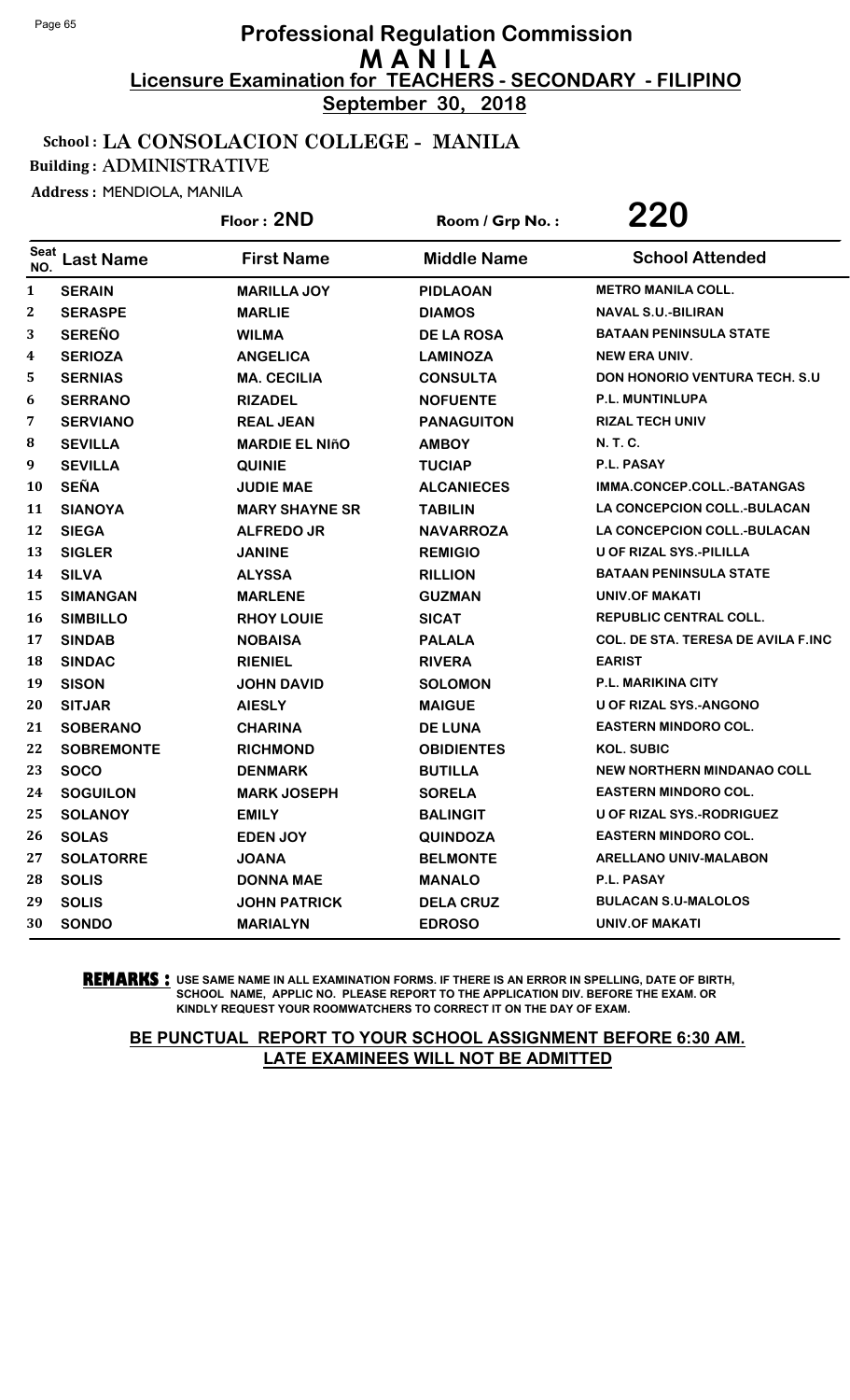**September 30, 2018**

#### School : LA CONSOLACION COLLEGE - MANILA

Building : ADMINISTRATIVE

Address : MENDIOLA, MANILA

|                    |                  | Floor: 2ND             | Room / Grp No.:    | 221                                  |
|--------------------|------------------|------------------------|--------------------|--------------------------------------|
| <b>Seat</b><br>NO. | <b>Last Name</b> | <b>First Name</b>      | <b>Middle Name</b> | <b>School Attended</b>               |
| $\mathbf{1}$       | <b>SONGAHID</b>  | <b>MARY ANN</b>        | <b>BISERA</b>      | V.S.U.-BAYBAY                        |
| $\mathbf{2}$       | <b>SONIEL</b>    | <b>NEMARK</b>          | <b>CAMO</b>        | <b>EASTERN MINDORO COL.</b>          |
| 3                  | <b>SONOKAWA</b>  | <b>WILLIAM JO</b>      | <b>MOSE</b>        | <b>GORDON COLL.</b>                  |
| 4                  | <b>SORIA</b>     | <b>HAZEL</b>           | <b>CORPUZ</b>      | N. T. C.                             |
| 5                  | <b>SOYANGCO</b>  | <b>ELLAIN JANE</b>     | <b>TAGALA</b>      | BESTLINK COLLEGE OF THE              |
| 6                  | <b>STA ANA</b>   | <b>CYRIL KING</b>      | <b>PIAD</b>        | TOMAS CLAUDIO COLLEGES, INC. (FOR    |
| 7                  | <b>STA MARIA</b> | <b>NORINE MICHELLE</b> | <b>PONTEVEROS</b>  | UNIV. OF PERPETUAL HELP SYSTEM       |
| 8                  | <b>SUAN</b>      | <b>CHARIZZA MARIE</b>  | <b>SAMILLANO</b>   | P.L. VALENZUELA                      |
| 9                  | <b>SULTAN</b>    | <b>NORCIYA</b>         | <b>NAGA</b>        | E. A. C.-DASMARIÑAS                  |
| 10                 | <b>SULTAN</b>    | <b>NORHAYA</b>         | <b>AMPOG</b>       | <b>HOLY CROSS-DAVAO</b>              |
| 11                 | <b>SUMAOANG</b>  | <b>NIXON PAUL</b>      | <b>JIMENEZ</b>     | UNIV.OF STO. TOMAS                   |
| 12                 | <b>SURIO</b>     | <b>LAZAROJR</b>        | <b>HERNANDEZ</b>   | DR.YANGA'S C.I.                      |
| 13                 | <b>SURIO</b>     | <b>MARICEL</b>         | <b>GAITA</b>       | <b>ICCT CFI</b>                      |
| 14                 | <b>SUSI</b>      | <b>CARLENE MICAH</b>   | <b>BARIN</b>       | <b>DON HONORIO VENTURA TECH. S.U</b> |
| 15                 | <b>TABARES</b>   | <b>EDWARD</b>          | <b>FERRER</b>      | <b>P.L. MARIKINA CITY</b>            |
| 16                 | <b>TABELISMA</b> | <b>LORENA</b>          | <b>GUSTO</b>       | <b>ABADA COLLEGE</b>                 |
| 17                 | <b>TAGAYON</b>   | <b>ANALINA</b>         | <b>BUERA</b>       | <b>U PERP HELP-LAGUNA</b>            |
| 18                 | <b>TAGLAY</b>    | <b>JUVEL</b>           | <b>INGUILLO</b>    | P.L. VALENZUELA                      |
| 19                 | <b>TALATALA</b>  | <b>KRISTIAN REY</b>    | <b>OLFATO</b>      | P.N.U.-MANILA                        |
| 20                 | <b>TALENS</b>    | <b>RICHELLE</b>        | <b>MIRANDA</b>     | E.L. JOSON MC                        |
| 21                 | <b>TALHA</b>     | <b>JENNIFER</b>        | <b>TOLIN</b>       | <b>BALABAGAN T. S.</b>               |
| 22                 | <b>TALUCOD</b>   | <b>CRISTINE</b>        | <b>FLORES</b>      | <b>BULACAN S.U-MALOLOS</b>           |
| 23                 | <b>TAMAYO</b>    | <b>MARIA MARISOL</b>   | <b>LEYESA</b>      | <b>BULACAN S.U-MALOLOS</b>           |
| 24                 | <b>TAMBIAO</b>   | <b>ROSEMARIE</b>       | <b>MENDOZA</b>     | <b>NAVOTAS POLY. COLL.</b>           |
| 25                 | <b>TAMESIS</b>   | <b>ROD MHAR</b>        | <b>OLAT</b>        | E. A. C.-DASMARIÑAS                  |
| 26                 | <b>TAMPICO</b>   | <b>CAMILLE</b>         | <b>SANTOS</b>      | <b>DON HONORIO VENTURA TECH. S.U</b> |
| 27                 | <b>TAN</b>       | <b>FIDELITA</b>        | <b>AMIGO</b>       | <b>U.E.P.-CATUBIG</b>                |
| 28                 | <b>TAN</b>       | <b>LIZA</b>            | <b>PELOVELLO</b>   | <b>NEW ERA UNIV.</b>                 |
| 29                 | <b>TAN</b>       | <b>RAYMUNDO</b>        | <b>RAMOS</b>       | <b>ISABELA S.U.-CAUAYAN</b>          |
| 30                 | <b>TANDOG</b>    | <b>JASSEN</b>          | <b>ULEP</b>        | <b>EARIST</b>                        |

**REMARKS :** USE SAME NAME IN ALL EXAMINATION FORMS. IF THERE IS AN ERROR IN SPELLING, DATE OF BIRTH, SCHOOL NAME, APPLIC NO. PLEASE REPORT TO THE APPLICATION DIV. BEFORE THE EXAM. OR KINDLY REQUEST YOUR ROOMWATCHERS TO CORRECT IT ON THE DAY OF EXAM.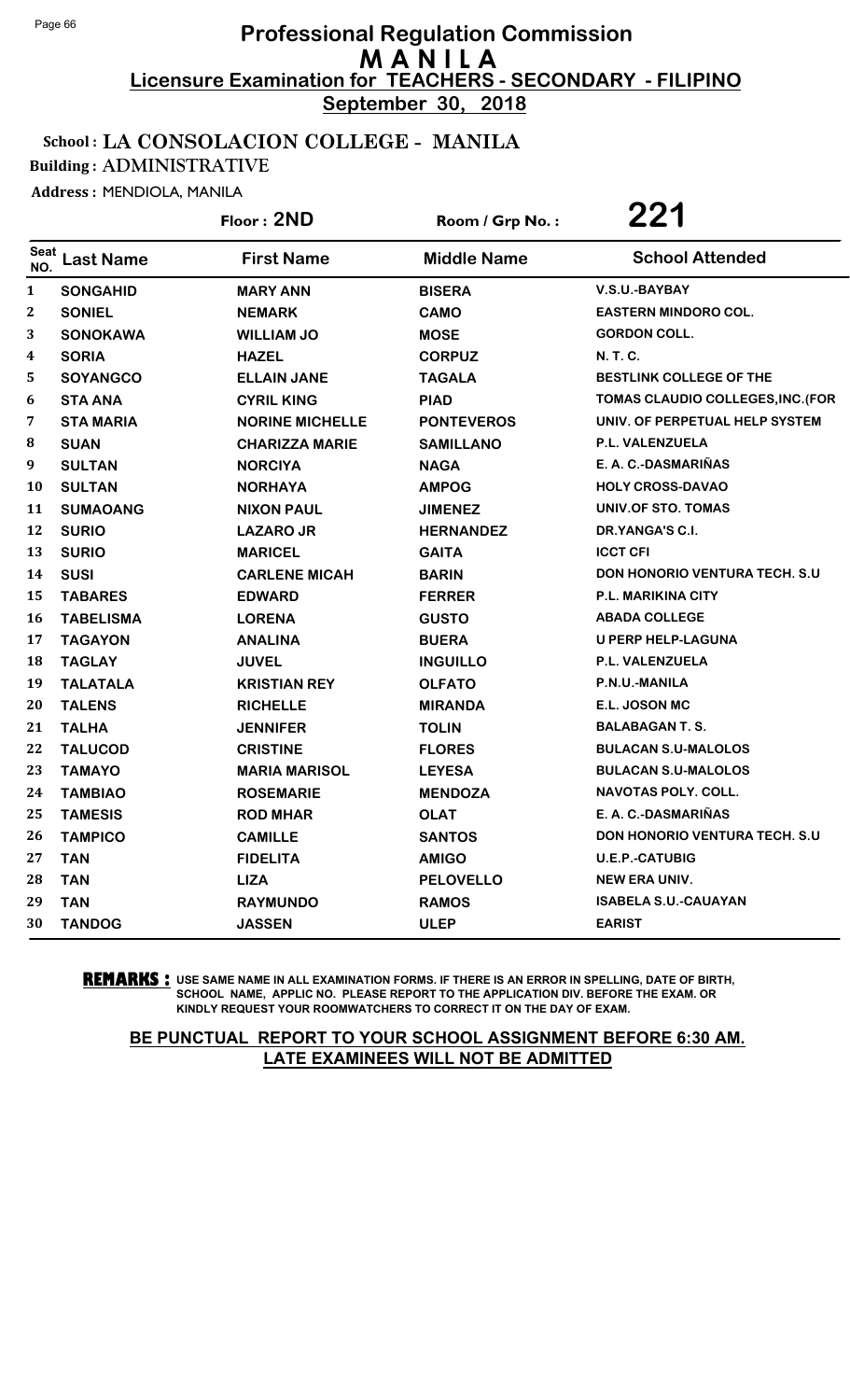**September 30, 2018**

#### School : LA CONSOLACION COLLEGE - MANILA

Building : ADMINISTRATIVE-ACTIVITY

Address : MENDIOLA, MANILA

|                  |                    | Floor: 3RD          | Room / Grp No.:     | 1                                       |
|------------------|--------------------|---------------------|---------------------|-----------------------------------------|
| Seat<br>NO.      | <b>Last Name</b>   | <b>First Name</b>   | <b>Middle Name</b>  | <b>School Attended</b>                  |
| $\mathbf{1}$     | <b>TANGLAO</b>     | <b>NELDA</b>        | <b>ARPON</b>        | N. T. C.                                |
| $\boldsymbol{2}$ | <b>TANIOG</b>      | <b>MICAELLA</b>     | <b>CRUZ</b>         | <b>ICCT CFI</b>                         |
| 3                | <b>TANJOCO</b>     | <b>KIM</b>          | <b>RAMOS</b>        | <b>BULACAN S.U-MALOLOS</b>              |
| 4                | <b>TANSECO</b>     | <b>ROQUE</b>        | <b>GARCIA</b>       | <b>RIZAL TECH UNIV</b>                  |
| 5                | <b>TANSIONGCO</b>  | <b>REYMART</b>      | <b>CONDE</b>        | <b>ROMBLON STATE UNIV. (FOR ROMBLON</b> |
| 6                | <b>TANTUAN</b>     | <b>MAE LORELIE</b>  | <b>GARCIA</b>       | <b>STO.ROSARIO S.PALAY CO</b>           |
| 7                | <b>TAPANG</b>      | <b>MARINETTE</b>    | <b>EREJER</b>       | <b>REGIS MARIE COLLEGE</b>              |
| 8                | <b>TAQUIPAN</b>    | <b>THEA JOY</b>     | N/A                 | <b>NEW ERA UNIV.</b>                    |
| 9                | <b>TARUC</b>       | <b>MARIA ERICKA</b> | <b>ESTANISLAO</b>   | <b>BULACAN S.U-MALOLOS</b>              |
| <b>10</b>        | <b>TATAD</b>       | <b>DEVINE</b>       | <b>NARRA</b>        | P.L. VALENZUELA                         |
| 11               | <b>TAYACTAC</b>    | <b>MARITES</b>      | <b>NICOR</b>        | <b>ICCT CFI</b>                         |
| 12               | <b>TAYAG</b>       | <b>DINCHEL ANNE</b> | <b>PINEDA</b>       | <b>DON HONORIO VENTURA TECH. S.U</b>    |
| 13               | <b>TAYAG</b>       | <b>SARAH JOY</b>    | <b>GONZALES</b>     | <b>DON HONORIO VENTURA TECH. S.U</b>    |
| 14               | <b>TAYO</b>        | <b>MARYVIE</b>      | <b>ESCANDER</b>     | P.N.U.-MANILA                           |
| 15               | <b>TEMBLOR</b>     | <b>MANILYN</b>      | <b>MATOCINOS</b>    | LA CONCEPCION COLL.-BULACAN             |
| <b>16</b>        | <b>TEMONES</b>     | <b>LEA</b>          | <b>VISBAL</b>       | U OF RIZAL SYS.-RODRIGUEZ               |
| 17               | <b>TEMPLONUEVO</b> | <b>ANGIELU</b>      | <b>QUILICOT</b>     | N. T. C.                                |
| 18               | <b>TEODORO</b>     | <b>RANA REEM</b>    | <b>SAMPANG</b>      | <b>DON HONORIO VENTURA TECH. S.U</b>    |
| 19               | <b>TERNATE</b>     | <b>ANGELICA</b>     | <b>ROCO</b>         | U OF RIZAL SYS.-PILILLA                 |
| 20               | <b>TESTA</b>       | <b>ALYANNA</b>      | <b>LANGIT</b>       | N. T. C.                                |
| 21               | <b>TEVES</b>       | <b>SHERWIN</b>      | <b>CABUEÑAS</b>     | N. T. C.                                |
| 22               | <b>TIBAYAN</b>     | <b>ARLITA</b>       | <b>NATUEL</b>       | <b>CITY COLL OF TAGAYTAY</b>            |
| 23               | <b>TIBON</b>       | <b>YVONNE</b>       | <b>DE LEON</b>      | <b>NEW ERA UNIV.</b>                    |
| 24               | <b>TIMAJO</b>      | <b>JOHN MICHAEL</b> | <b>BUENCONSEJO</b>  | <b>EARIST</b>                           |
| 25               | <b>TIMBANGAN</b>   | <b>GEMARIE</b>      | <b>DELOS'SANTOS</b> | <b>RIZAL TECH UNIV</b>                  |
| 26               | <b>TIMBREZA</b>    | <b>MA. REGINA</b>   | <b>CABAHUG</b>      | <b>RIZAL TECH UNIV</b>                  |
| 27               | <b>TIMBREZA</b>    | <b>MARISH</b>       | <b>RIOLA</b>        | <b>UNIV.OF MAKATI</b>                   |
| 28               | <b>TIMTIM</b>      | <b>JECIL</b>        | <b>VIAJEDOR</b>     | <b>EARIST</b>                           |
| 29               | <b>TIONGCO</b>     | <b>MICHELLE</b>     | <b>SANTOS</b>       | <b>BULACAN S.U-MALOLOS</b>              |
| 30               | <b>TIRI</b>        | <b>KAYE ANN</b>     | <b>CARANTO</b>      | <b>NEW ERA UNIV.</b>                    |

**REMARKS :** USE SAME NAME IN ALL EXAMINATION FORMS. IF THERE IS AN ERROR IN SPELLING, DATE OF BIRTH, SCHOOL NAME, APPLIC NO. PLEASE REPORT TO THE APPLICATION DIV. BEFORE THE EXAM. OR KINDLY REQUEST YOUR ROOMWATCHERS TO CORRECT IT ON THE DAY OF EXAM.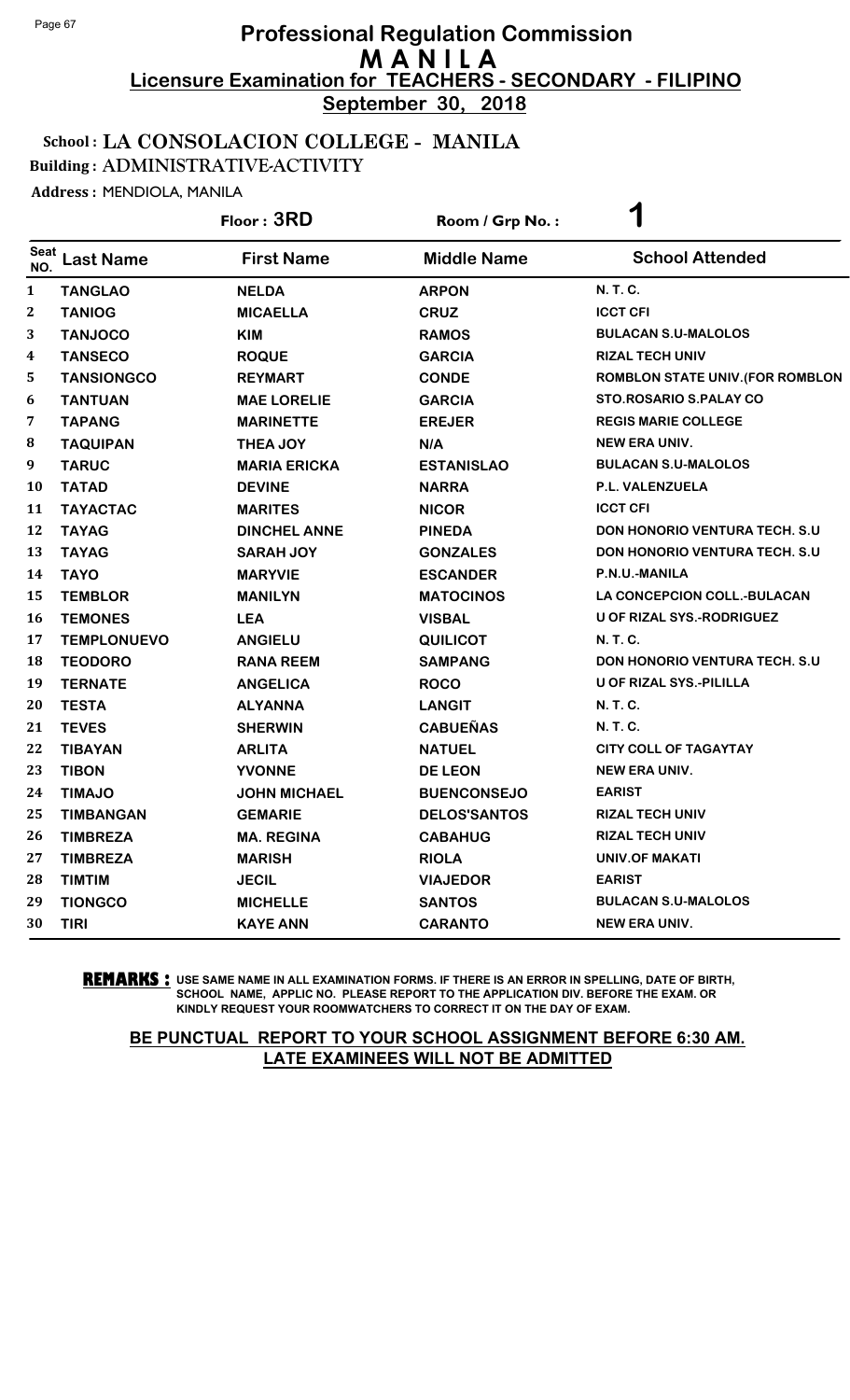**September 30, 2018**

#### School : LA CONSOLACION COLLEGE - MANILA

Building : ADMINISTRATIVE

Address : MENDIOLA, MANILA

|                    |                  | Floor: 3RD               | Room / Grp No.:    | 302                                   |
|--------------------|------------------|--------------------------|--------------------|---------------------------------------|
| <b>Seat</b><br>NO. | <b>Last Name</b> | <b>First Name</b>        | <b>Middle Name</b> | <b>School Attended</b>                |
| $\mathbf{1}$       | <b>TOLEDO</b>    | <b>RHEALHYN</b>          | <b>MENDOZA</b>     | <b>CITY COLL OF TAGAYTAY</b>          |
| $\mathbf{2}$       | <b>TOLENTINO</b> | <b>JOYCE ANN</b>         | <b>MAGALLON</b>    | <b>P.L. MARIKINA CITY</b>             |
| 3                  | <b>TOLENTINO</b> | <b>ROANNA ROSE</b>       | <b>PACHO</b>       | DON HONORIO VENTURA TECH. S.U         |
| 4                  | <b>TOLING</b>    | <b>JOEMAR</b>            | <b>REYES</b>       | <b>EARIST</b>                         |
| 5                  | <b>TOMEO</b>     | <b>SHARON</b>            | <b>AFUNDAR</b>     | <b>CHRIST THE KING-CALBAYOG</b>       |
| 6                  | <b>TONOG</b>     | <b>DANIZA</b>            | <b>BAQUIRAN</b>    | P.N.U.-MANILA                         |
| 7                  | <b>TORIBIO</b>   | <b>LIBERTY</b>           | <b>PEREZ</b>       | <b>LA CONSOLACION UNIVERSITY</b>      |
| 8                  | <b>TORIO</b>     | <b>MARICAR</b>           | <b>BATAAN</b>      | <b>RIZAL TECH UNIV</b>                |
| 9                  | <b>TRESTE</b>    | <b>CARL REY</b>          | <b>ELMIDO</b>      | <b>ICCT CFI</b>                       |
| 10                 | <b>TRISTE</b>    | <b>MARIA JESSICA JOY</b> | <b>VILLARIZA</b>   | N. T. C.                              |
| 11                 | <b>TROGO</b>     | <b>JOHN DALE</b>         | <b>VALMORIA</b>    | P.U.P.-STA. MESA                      |
| 12                 | <b>TUAÑO</b>     | <b>IRENE</b>             | <b>DE JESUS</b>    | <b>DON HONORIO VENTURA TECH. S.U.</b> |
| 13                 | <b>TUBIG</b>     | <b>REGINA</b>            | <b>YABUT</b>       | <b>BULACAN S.U-MALOLOS</b>            |
| 14                 | <b>TUGBO</b>     | <b>JOSIE</b>             | <b>BROÑOLA</b>     | <b>MASBATE COLLEGES</b>               |
| 15                 | <b>TULIAO</b>    | <b>RACHELL</b>           | <b>ARENDELA</b>    | <b>WESTERN COLL.-CAVITE</b>           |
| 16                 | <b>TUMANON</b>   | <b>CHELKA</b>            | <b>MINGOA</b>      | ROMBLON STATE UNIV. (FOR ROMBLON      |
| 17                 | <b>TUMBAGA</b>   | <b>JOHN CARLO</b>        | <b>PACUMAYEN</b>   | LA CONCEPCION COLL.-BULACAN           |
| 18                 | <b>TUNGOL</b>    | <b>RHEGINE</b>           | <b>PIOL</b>        | UNIV.OF MAKATI                        |
| 19                 | <b>TUPAS</b>     | <b>ANGELIE</b>           | <b>ANDRES</b>      | <b>U OF RIZAL SYS.-ANTIPOLO</b>       |
| 20                 | <b>TUPAS</b>     | <b>DAPHNY SHANE</b>      | <b>TAYOPON</b>     | N.O.R.S.U-BAYAWAN                     |
| 21                 | <b>TUQUERO</b>   | <b>DESSY JAINE</b>       | <b>JALAO</b>       | <b>CITY COLL OF TAGAYTAY</b>          |
| 22                 | <b>TUQUERO</b>   | <b>JACKLYN</b>           | <b>MONTEROSO</b>   | P.L. MUNTINLUPA                       |
| 23                 | <b>TURLA</b>     | <b>JOCEL</b>             | <b>CAPOQUIAN</b>   | <b>U.E.P.-CATUBIG</b>                 |
| 24                 | <b>TUYAY</b>     | <b>JINALENE</b>          | <b>BELLO</b>       | <b>EARIST</b>                         |
| 25                 | <b>TUÑACAO</b>   | <b>ROSALIE</b>           | <b>GEMINO</b>      | <b>NAGA VIEW ADVENTIST COL.-NAGA</b>  |
| 26                 | <b>UBANA</b>     | <b>ODESSA NICA</b>       | <b>REIGO</b>       | <b>CAMARINES NORTE COLL.</b>          |
| 27                 | <b>UDTOJAN</b>   | <b>ANNABELLE</b>         | <b>MACAPAÑAS</b>   | <b>RIZAL TECH UNIV</b>                |
| 28                 | <b>ULAR</b>      | <b>ANGELO</b>            | <b>ANDRES</b>      | <b>U OF RIZAL SYS.-RODRIGUEZ</b>      |
| 29                 | <b>ULIBAS</b>    | <b>VINCENT</b>           | <b>UGANIZA</b>     | <b>ICCT CFI</b>                       |
| 30                 | <b>UNDALOC</b>   | <b>DONNA</b>             | <b>PAPELLERO</b>   | <b>TOLEDO GULLAS COL.</b>             |

**REMARKS :** USE SAME NAME IN ALL EXAMINATION FORMS. IF THERE IS AN ERROR IN SPELLING, DATE OF BIRTH, SCHOOL NAME, APPLIC NO. PLEASE REPORT TO THE APPLICATION DIV. BEFORE THE EXAM. OR KINDLY REQUEST YOUR ROOMWATCHERS TO CORRECT IT ON THE DAY OF EXAM.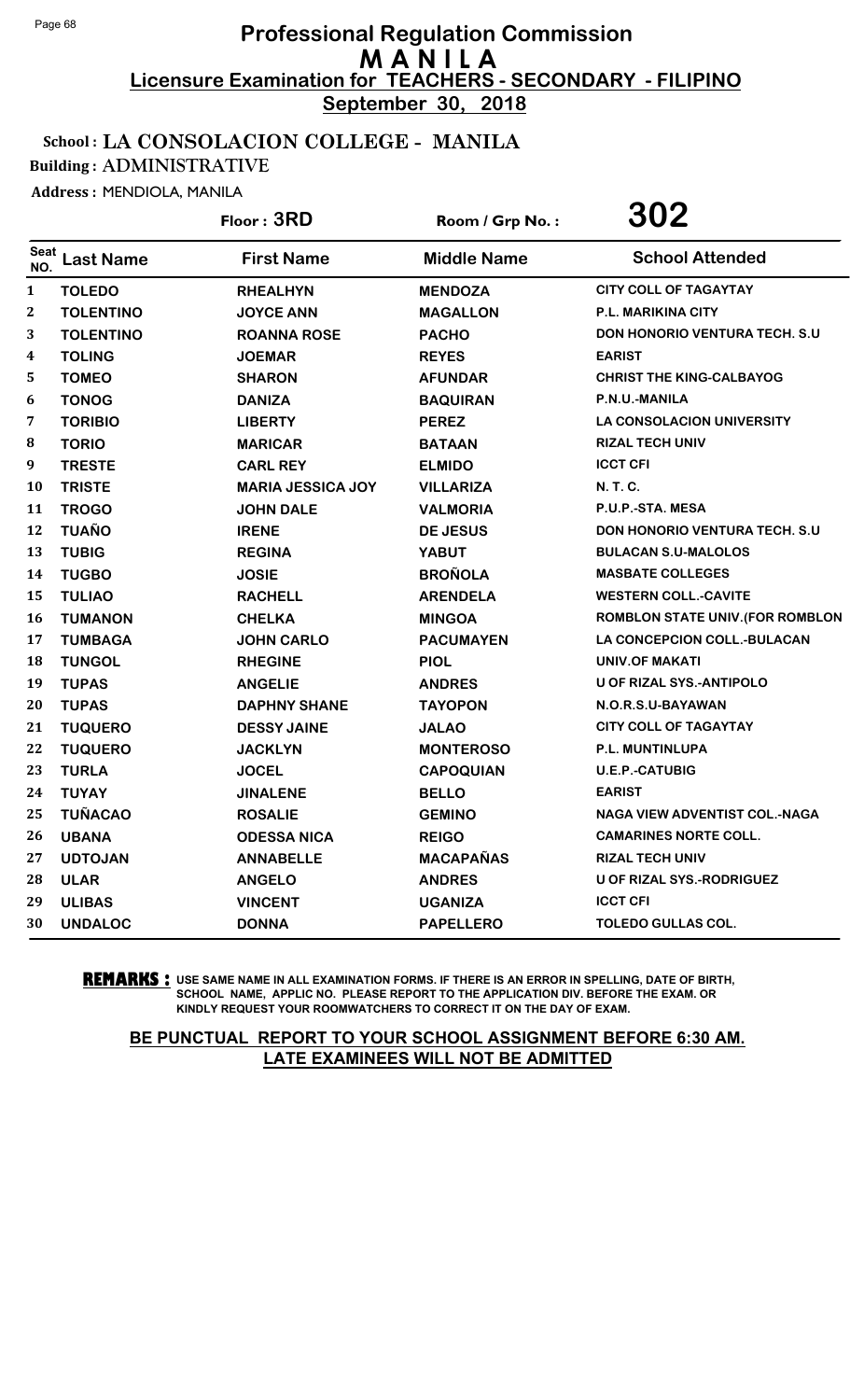**September 30, 2018**

#### School : LA CONSOLACION COLLEGE - MANILA

Building : ADMINISTRATIVE

Address : MENDIOLA, MANILA

|                  |                   | Floor: 3RD             | Room / Grp No.:    | 303                                   |
|------------------|-------------------|------------------------|--------------------|---------------------------------------|
| Seat<br>NO.      | <b>Last Name</b>  | <b>First Name</b>      | <b>Middle Name</b> | <b>School Attended</b>                |
| $\mathbf{1}$     | <b>URBANO</b>     | <b>JO ANNE</b>         | <b>BAUTISTA</b>    | <b>P.L. MARIKINA CITY</b>             |
| $\boldsymbol{2}$ | <b>URZOA</b>      | <b>REAH</b>            | <b>BALMORES</b>    | JOHN PAUL COLL.                       |
| 3                | <b>USMAN</b>      | <b>ROSANIDA</b>        | <b>IBRA</b>        | <b>ICCT CFI</b>                       |
| 4                | <b>VALBAREZ</b>   | <b>ADHELYD</b>         | <b>URETA</b>       | P.N.U.-MANILA                         |
| 5                | <b>VALDEZ</b>     | <b>ALEXIS DENIELLE</b> | <b>BOLECHE</b>     | <b>RIZAL TECH UNIV</b>                |
| 6                | <b>VALDEZ</b>     | <b>CHARITY</b>         | <b>PANGNGAY</b>    | U OF RIZAL SYS.-PILILLA               |
| 7                | <b>VALDEZ</b>     | <b>JAYSON CAEZAR</b>   | <b>MONTANO</b>     | <b>ICCT CFI</b>                       |
| 8                | <b>VALDEZ</b>     | <b>MHELORIE</b>        | <b>DE LEON</b>     | <b>ST.MICHAEL'S COLL.-BINAN</b>       |
| 9                | <b>VALDEZ</b>     | <b>SHARMAINE RUFFA</b> | <b>LAGGUI</b>      | <b>BATAAN PENINSULA STATE</b>         |
| 10               | <b>VALENCIA</b>   | <b>CATHERINE</b>       | <b>MENDOZA</b>     | <b>CITY COLL OF TAGAYTAY</b>          |
| 11               | <b>VALENCIA</b>   | <b>JOCELYN</b>         | <b>TAGLUGAY</b>    | M.S.U.-GEN.SANTOS                     |
| 12               | VALENZUELA        | <b>SNAIRA</b>          | <b>FERNANDEZ</b>   | <b>RIZAL TECH UNIV</b>                |
| 13               | <b>VALENZUELA</b> | <b>VIRGILIO</b>        | <b>JUMAQUIO</b>    | <b>BULACAN S.U-MALOLOS</b>            |
| 14               | <b>VALIENTE</b>   | <b>ROSEMARIE</b>       | <b>PEÑAVERDE</b>   | <b>NEW ERA UNIV.</b>                  |
| 15               | <b>VALLENTE</b>   | <b>DARWIN</b>          | <b>ARBIZO</b>      | <b>MAGSAYSAY MEM.-ZAMBALES</b>        |
| 16               | <b>VARGAS</b>     | <b>ALICESON</b>        | <b>DACANAY</b>     | P.L. MARIKINA CITY                    |
| 17               | <b>VARGAS</b>     | <b>ARNEL</b>           | <b>BULALAYAO</b>   | <b>EASTERN LAGUNA COLL.</b>           |
| 18               | <b>VARGAS</b>     | <b>RINZIE</b>          | <b>GUIBELENDO</b>  | <b>DON HONORIO VENTURA TECH. S.U</b>  |
| 19               | <b>VASQUEZ</b>    | <b>JOE MARIE</b>       | <b>DAMPIL</b>      | <b>U OF RIZAL SYS.-ANGONO</b>         |
| 20               | <b>VELASCO</b>    | <b>JASMINE</b>         | <b>SIMON</b>       | <b>DON HONORIO VENTURA TECH. S.U</b>  |
| 21               | <b>VELASCO</b>    | <b>JENNY ROSE</b>      | <b>ALMARIO</b>     | <b>DON HONORIO VENTURA TECH. S.U.</b> |
| 22               | <b>VELASCO</b>    | <b>JERAMIE ANN</b>     | <b>ALMARIO</b>     | <b>DON HONORIO VENTURA TECH. S.U</b>  |
| 23               | <b>VELUYA</b>     | <b>ZYRENE</b>          | <b>MACUJA</b>      | <b>RIZAL TECH UNIV</b>                |
| 24               | <b>VENTOSO</b>    | <b>GLYDEL</b>          | <b>ABANILLA</b>    | U OF RIZAL SYS.-RODRIGUEZ             |
| 25               | <b>VENTURES</b>   | <b>MARY MAOREN</b>     | <b>BALABA</b>      | <b>P.L. PASIG</b>                     |
| 26               | <b>VENUS</b>      | <b>JAMAICA</b>         | <b>FERNANDEZ</b>   | P.L. MARIKINA CITY                    |
| 27               | <b>VERGARA</b>    | <b>CAMILLE ANNE</b>    | <b>LOYOLA</b>      | P.L. MANILA                           |
| 28               | <b>VERGARA</b>    | <b>ROSE MARIE JOY</b>  | <b>MENDOZA</b>     | <b>RIZAL COLL.-TAAL</b>               |
| 29               | <b>VERSOZA</b>    | <b>ELIZABETH</b>       | <b>ECHON</b>       | P. C. U.-MANILA                       |
| 30               | <b>VERZOSA</b>    | <b>ALDHEN</b>          | <b>BORRE</b>       | P.L. VALENZUELA                       |

**REMARKS :** USE SAME NAME IN ALL EXAMINATION FORMS. IF THERE IS AN ERROR IN SPELLING, DATE OF BIRTH, SCHOOL NAME, APPLIC NO. PLEASE REPORT TO THE APPLICATION DIV. BEFORE THE EXAM. OR KINDLY REQUEST YOUR ROOMWATCHERS TO CORRECT IT ON THE DAY OF EXAM.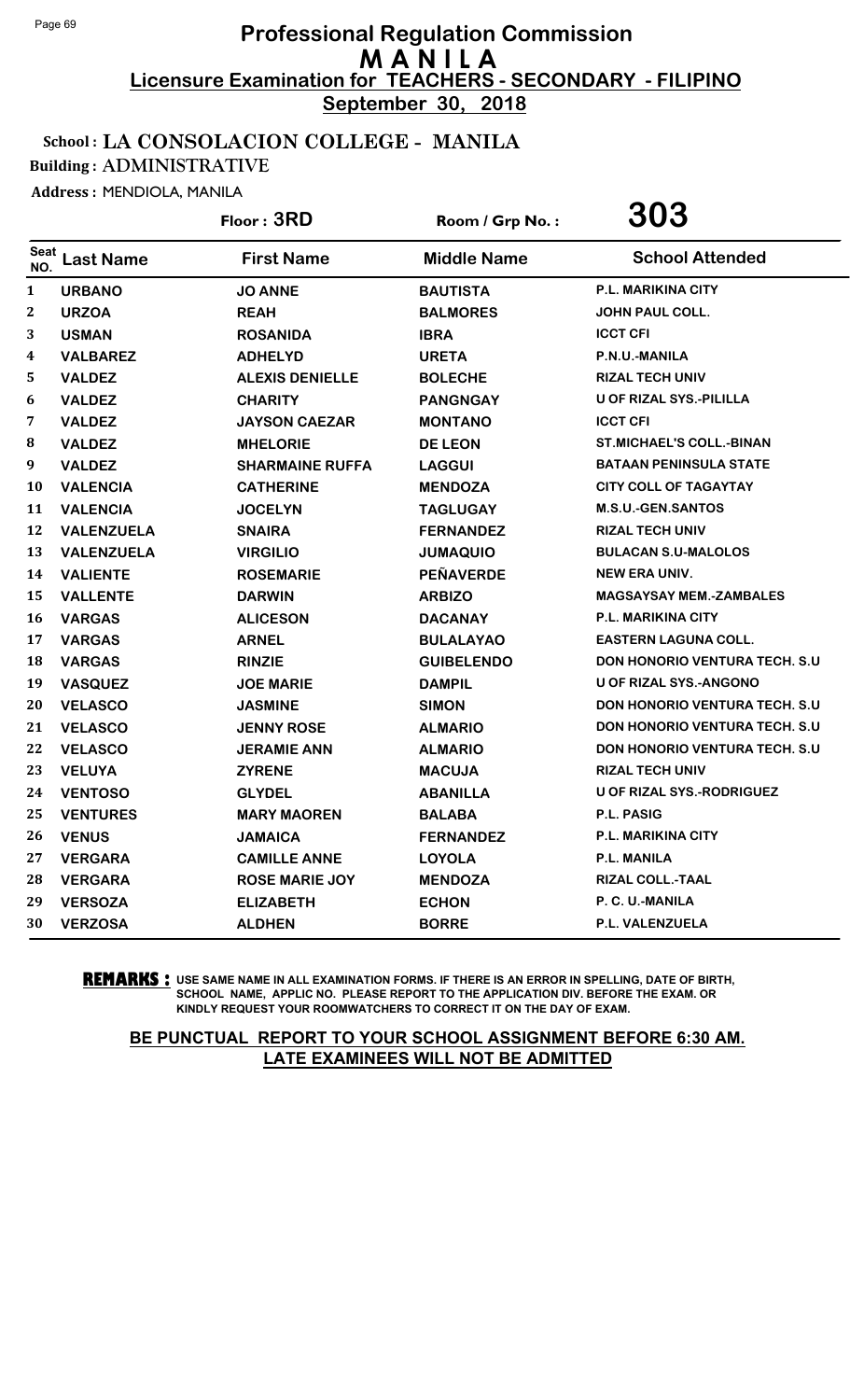**September 30, 2018**

#### School : LA CONSOLACION COLLEGE - MANILA

Building : ADMINISTRATIVE

Address : MENDIOLA, MANILA

|              |                      | Floor: 3RD               | Room / Grp No.:     | 305                                |
|--------------|----------------------|--------------------------|---------------------|------------------------------------|
| Seat<br>NO.  | <b>Last Name</b>     | <b>First Name</b>        | <b>Middle Name</b>  | <b>School Attended</b>             |
| $\mathbf{1}$ | <b>VERZOSA</b>       | <b>MAICA</b>             | <b>SAN ANTONIO</b>  | P.U.P.-STA. MESA                   |
| $\mathbf{2}$ | <b>VERZOSA</b>       | <b>MAJDA</b>             | <b>CANAPI</b>       | <b>CAGAYAN STATE UNIV.-CARITAN</b> |
| 3            | <b>VIAÑA</b>         | <b>ANDRIETTE THERESE</b> | <b>BALDERAMA</b>    | SOUTHEASTERN COLL.-PASAY           |
| 4            | <b>VIAÑA</b>         | <b>JOHN ALVIN</b>        | <b>CAJAYON</b>      | <b>EARIST</b>                      |
| 5            | <b>VICENTE</b>       | <b>JAMAICA</b>           | <b>AÑONUEVO</b>     | <b>ICCT CFI</b>                    |
| 6            | <b>VICENTE</b>       | <b>MICHELLE</b>          | <b>RUFIN</b>        | <b>LA CONCEPCION COLL.-BULACAN</b> |
| 7            | <b>VICENTE</b>       | <b>RICHELLE</b>          | <b>BARON</b>        | <b>U.E.-MANILA</b>                 |
| 8            | <b>VICTORIA</b>      | <b>JETRO</b>             | <b>NAGUIAT</b>      | <b>U OF RIZAL SYS.-RODRIGUEZ</b>   |
| 9            | <b>VICTORIA</b>      | <b>RICA</b>              | <b>DAVID</b>        | <b>ICCT CFI</b>                    |
| 10           | <b>VIDAD</b>         | <b>MARIA ROLANE</b>      | <b>ARTATES</b>      | P.N.U.-MANILA                      |
| 11           | <b>VIDALLO</b>       | <b>CHRISTY</b>           | <b>JAZUL</b>        | <b>MASBATE COLLEGES</b>            |
| 12           | <b>VIDALLON</b>      | <b>CRISTINA</b>          | <b>DIGNO</b>        | <b>WESTERN COLL.-CAVITE</b>        |
| 13           | <b>VIDALLON</b>      | <b>ROMMEL</b>            | <b>DEL MUNDO</b>    | <b>CITY COLL OF TAGAYTAY</b>       |
| 14           | <b>VILLAFLORES</b>   | <b>ELAINE JOYCE</b>      | <b>INSIGNE</b>      | N. T. C.                           |
| 15           | <b>VILLAFUERTE</b>   | <b>KHIMBERLENE</b>       | <b>SAYAS</b>        | <b>BATAAN PENINSULA STATE</b>      |
| 16           | <b>VILLAMIN</b>      | <b>MELODY</b>            | <b>SEÑADO</b>       | P.L. PASIG                         |
| 17           | <b>VILLANUEVA</b>    | <b>ANTONIO JR</b>        | <b>GUMPAL</b>       | <b>UNIV.OF PANGASINAN</b>          |
| 18           | <b>VILLANUEVA</b>    | <b>JOUANAN</b>           | <b>PIMENTEL</b>     | <b>ICCT CFI</b>                    |
| 19           | <b>VILLANUEVA</b>    | <b>RHODALYN</b>          | <b>ENOZA</b>        | <b>CITY COLL OF TAGAYTAY</b>       |
| 20           | <b>VILLANUEVA</b>    | <b>RUBEN</b>             | <b>SOLIMAN</b>      | P.N.U.-MANILA                      |
| 21           | <b>VILLANUEVA</b>    | <b>VICE</b>              | <b>BUENAVENTURA</b> | <b>BERNARDO COLLEGE</b>            |
| 22           | <b>VILLAROSA</b>     | <b>ROSE ANN</b>          | <b>BARRIENTOS</b>   | <b>NEW ERA UNIV.</b>               |
| 23           | <b>VILLARTA</b>      | <b>MA. LUISA</b>         | <b>MAGCALAS</b>     | DON HONORIO VENTURA TECH. S.U      |
| 24           | <b>VILLARUZ</b>      | <b>NORILYN</b>           | <b>BACANI</b>       | <b>RIZAL TECH UNIV</b>             |
| 25           | <b>VILLAS</b>        | <b>SHERLYN</b>           | <b>SABALLO</b>      | <b>EARIST</b>                      |
| 26           | <b>VILLASENOR</b>    | <b>MARKDAVID</b>         | <b>SORON</b>        | <b>RIZAL TECH UNIV</b>             |
| 27           | <b>VILLAVER</b>      | <b>ROSELYN</b>           | <b>ANOGANTE</b>     | LA CONCEPCION COLL.-BULACAN        |
| 28           | <b>VILLAVICENCIO</b> | <b>PATRICIA ANNE</b>     | <b>PAQUITA</b>      | TRECE MARTIRES CITY COLL.          |
| 29           | <b>VILLEGAS</b>      | <b>CHERRY</b>            | <b>GADIL</b>        | T. DEL ROSARIO ACAD.               |
| 30           | <b>VILLEGAS</b>      | <b>ROCEL</b>             | <b>GONZALES</b>     | U OF RIZAL SYS.-PILILLA            |

**REMARKS :** USE SAME NAME IN ALL EXAMINATION FORMS. IF THERE IS AN ERROR IN SPELLING, DATE OF BIRTH, SCHOOL NAME, APPLIC NO. PLEASE REPORT TO THE APPLICATION DIV. BEFORE THE EXAM. OR KINDLY REQUEST YOUR ROOMWATCHERS TO CORRECT IT ON THE DAY OF EXAM.